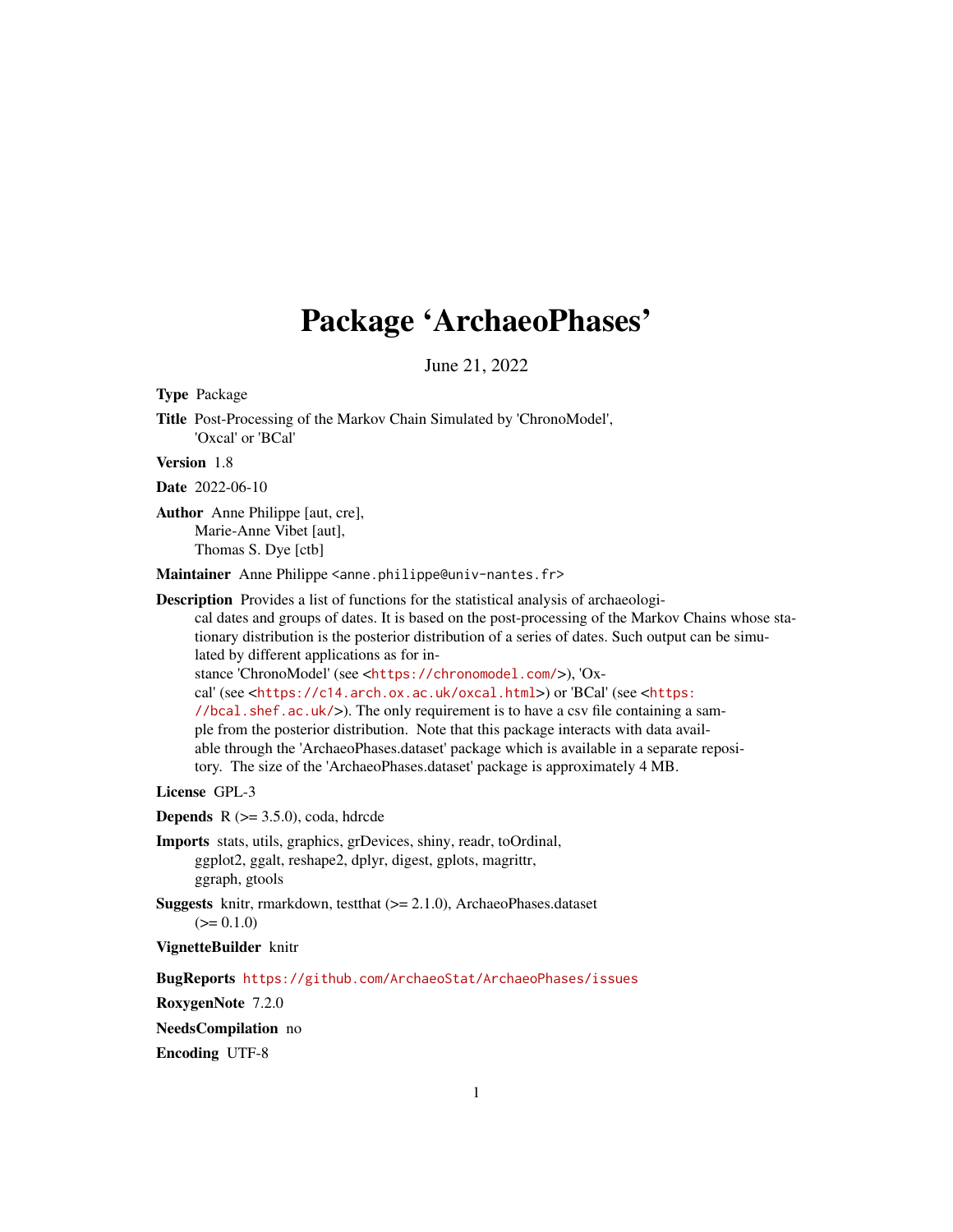LazyData true Repository CRAN Date/Publication 2022-06-21 18:20:02 UTC

# R topics documented:

| $\overline{4}$ |
|----------------|
| 5              |
| 6              |
| $\overline{7}$ |
| $\overline{7}$ |
| 8              |
| 8              |
| 9              |
| 9              |
| 10             |
| 10             |
| 12             |
| 12             |
|                |
|                |
|                |
| 14             |
| 15             |
| 16             |
| 17             |
| 18             |
|                |
| 20             |
| 20             |
| 21             |
|                |
| 22             |
| 22             |
| 23             |
| 23             |
| 24             |
| 24             |
| 24             |
| 25             |
|                |
| 27             |
|                |
|                |
|                |
|                |
| 32             |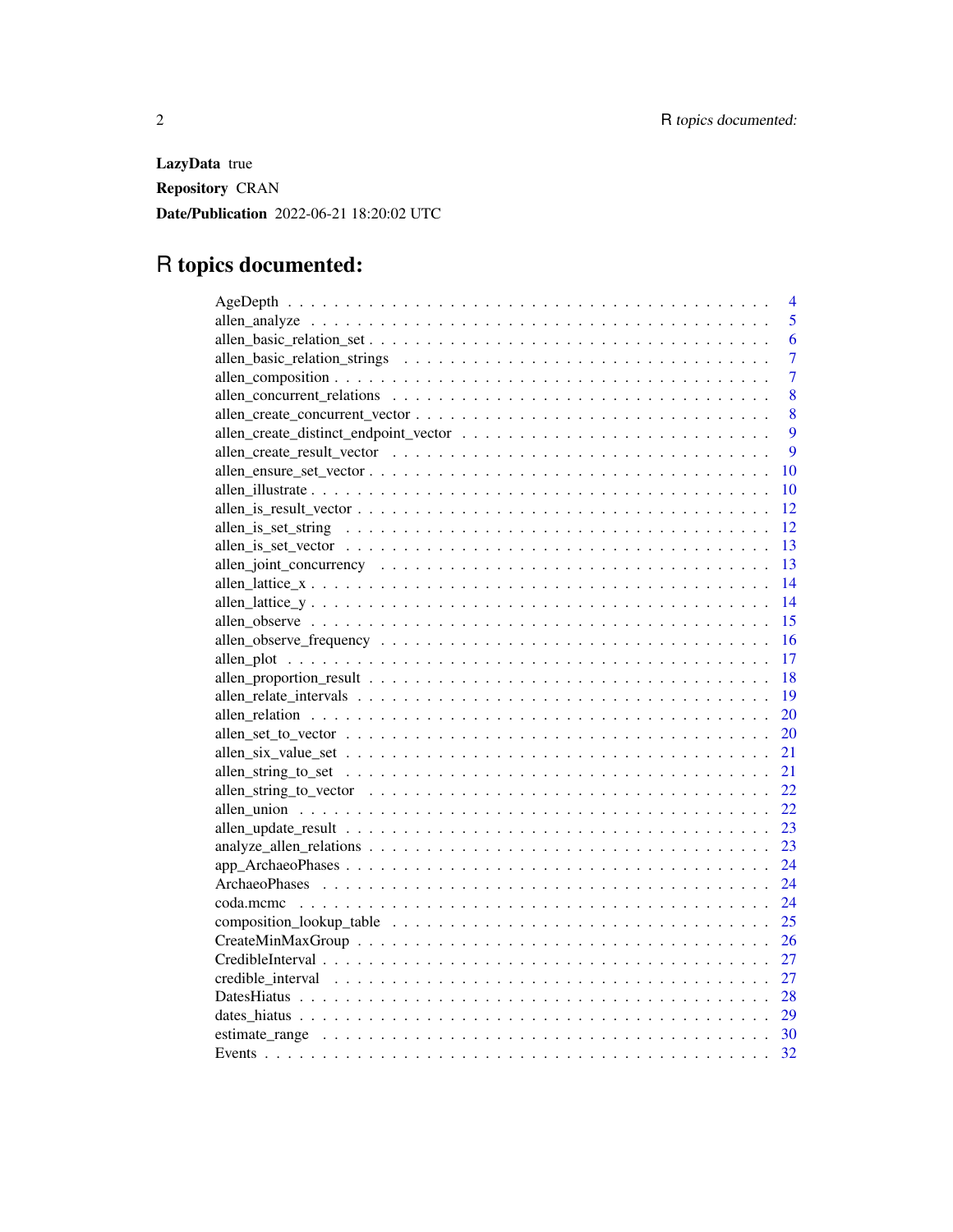|                              | 32 |
|------------------------------|----|
|                              | 33 |
|                              | 35 |
|                              | 36 |
|                              | 37 |
|                              | 38 |
|                              | 39 |
|                              | 40 |
|                              | 43 |
|                              | 44 |
|                              | 45 |
|                              | 47 |
|                              | 48 |
|                              | 50 |
|                              | 51 |
|                              | 52 |
|                              | 54 |
|                              | 55 |
|                              | 56 |
|                              | 57 |
|                              | 60 |
|                              | 61 |
|                              | 63 |
|                              | 64 |
|                              | 65 |
|                              | 66 |
|                              | 68 |
|                              | 71 |
|                              | 71 |
|                              | 72 |
|                              | 73 |
|                              | 73 |
|                              | 74 |
|                              | 76 |
|                              | 76 |
|                              | 77 |
|                              | 78 |
| phases_gap                   | 79 |
|                              | 80 |
|                              | 81 |
| $plot. archaeophases_ plot.$ | 82 |
| read bcal                    | 83 |
|                              | 84 |
| read chronomodel             | 85 |
|                              | 86 |
|                              | 87 |
|                              |    |
|                              | 88 |
| SuccessionPlot               | 89 |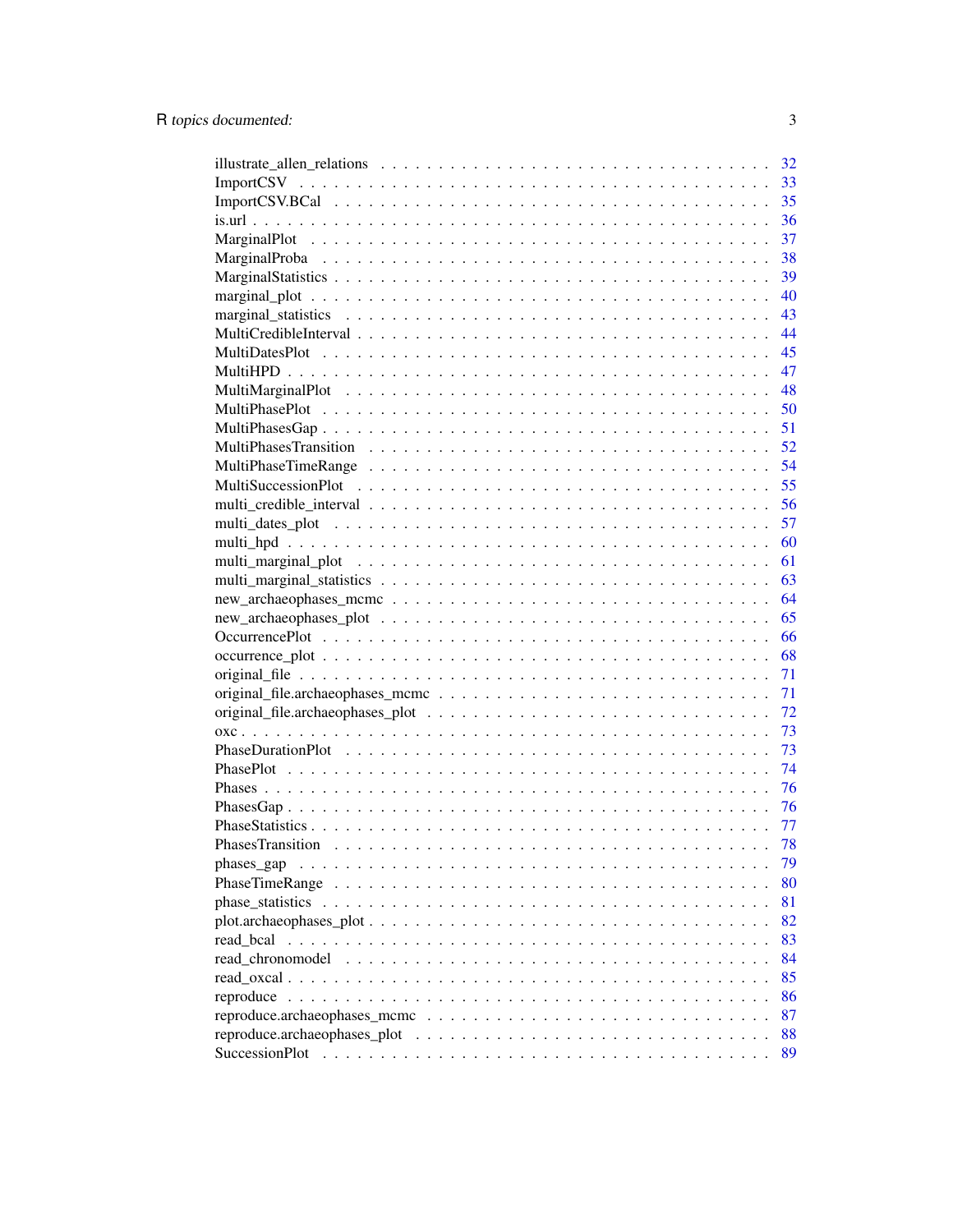# <span id="page-3-0"></span>4 AgeDepth

| AgeDepth | age depth curve Compute the age-depth curve from the output of mcmc |
|----------|---------------------------------------------------------------------|
|          | algorithm of ages and the known depth of each dated samples.        |

#### Description

age depth curve Compute the age-depth curve from the output of mcmc algorithm of ages and the known depth of each dated samples.

#### Usage

```
AgeDepth(
  data,
  depth,
  new.depth = NULL,
  max.iter = nrow(data),
  sampling = FALSE
\mathcal{L}
```
#### Arguments

| data      | Data frame containing the output of the MCMC algorithm.                                              |
|-----------|------------------------------------------------------------------------------------------------------|
| depth     | Vector of the depths of the dated samples                                                            |
| new.depth | Vector of the undated depths whose the age will be predict. By defauft new. depth=NULL               |
| max.iter  | a non-negative integer giving the limit number of MCMC itereations By defauft<br>max.iter=nrow(data) |
| sampling  | should sampling be random. By defauft sampling = FALSE                                               |

# Details

Estimate the Age-Depth relationship from the MCMC output of a Bayesian chronological model and the depth of each dated sample. We assume it exists a function  $f$  relating the age and the depth  $age = f(depth)$ . We estimate the function using local regression (also called local polynomial regression):  $f = \text{loss}(\text{age depth})$ . This estimated function f depends on the unknown dates. However, from the posterior distribution of the age/date sequence, we can evaluate the posterior distribution of the age function for each desired depth.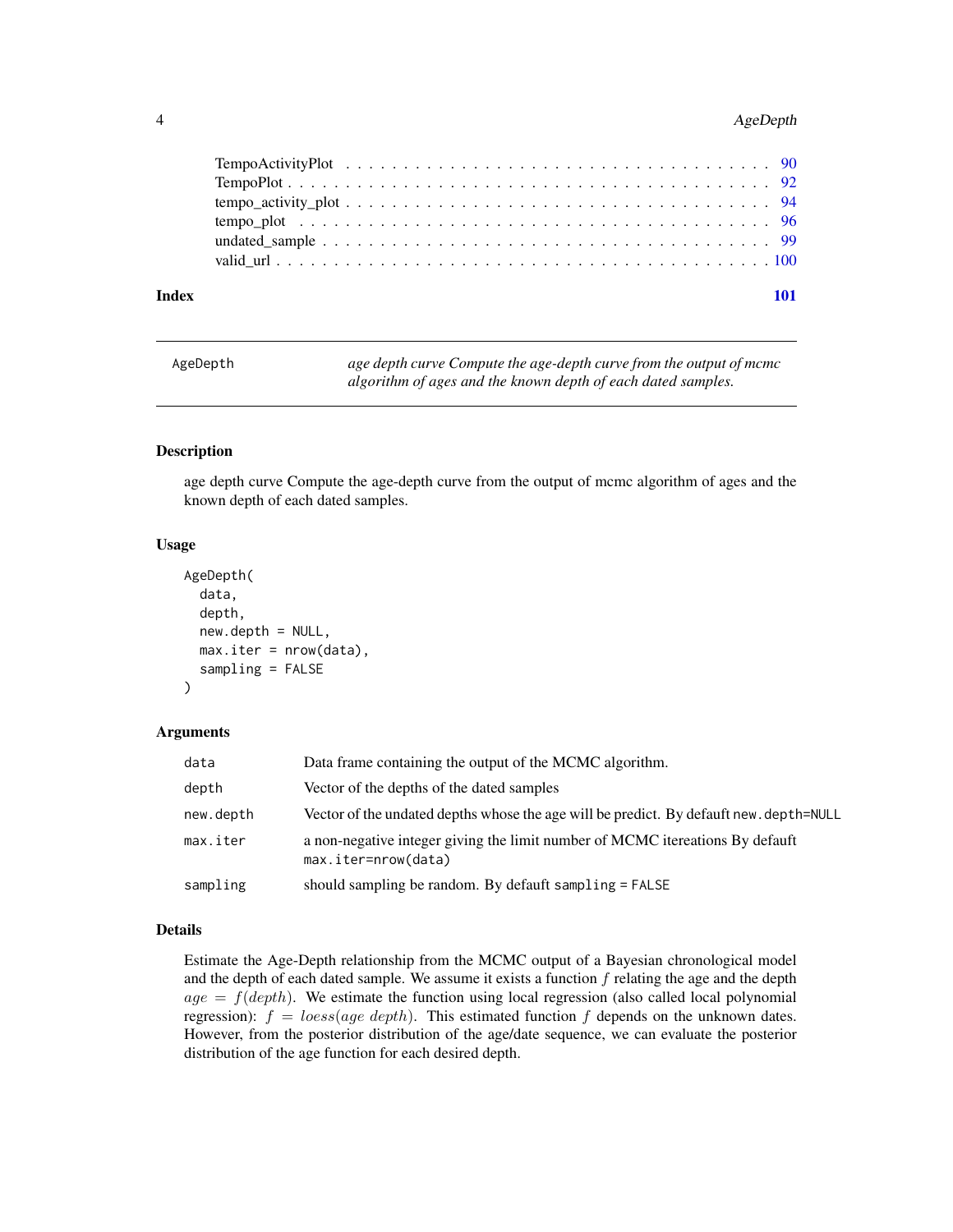# <span id="page-4-0"></span>allen\_analyze 5

#### Value

A list containing two matrix. data. stat summarises the MCMC output from the L1 Bayes estimate and credible interval at significance level 68% and 95%. age.depth provide the L1 Bayes estimate, credible interval at significance level 68% and 95% on the age at depth depth and new.depth

# Author(s)

Anne Philippe, <Anne.Philippe@univ-nantes.fr>

# References

D.K. Jha , P. Sanyal and A. Philippe 2020. Multi-Proxy Evidence of Late Quaternary Climate and Vegetational History of North-Central India: Implication for the Paleolithic to Neolithic Phases. Quaternary Science Reviews 229: 106-121.

S. Ghosh, P. Sanyal, R. Bhushan, S. P Sati, A. Philippe, and N. Juyal. 2020. Early Holocene Indian summer monsoon and its impact on vegetation in the Central Himalaya. The Holecene 30:7, 1063-1074.

#### Examples

```
data = matrix(rnorm(6000,(1:6)^2), ncol=6 , byrow = TRUE )
depth= 1:6
AgeDepth(data,depth)
AgeDepth(data,depth, 1.5:6)
```
allen\_analyze *Analyze composite relations*

# Description

Visualize composite Allen relations with a Nokel lattice.

#### Usage

```
allen_analyze(relation_1, relation_2, title, ...)
```
#### Arguments

| relation_1              | A string denoting an Allen set.                       |
|-------------------------|-------------------------------------------------------|
| relation_2              | A string denoting an Allen set.                       |
| title                   | A string displayed as the title of the Nokel lattice. |
| $\cdot$ $\cdot$ $\cdot$ | Named arguments to be passed on to allen_plot().      |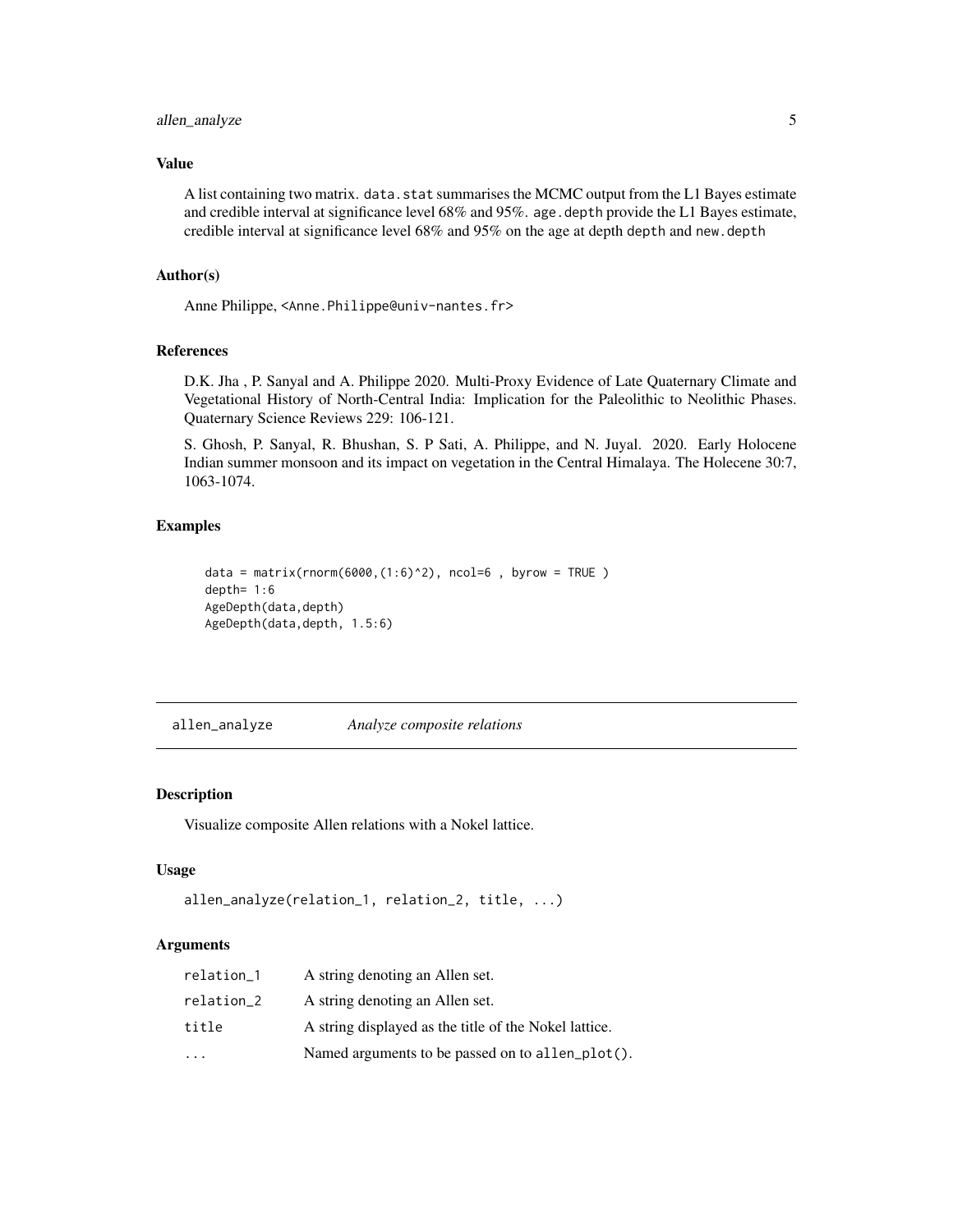# <span id="page-5-0"></span>Value

A layout\_tbl\_graph object.

# Author(s)

Thomas S. Dye

# Examples

```
# Plot to the R graphics device
# allen_analyze("mDFo", "MdfO", "Composite reticulation relation")
```
allen\_basic\_relation\_set

*The basic Allen relation set*

#### Description

A vector of one-letter codes for the thirteen basic Allen relations. The codes were proposed by Thomas Alspaugh.

# Usage

```
allen_basic_relation_set()
```
# Value

A vector of thirteen one-letter codes

# Author(s)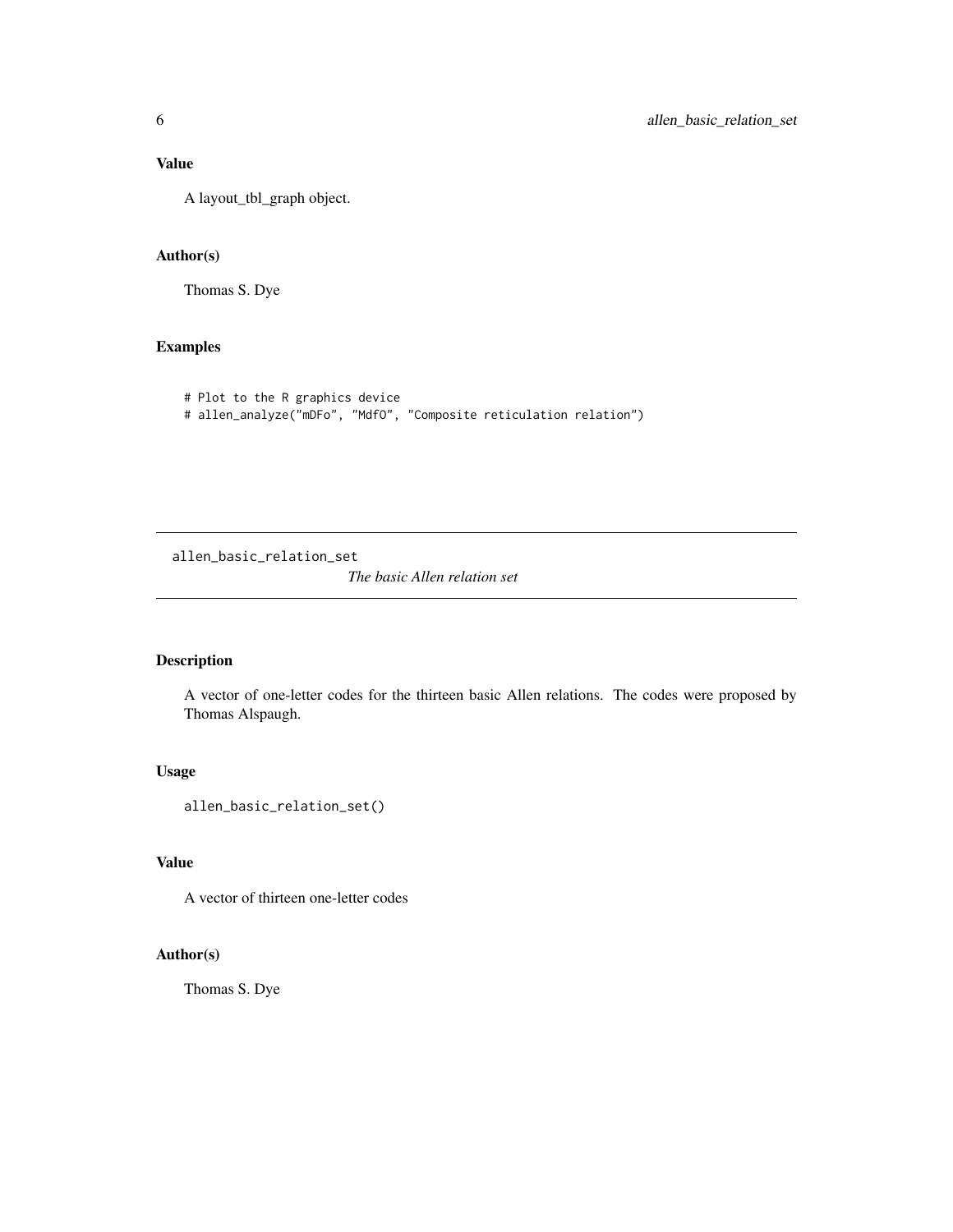<span id="page-6-0"></span>allen\_basic\_relation\_strings

*Allen basic relation set as strings*

# Description

String descriptors of the Allen basic relations.

#### Usage

allen\_basic\_relation\_strings()

# Value

A vector of thirteen strings

# Author(s)

Thomas S. Dye

allen\_composition *Composition of two Allen relations*

# Description

Composition of two Allen relations

# Usage

allen\_composition(first, second)

#### Arguments

| first  | the first Allen relation  |
|--------|---------------------------|
| second | the second Allen relation |

#### Value

A dataframe for input to allen\_plot

# Author(s)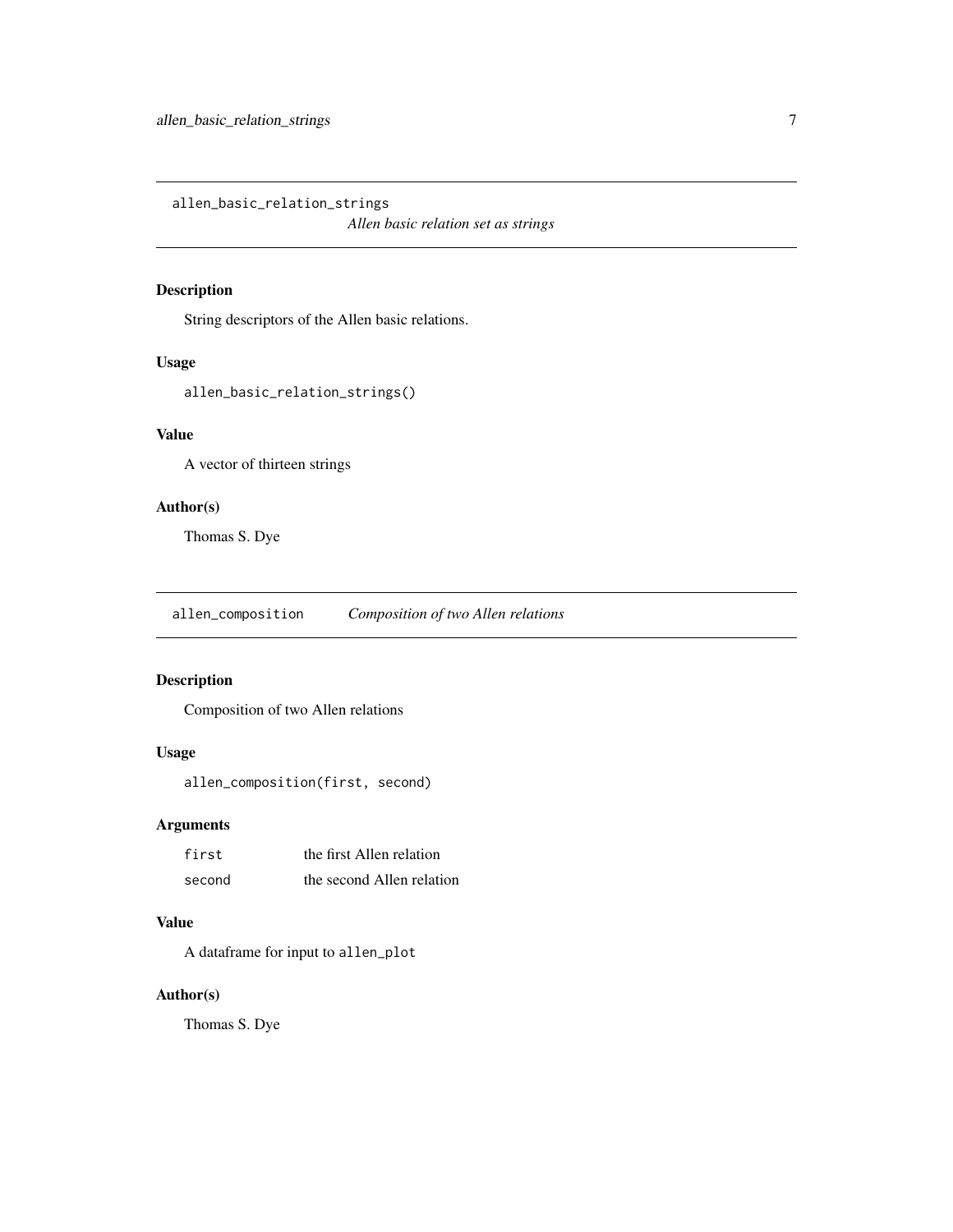<span id="page-7-0"></span>allen\_concurrent\_relations

*Allen concurrent relation set*

# Description

A vector of nine one-letter codes for the Allen concurrent relations. The codes were proposed by Thomas Alspaugh.

# Usage

allen\_concurrent\_relations()

#### Value

A vector of nine one-letter codes.

allen\_create\_concurrent\_vector

*Create a result vector identifying concurrent relations*

# Description

Create a result vector where concurrent relations are set to 1 and non-concurrent relations are set to 0.

# Usage

allen\_create\_concurrent\_vector()

# Value

A result vector

# Author(s)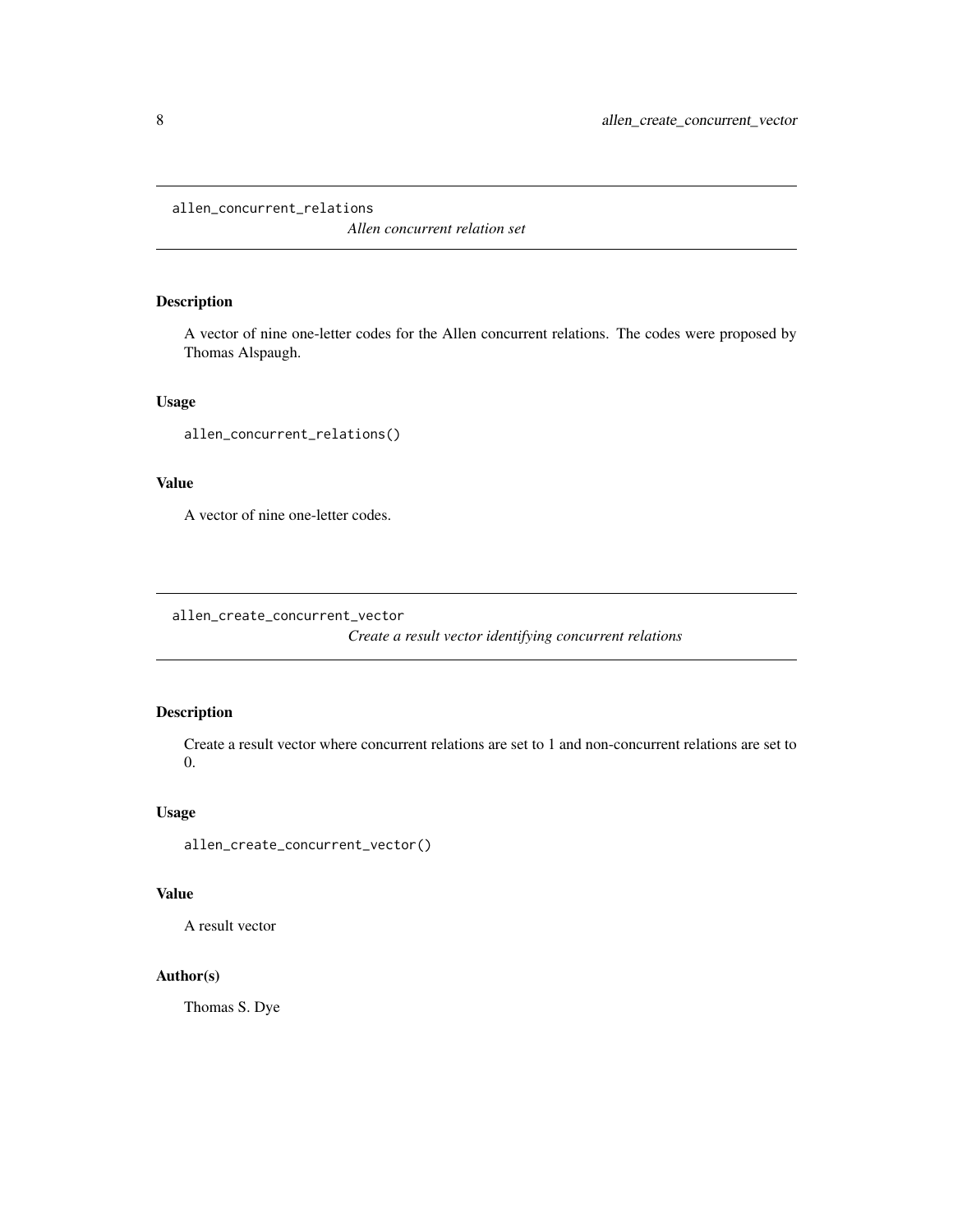<span id="page-8-0"></span>allen\_create\_distinct\_endpoint\_vector *Create a result vector for relations with distinct endpoints*

#### Description

The six relations with distinct endpoints are commonly observed when comparing indefinite intervals, such as those returned by a Bayesian calibration

# Usage

allen\_create\_distinct\_endpoint\_vector()

#### Value

A named vector with distinct endpoint relations set to 1 and all others set to 0.

# Author(s)

Thomas S. Dye

```
allen_create_result_vector
```
*Create a named result vector*

# Description

Create a named result vector initialized to zero by default or to some other value.

#### Usage

```
allen_create_result_vector(initial_value = 0)
```
#### Arguments

initial\_value A value used to initialize the vector. typically 0 (default) or 1.

# Value

An initialized result vector.

# Author(s)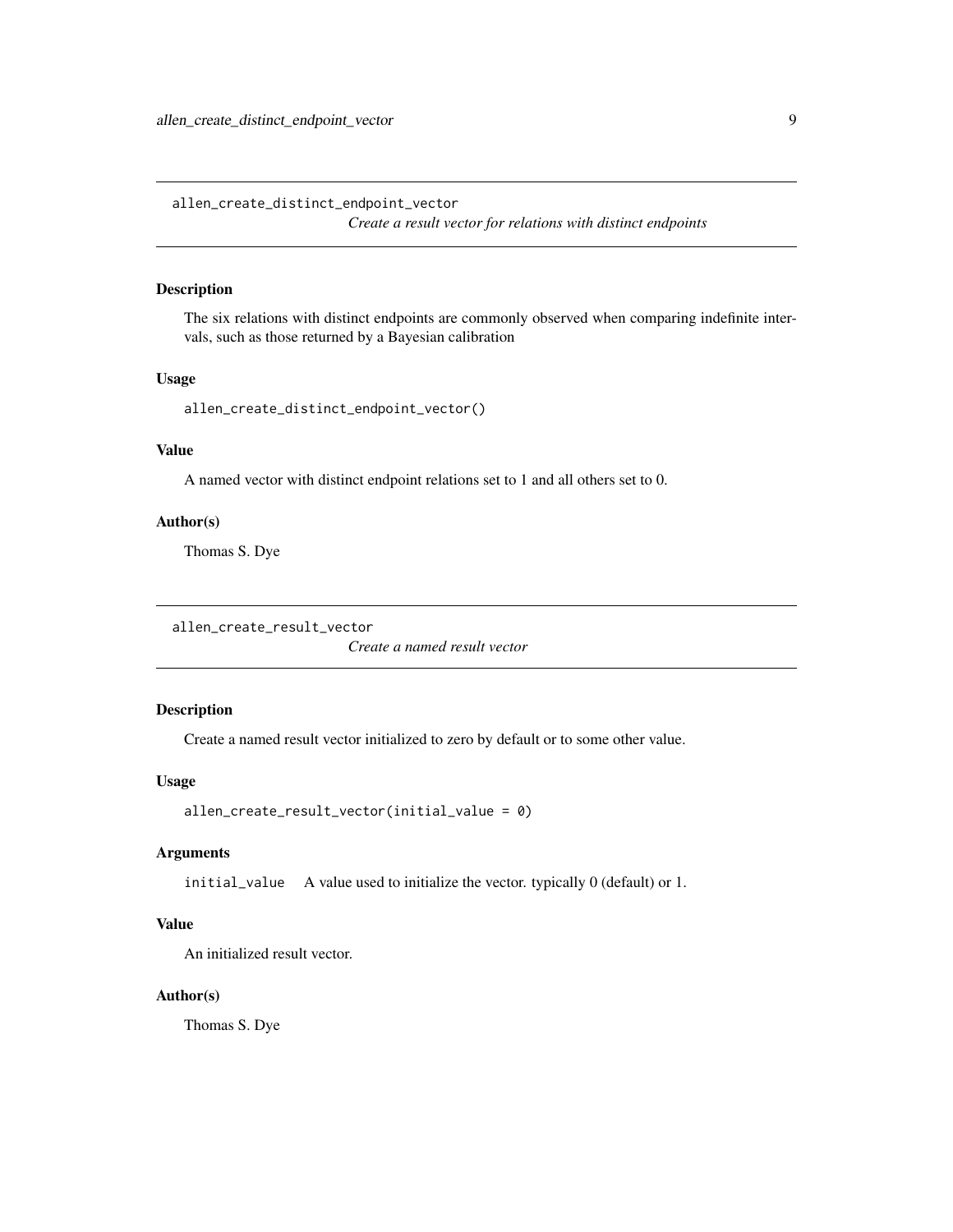<span id="page-9-0"></span>allen\_ensure\_set\_vector

*Ensure an Allen set is represented as a vector of single character strings*

#### Description

Expects a string, set vector, or result vector and will stop with an error if something else is encountered.

#### Usage

```
allen_ensure_set_vector(obj)
```
# Arguments

obj An Allen set represented as a string, a set vector, or a result vector.

#### Value

An Allen set represented as a set vector.

#### Author(s)

Thomas S. Dye

allen\_illustrate *Illustrate basic and composite relations*

# Description

Illustrate basic and composite Allen relations for several chronological model domains with a Nokel lattice. Chronological model domains include stratigraphy and branching, transformative, and reticulate processes of artifact change.

# Usage

```
allen_illustrate(relations = "basic", ...)
```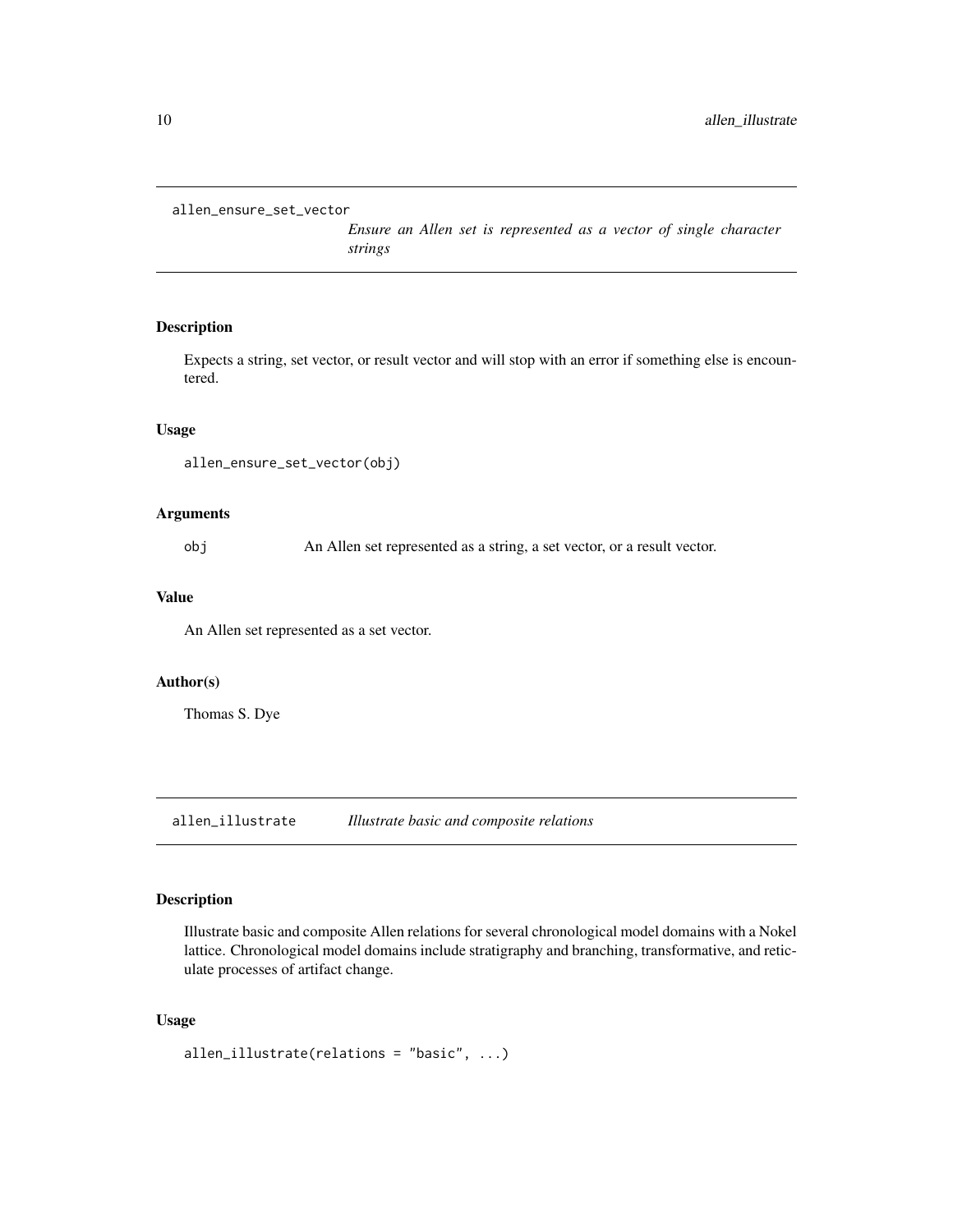# allen\_illustrate 11

### Arguments

| relations | One of:                                                                       |
|-----------|-------------------------------------------------------------------------------|
|           | <b>basic</b> the 13 basic Allen relations (default);                          |
|           | <b>concurrent</b> concurrent relations;                                       |
|           | <b>distinct</b> relations with distinct endpoints;                            |
|           | stratigraphic basic relations established by an observation of superposition; |
|           | <b>branching</b> basic branching relations;                                   |
|           | <b>transformation</b> basic relations of transformation;                      |
|           | <b>reticulation</b> basic relations of reticulation;                          |
|           | sequence composite relations in a stratigraphic sequence;                     |
|           | <b>branch</b> composite relations of branching;                               |
|           | <b>transform</b> composite relations of transformation; or                    |
|           | <b>reticulate</b> composite relations of reticulation.                        |
| .         | Named arguments to be passed on to allen_plot().                              |

#### Value

A layout\_tbl\_graph object.

# Author(s)

Thomas S. Dye

# References

Harris, E. *Principles of Archaeological Stratigraphy*. Second edition. London: Academic Press.

Lyman, R. Lee and Michael J. O'Brien. Seriation and cladistics: The difference between anagenetic and cladogenetic evolution. Chapter 5 in *Mapping Our Ancestors: Phylogenetic Approaches in Anthropology and Prehistory.* New Brunswick: AldineTransaction.

Viola, Tullio. *Peirce on the Uses of History.* Berlin: de Gruyter. See chapter 3, Historicity as Process, especially p. 83–88.

# Examples

```
# Plot the basic Allen relations to the R graphics device
# allen_illustrate()
```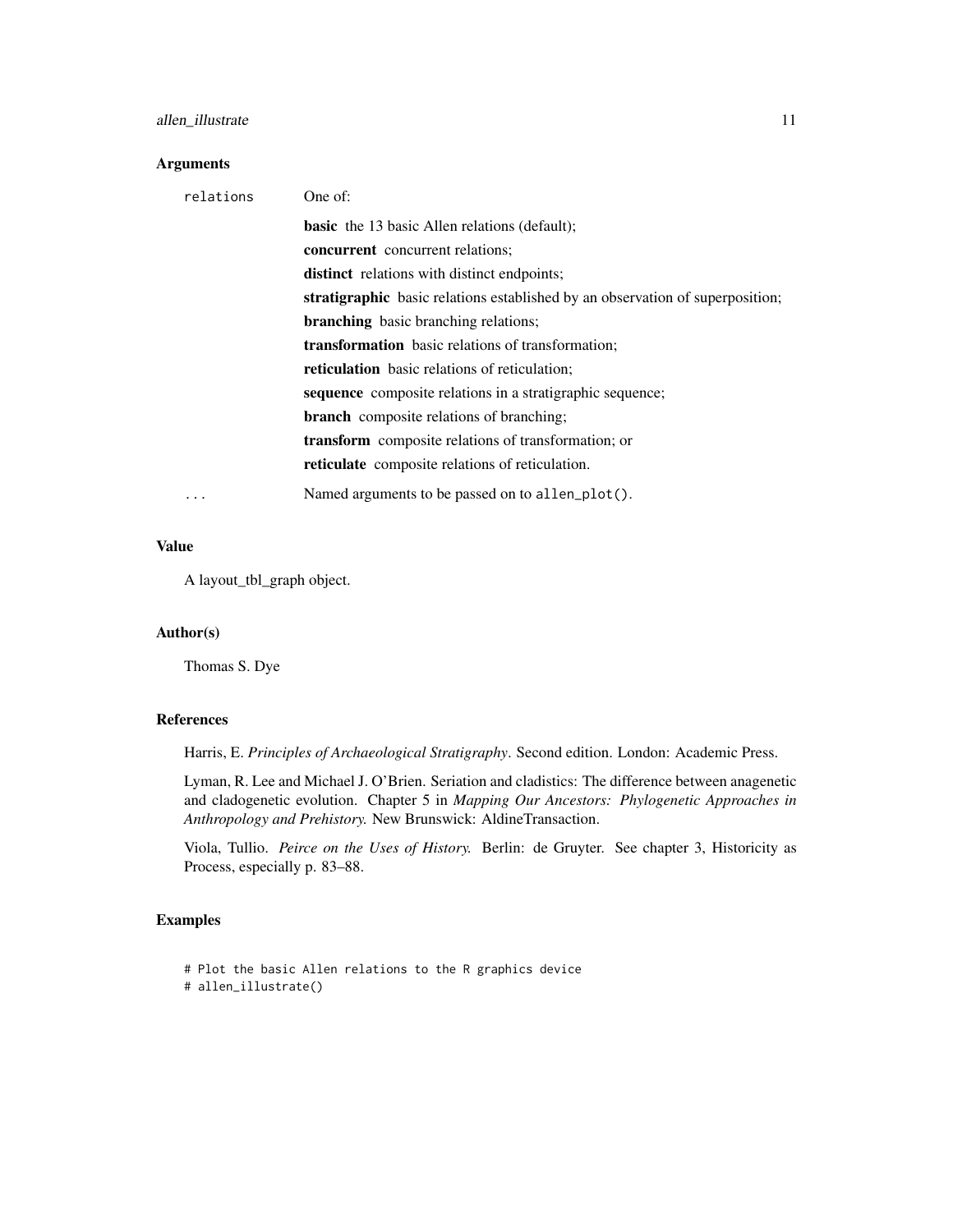<span id="page-11-0"></span>allen\_is\_result\_vector

*Test whether an object is a result vector*

### Description

Checks for vector, names, and class

# Usage

allen\_is\_result\_vector(obj)

# Arguments

obj An object to test

# Value

Boolean, TRUE if obj is a result vector, FALSE otherwise.

allen\_is\_set\_string *Test if an object is a set string*

# Description

Checks for mode 'character', length of 1, and nchar <= 13

# Usage

```
allen_is_set_string(obj)
```
# Arguments

obj An object to test

# Value

Boolean, TRUE if obj is a set string, FALSE otherwise.

# Author(s)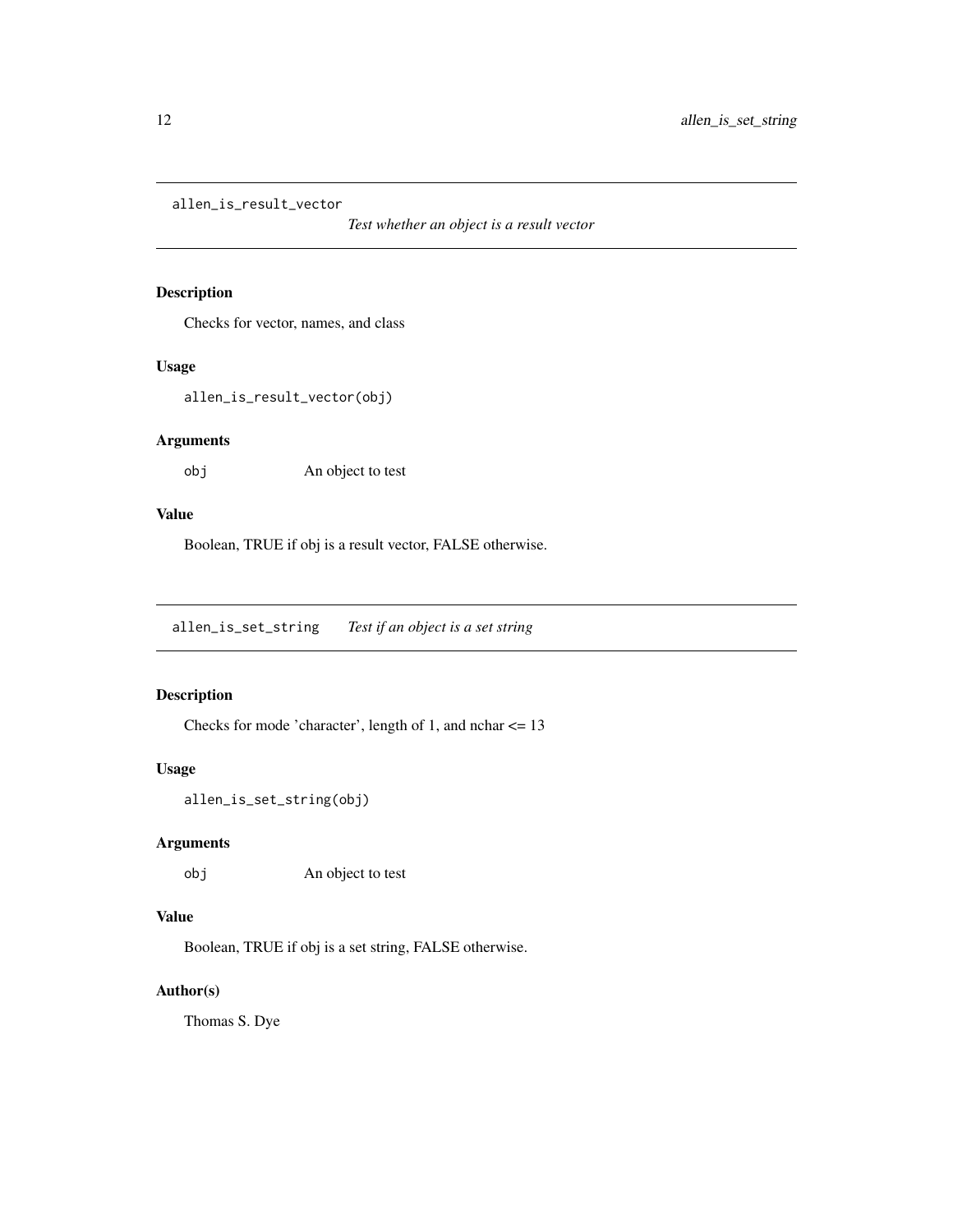# <span id="page-12-0"></span>allen\_is\_set\_vector *Test if an object is a set vector*

# Description

Checks for mode 'character', length less than 13. Note: this predicate is a (very) partial implementation.

#### Usage

```
allen_is_set_vector(obj)
```
# Arguments

obj An object to test

# Value

Boolean, TRUE if obj is a set vector, FALSE otherwise.

# Author(s)

Thomas S. Dye

allen\_joint\_concurrency

*Joint concurrence of two or more observed intervals*

# Description

Estimate the age of an undated context based on the known depositional history of associated artifacts.

#### Usage

```
allen_joint_concurrency(mcmc, chains, ...)
```
### Arguments

| $m$ cmc | Dataframe or archaeophases mcmc object with the MCMC output from a Bayesian<br>calibration. |
|---------|---------------------------------------------------------------------------------------------|
| chains  | a list of vectors of names or indexes of columns in mome.                                   |
| $\cdot$ | Arguments to multi_marginal_statistics.                                                     |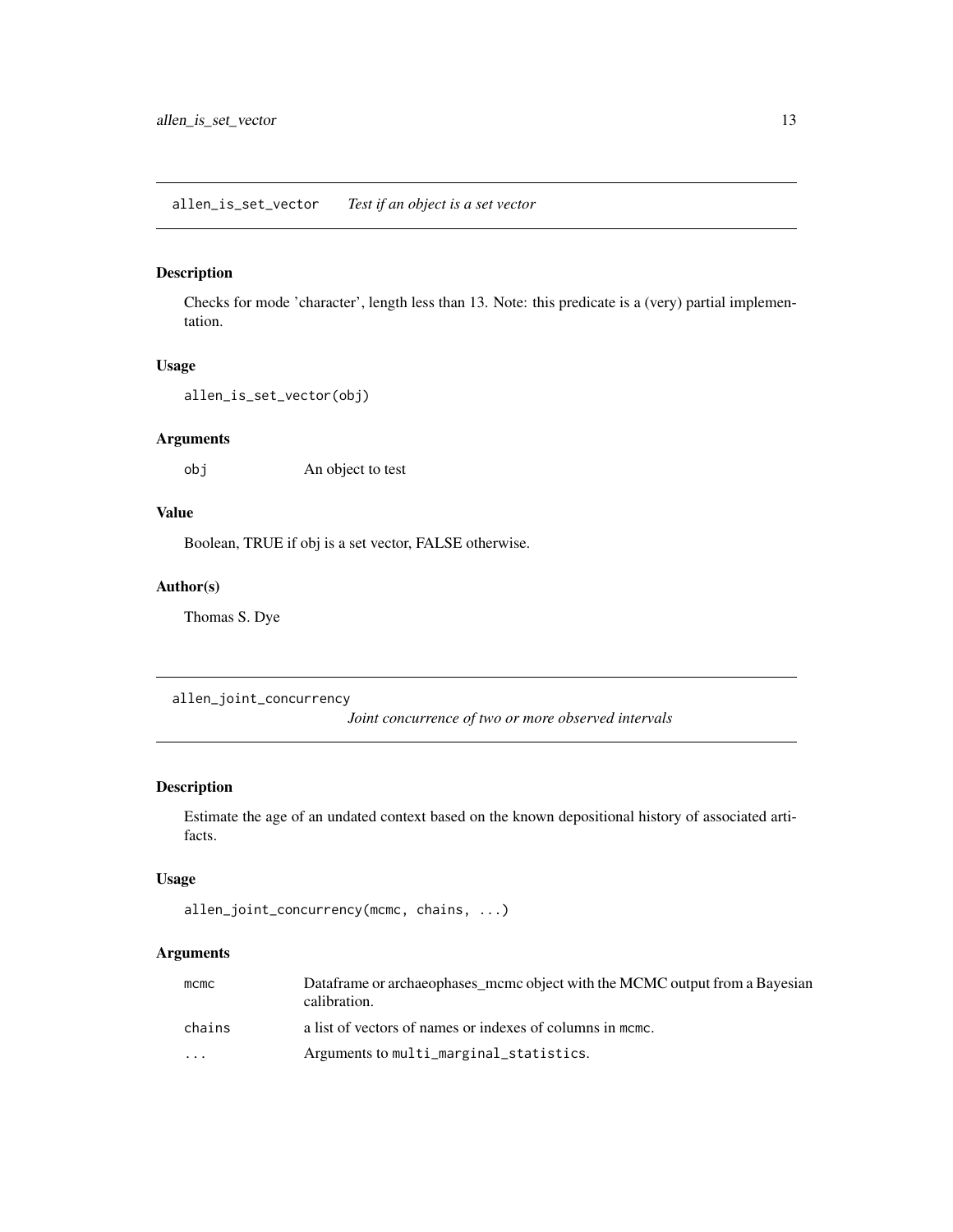# Value

foo bar

# Author(s)

Thomas S. Dye

allen\_lattice\_x *Nokel lattice x coordinates*

# Description

A vector of arbitrary coordinates for lattice node placement

# Usage

allen\_lattice\_x()

# Value

A vector of integers

# Author(s)

Thomas S. Dye

allen\_lattice\_y *Nokel lattice y coordinates*

# Description

A vector of arbitrary coordinates for lattice node placement

# Usage

allen\_lattice\_y()

# Value

A vector of integers

# Author(s)

<span id="page-13-0"></span>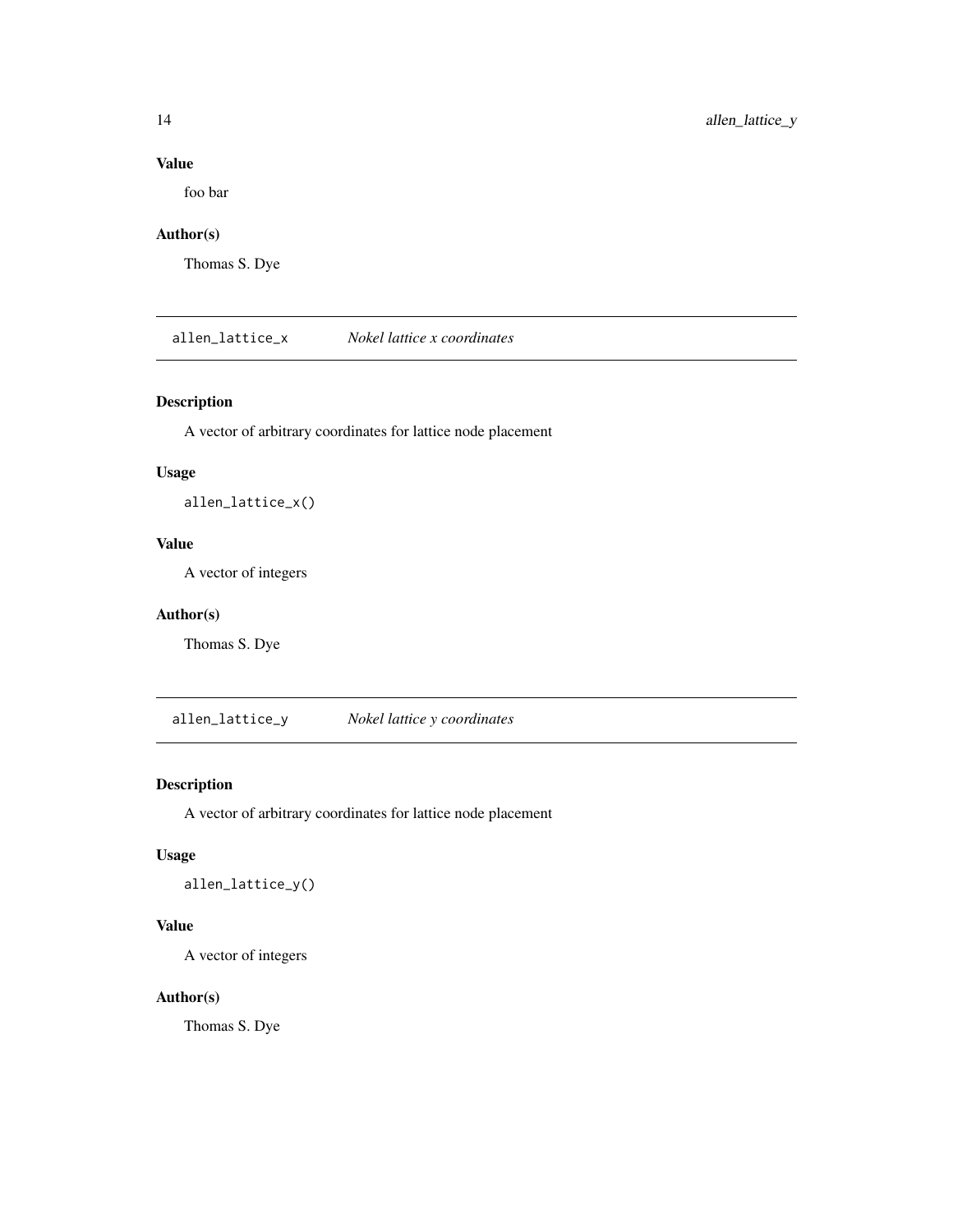<span id="page-14-0"></span>

# Description

Plots an empirical Nökel lattice.

#### Usage

allen\_observe(data, chains, ...)

#### Arguments

| data                    | Data frame or archaeophases_mcmc object containing the output of the MCMC<br>algorithm. |
|-------------------------|-----------------------------------------------------------------------------------------|
| chains                  | a list of lists, each with two elements, each of which is a vector of chains.           |
| $\cdot$ $\cdot$ $\cdot$ | Named arguments to be passed on to allen_plot().                                        |

#### Value

An object of class archaeophases\_plot.

#### Author(s)

Thomas S. Dye

# Examples

```
## Not run:
# Dates associated with bead BE3 Amber
be3.amber <- c("UB-4836 (WG27)", "UB-5208 (ApD107)", "UB-4965 (ApD117)",
"UB-4735 (Ber022)", "UB-4739 (Ber134/1)", "UB-4728 (MH064)",
"UB-4729 (MH068)", "UB-4732 (MH094)", "UB-4733 (MH095)", "UB-4734 (MH105c)",
"UB-4984 (Lec018)", "UB-4709 (EH014)", "UB-4707 (EH079)", "UB-4708 (EH083)",
"UB-6033 (WHes113)", "UB-4706 (WHes118)", "UB-4705 (WHes123)",
"UB-6040 (CasD053)", "UB-6037 (CasD134)", "UB-6472 (BuD222)",
"UB-6473 (BuD250)", "UB-6476 (BuD339)", "UB-4963 (SPTip208)",
"UB-4890 (MelSG075)", "UB-4887 (MelSG082)", "UB-4888 (MelSG089)",
"MaDE1 & E2", "UB-4552 (MaDE3)", "UB-4975 (AstCli12)", "UB-4835 (ApD134)",
"SUERC-39108 ERLK G322", "SUERC-39109 ERL G362", "SUERC-39112 ERL G405",
"SUERC-51560 ERL G038", "SUERC-39091 (ERL G003)", "SUERC-39092 (ERL G005)",
"SUERC-39113 (ERL G417)", "SUERC-51549 (ERL G195)", "SUERC-51552 (ERL G107)",
"SUERC-51550 (ERL G254)")
```

```
# Dates associated with bead BE1 Dghnt
be1.dghnt <- c("UB-4503 (Lec148)", "UB-4506 (Lec172/2)",
"UB-6038 (CasD183)", "UB-4512 (EH091)", "UB-4501 (Lec014)",
```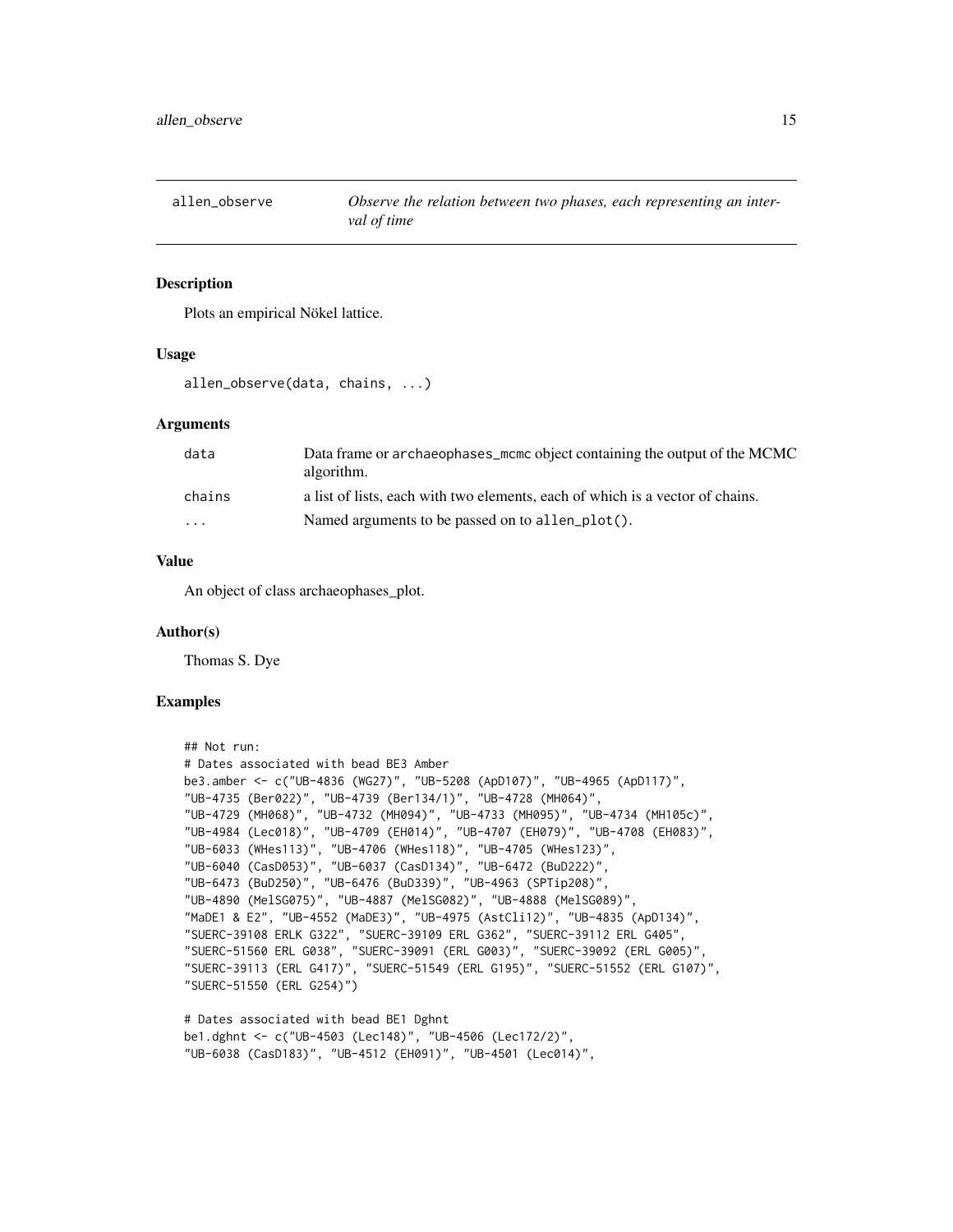```
"UB-4507 (Lec187)", "UB-4502 (Lec138)", "UB-4042 (But1674)",
"SUERC-39100 (ERL G266)")
# Construct a list of lists
chains <- list(list(be3.amber, be1.dghnt), list(be1.dghnt, be3.amber))
# Read the calibration MCMC output
oxc <- read_oxcal("https://tsdye.online/AP/beads-mcmc.csv", quiet = 'yes')
# Plot to the R graphics device
# allen_observe(data = oxc, chains = chains)
## End(Not run)
```
allen\_observe\_frequency

*Observed frequency of an Allen set*

# Description

Create a matrix of observed frequencies of a given Allen set among two or more groups of chains from the MCMC output of a Bayesian calibration. The groups are permuted to form the matrix.

# Usage

allen\_observe\_frequency(mcmc, chains, allen\_set)

#### Arguments

| $m$ cmc   | Dataframe or archaeophases mcmc object with the MCMC output from a Bayesian<br>calibration. |
|-----------|---------------------------------------------------------------------------------------------|
| chains    | a list of vectors of names or indexes of columns in mome.                                   |
| allen set | A string representation of an Allen set.                                                    |

#### Value

A matrix of observed frequencies.

# Author(s)

<span id="page-15-0"></span>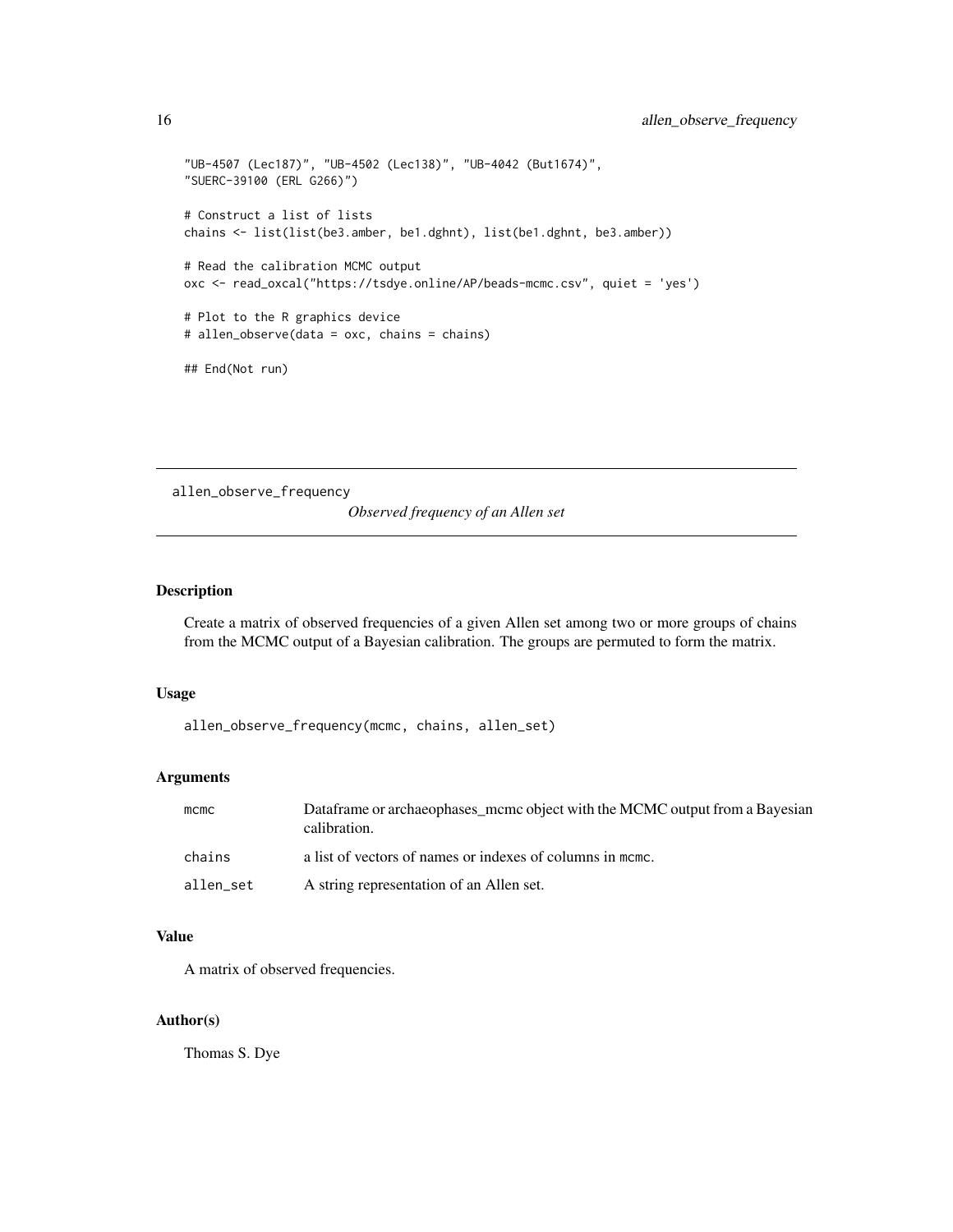#### <span id="page-16-0"></span>allen\_plot 17

#### Examples

```
## Not run:
# Dates associated with bead BE3 Amber
be3.amber <- c("UB-4836 (WG27)", "UB-5208 (ApD107)", "UB-4965 (ApD117)",
"UB-4735 (Ber022)", "UB-4739 (Ber134/1)", "UB-4728 (MH064)",
"UB-4729 (MH068)", "UB-4732 (MH094)", "UB-4733 (MH095)", "UB-4734 (MH105c)",
"UB-4984 (Lec018)", "UB-4709 (EH014)", "UB-4707 (EH079)", "UB-4708 (EH083)",
"UB-6033 (WHes113)", "UB-4706 (WHes118)", "UB-4705 (WHes123)",
"UB-6040 (CasD053)", "UB-6037 (CasD134)", "UB-6472 (BuD222)",
"UB-6473 (BuD250)", "UB-6476 (BuD339)", "UB-4963 (SPTip208)",
"UB-4890 (MelSG075)", "UB-4887 (MelSG082)", "UB-4888 (MelSG089)",
"MaDE1 & E2", "UB-4552 (MaDE3)", "UB-4975 (AstCli12)", "UB-4835 (ApD134)",
"SUERC-39108 ERLK G322", "SUERC-39109 ERL G362", "SUERC-39112 ERL G405",
"SUERC-51560 ERL G038", "SUERC-39091 (ERL G003)", "SUERC-39092 (ERL G005)",
"SUERC-39113 (ERL G417)", "SUERC-51549 (ERL G195)", "SUERC-51552 (ERL G107)",
"SUERC-51550 (ERL G254)")
# Dates associated with bead BE1 Dghnt
be1.dghnt <- c("UB-4503 (Lec148)", "UB-4506 (Lec172/2)",
"UB-6038 (CasD183)", "UB-4512 (EH091)", "UB-4501 (Lec014)",
"UB-4507 (Lec187)", "UB-4502 (Lec138)", "UB-4042 (But1674)",
"SUERC-39100 (ERL G266)")
# Construct a list of vectors
chains <- list("BE3-Amber" = be3.amber, "BE1-Dghnt" = be1.dghnt)
# Read the calibration MCMC output
oxc <- read_oxcal("https://tsdye.online/AP/beads-mcmc.csv", quiet = 'yes')
# Observe 2x2 frequency matrix of the relation of trunk to branch
# allen_observe(mcmc = oxc, chains = chains, allen_set = "oFD")
## End(Not run)
```
allen\_plot *Make a single plot of a Nökel lattice.*

# Description

Plots a Nökel lattice to the display and optionally to a file.

#### Usage

```
allen_plot(
  allen_set,
  file_name = NULL,
 pad = 0.2,
```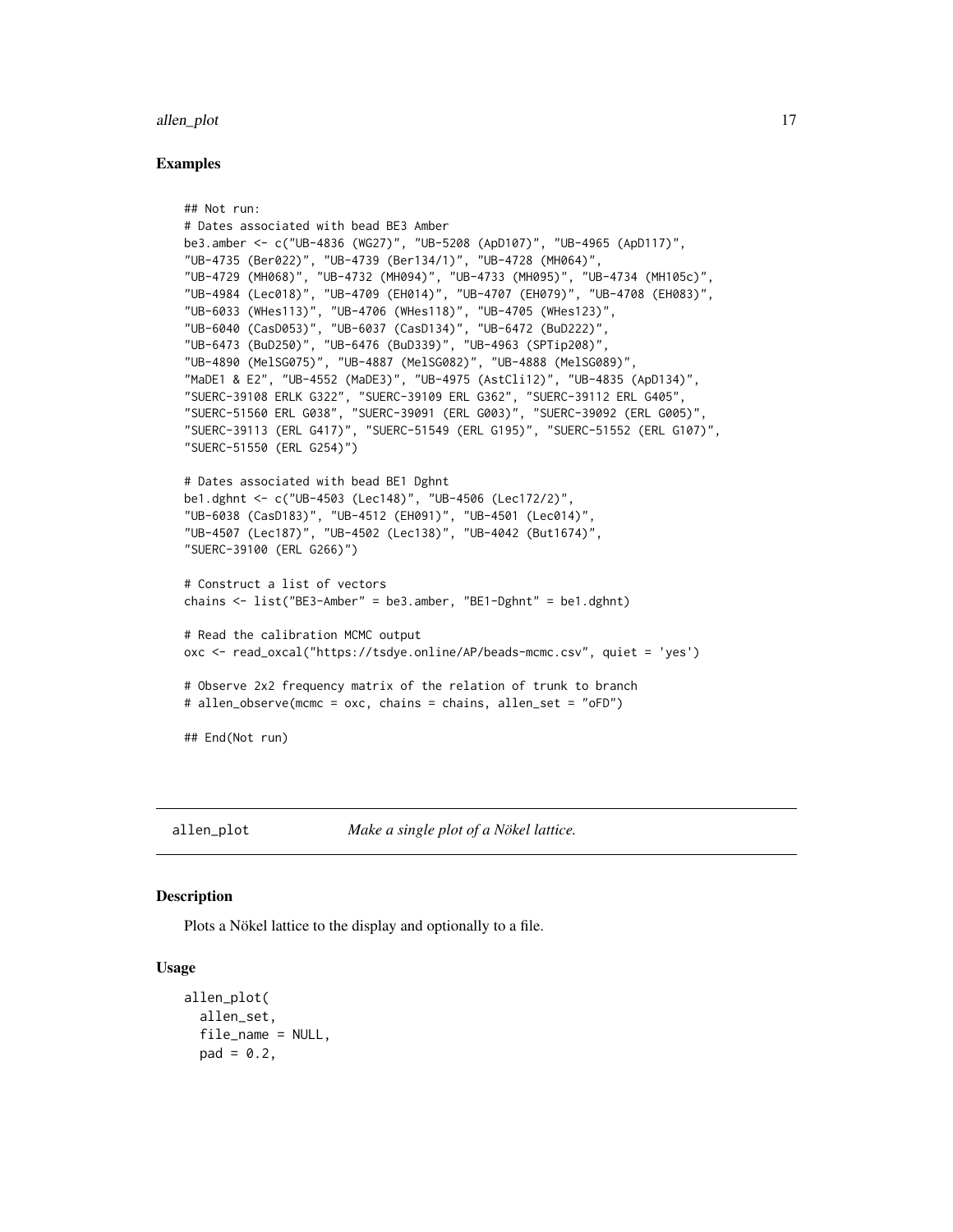```
font_size = 11,height = 7,
 width = 7,
 columns = 1,
 plot_title = allen_set$title,
 dpi = 600
)
```
# Arguments

| allen_set  | a data frame with plot information, such as the one produced by illustrate_allen_relations()                      |
|------------|-------------------------------------------------------------------------------------------------------------------|
| file_name  | optional path to the graphic file output                                                                          |
| pad        | padding in inches to the margins to keep labels from disappearing off the edge<br>of the graphic (default $0.2$ ) |
| font_size  | font size for the labels in the plot (default 11)                                                                 |
| height     | height in inches of the graphic file output (default 7)                                                           |
| width      | width in inches of the graphic file output (default 7)                                                            |
| columns    | number of columns for a plot with more than one lattice (default 1)                                               |
| plot_title | title for the plot, defaults to the title in allen_set                                                            |
| dpi        | dots per inch for bitmap files (default 600)                                                                      |
|            |                                                                                                                   |

#### Value

Typically called for its side effects, returns allen\_set

#### Author(s)

Thomas S. Dye

allen\_proportion\_result

*Calculate the proportion of each relation in a result vector*

# Description

Divides through by the sum of observations in the result vector. Assigns the names of the result vector to the optionally sorted return vector.

# Usage

allen\_proportion\_result(result\_vector, sort = FALSE)

# Arguments

| result vector A result vector |                                                              |
|-------------------------------|--------------------------------------------------------------|
| sort                          | if TRUE sort in decreasing order else return unsorted vector |

<span id="page-17-0"></span>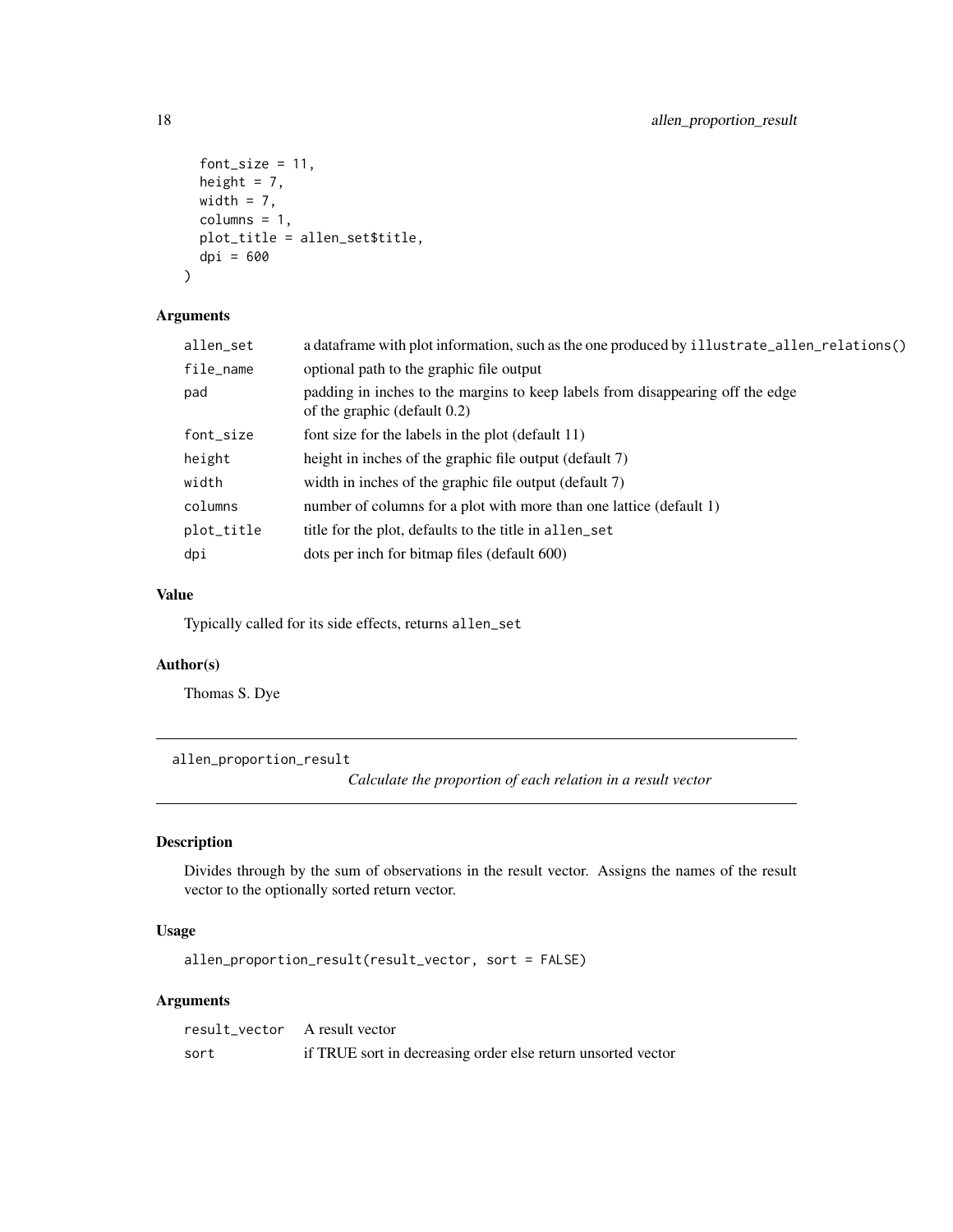<span id="page-18-0"></span>allen\_relate\_intervals 19

# Value

A named vector with proportions

# Author(s)

Thomas S. Dye

allen\_relate\_intervals

*Relate two or more observed intervals*

# Description

Reads MCMC output to create a dataframe suitable for plotting the observed Allen relation of two intervals.

# Usage

allen\_relate\_intervals(mcmc, chains)

# Arguments

| mcmc   | Dataframe or archaeophases mcmc object with the MCMC output from a Bayesian<br>calibration.                     |
|--------|-----------------------------------------------------------------------------------------------------------------|
| chains | a list of lists, each with two named elements, each element a vector of names or<br>indexes of columns in mome. |

# Value

A dataframe suitable for plotting with allen\_plot.

# Author(s)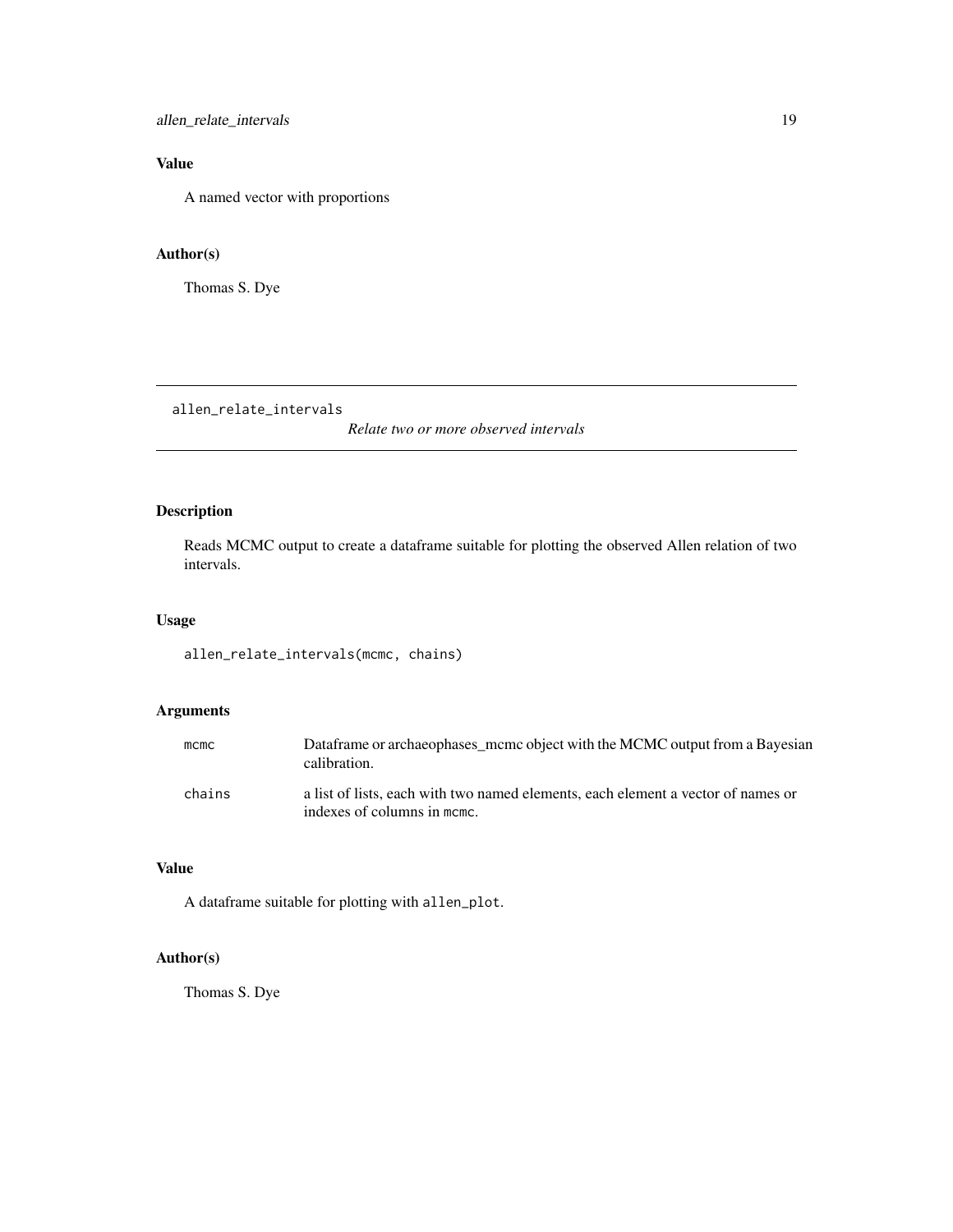<span id="page-19-0"></span>

#### Description

Calculates the Allen relation of two definite intervals and reports the one-letter code for the interval proposed by Thomas Alspaugh. Stops with an error if the end of an interval is earlier than its start.

# Usage

allen\_relation(start\_1, end\_1, start\_2, end\_2)

# Arguments

| start 1 | The start date of the first interval  |
|---------|---------------------------------------|
| end 1   | The end date of the first interval    |
| start 2 | The start date of the second interval |
| end 2   | The end date of the second interval   |

# Value

A one-letter code indicating the Allen relation

#### Author(s)

Thomas S. Dye

allen\_set\_to\_vector *Convert an Allen relation set to a named vector*

#### Description

Set elements that are not Allen relation codes are silently ignored.

#### Usage

allen\_set\_to\_vector(s)

#### Arguments

s An Allen relation set, a vector of single letter codes.

# Value

A named result vector.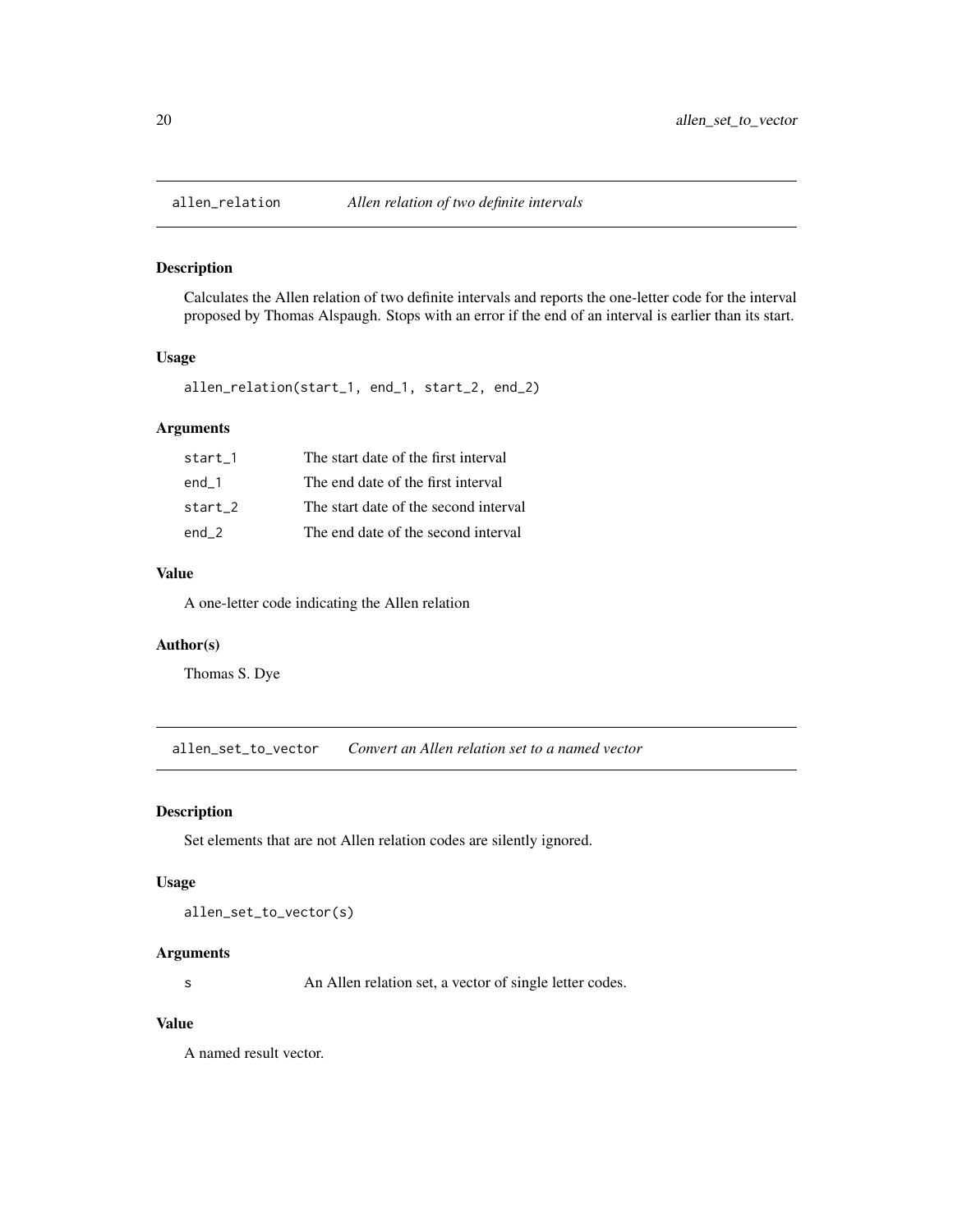# <span id="page-20-0"></span>Author(s)

Thomas S. Dye

allen\_six\_value\_set *Allen relation set for intervals with distinct endpoints.*

# Description

Return the six value Allen relation set for intervals with distinct endpoints.

# Usage

```
allen_six_value_set()
```
# Value

An Allen relation set

# Author(s)

Thomas S. Dye

allen\_string\_to\_set *Convert a string containing Allen relation codes to a relation set*

#### Description

Characters in the string that are not Allen relation codes are not identified and are added to the set.

#### Usage

```
allen_string_to_set(s)
```
### Arguments

s A string with Allen relation codes.

# Value

A vector of single letter Allen relation codes.

#### Author(s)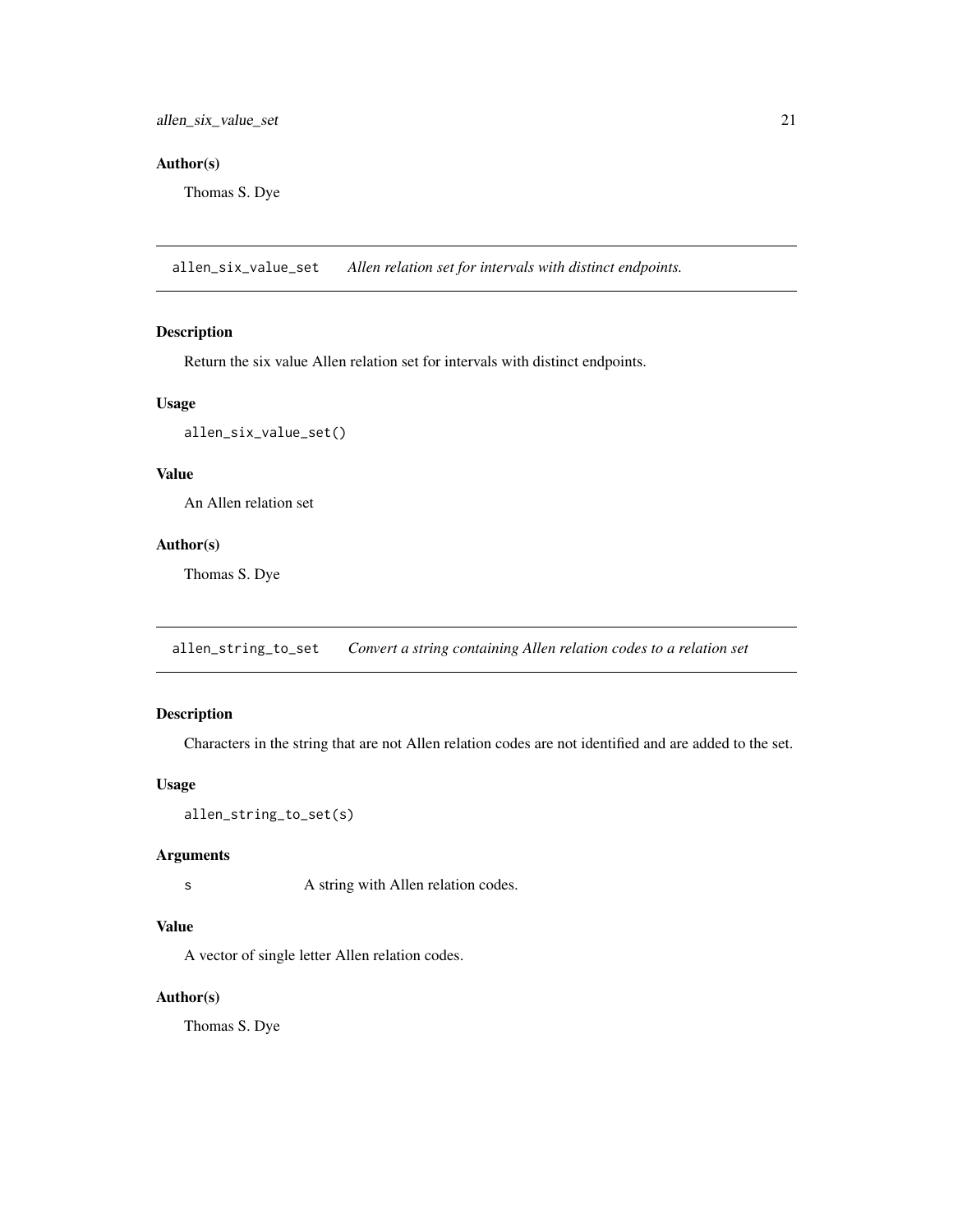```
allen_string_to_vector
```
*Convert a string containing Allen relation codes to a result vector*

# Description

A result vector is named with Allen relation codes and contains counts of observed relations.

#### Usage

```
allen_string_to_vector(s)
```
#### Arguments

s A string with Allen relation codes

#### Value

A named result vector

# Author(s)

Thomas S. Dye

allen\_union *Union of two Allen relation sets.*

# Description

Returns the union of two Allen relation sets, taking care to handle empty sets and the sets represented by result vectors.

#### Usage

allen\_union(set\_1, set\_2)

# Arguments

| set 1 | The first Allen relation set or result vector  |
|-------|------------------------------------------------|
| set 2 | The second Allen relation set or result vector |

# Value

An Allen relation set

# Author(s)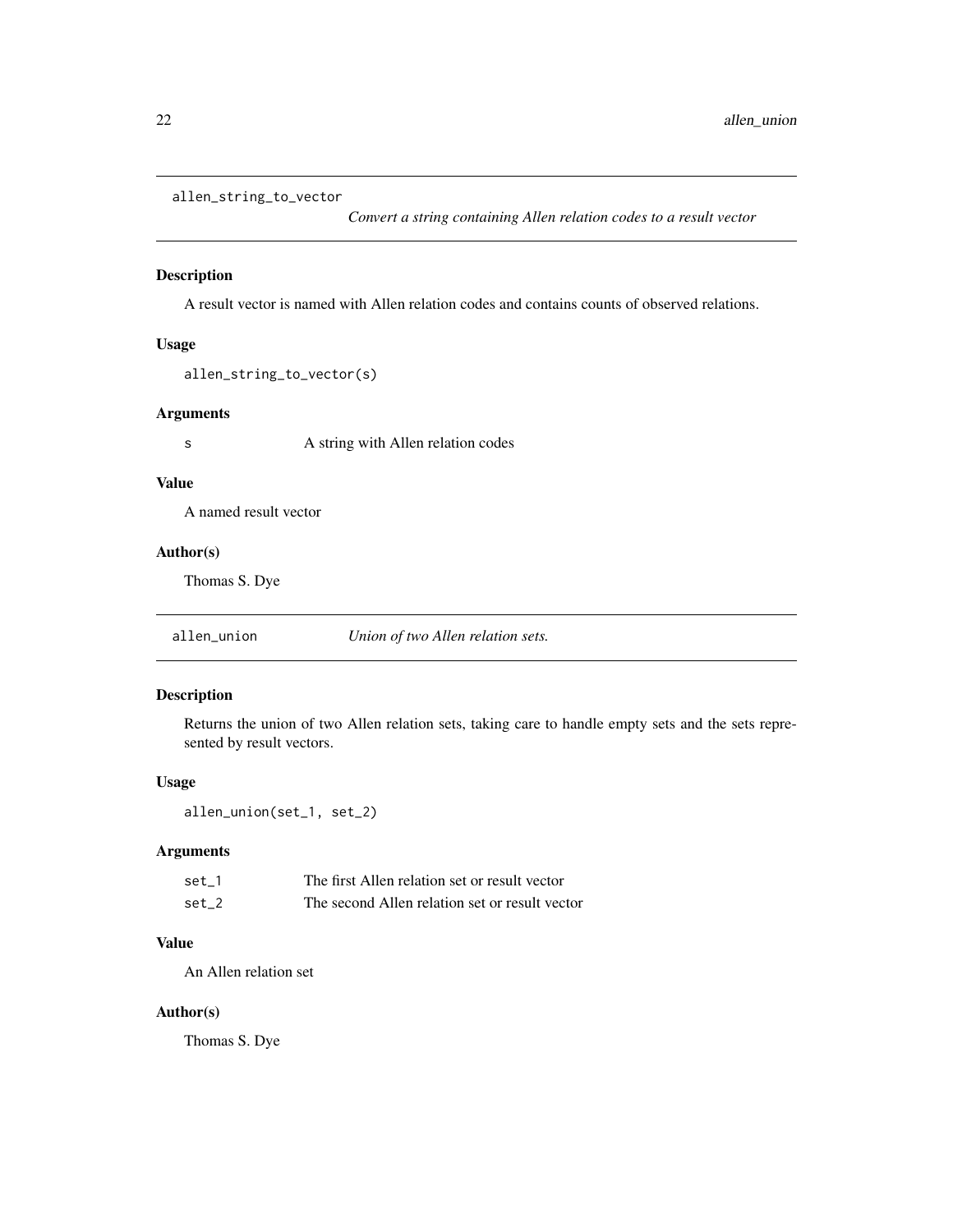# <span id="page-22-0"></span>Description

Increment the element of the result vector corresponding to the given relation.

# Usage

```
allen_update_result(relation, result_vector)
```
# Arguments

| relation      | The relation to increment   |
|---------------|-----------------------------|
| result vector | The result vector to update |

# Value

The updated result vector

# Author(s)

Thomas S. Dye

analyze\_allen\_relations

*Data for an analytic graphic*

# Description

Calculates the Allen composition of two relations

# Usage

```
analyze_allen_relations(relation_1, relation_2, title)
```
# Arguments

| relation 1 | a string representation of an Allen relation |
|------------|----------------------------------------------|
| relation 2 | a string representation of an Allen relation |
| title      | a title for the plot                         |

# Value

A dataframe for input to allen\_plot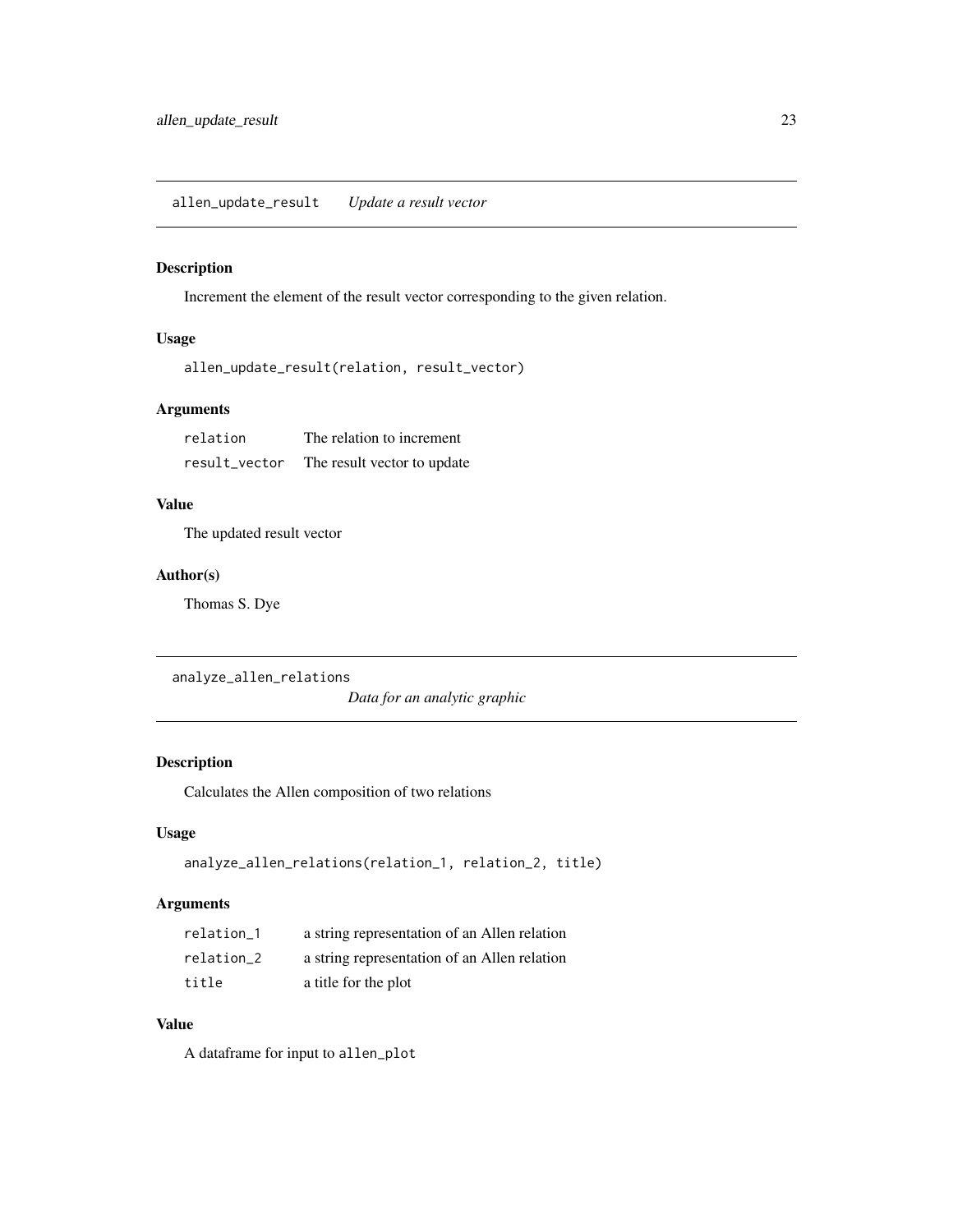#### Author(s)

Thomas S. Dye

app\_ArchaeoPhases *Run ArchaeoPhases shiny apps*

#### Description

Run ArchaeoPhases shiny apps

#### Usage

app\_ArchaeoPhases()

| ArchaeoPhases | ArchaeoPhases: Post-Processing of the Markov Chain Simulated by |  |  |
|---------------|-----------------------------------------------------------------|--|--|
|               | 'Chronomodel', 'OxCal', or 'BCal'.                              |  |  |

### Description

Provides a list of functions for the statistical analysis of archaeological dates and groups of dates. It is based on the post-processing of the Markov Chains whose stationary distribution is the posterior distribution of a series of dates. Such output can be simulated by different applications, as for instance [ChronoModel,](https://chronomodel.com/) [OxCal,](https://c14.arch.ox.ac.uk/oxcal.html) or [BCal.](https://bcal.shef.ac.uk/) The only requirement is to have a csv file containing a sample from the posterior distribution.

coda.mcmc *Create an* mcmc.list *object for* coda *users*

#### Description

This wrapper function extracts parallel chains from a data frame to create an mcmc. list object for use with coda diagnostic tools

#### Usage

```
coda.mcmc(data, numberChains = 1, iterationColumn = NULL)
```
#### **Arguments**

| data            | Data frame containing the output of the MCMC algorithm.                 |
|-----------------|-------------------------------------------------------------------------|
| numberChains    | Number of parallel chains, default $= 1$ .                              |
| iterationColumn |                                                                         |
|                 | Column number corresponding to the iteration values, $default = NULL$ . |

<span id="page-23-0"></span>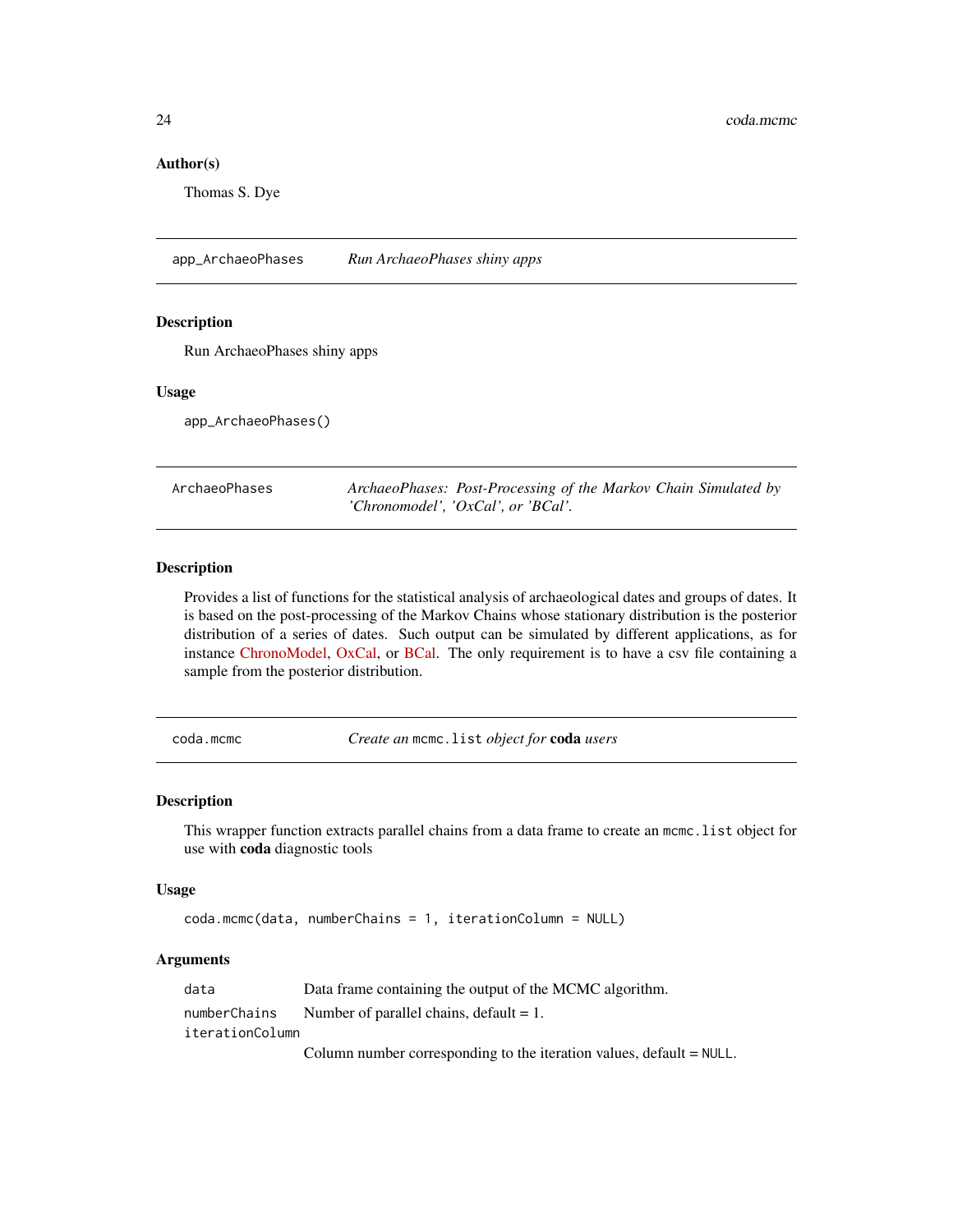# <span id="page-24-0"></span>Value

An mcmc.list object.

#### Author(s)

Anne Philippe, <Anne.Philippe@univ-nantes.fr> and

Marie-Anne Vibet, <Marie-Anne.Vibet@univ-nantes.fr>

# See Also

[mcmc](#page-0-0)

[mcmc.list](#page-0-0)

# Examples

```
data(Events)
mcmcList = coda.mcmc(data = Events, numberChains = 3, iterationColumn = 1)
plot(mcmcList)
gelman.diag(mcmcList)
# The multivariate criterion can not be evaluated when a phase
# contains only one date. This induces colinearity problems.
gelman.diag(mcmcList, multivariate = FALSE)
```
composition\_lookup\_table *Construct an Allen composition lookup table*

# Description

Construct an Allen composition lookup table

#### Usage

composition\_lookup\_table()

# Author(s)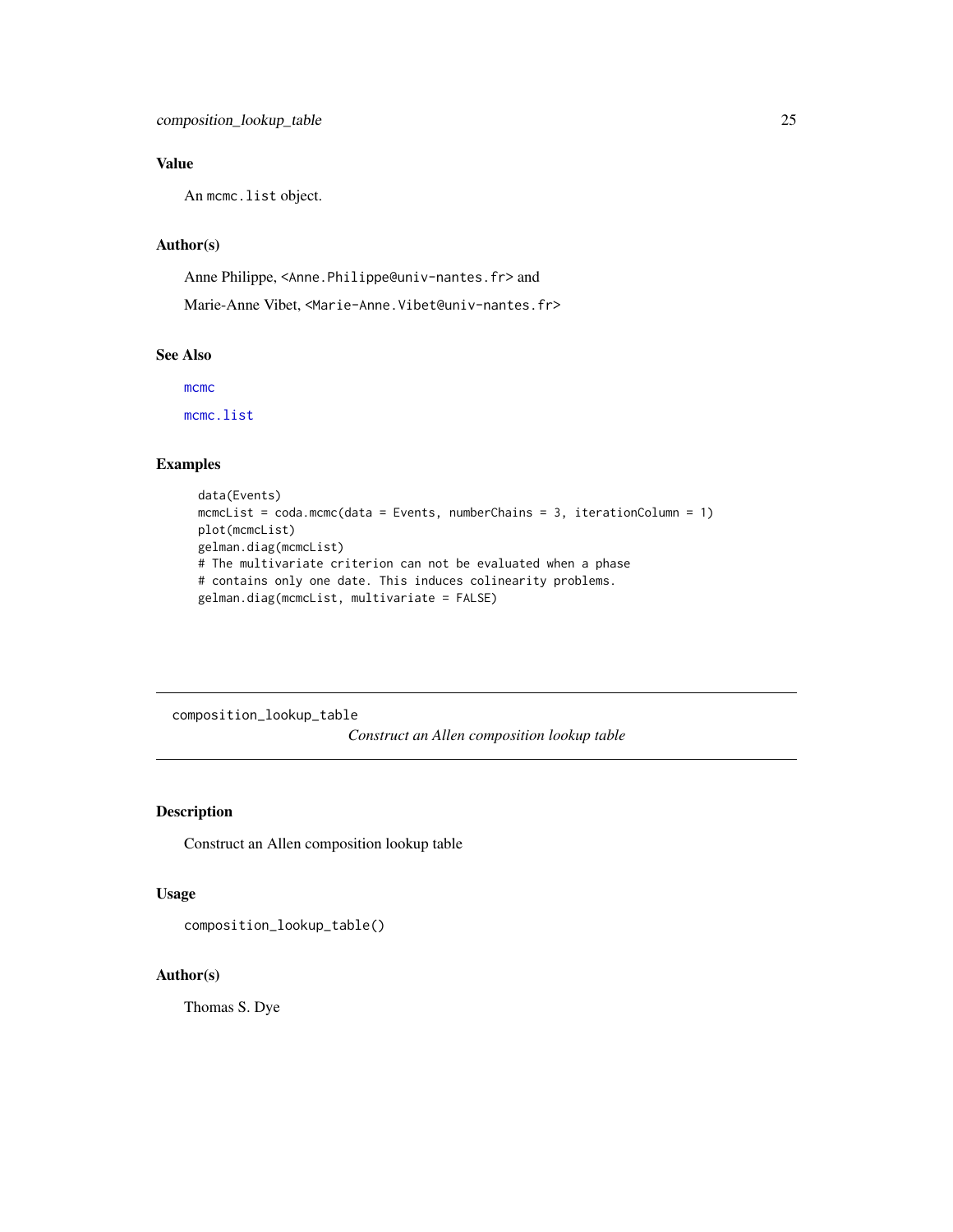<span id="page-25-0"></span>

#### Description

Constructs a data frame containing the output of the MCMC algorithm corresponding to the minimum and maximum of a group of events

#### Usage

```
CreateMinMaxGroup(
  data,
  position,
 name = "Phase",
  add = NULL,exportFile = NULL
\lambda
```
#### Arguments

| data       | Data frame containing the output of the MCMC algorithm.                                                                                  |
|------------|------------------------------------------------------------------------------------------------------------------------------------------|
| position   | Numeric vector containing the position of the column corresponding to the<br>MCMC chains of all dates included in the phase of interest. |
| name       | Name of the current group of dates or phase.                                                                                             |
| add        | Name of the data frame in which the current minimum and maximum should be<br>added, $default = NULL$ .                                   |
| exportFile | Name of the final file that will be saved if chosen, $default = NULL$ .                                                                  |

# Value

A data frame containing the minimum and maximum of the group of dates included in the phase of interest. These values may be appended to a data frame add if given.

#### Author(s)

Anne Philippe, <Anne.Philippe@univ-nantes.fr> and

Marie-Anne Vibet, <Marie-Anne.Vibet@univ-nantes.fr>

# Examples

```
data(Events)
 Temp = CreateMinMaxGroup(Events, c(2,4), name = "Phase2")
## Not run:
 #To do for saving the new variables in csv file
 Temp = CreateMinMaxGroup(Events, c(3,5), name = "Phase1", add=Temp,
## End(Not run) exportFile = "MinMaxPhases.csv")
```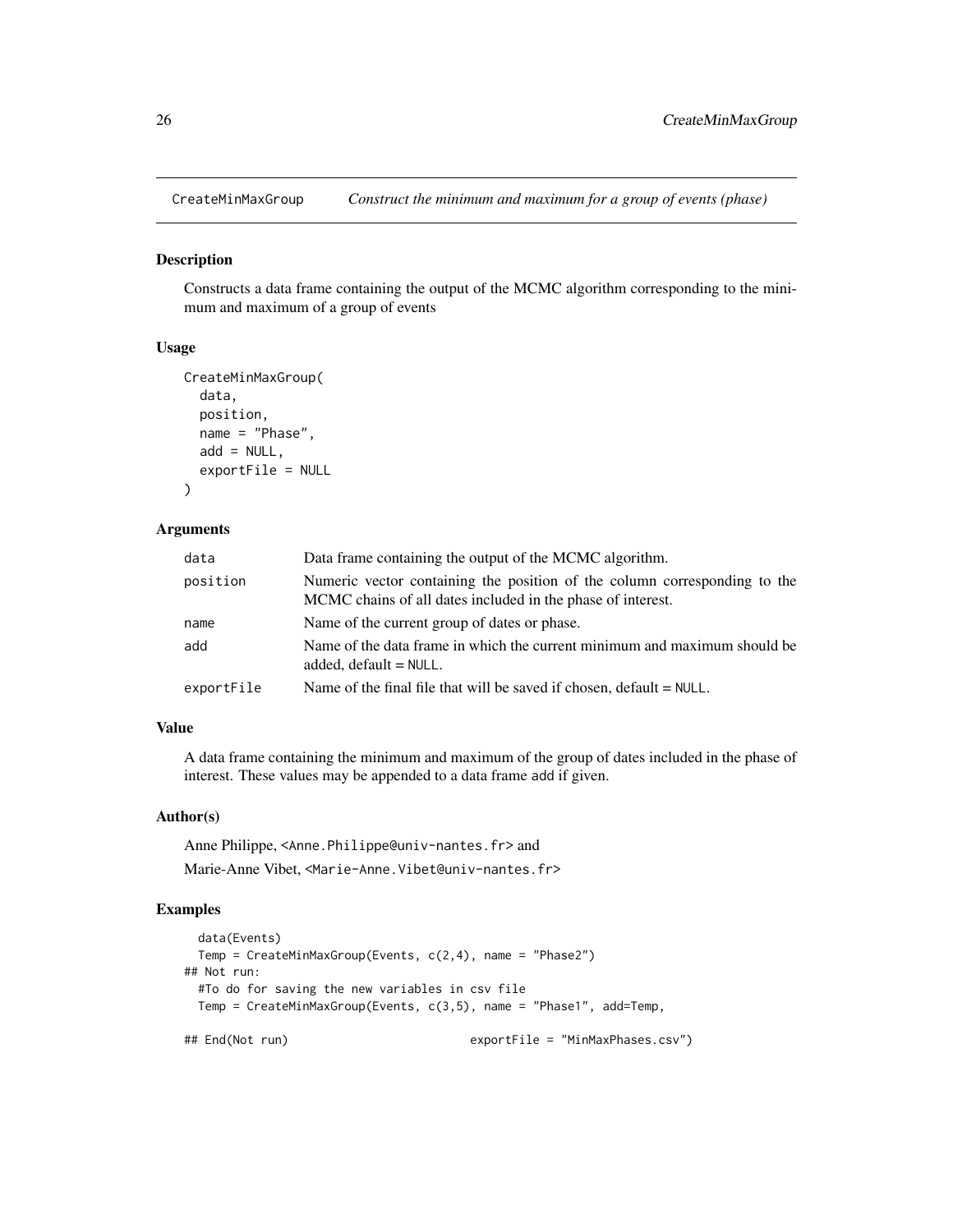# <span id="page-26-0"></span>Description

Computes the shortest credible interval of the output of the MCMC algorithm for a single parameter

# Usage

```
CredibleInterval(a_chain, level = 0.95, roundingOfValue = 0)
```
# Arguments

| a_chain         | Numeric vector containing the output of the MCMC algorithm for the parameter.                                |
|-----------------|--------------------------------------------------------------------------------------------------------------|
| level           | Probability corresponding to the level of confidence used for the credible inter-<br>val. default $= 0.95$ . |
| roundingOfValue |                                                                                                              |
|                 | Integer indicating the number of decimal places to be used, default $= 0$ .                                  |

# Details

A (100 ∗ level)\ elements of the sample outside the interval. The (100 ∗ level)\

#### Value

A named vector of values containing the confidence level and the endpoints of the shortest credible interval in calendar years (BC/AD).

# Examples

```
data(Events); attach(Events)
CredibleInterval(Event.1)
CredibleInterval(Event.12, 0.50)
```
credible\_interval *Bayesian credible interval*

# Description

Computes the shortest credible interval for a single parameter.

# Usage

```
credible\_interval(data, level = 0.95, round_to = 0)
```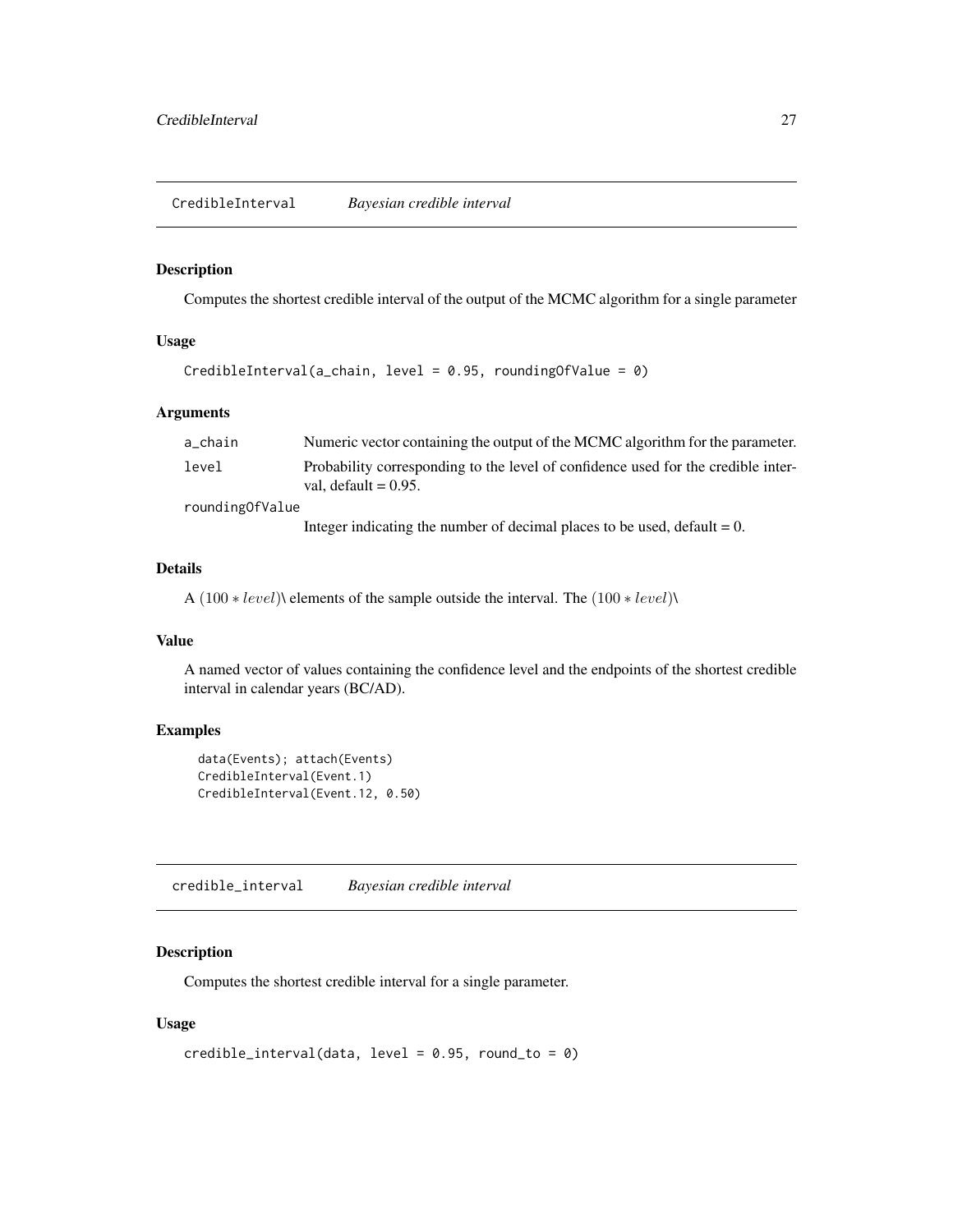#### <span id="page-27-0"></span>**Arguments**

| data     | Numeric vector containing the output of the MCMC algorithm for the parameter.                                |
|----------|--------------------------------------------------------------------------------------------------------------|
| level    | Probability corresponding to the level of confidence used for the credible inter-<br>val. default $= 0.95$ . |
| round to | Integer indicating the number of decimal places to be used, default $= 0$ .                                  |

# Details

A (100 \* level)\ that keeps  $N * (1 - level)$  elements of the sample outside the interval. The  $(100 * level)$  of those intervals.

# Value

A list with the following components:

- ci Named vector of length 2, with inf the lower endpoint of the shortest credible interval as a calendar year; and sup the upper endpoint of the shortest credible interval as a calendar year;
- level Confidence level for the credible intervals; and

call Function call.

#### Examples

```
data(Events); attach(Events)
credible_interval(Event.1)
credible_interval(Event.12, 0.50)
```
DatesHiatus *Test for the existence of a hiatus between two parameters*

#### Description

Finds if a gap exists between two dates and returns the longest interval that satisfies:  $P(a<sub>c</sub>hain <$  $IntervalInf < IntervalSup < b<sub>c</sub>hain|M) = level$ 

#### Usage

```
DatesHiatus(a_chain, b_chain, level = 0.95)
```
# Arguments

| a_chain | : Numeric vector containing the output of the MCMC algorithm for the first<br>parameter.  |
|---------|-------------------------------------------------------------------------------------------|
| b chain | : Numeric vector containing the output of the MCMC algorithm for the second<br>parameter. |
| level   | Probability corresponding to the confidence level of the interval.                        |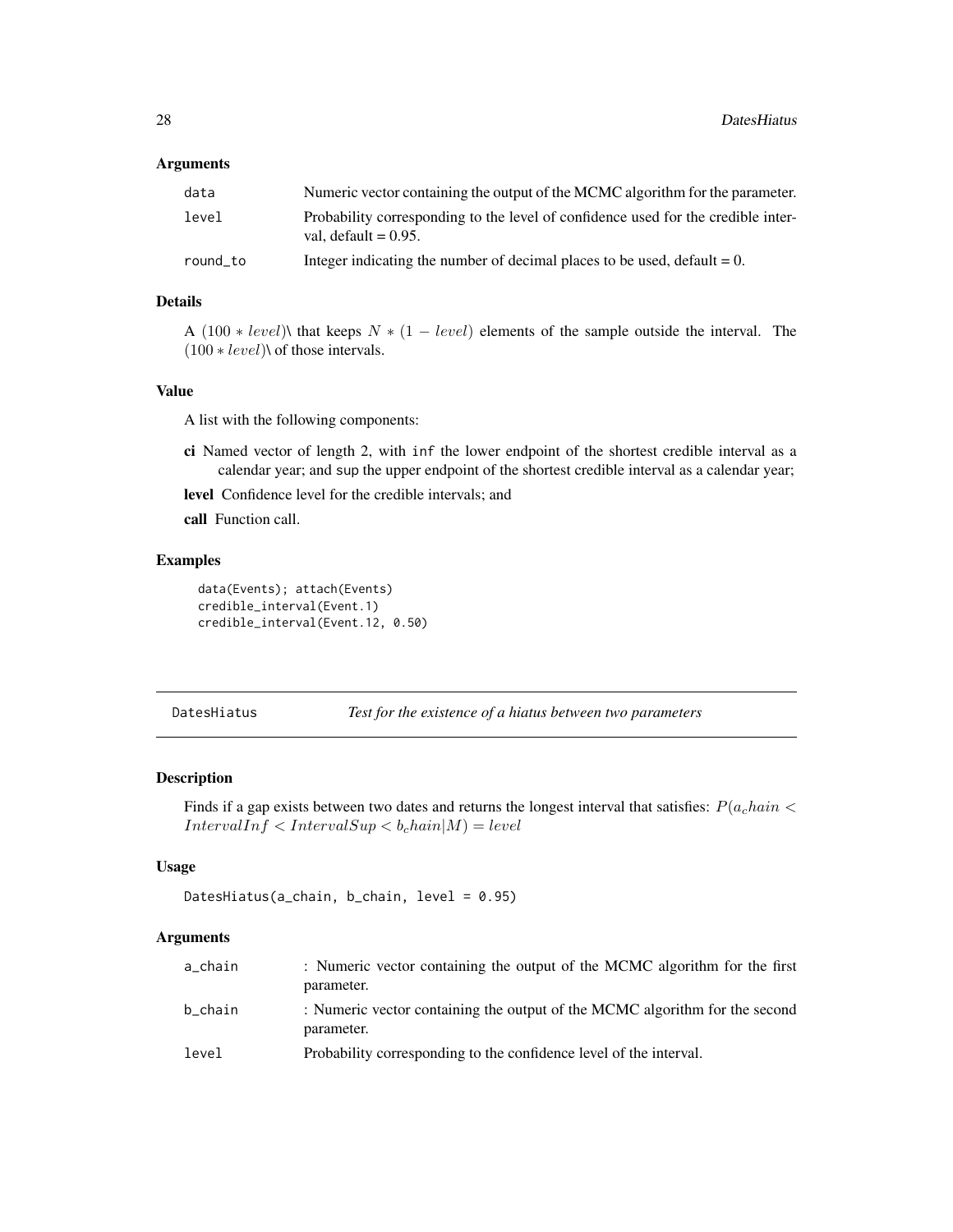# <span id="page-28-0"></span>dates\_hiatus 29

# Value

A named vector with the level and the endpoints of the gap in calendar years (AD/BC)

#### Author(s)

Anne Philippe, <Anne.Philippe@univ-nantes.fr> and Marie-Anne Vibet, <Marie-Anne.Vibet@univ-nantes.fr>

#### Examples

```
data(Events); attach(Events)
DatesHiatus(Event.1, Event.12)
DatesHiatus(Event.1, Event.12, level = 0.5)
```
dates\_hiatus *Test for the existence of a hiatus between two MCMC chains.*

# Description

Determines whether there is a hiatus between two MCMC chains and returns the longest interval that satisfies:  $P(a<sub>c</sub>hain < Intern>IntervalInf < InternalSup < b<sub>c</sub>hain|M) = level$ 

#### Usage

dates\_hiatus(a\_chain, b\_chain, level = 0.95)

# Arguments

| a_chain | : Numeric vector containing the output of the MCMC algorithm for the first<br>parameter.  |
|---------|-------------------------------------------------------------------------------------------|
| b chain | : Numeric vector containing the output of the MCMC algorithm for the second<br>parameter. |
| level   | Probability corresponding to the confidence level of the interval.                        |

#### Value

A list with the following components:

hiatus A named vector where inf is the lower endpoint of the hiatus as a calendar year (AD/BC) or NA if there is no hiatus at level, and sup is the upper endpoint of the gap as a calendar year (AD/BC), or NA if there is no hiatus at level.

duration The duration of the hiatus at level.

level Probability corresponding to the confidence level of the interval.

call The function call.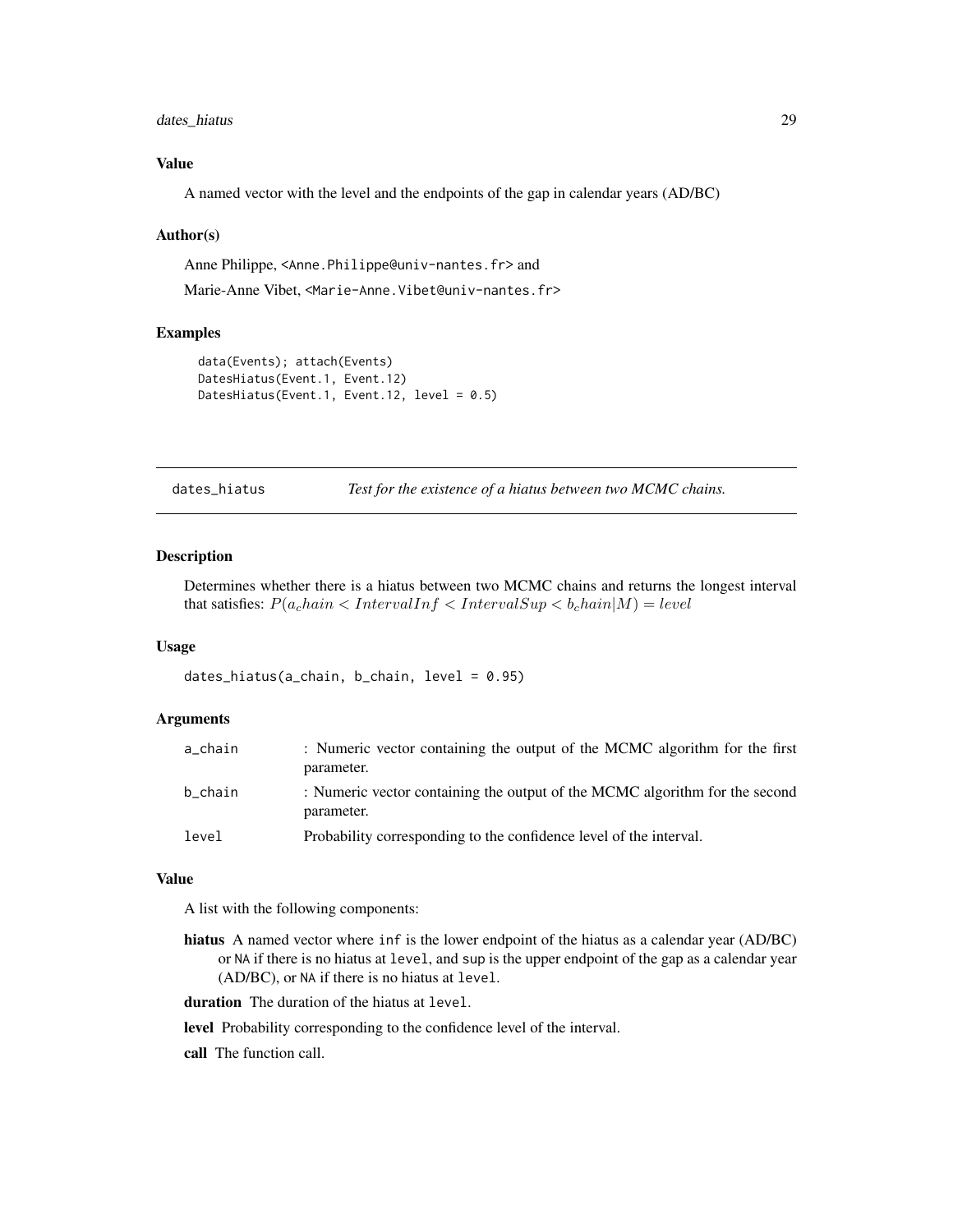# Author(s)

Anne Philippe, <Anne.Philippe@univ-nantes.fr>, Marie-Anne Vibet, <Marie-Anne.Vibet@univ-nantes.fr>, and

Thomas S. Dye, <tsd@tsdye.online>

# Examples

```
data(Events); attach(Events)
dates_hiatus(Event.1, Event.12)
dates_hiatus(Event.1, Event.12, level = 0.5)
```
estimate\_range *Estimate ranges from two or more calibrations*

# Description

Calculates the ranges of summary statistics from the output of two or more runs of the MCMC algorithm. Results are given in calendar years for statistics that estimate them.

#### Usage

```
estimate_range(
 mcmc,
 position,
 app = "bcal".estimates = c("mean", "q1", "median", "q3", "ci.inf", "ci.sup"),quiet = "partial",
 bin_width = 1,
 decimal = "."separator = ", ")
```
# Arguments

| $m$ cmc   | A vector of path names to the MCMC files.                                                                                                                                                   |
|-----------|---------------------------------------------------------------------------------------------------------------------------------------------------------------------------------------------|
| position  | Numeric vector containing the positions of the columns corresponding to the<br>MCMC chains of interest, or a vector of column names.                                                        |
| app       | Name of the application that created the MCMC files, one of bcal, oxcal,<br>chronomodel.                                                                                                    |
| estimates | Numeric vector containing the positions of the columns corresponding to the<br>statistics of interest returned by the multi_marginal_statistics() function,<br>or a vector of column names. |
| quiet     | One of no (default) to allow messages and warnings, partial to suppress mes-<br>sages and allow warnings, or yes to suppress messages and warnings.                                         |

<span id="page-29-0"></span>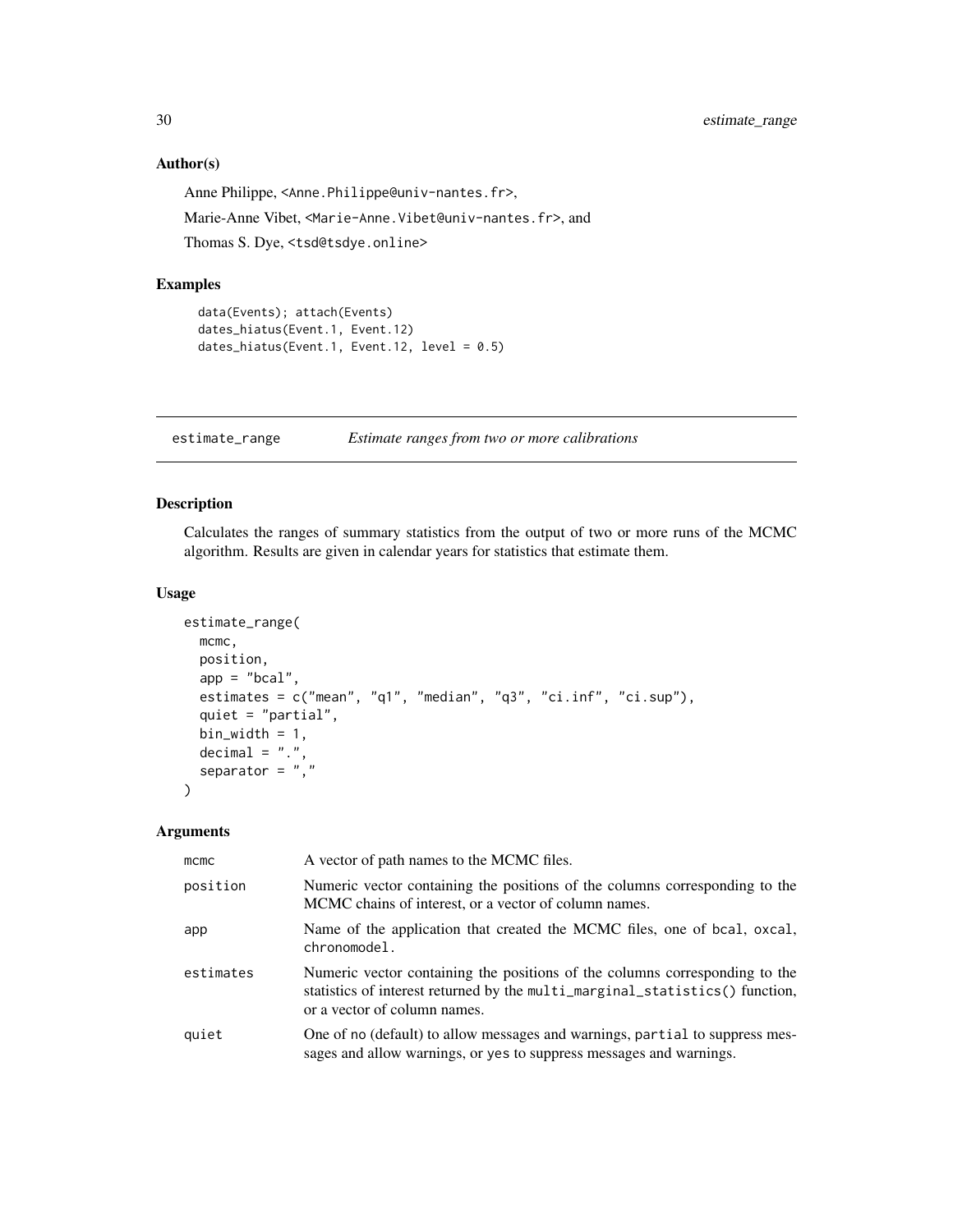# estimate\_range 31

| bin_width | If app is set to boal, the bin width specified for the <b>BCal</b> calibration. Defaults<br>to the <b>BCal</b> default of 1. |
|-----------|------------------------------------------------------------------------------------------------------------------------------|
| decimal   | If app is set to chronomodel, either. (default) or, the two choices offered by<br>ChronoModel.                               |
| separator | If app is set to chronomodel, the character used to separate fields in the CSV<br>file. Defaults to $\,$ .                   |

### Details

This function is useful for estimating the sensitivity of calibration results to different model parameters.

#### Value

A list with the following components:

range\_table A matrix of estimate ranges.

mean The mean of the ranges in range\_table.

sd The standard deviation of the ranges in range\_table.

min The minimum of the ranges in range\_table.

median The median of the ranges in range\_table.

max The maximum value of the ranges in range\_table.

# Author(s)

Thomas S. Dye, <tsd@tsdye.online>

#### Examples

```
## Not run:
## Generate 0's
res <- estimate_range(mcmc = c("http://tsdye.online/AP/ox.csv",
"http://tsdye.online/AP/ox.csv"), position = c(1, 2),
app = "oxcal", quiet = "yes")sum(res$range_table)
```
## End(Not run)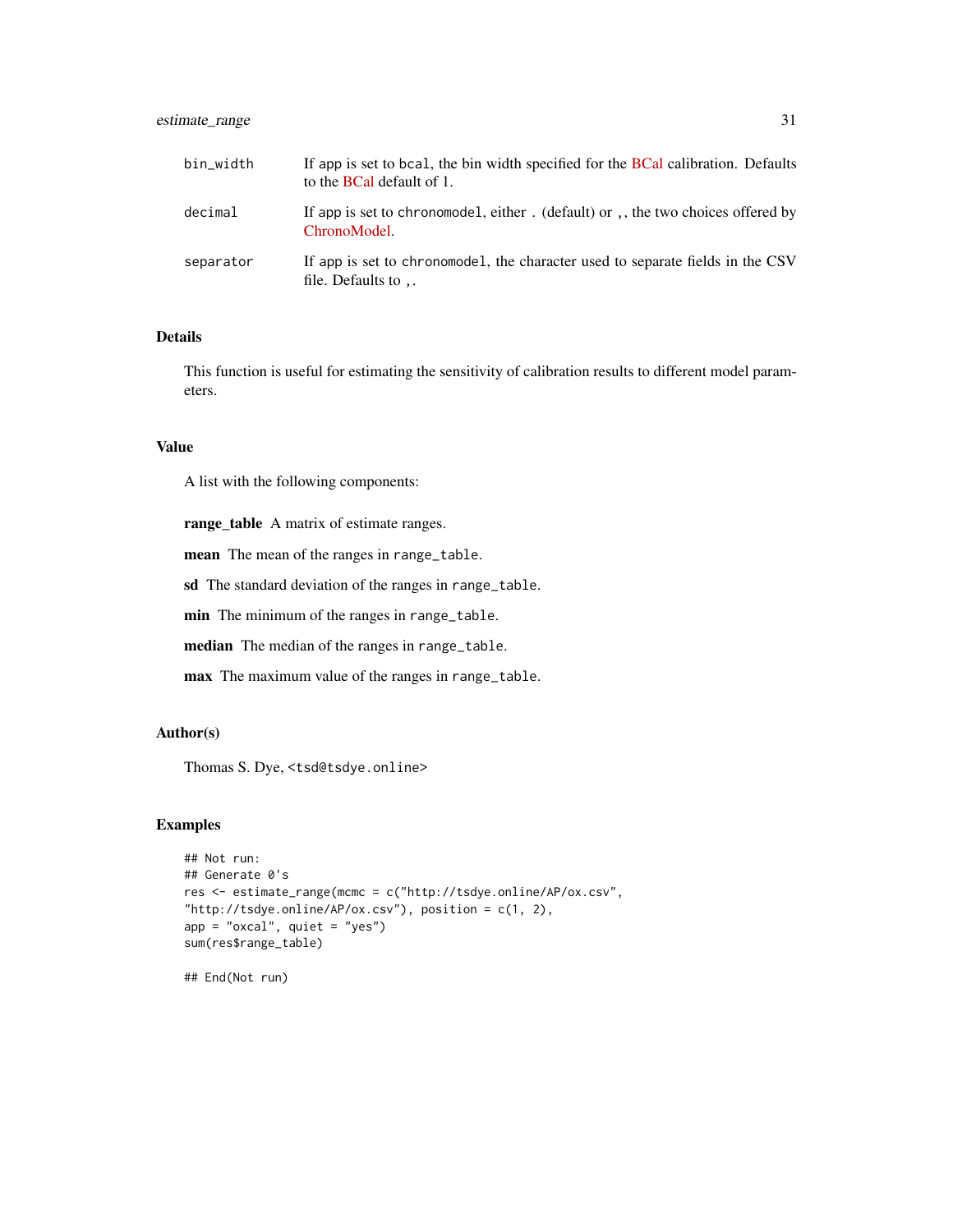<span id="page-31-0"></span>Events *Events*

#### Description

A data set containing information on the ages of four dated events.

#### Usage

Events

# Format

A data frame with 30,000 rows and 5 variables:

iter iteration of the MCMC algorithm

Event.2 information on event 2

Event.1 information on event 1

Event.22 information on event 22

Event.12 information on event 12

illustrate\_allen\_relations

*Data for an illustrative graphic*

#### Description

Create a dataframe that can be used as input for an illustrative plot. Useful for describing the Allen operators: illustrate the full set of Allen relations, concurrent Allen relations, and relations with distinct endpoints. Also, useful for describing the chronological domains of stratification, branching, transformation, and reticulation.

# Usage

illustrate\_allen\_relations(relations = "basic")

#### Arguments

relations One of 'basic', 'concurrent', 'distinct', 'stratigraphic', 'branching', 'transformation', 'reticulation', 'sequence', 'branch', 'transform', or 'reticulate'.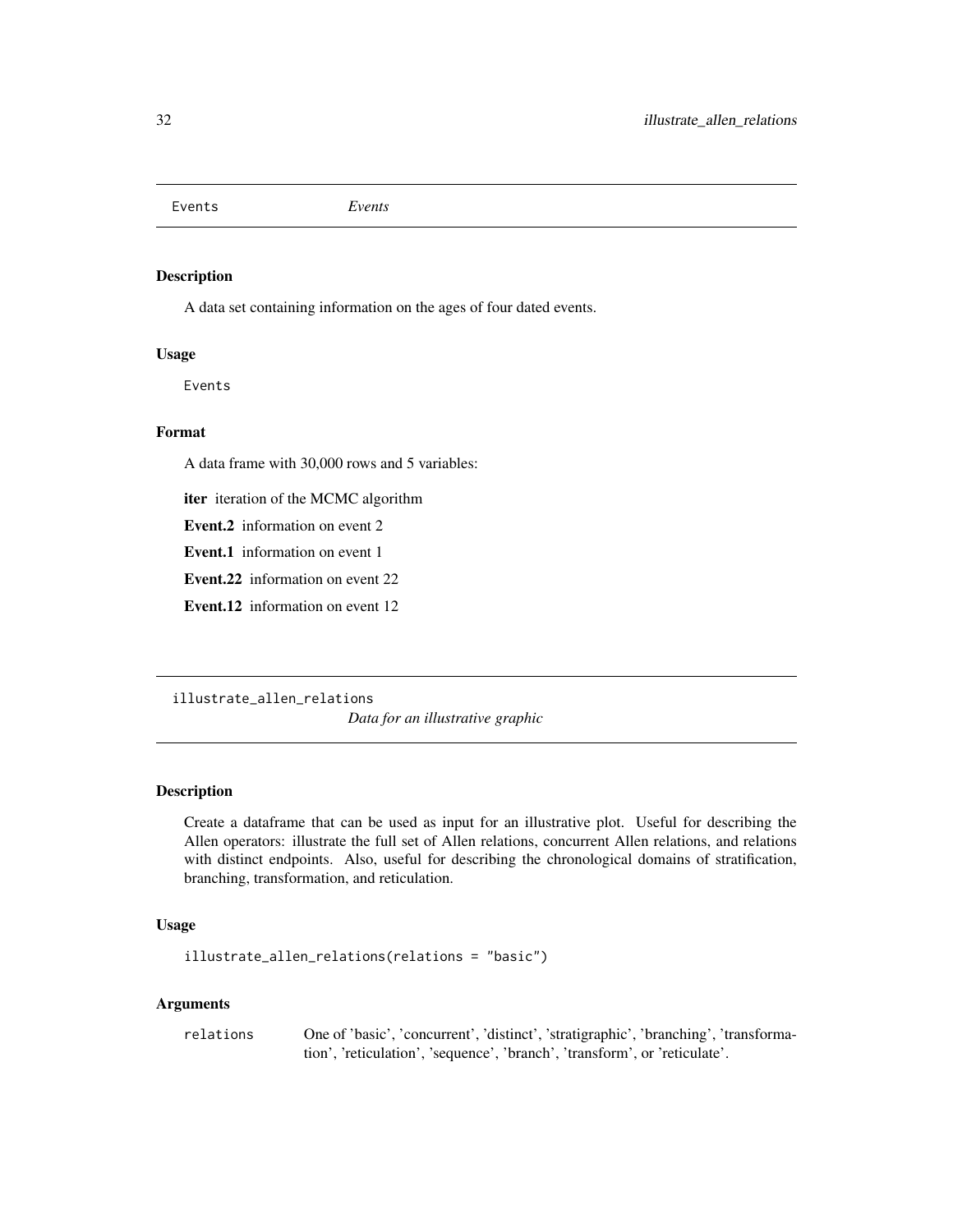#### <span id="page-32-0"></span>ImportCSV 33

### Details

The illustrative graphics include:

basic the 13 basic Allen relations (default);

concurrent concurrent relations;

distinct relations with distinct endpoints;

stratigraphic basic relations established by an observation of superposition;

branching basic branching relations;

transformation basic relations of transformation;

reticulation basic relations of reticulation;

sequence composite relations in a stratigraphic sequence;

branch composite relations of branching;

transform composite relations of transformation; or

reticulate composite relations of reticulation.

# Value

A dataframe for input to allen\_plot

#### Author(s)

Thomas S. Dye

#### References

Harris, E. *Principles of Archaeological Stratigraphy*. Second edition. London: Academic Press.

Lyman, R. Lee and Michael J. O'Brien. Seriation and cladistics: The difference between anagenetic and cladogenetic evolution. Chapter 5 in *Mapping Our Ancestors: Phylogenetic Approaches in Anthropology and Prehistory.* New Brunswick: AldineTransaction.

Viola, Tullio. *Peirce on the Uses of History.* Berlin: de Gruyter. See chapter 3, Historicity as Process, especially p. 83–88.

ImportCSV *Importing a CSV file*

#### Description

Import a CSV file containing the output of the MCMC algorithm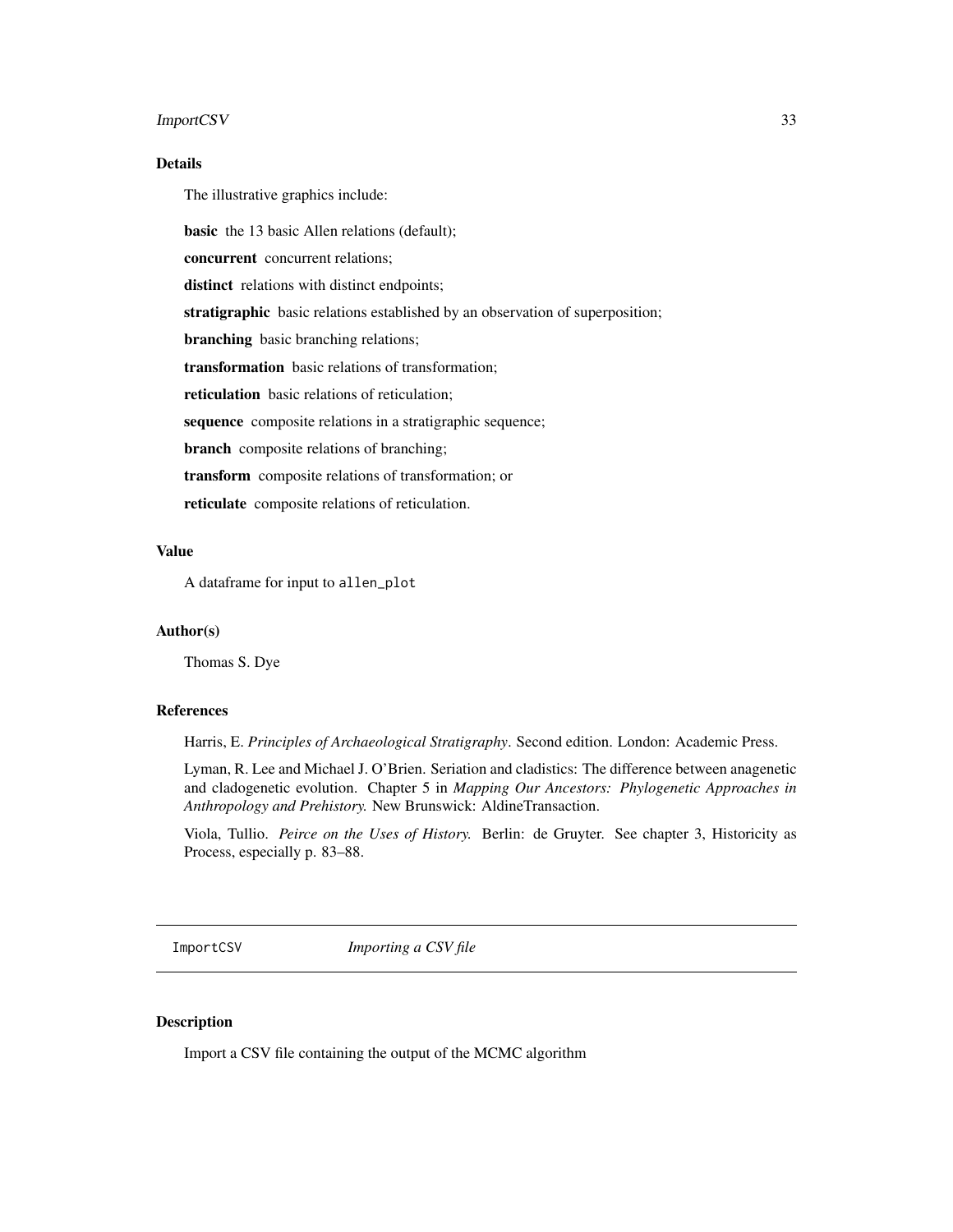#### Usage

```
ImportCSV(
 file,
  dec = "."sep = ","comment.char = "#",
  header = TRUE,
  iterationColumn = NULL,
  referenceYear = NULL,
  rowToWithdraw = NULL,
 bin.width = NULL
\mathcal{L}
```
# Arguments

| file            | Name of the CSV file containing the output of the MCMC algorithm.                                                                   |  |
|-----------------|-------------------------------------------------------------------------------------------------------------------------------------|--|
| dec             | Character used in the file for decimal points for the use of read. $\text{csv}()$ .                                                 |  |
| sep             | Field separator character for the use of read.csv().                                                                                |  |
| comment.char    | Character vector of length one containing a single character or an empty string<br>for the use of read.csv().                       |  |
| header          | Logical value indicating whether the file contains the names of the variables as<br>its first line.                                 |  |
| iterationColumn |                                                                                                                                     |  |
|                 | Column number corresponding to the iteration values, $default = NULL$ .                                                             |  |
| referenceYear   | Year of reference for MCMC in date format other than $BC/AD$ , default = NULL.                                                      |  |
| rowToWithdraw   | Number of the row to be withdrawn or "last" for the last row of the data frame,<br>$default = NULL.$                                |  |
| bin.width       | Bin width specified in a BCal project (note that bin. width does not have to be<br>set if the BCal default bin width of 1 is used). |  |

# Details

Use of the read.csv() function with default values for CSV files produced by [ChronoModel](https://chronomodel.com) software. For MCMC in a date format different from BC/AD, use the parameter referenceYear to convert the MCMC to BC/AD, otherwise the remaining functions of **ArchaeoPhases** will not work. MCMC files generated by [BCal](https://bcal.shef.ac.uk/top.html) may contain an empty last row. This row should be withdrawn using the rowToWithdraw parameter. Otherwise, the functions of ArchaeoPhases will not work properly.

# Value

A data frame containing a representation of the data in the file.

#### Author(s)

Anne Philippe, <Anne.Philippe@univ-nantes.fr>, Thomas S. Dye, <tsd@tsdye.online>, and Marie-Anne Vibet, <Marie-Anne.Vibet@univ-nantes.fr>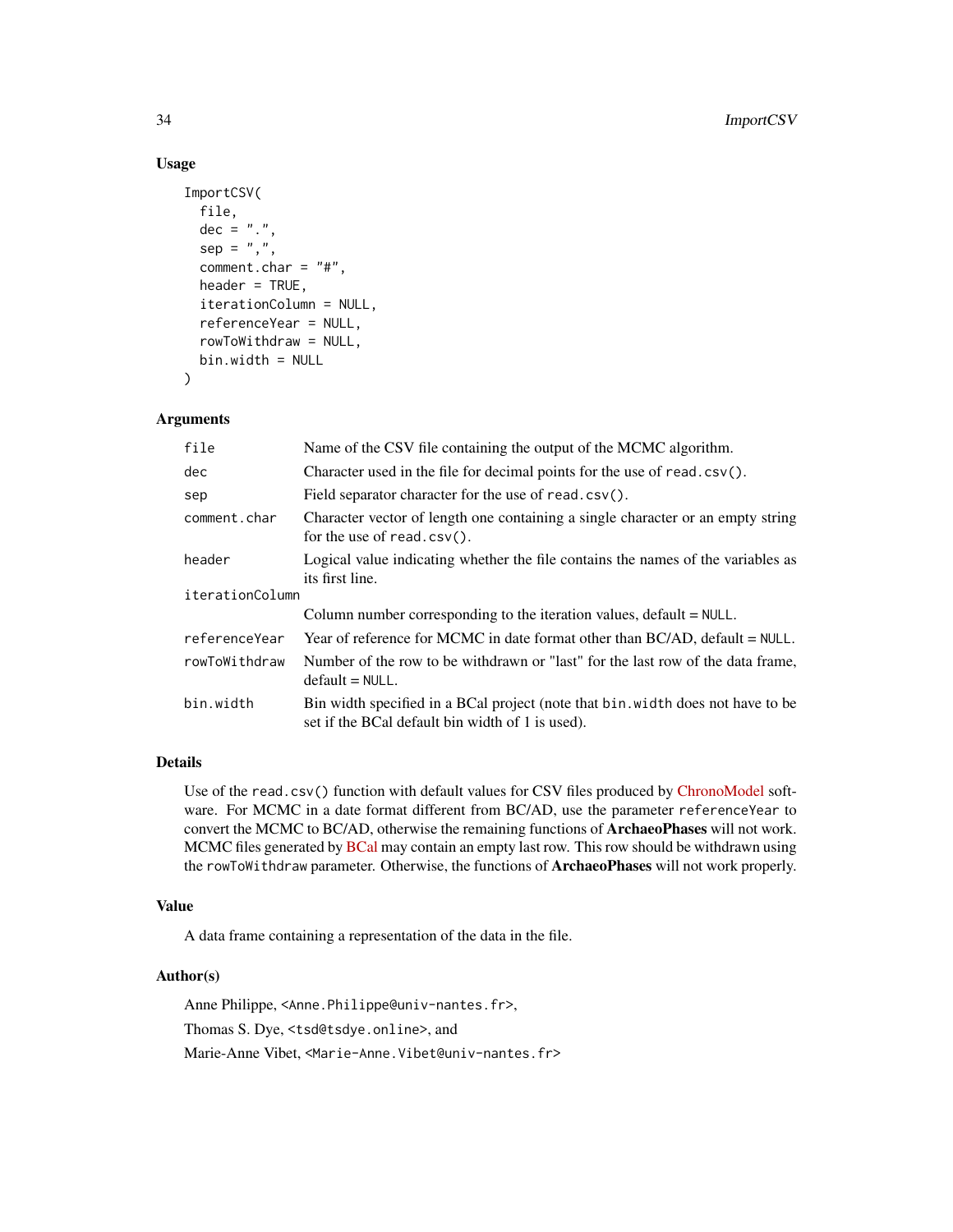# <span id="page-34-0"></span>ImportCSV.BCal 35

# See Also

[ImportCSV.BCal](#page-34-1) [read\\_chronomodel](#page-83-1) [read\\_oxcal](#page-84-1)

#### Examples

```
data(Events)
## Not run:
 write.csv(Events, "data.csv", row.names=FALSE)
 data = ImportCSV("data.csv", dec = '.', sep=',', comment.char='#',
                  header = TRUE, iterationColumn = 1)
 # Import of MCMC generated by BCal and extracted in cal BP
 # (the year of reference is 1950)
 if (requireNamespace("ArchaeoPhases.dataset", quietly = TRUE)) {
 data(Fishpond)
 write.csv(Fishpond, "fishpond_MCMC.csv", row.names=FALSE)
 Fishpond = ImportCSV("fishpond_MCMC.csv", dec = '.', sep=',',
                       header = TRUE, iterationColumn = 1,
                       referenceYear = 1950, rowToWithdraw = "last")}
```
## End(Not run)

<span id="page-34-1"></span>ImportCSV.BCal *Importing a BCal csv file*

#### Description

Importing a csv file containing the output of the MCMC algorithm from the BCal software

### Usage

```
ImportCSV.BCal(file, bin.width = NULL)
```
# Arguments

| file      | Name of the CSV file containing the output of the MCMC algorithm.                                                               |
|-----------|---------------------------------------------------------------------------------------------------------------------------------|
| bin.width | Bin width specified in a BCal project (note: bin. width does not have to be set<br>if the BCal default bin width of 1 is used). |

# Value

A data frame containing a representation of the data in the CSV file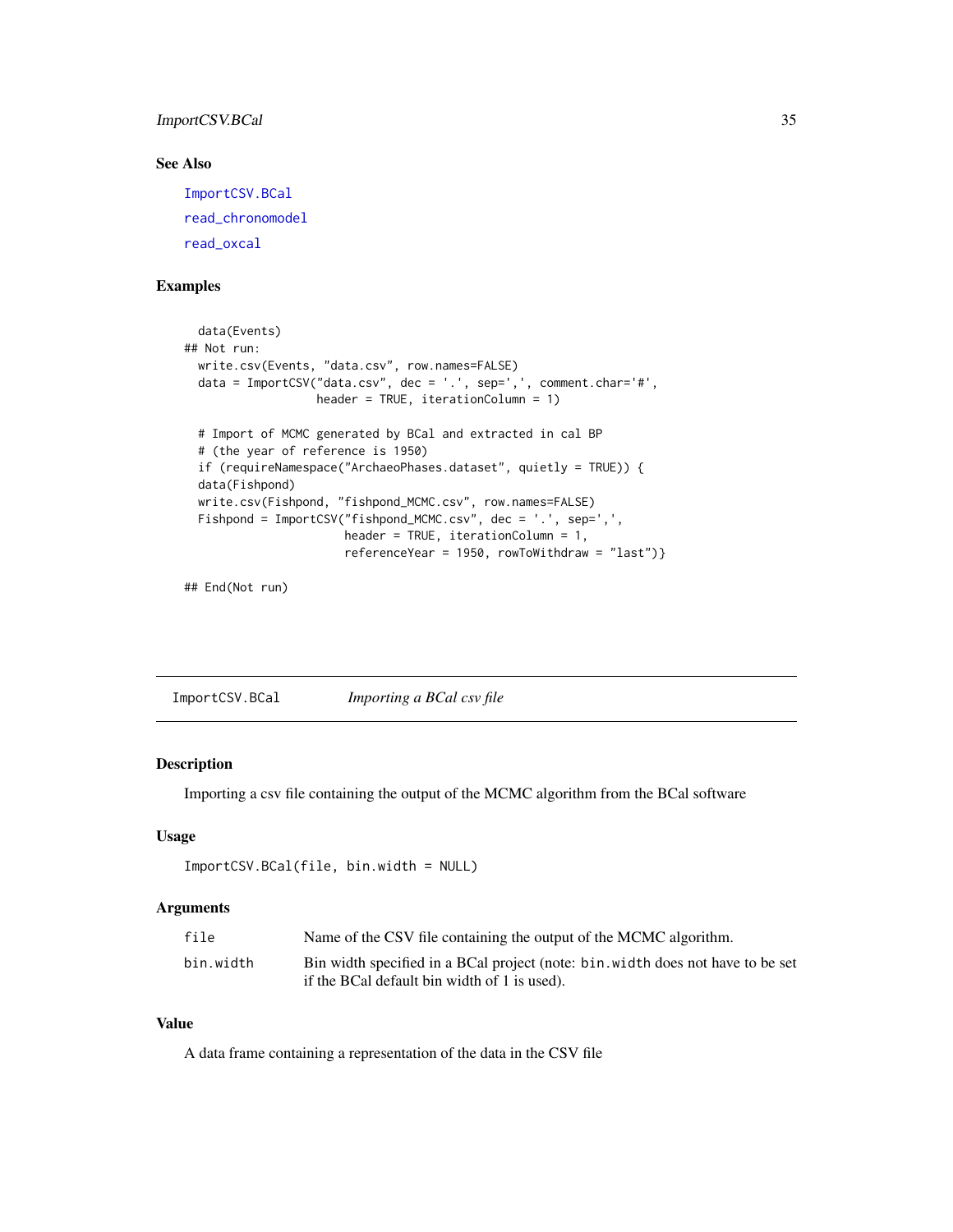$36$  is.url

#### Author(s)

Anne Philippe, <Anne.Philippe@univ-nantes.fr>,

Thomas S. Dye, <tsd@tsdye.online>, and

Marie-Anne Vibet, <Marie-Anne.Vibet@univ-nantes.fr>

# Examples

```
## Not run:
 # Import of MCMC generated by BCal and extracted in cal BP (the year of reference is 1950)
 data(Fishpond)
 write.csv(Fishpond, "fishpond_MCMC.csv", row.names = FALSE)
 Fishpond = ImportCSV.BCal("fishpond_MCMC.csv", bin.width = 1)
## End(Not run)
## Not run:
 # equivalent call
 Fishpond2 = ImportCSV("fishpond_MCMC.csv", dec = '.', sep=',', referenceYear = 1950,
                        rowToWithdraw = "last", bin.width = 1)
```
## End(Not run)

is.url *Check if string is a URL*

### Description

Uses a regex approach to check if a string is a URL. This approach is faster than [url.exists](#page-0-0) but does do the actual verification.

#### Usage

is.url(x)

#### Arguments

x A character string.

#### Details

Retrieved from: https://github.com/trinker/reports/blob/master/R/is.url.R

# Value

Returns a logical evalution as to whether a string is a URL.

<span id="page-35-0"></span>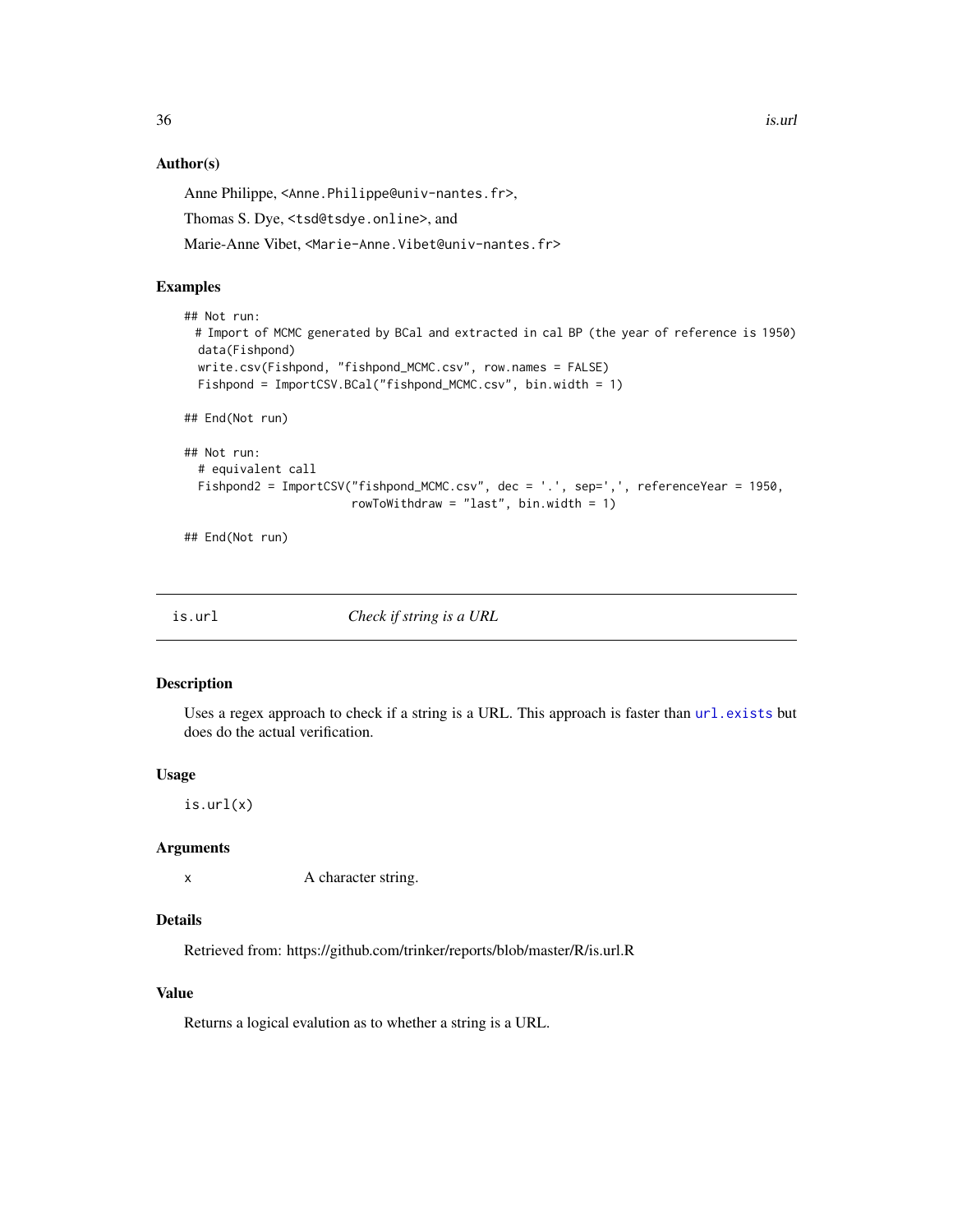## Description

Draws a plot of the estimated marginal posterior density for the one-parameter and adds the mean and the credible interval at the desired level

## Usage

```
MarginalPlot(
  a_chain,
  level = 0.95,GridLength = 1024,
  title = "Characteristics of a date",
  subtitle = NULL,
 caption = "ArchaeoPhases",
  x.label = "Calendar year",
 y.label = NULL,
 y.grid = TRUE,x.scale = "calendar",
 elapsed.origin.position = NULL,
 x.min = NULL,x.max = NULL,height = 7,
 width = 7,units = "in",file = NULL,
 newWindow = TRUE
)
```

| a_chain    | Numeric vector containing the output of the MCMC algorithm for the parameter.                                                  |
|------------|--------------------------------------------------------------------------------------------------------------------------------|
| level      | Probability corresponding to the level of confidence.                                                                          |
| GridLength | Length of the grid used to estimate the density.                                                                               |
| title      | Title of the graph.                                                                                                            |
| subtitle   | Subtitle of the graph.                                                                                                         |
| caption    | Caption of the graph.                                                                                                          |
| x.label    | Label of the x-axis.                                                                                                           |
| y.label    | Label of the y-axis.                                                                                                           |
| y.grid     | Switch for horizontal grid lines.                                                                                              |
| x.scale    | One of "calendar" for calendar years, "BP" for years before present, or "elapsed"<br>for time elapsed from a specified origin. |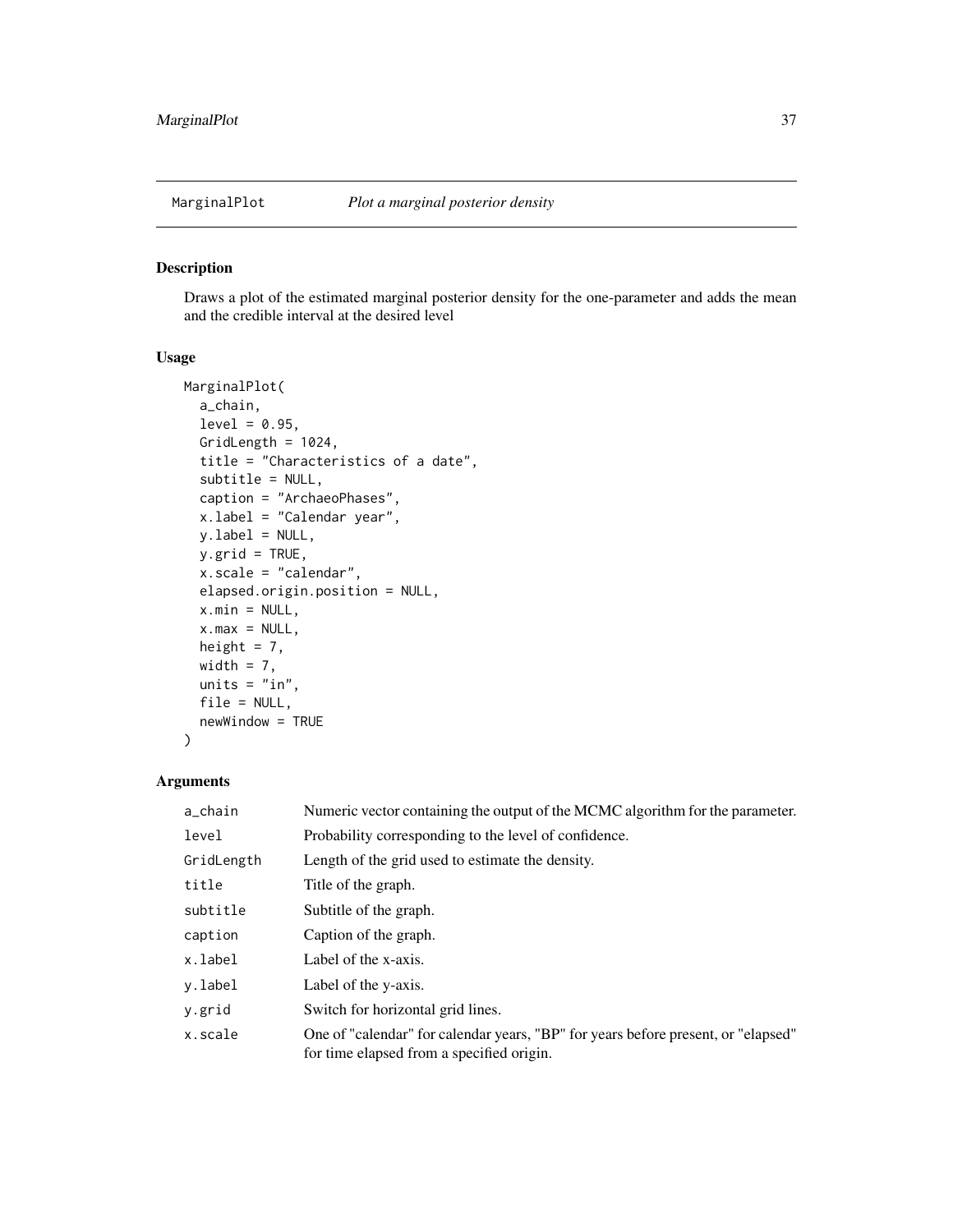# elapsed.origin.position

|           | Position of the column to use as the origin for elapsed time calculations. |
|-----------|----------------------------------------------------------------------------|
| x.min     | Minimum x axis value.                                                      |
| x.max     | Maximum x axis value.                                                      |
| height    | Plot height in units.                                                      |
| width     | Plot width in units.                                                       |
| units     | String recognized by the ggsave() function, one of "in", "cm", "mm".       |
| file      | Name of the file that will be saved if chosen, $default = NULL$ .          |
| newWindow | Whether or not the plot is drawn within a new window.                      |

## Details

The density is estimated using density() function with n = GridLength.

## Value

NULL, called for its side effects

## Author(s)

Anne Philippe, <Anne.Philippe@univ-nantes.fr> and Marie-Anne Vibet, <Marie-Anne.Vibet@univ-nantes.fr>

### Examples

```
data(Events);
MarginalPlot(a_chain = Events$Event.1, level = 0.95)
```
MarginalProba *Bayesian test for anteriority / posteriority between two parameters*

## Description

This function estimates the posterior probability that event 'a' is older than event 'b' using the output of the MCMC algorithm. This provides a Bayesian test for checking the following assumption: "Event a is older than event b".

#### Usage

```
MarginalProba(a_chain, b_chain)
```

| a chain | : Numeric vector containing the output of the MCMC algorithm for the first  |
|---------|-----------------------------------------------------------------------------|
|         | parameter.                                                                  |
| b chain | : Numeric vector containing the output of the MCMC algorithm for the second |
|         | parameter.                                                                  |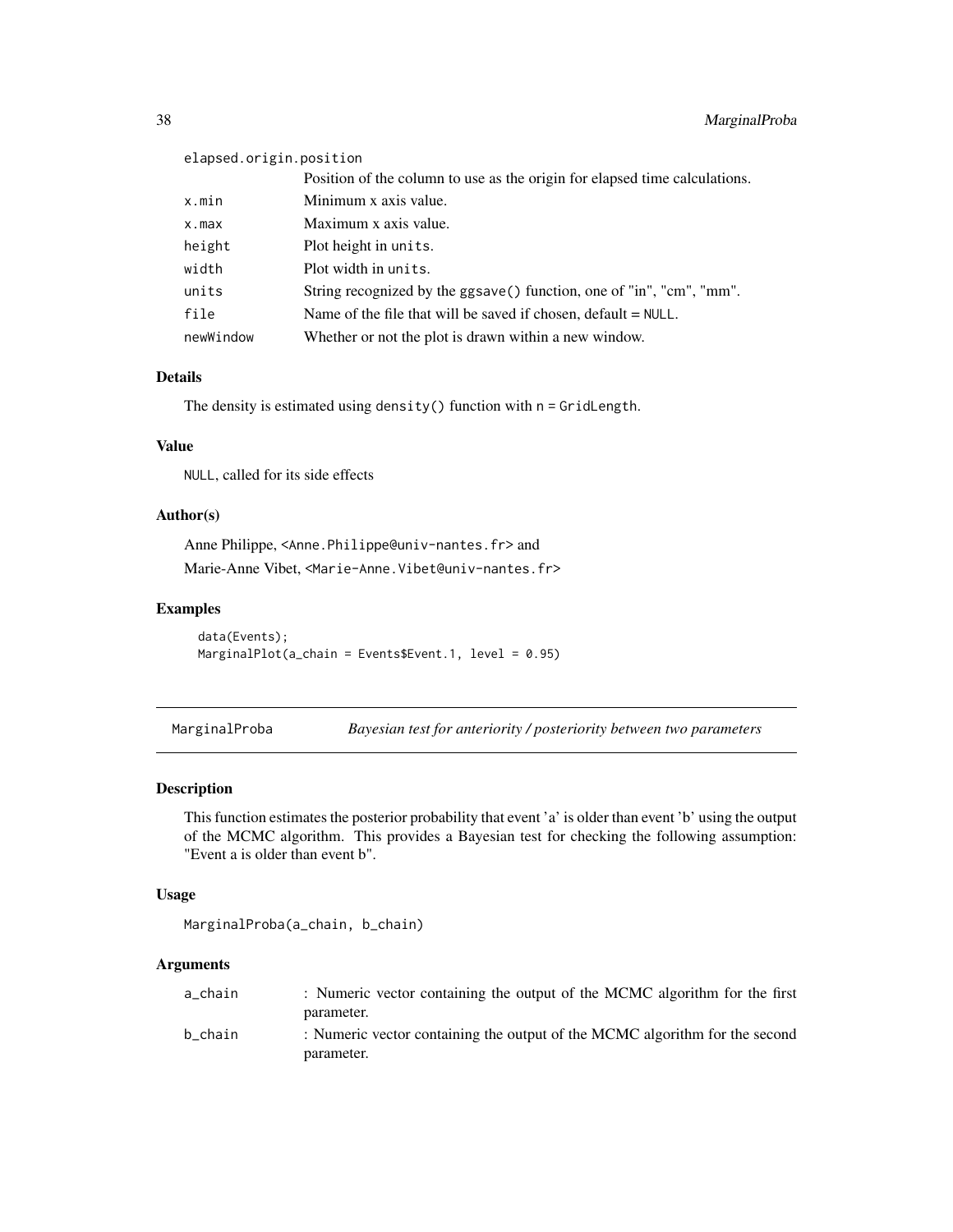## MarginalStatistics 39

### Details

For a given output of MCMC algorithm, this function estimates the posterior probability of the event 'a'  $\lt$ 'b' by the relative frequency of the event "the value of event 'a' is less than the value of event 'b'" in the simulated Markov chain.

#### Value

An unnamed vector with the posterior probability of the assumption: "event a is older than event b"

## Author(s)

Anne Philippe, <Anne.Philippe@univ-nantes.fr> and

Marie-Anne Vibet, <Marie-Anne.Vibet@univ-nantes.fr>

#### Examples

```
data(Events); attach(Events)
# Probability that Event.1 is older than Event.12
MarginalProba(Event.1, Event.12)
# Probability that Event.1 is older than Event.2
MarginalProba(Event.1, Event.2)
# Probability that the beginning of the phase 1 is older than the end of the phase 1
# Should always be 1 for every phase
data(Phases); attach(Phases)
MarginalProba(Phase.1.alpha, Phase.1.beta)
```
MarginalStatistics *Marginal summary statistics*

### Description

Calculates summary statistics of the output of the MCMC algorithm for a one-parameter. Results are given in calendar years (BC/AD).

#### Usage

```
MarginalStatistics(a_chain, level = 0.95, roundingOfValue = 0)
```
#### Arguments

| a chain         | Numeric vector containing the output of the MCMC algorithm for the parameter.                                                      |
|-----------------|------------------------------------------------------------------------------------------------------------------------------------|
| level           | Probability corresponding to the level of confidence used for the credible inter-<br>val and the highest posterior density region. |
| roundingOfValue |                                                                                                                                    |

Integer indicating the number of decimal places.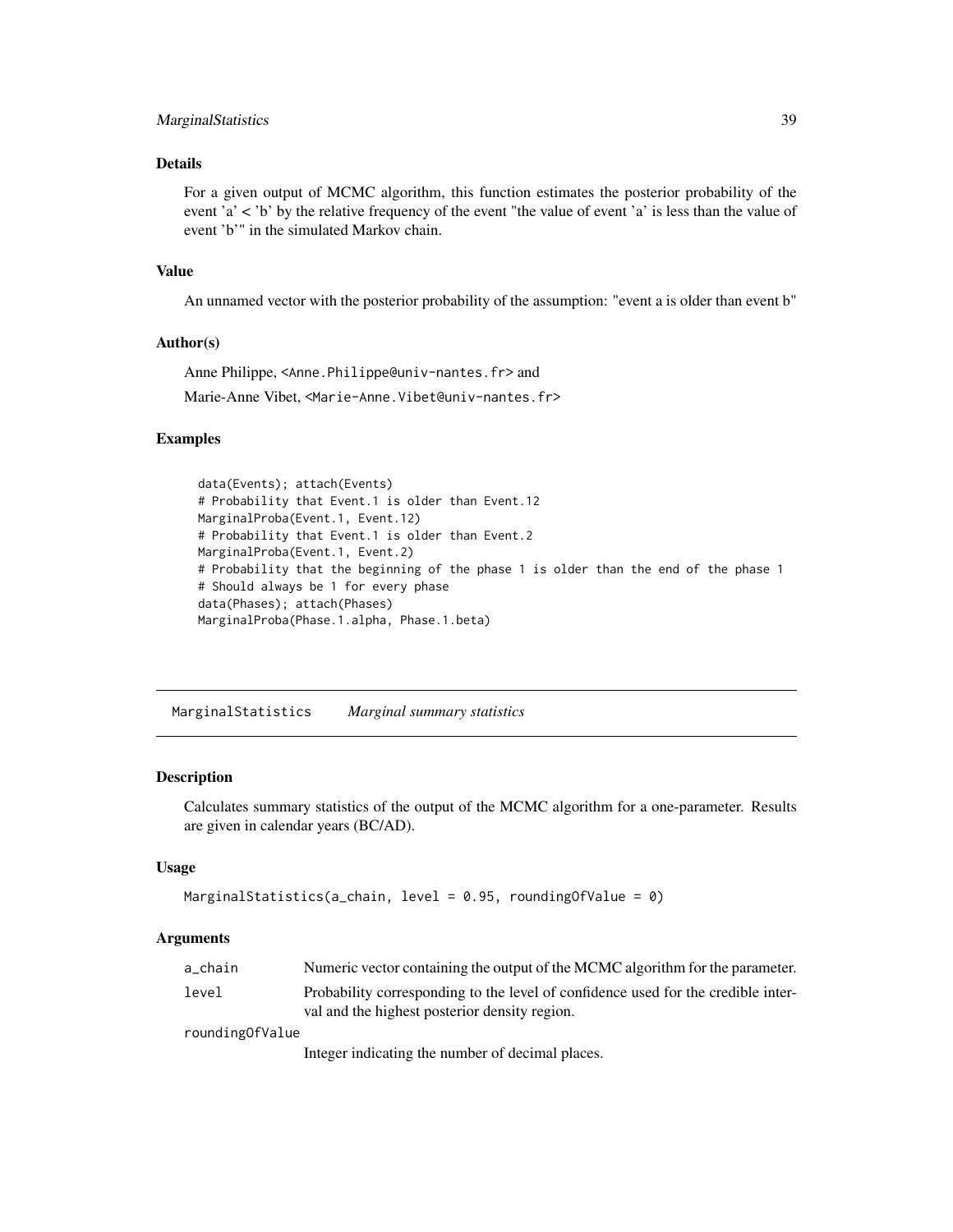#### Details

The  $(100 * level)$ 

#### Value

A named matrix of values corresponding to all the following statistics:

title The title of the summary statistics.

mean The mean of the MCMC chain. Use of mean() function.

map The maximum a posteriori of the MCMC chain. Use of hdr() function.

sd The standard deviation of the MCMC chain. Use of sd() function.

- Q1, median, Q3 The quantiles of the MCMC chain corresponding to 0.25, 0.50 and 0.75. Use of quantile function.
- CI The credible interval corresponding to the desired level. Use of CredibleInterval() function.
- HPDR The highest posterior density regions corresponding to the desired level. Use of hdr() function.

## Author(s)

Anne Philippe, <Anne.Philippe@univ-nantes.fr> and

Marie-Anne Vibet, <Marie-Anne.Vibet@univ-nantes.fr>

## References

Hyndman, R. J. (1996) Computing and graphing highest density regions. American Statistician, 50, 120-126.

#### Examples

```
data(Events); attach(Events)
MarginalStatistics(Event.1)
MarginalStatistics(Event.2, level = 0.90)
```
marginal\_plot *Plot a marginal posterior density*

## Description

Draws a plot of the marginal posterior density for a single parameter, with an option to add the mean and the credible interval at the desired level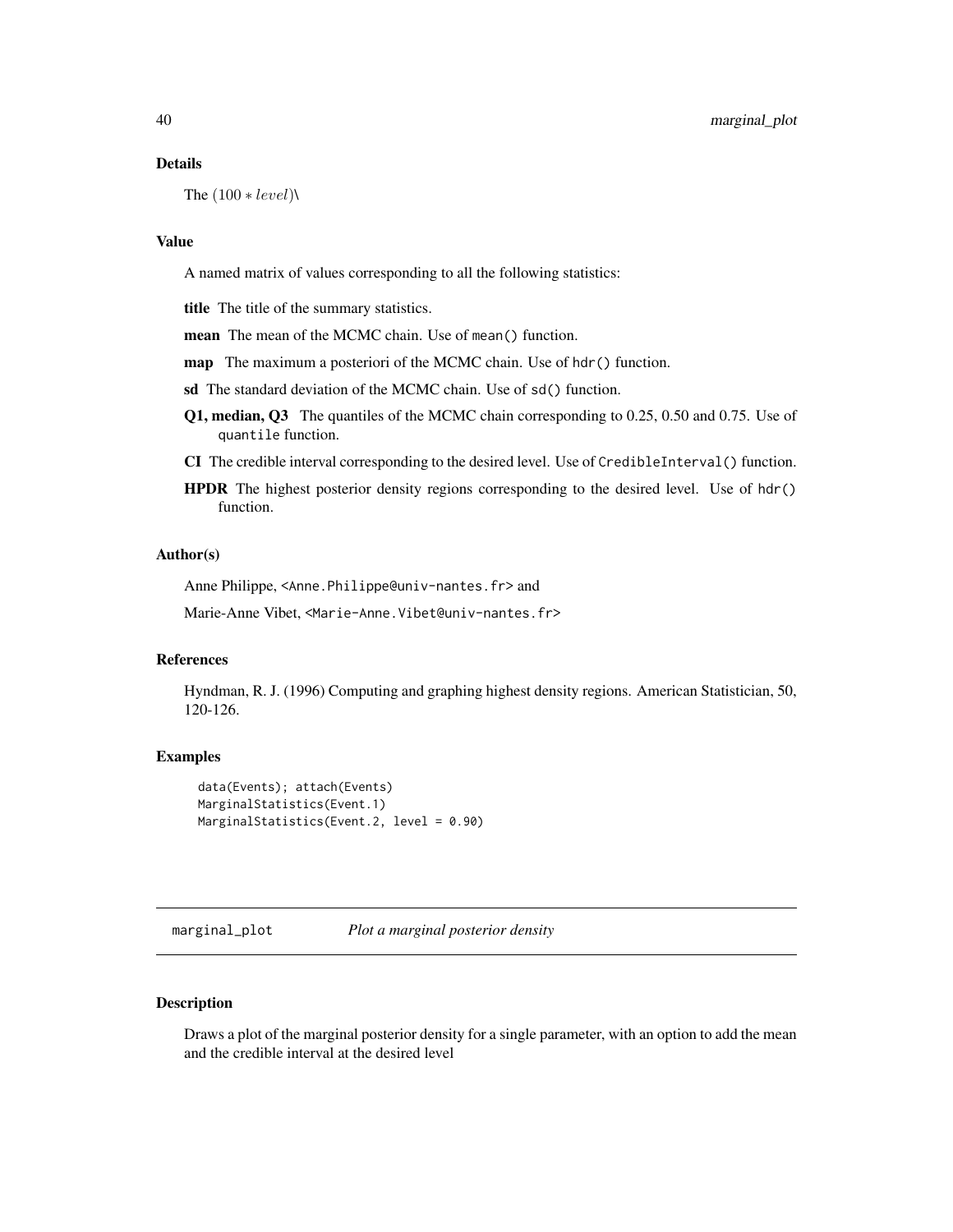## marginal\_plot 41

## Usage

```
marginal_plot(
 data,
 position = 1,
 level = 0.95,grid length = 1024,
 title = if (is.numeric(position)) names(data)[position] else position,
  subtitle = "Marginal posterior density",
  caption = paste(level * 100, "% credible interval", sep = ""),
  x_label = "Calendar year",
 y_label = "Density",
 y_grid = TRUE,
 x_scale = "calendar",
 elapsed_origin_position = NULL,
 x_{min} = NULL,x_max = NULL,
 height = 7,width = 7,units = "in",file = NULL,
 plot_result = TRUE,
 mean_linetype = "dashed",
 mean_color = "white",
 mean_size = 0.5,
 ci_linetype = "dotted",
 ci_color = mean_color,
 ci_size = mean_size,
 line_linetype = "solid",
 line_color = "black",
 line_size = 1,
 density_color = "gray30",
 fill_palette = NULL
```

```
)
```

| data        | Data frame containing the output of the MCMC algorithm.                                   |
|-------------|-------------------------------------------------------------------------------------------|
| position    | Index of the column corresponding to the MCMC chain of interest, or a column<br>name.     |
| level       | Probability corresponding to the level of confidence.                                     |
| grid_length | Length of the grid used to estimate the density.                                          |
| title       | Title of the graph. The default uses the data column name.                                |
| subtitle    | Subtitle of the graph. The default is "Marginal posterior density".                       |
| caption     | Caption of the graph. The default describes the confidence of the credible inter-<br>val. |
| x label     | Label of the x-axis.                                                                      |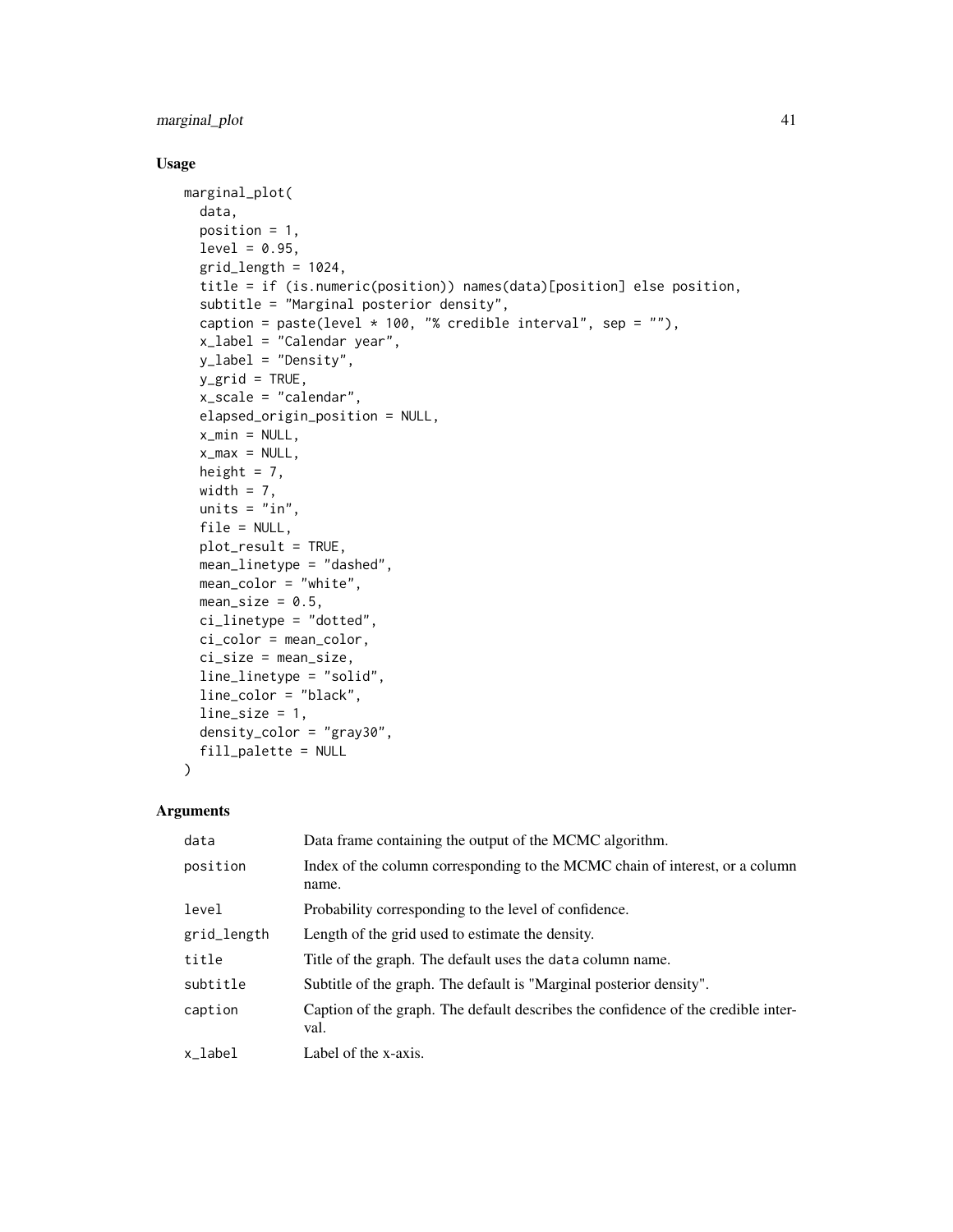| y_label                 | Label of the y-axis.                                                                                                           |  |
|-------------------------|--------------------------------------------------------------------------------------------------------------------------------|--|
| y_grid                  | Switch for horizontal grid lines.                                                                                              |  |
| x_scale                 | One of "calendar" for calendar years, "BP" for years before present, or "elapsed"<br>for time elapsed from a specified origin. |  |
| elapsed_origin_position |                                                                                                                                |  |
|                         | Position of the column to use as the origin for elapsed time calculations.                                                     |  |
| x_min                   | Minimum x axis value.                                                                                                          |  |
| $x_{max}$               | Maximum x axis value.                                                                                                          |  |
| height                  | Plot height in units.                                                                                                          |  |
| width                   | Plot width in units.                                                                                                           |  |
| units                   | String recognized by the ggsave() function, one of "in", "cm", "mm". This<br>parameter has no effect on the display plot.      |  |
| file                    | Name of the file that will be saved if chosen, default = NULL.                                                                 |  |
| plot_result             | If TRUE, then draw a plot on the display, else suppress drawing.                                                               |  |
| mean_linetype           | The linetype used to indicate the mean density.                                                                                |  |
| mean_color              | The color of the line used to indicate mean density.                                                                           |  |
| mean_size               | The width of the line used to indicate the mean density.                                                                       |  |
| ci_linetype             | The linetype used to indicate the credible intervals.                                                                          |  |
| ci_color                | The color of the lines used to indicate the credible intervals.                                                                |  |
| ci_size                 | The width of the lines used to indicate the credible intervals.                                                                |  |
| line_linetype           | The linetype used to indicate the density.                                                                                     |  |
| line_color              | The color of the line used to indicate the density.                                                                            |  |
| line_size               | The width of the line used to indicate the density.                                                                            |  |
| density_color           | Color to use if fill_palette is not specified.                                                                                 |  |
| fill_palette            | Palette to use for fills.                                                                                                      |  |

## Details

The plot is drawn with the current theme and color scales; the function does not alter or override theme elements.

#### Value

An archaeophases\_plot object with the data and metadata needed to reproduce the plot.

## Author(s)

Anne Philippe, <Anne.Philippe@univ-nantes.fr>; Marie-Anne Vibet, <Marie-Anne.Vibet@univ-nantes.fr>; and Thomas S. Dye, <tsd@tsdye.online>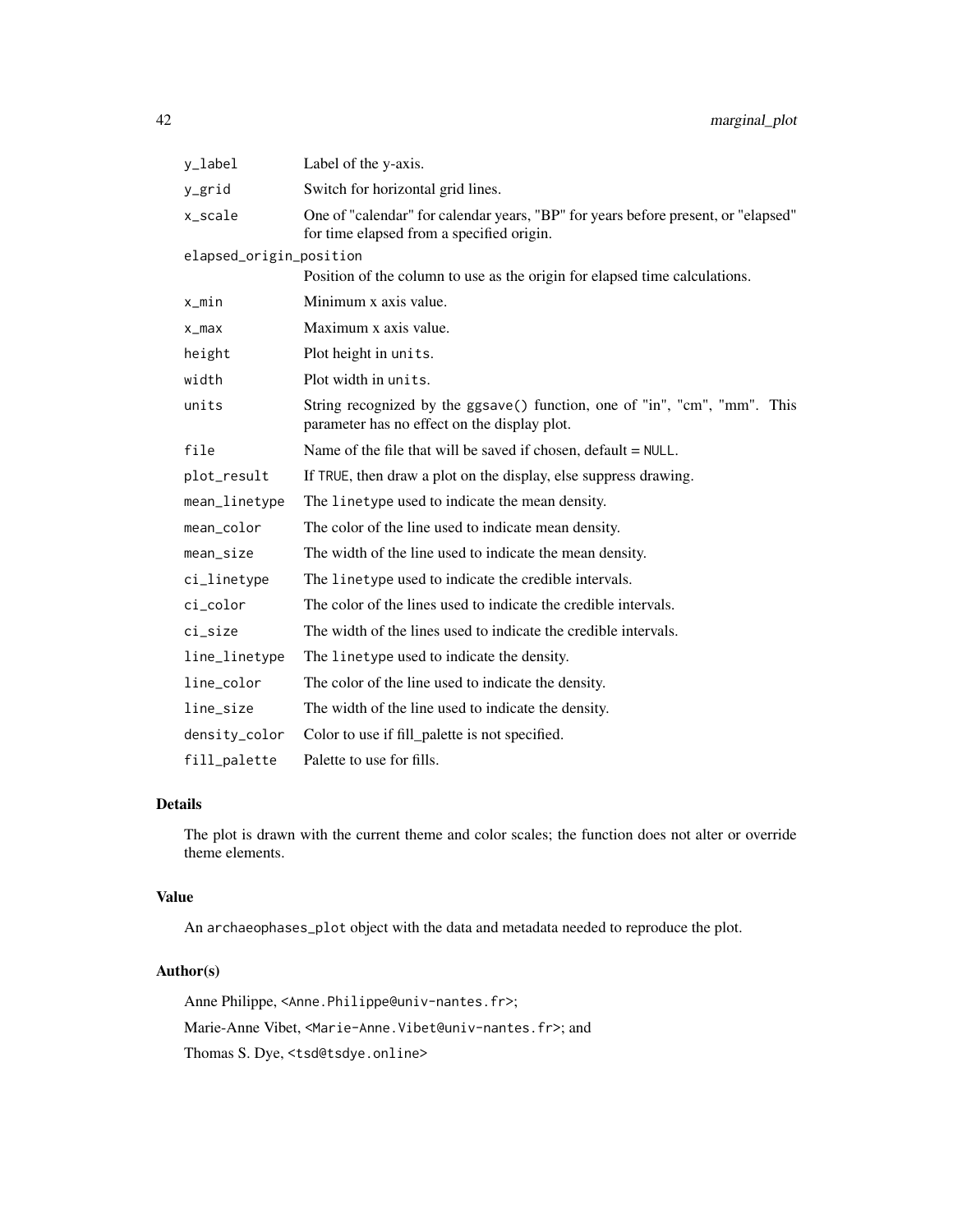## marginal\_statistics 43

#### Examples

```
data(Events)
mp \le marginal_plot(data = Events, position = 2, level = 0.95)
## View data and metadata
str(mp)
```
marginal\_statistics *Marginal summary statistics*

#### **Description**

Calculates summary statistics of the output of the MCMC algorithm for a single parameter. Results are given in calendar years (BC/AD).

#### Usage

```
marginal_statistics(a_chain, level = 0.95, round_to = 0)
```
#### Arguments

| a chain  | Numeric vector containing the output of the MCMC algorithm for the parameter.                                                      |
|----------|------------------------------------------------------------------------------------------------------------------------------------|
| level    | Probability corresponding to the level of confidence used for the credible inter-<br>val and the highest posterior density region. |
| round_to | Integer indicating the number of decimal places.                                                                                   |

### Details

The  $(100 * level)$  using hdr() function from **hdrcde** package.

#### Value

A list with the following components:

mean The mean of the MCMC chain.

map The maximum a posteriori of the MCMC chain.

- sd The standard deviation of the MCMC chain.
- quantiles A vector with the following elements: min = minimum value of the MCMC chain; q1  $=$  first quantile of the MCMC chain; median  $=$  median of the MCMC chain; q2  $=$  second quantile of the MCMC chain; and  $max = maximum$  value of the MCMC chain.
- level Confidence level for the credible interval and highest posterior density.
- ci A vector with the following elements:  $\inf$  = lower credible interval of the MCMC chain at level; and sup = upper credible interval of the MCMC chain at level.
- hpdr A variable length vector with the lower and upper highest posterior density regions of the MCMC chain at level. List components are named  $inf_n$  and sup\_n for  $n = 1$  to the number of highest posterior density regions.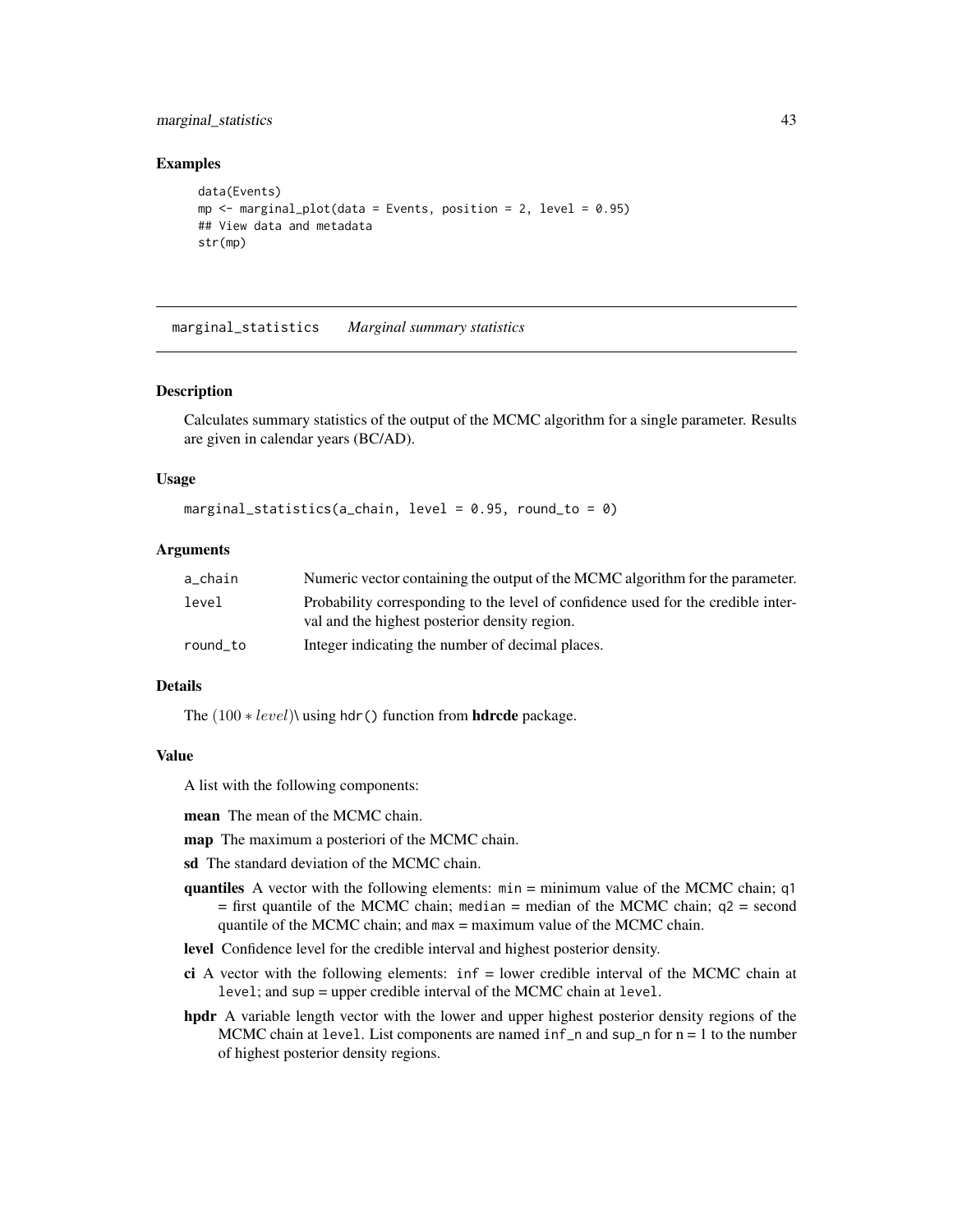#### Author(s)

Anne Philippe, <Anne.Philippe@univ-nantes.fr>, Marie-Anne Vibet, <Marie-Anne.Vibet@univ-nantes.fr>, and

Thomas S. Dye, <tsd@tsdye.online>

## References

Hyndman, R. J. (1996) Computing and graphing highest density regions. American Statistician, 50, 120-126.

## Examples

```
data(Events); attach(Events)
marginal_statistics(Event.1)
marginal_statistics(Event.2, level = 0.90)
## convenient vector
foo <- marginal_statistics(Event.1)
unlist(foo)
```
MultiCredibleInterval *Bayesian credible interval for a series of dates*

### Description

Estimation of the shortest credible interval for each variable of a simulated Markov chain

## Usage

```
MultiCredibleInterval(data, position, level = 0.95, roundingOfValue = 0)
```
### Arguments

| data              | data frame containing the output of the MCMC algorithm.                                               |
|-------------------|-------------------------------------------------------------------------------------------------------|
| position          | Numeric vector containing the position of the column corresponding to the<br>MCMC chains of interest. |
| level             | Probability corresponding to the level of confidence used for the credible inter-<br>val.             |
| rounding Of Value |                                                                                                       |
|                   | Integer indicating the number of decimal places.                                                      |

#### Details

A (100 ∗ level)\ The (100 ∗ level)\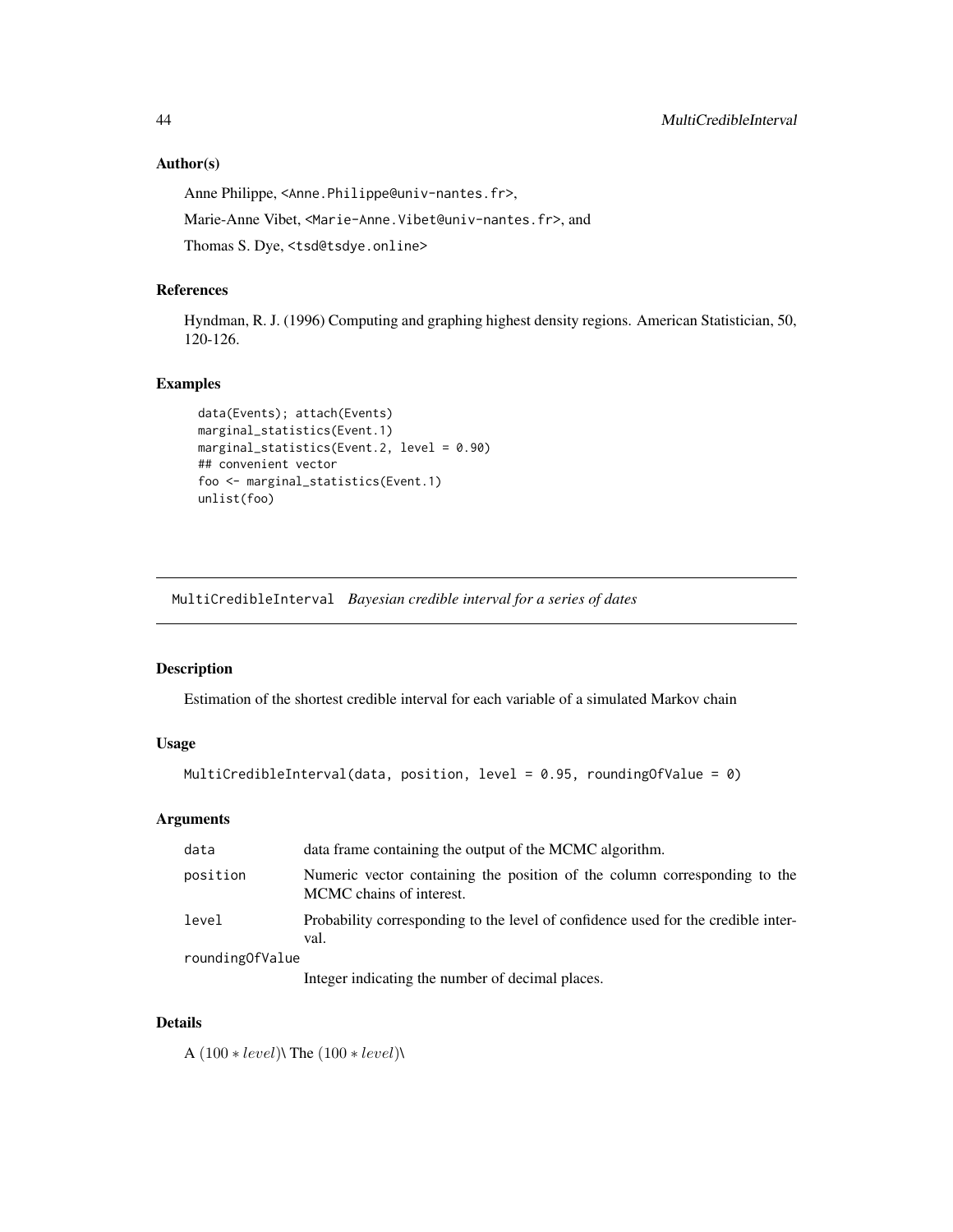### MultiDatesPlot 45

### Value

Returns a matrix of values containing the level of confidence and the endpoints of the shortest credible interval for each variable of the MCMC chain. The name of the resulting rows are the positions of the corresponding columns in the CSV file. The result is given in calendar years (BC/AD).

#### Author(s)

Anne Philippe, <Anne.Philippe@univ-nantes.fr> and

Marie-Anne Vibet, <Marie-Anne.Vibet@univ-nantes.fr>

## Examples

```
data(Events)
MultiCredibleInterval(Events, c(2, 4, 3), 0.95)
```
MultiDatesPlot *Plot of credible intervals or HPD regions of a series of events*

## Description

Plot of credible intervals or HPD regions of a series of events

```
MultiDatesPlot(
  data,
  position,
  level = 0.95,roundingOfValue = 0,
  intervals = "CI",
  order = "default",
  title = "Plot of intervals",
  subtitle = NULL,
  caption = "ArchaeoPhases",
  labelXaxis = "Calendar Year",
  labelYaxis = NULL,
  height = 7,
  width = 7,units = "in",x.min = NULL,
  x.max = NULL,
  x.scale = "calendar",
  elapsed.origin.position = NULL,
  dumbbell.size = 3,
  dot.guide = FALSE,
  dot.guide.size = 0.25,
```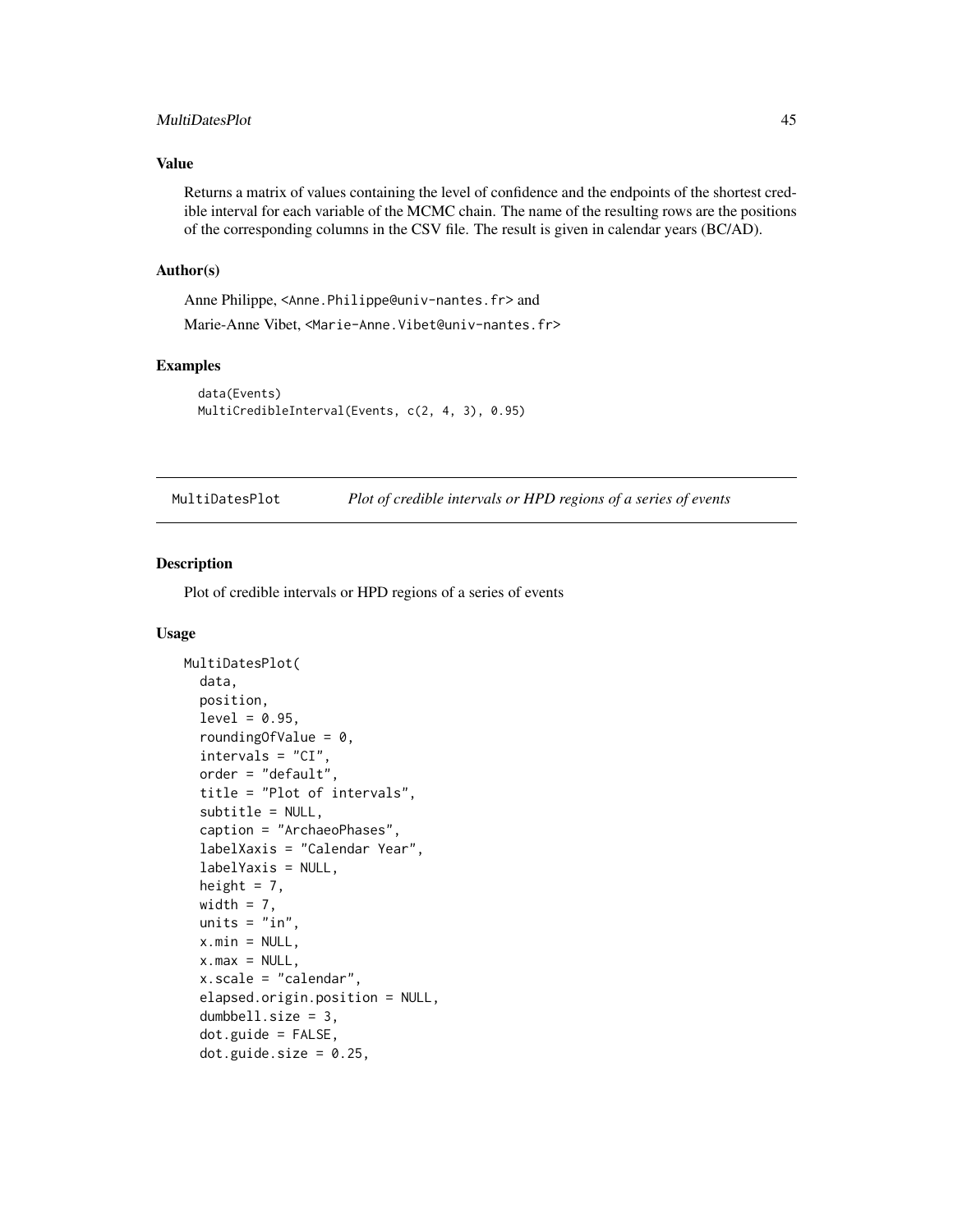```
y.grid = FALSE,
 file = NULL,
 newWindow = TRUE,
 print.data.result = FALSE
)
```

| data                    | Data frame containing the output of the MCMC algorithm.                                                                                                            |  |  |
|-------------------------|--------------------------------------------------------------------------------------------------------------------------------------------------------------------|--|--|
| position                | Numeric vector containing the position of the column corresponding to the<br>MCMC chains of interest.                                                              |  |  |
| level                   | Probability corresponding to the level of confidence.                                                                                                              |  |  |
| roundingOfValue         |                                                                                                                                                                    |  |  |
|                         | Integer indicating the number of decimal places to be used.                                                                                                        |  |  |
| intervals               | One of "CI" for credible intervals, or "HPD" for highest posterior density inter-<br>vals.                                                                         |  |  |
| order                   | Order of the events. If "default" then the order of the csv file is followed, if<br>"increasing" events are ordered by the HPDInf of the first region or the CIInf |  |  |
| title                   | Title of the plot.                                                                                                                                                 |  |  |
| subtitle                | Subtitle of the plot.                                                                                                                                              |  |  |
| caption                 | Caption of the plot.                                                                                                                                               |  |  |
| labelXaxis              | X axis label of the plot.                                                                                                                                          |  |  |
| labelYaxis              | Y axis label of the plot.                                                                                                                                          |  |  |
| height                  | Height of the plot in units.                                                                                                                                       |  |  |
| width                   | Width of the plot in units.                                                                                                                                        |  |  |
| units                   | A string recognized by ggsave() function, one of "in", "cm", "mm".                                                                                                 |  |  |
| x.min                   | Minimum x axis value.                                                                                                                                              |  |  |
| x.max                   | Maximum x axis value.                                                                                                                                              |  |  |
| x.scale                 | One of "calendar" for calendar years, "BP" for years before present, or "elapsed"<br>for years after a specified origin.                                           |  |  |
| elapsed.origin.position |                                                                                                                                                                    |  |  |
|                         | Position of the column corresponding to the origin for elapsed time calculations.                                                                                  |  |  |
| dumbbell.size           | Size of the symbols used to plot events.                                                                                                                           |  |  |
| dot.guide               | Switch for guides from y-axis to plot symbols.                                                                                                                     |  |  |
|                         | dot.guide.size Size of the dot guides.                                                                                                                             |  |  |
| y.grid                  | Switch for horizontal grids.                                                                                                                                       |  |  |
| file                    | Name of the file to be saved. If NULL then no plot is saved.                                                                                                       |  |  |
| newWindow               | Whether the plot is drawn within a new window or not.                                                                                                              |  |  |
| print.data.result       |                                                                                                                                                                    |  |  |
|                         | If TRUE, the list containing the data to plot will be returned.                                                                                                    |  |  |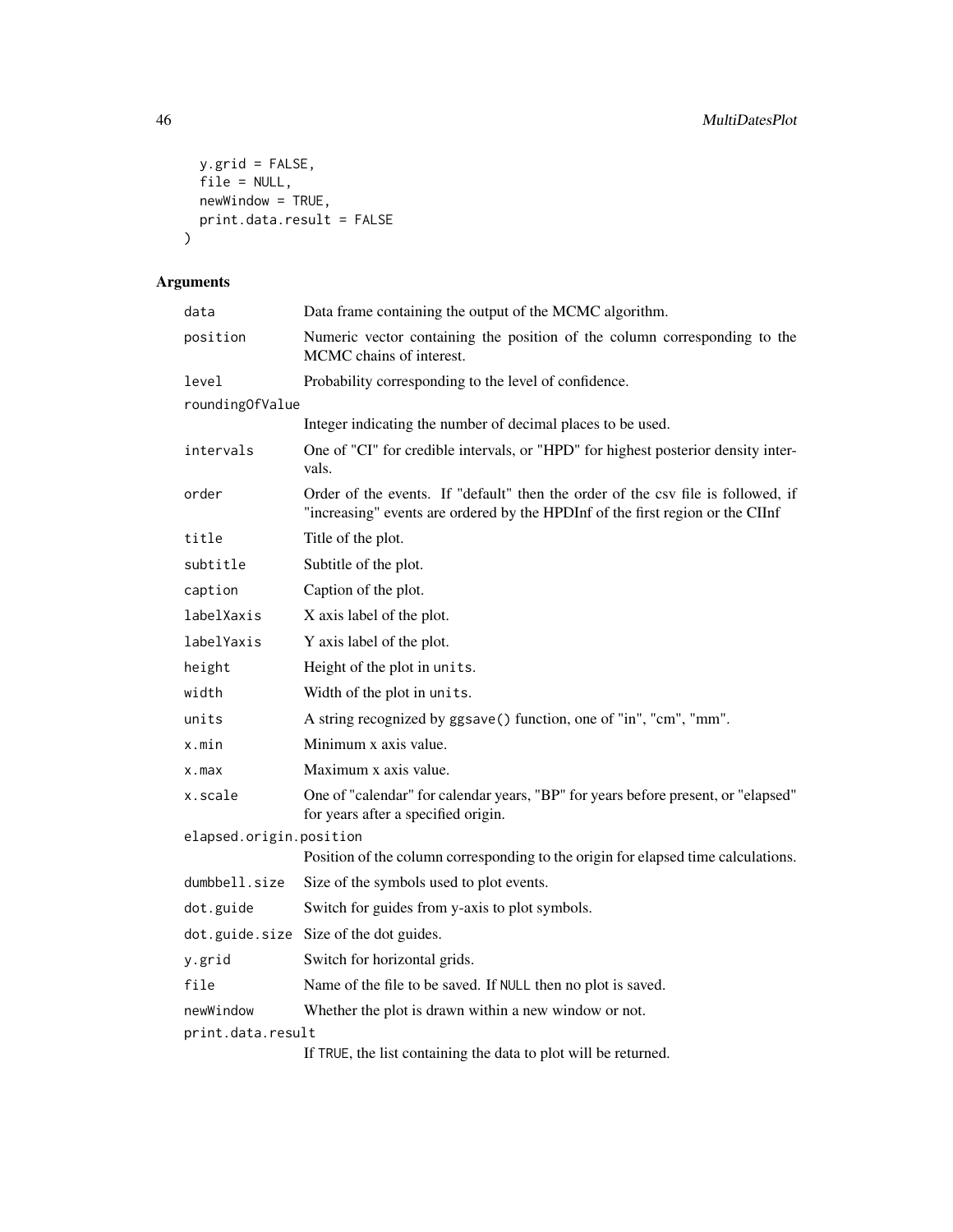#### MultiHPD 47

### Value

NULL, called for its side effects. If print.data.result = TRUE then a list containing the data to plot will be returned.

#### Author(s)

Anne Philippe, <Anne.Philippe@univ-nantes.fr>,

Thomas S. Dye, <tsd@tsdye.online>, and

Marie-Anne Vibet, <Marie-Anne.Vibet@univ-nantes.fr>

#### Examples

```
data(Events)
MultiDatesPlot(Events, c(2, 4, 3), level = 0.95, intervals = "CI",
               title = "Plot of CI intervals")
MultiDatesPlot(Events, c(2, 4, 3), level = 0.95, intervals = "HPD",
               title = "Plot of HPD intervals")
MultiDatesPlot(Events, c(2, 4, 3), level = 0.95, intervals = "HPD",
               order = "increasing")
```

| MultiHPD |  |  |  |  |  |
|----------|--|--|--|--|--|
|----------|--|--|--|--|--|

Bayesian HPD regions for a series of MCMC chains

#### Description

Estimation of the highest posterior density regions for each variable of a simulated Markov chain. This function uses the hdr() function included in the **hdrcde** package. An HPD region may be a union of several intervals.

#### Usage

MultiHPD(data, position, level =  $0.95$ , roundingOfValue =  $0$ )

#### Arguments

| data              | Data frame containing the output of the MCMC algorithm.                                               |  |
|-------------------|-------------------------------------------------------------------------------------------------------|--|
| position          | Numeric vector containing the position of the column corresponding to the<br>MCMC chains of interest. |  |
| level             | Probability corresponding to the level of confidence.                                                 |  |
| rounding Of Value |                                                                                                       |  |
|                   | Integer indicating the number of decimal places.                                                      |  |

## Details

Highest posterior density function region using the function hdr() from the **hdrcd** package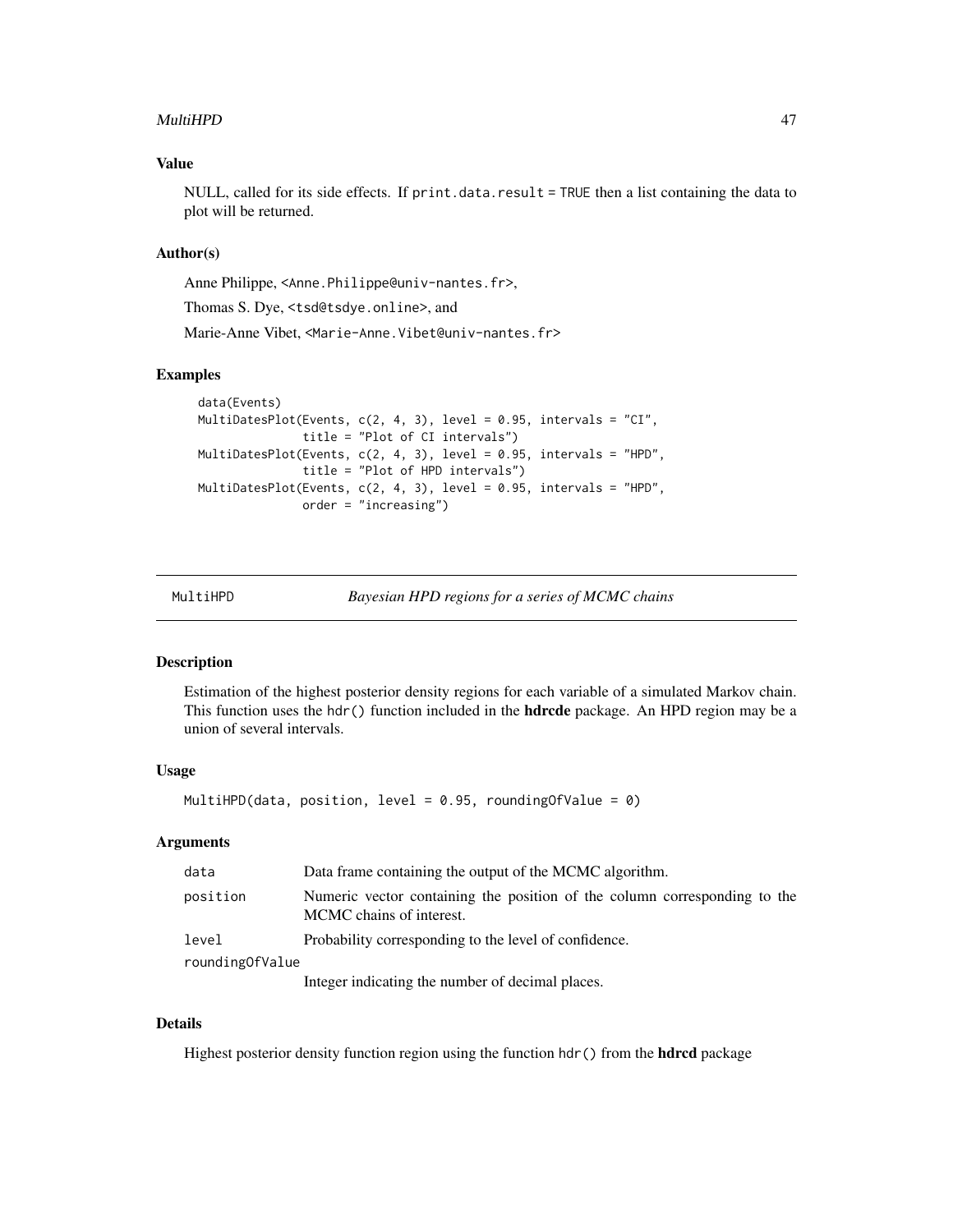Returns a matrix of values containing the level of confidence and the endpoints of each interval for each variable of the MCMC chain. The name of the resulting rows are the positions of the corresponding columns in the CSV file. The result is given in calendar years (BC/AD).

#### Author(s)

Anne Philippe, <Anne.Philippe@univ-nantes.fr> and Marie-Anne Vibet, <Marie-Anne.Vibet@univ-nantes.fr>

#### References

Hyndman, R.J. (1996) Computing and graphing highest density regions. American Statistician, 50, 120-126.

#### Examples

data(Events) MultiHPD(Events, c(2, 4, 3), 0.95)

MultiMarginalPlot *Marginal posterior densities of several events*

#### Description

Draws a plot of the estimated marginal posterior density for a parameter and adds the mean and the credible interval at the desired level

```
MultiMarginalPlot(
  data,
  position,
  level = 0.95,GridLength = 1024,
  x.scale = rep("calendar", length(position)),
  elapsed.origin = NULL,
  title = "Characteristics of several dates",
  subtitle = NULL,
  caption = "ArchaeoPhases",
  x.label = "Calendar year",
  y.label = NULL,
  v.\text{grid} = \text{TRUE}x.min = NULL,x.max = NULL,legend.title = "Legend",
```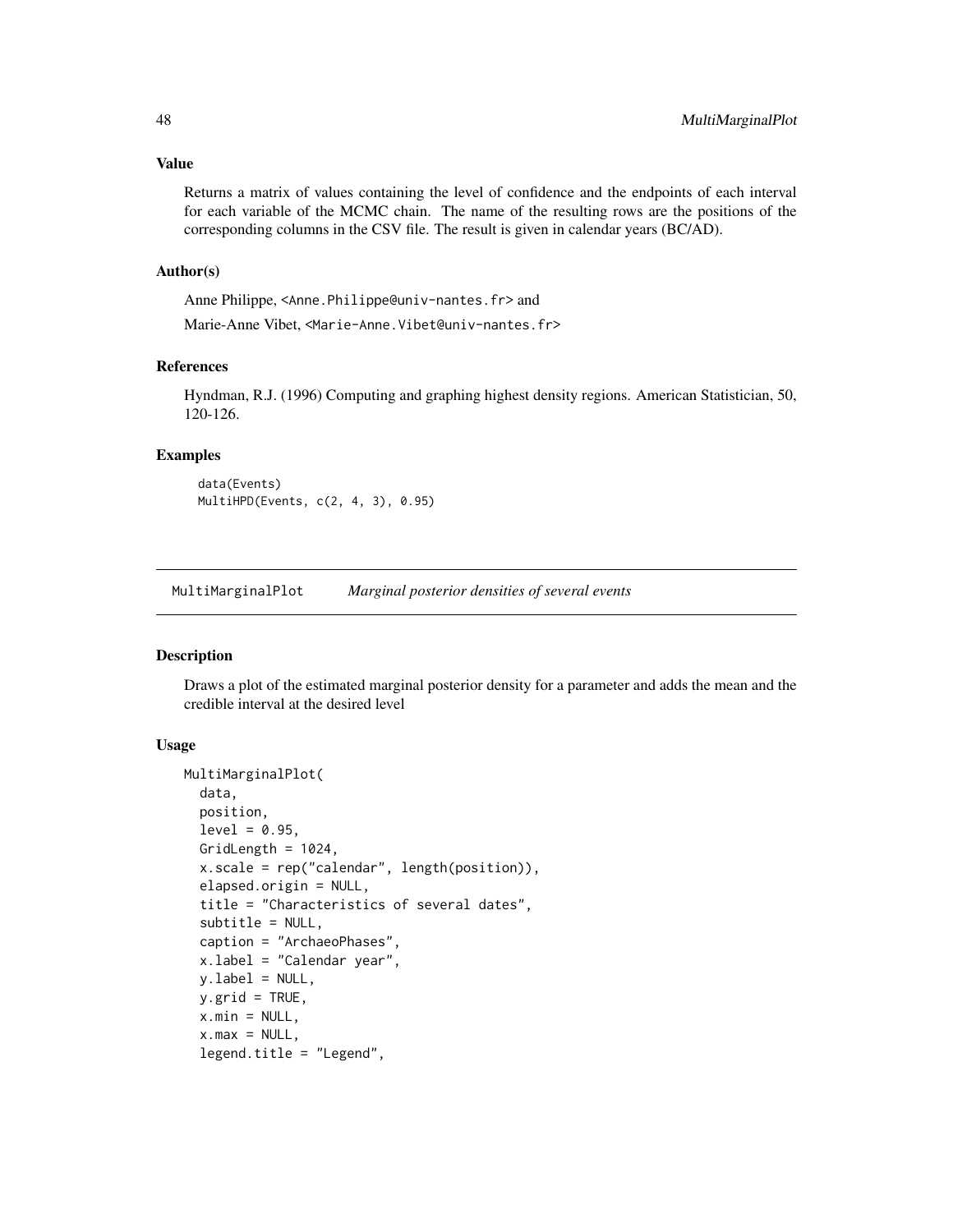## MultiMarginalPlot 49

```
height = 7,
 width = 7,units = "in",file = NULL,
 newWindow = TRUE
)
```
## Arguments

| data         | Data frame containing the output of the MCMC algorithm.                                                                        |  |  |
|--------------|--------------------------------------------------------------------------------------------------------------------------------|--|--|
| position     | Numeric vector containing the position of the column corresponding to the<br>MCMC chains of interest.                          |  |  |
| level        | Probability corresponding to the level of confidence.                                                                          |  |  |
| GridLength   | Number of equally spaced points at which the density is to be estimated (for<br>density() function).                           |  |  |
| x.scale      | One of "calendar" for calendar years, "BP" for years before present, or "elapsed"<br>for time elapsed from a specified origin. |  |  |
|              | elapsed origin Position of the column to use as the origin for elapsed time calculations.                                      |  |  |
| title        | Title of the plot.                                                                                                             |  |  |
| subtitle     | Subtitle of the plot.                                                                                                          |  |  |
| caption      | Caption of the plot.                                                                                                           |  |  |
| x.label      | Label of the x-axis.                                                                                                           |  |  |
| y.label      | Label of the y-axis.                                                                                                           |  |  |
| y.grid       | Switch for horizontal grid lines.                                                                                              |  |  |
| x.min        | Minimum x-axis value.                                                                                                          |  |  |
| $x$ . max    | Maximum x-axis value.                                                                                                          |  |  |
| legend.title | Title for the legend.                                                                                                          |  |  |
| height       | Plot height in units.                                                                                                          |  |  |
| width        | Plot width in units.                                                                                                           |  |  |
| units        | String recognized by the ggsave() function, one of "in", "cm", "mm".                                                           |  |  |
| file         | Name of the file that will be saved if specified, $default = NULL$ .                                                           |  |  |
| newWindow    | Whether or not the plot is drawn within a new window.                                                                          |  |  |

### Details

The density is estimated using density() function with  $n = \text{GridLength}$ . The input MCMC chains should either be in calendar years or converted to calendar years using x.scale vector or elapsed.origin.

## Value

NULL, called for its side effects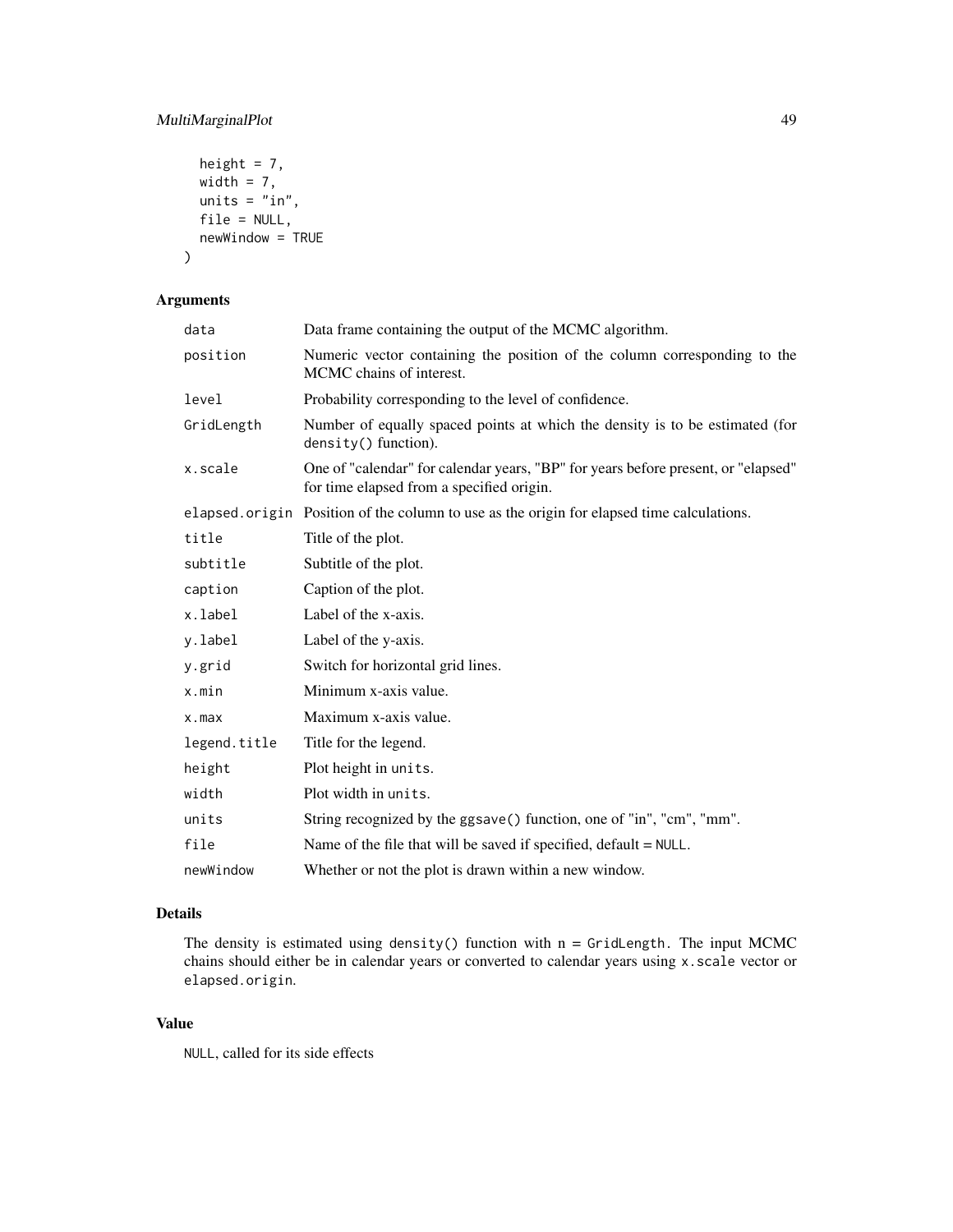## Author(s)

Anne Philippe, <Anne.Philippe@univ-nantes.fr> and Marie-Anne Vibet, <Marie-Anne.Vibet@univ-nantes.fr>

## Examples

```
data(Events);
MultiMarginalPlot(Events, position = c(2, 3, 4), level = 0.95)
```
MultiPhasePlot *Several phase density plots*

## Description

Plot of the marginal posterior densities of several groups

### Usage

```
MultiPhasePlot(
  data,
 position_minimum,
 position_maximum = position_minimum + 1,
  level = 0.95,title = "Characterisation of several groups",
 colors = NULL,
  exportFile = NULL,
  exportFormat = "PNG"
)
```

| data             | Data frame containing the output of the MCMC algorithm.                                                                             |  |
|------------------|-------------------------------------------------------------------------------------------------------------------------------------|--|
| position_minimum |                                                                                                                                     |  |
|                  | Numeric vector containing the column number corresponding to the minimum<br>of the events included in each group.                   |  |
| position_maximum |                                                                                                                                     |  |
|                  | Numeric vector containing the column number corresponding to the end of the<br>groups set in the same order as in position_minimum. |  |
| level            | Probability corresponding to the level of confidence.                                                                               |  |
| title            | Title of the plot.                                                                                                                  |  |
| colors           | Numeric vector of colors for each group of dates.                                                                                   |  |
| exportFile       | Name of the file to be saved. If NULL then no plot is saved.                                                                        |  |
| exportFormat     | Format of the export file, one of "PNG" or "SVG".                                                                                   |  |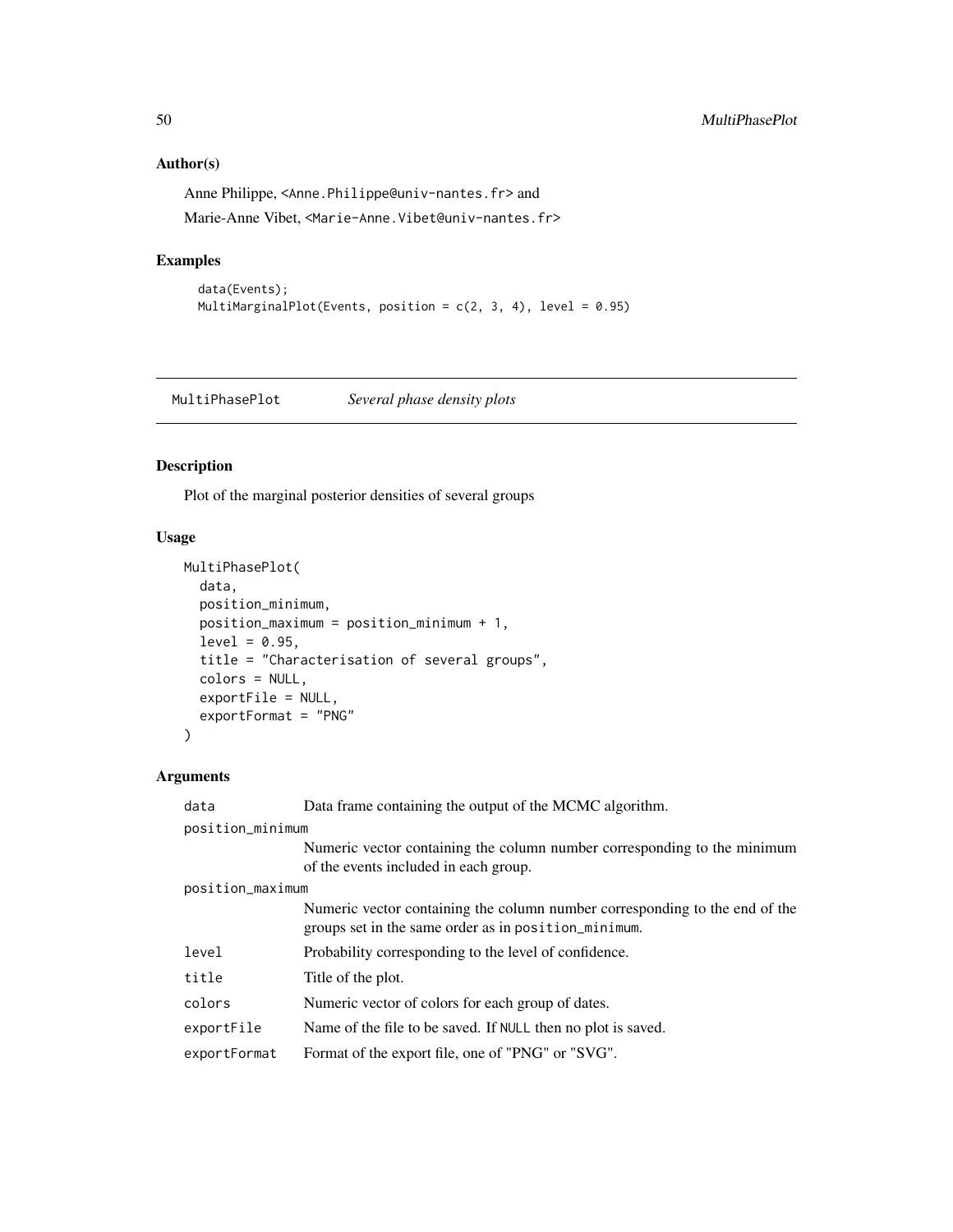## MultiPhasesGap 51

### Details

Draws a plot with the marginal posterior densities of the minimum and the maximum of the dates included in each group. No temporal order between phases is required. The result is given in calendar years (BC/AD).

#### Value

NULL, called for its side effects

### Author(s)

Anne Philippe, <Anne.Philippe@univ-nantes.fr> and

Marie-Anne Vibet, <Marie-Anne.Vibet@univ-nantes.fr>

#### Examples

```
# Data extracted from ChronoModel software
data(Phases)
# List of the name of the groups
names(Phases)
# Stipulating position_maximum
MultiPhasePlot(Phases, c(4, 2), c(5, 3), title = "Succession of phase 1 and phase 2")
# In this case, equivalent to
MultiPhasePlot(Phases, c(4, 2), title = "Succession of phase 1 and phase 2", colors = c(3, 4))
```
MultiPhasesGap *Gap or hiatus between a succession of groups (for groups in temporal order constraint)*

## Description

Finds, if it exists, a gap or hiatus between two successive groups. This gap or hiatus is the longest interval that satisfies  $P(Phase1Max < IntervalInf < IntervalSup < Phase2Min|M)$ level

```
MultiPhasesGap(
  data,
  position_minimum,
  position_maximum = position_minimum + 1,
  level = 0.95)
```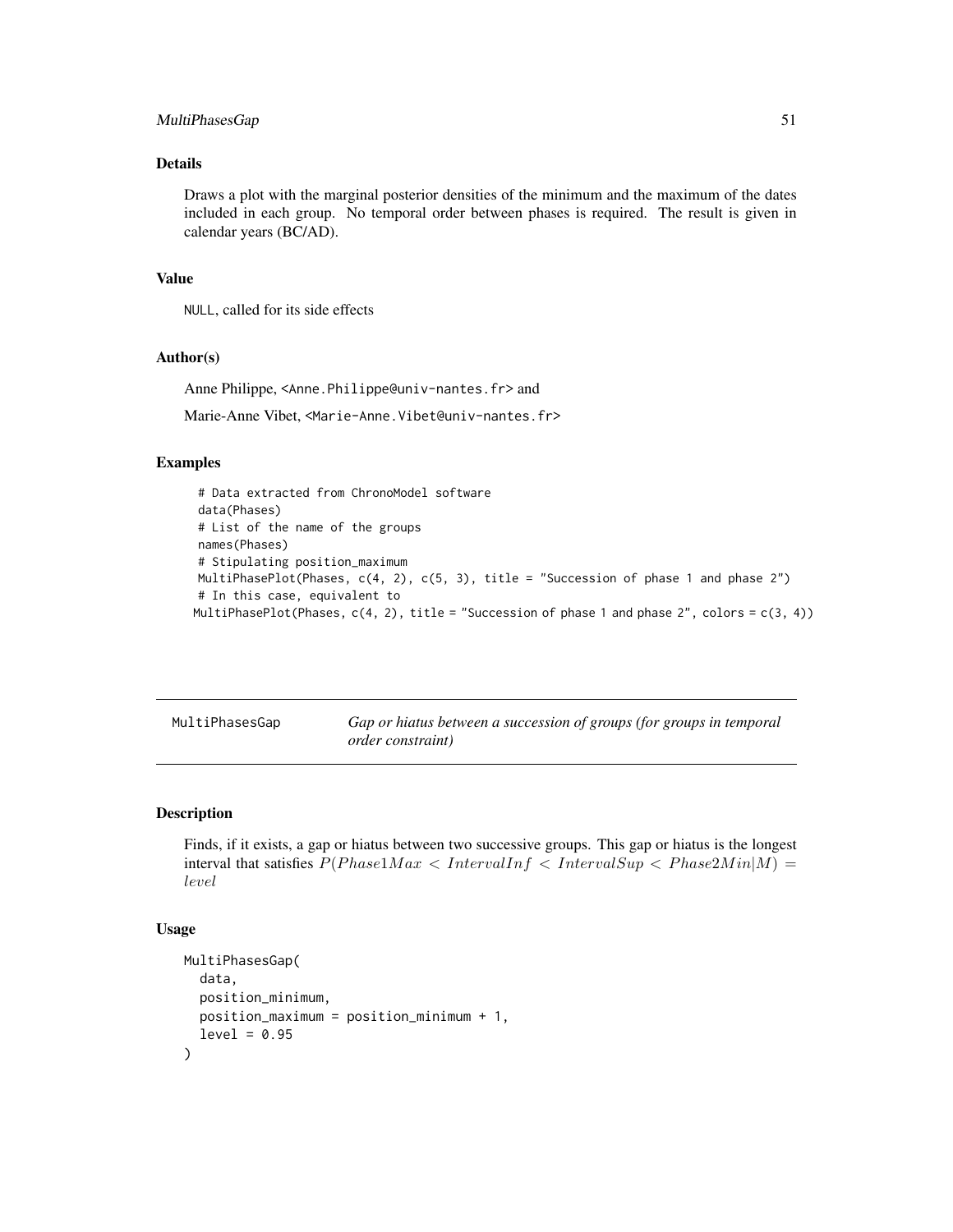#### **Arguments**

| data             | Data frame containing the output of the MCMC algorithm.                                                                             |  |
|------------------|-------------------------------------------------------------------------------------------------------------------------------------|--|
| position_minimum |                                                                                                                                     |  |
|                  | Numeric vector containing the column number corresponding to the minimum<br>of the events included in each group.                   |  |
| position_maximum |                                                                                                                                     |  |
|                  | Numeric vector containing the column number corresponding to the end of the<br>phases set in the same order as in position_minimum. |  |
| level            | Probability corresponding to the level of confidence.                                                                               |  |

#### Details

For each i, MultiPhasesGap() computes the gap interval for the phase defined by its minimum position\_minimum[i] and its maximum position\_maximum[i]. The default value of position\_maximum corresponds to CSV files exported from [ChronoModel](https://chronomodel.com/) software.

### Value

Returns a matrix of values containing the level of confidence and the endpoints of the gap for each pair of successive groups. The result is given in calendar years (BC/AD).

#### Author(s)

Anne Philippe, <Anne.Philippe@univ-nantes.fr> and

Marie-Anne Vibet, <Marie-Anne.Vibet@univ-nantes.fr>

#### Examples

```
# Data extracted from ChronoModel software
data(Phases)
# List of the name of the groups
names(Phases)
# Stipulating position_maximum
MultiPhasesGap(Phases, position_minimum = c(4, 2), position_maximum = c(5, 3))
# In this case, equivalent to
MultiPhasesGap(Phases, position_minimum = c(4, 2))
```
MultiPhasesTransition *Transition range for a succession of groups (for groups in temporal order constraint)*

#### Description

Finds, if it exists, the shortest interval that satisfies  $P(TransitionRangeInf < Phase1Max <$  $Phase 2Min < Translation Range Sup|M) = level$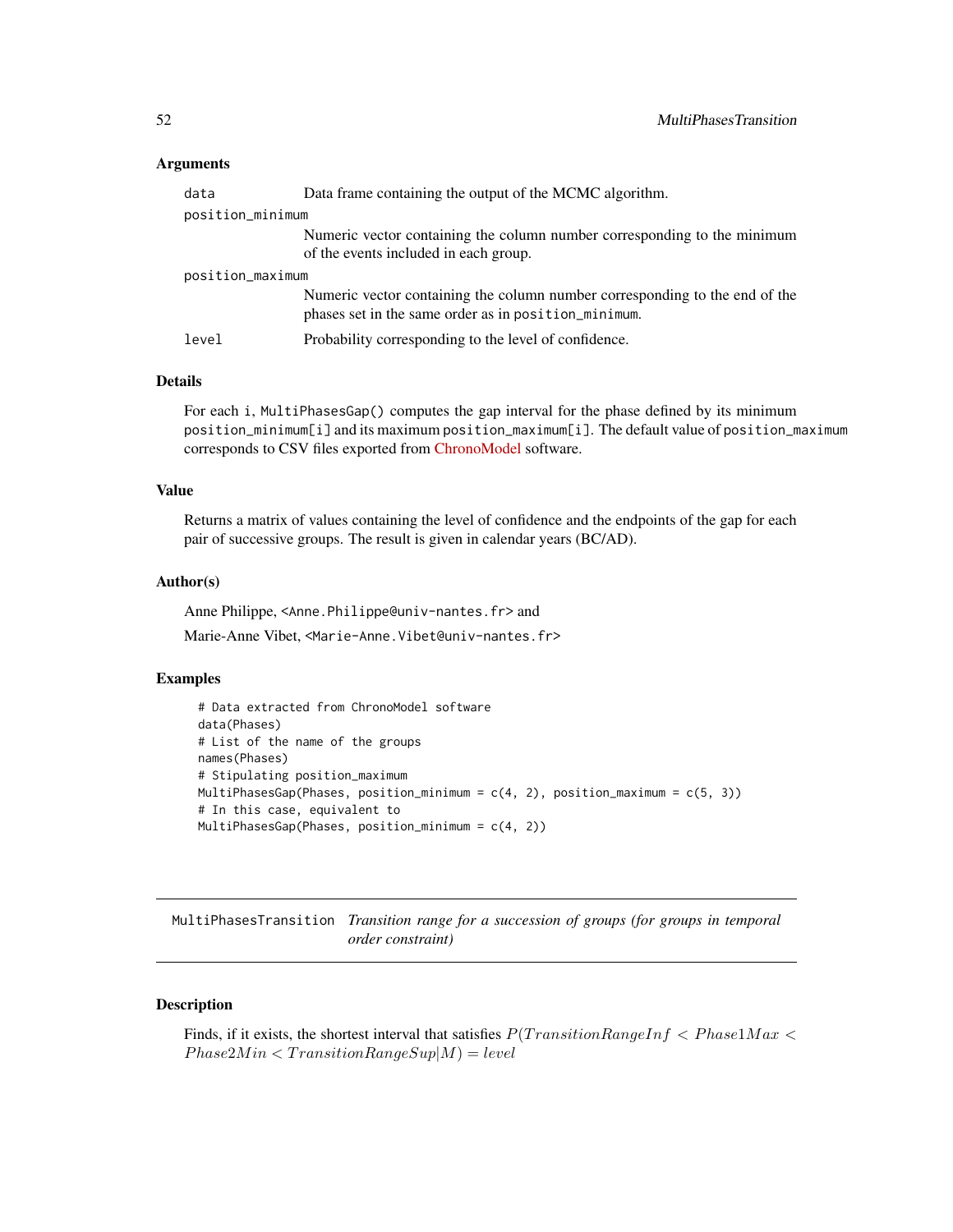#### MultiPhasesTransition 53

## Usage

```
MultiPhasesTransition(
  data,
  position_minimum,
  position_maximum = position_minimum + 1,
  level = 0.95)
```
#### Arguments

| data             | Data frame containing the output of the MCMC algorithm.                                                                                 |  |
|------------------|-----------------------------------------------------------------------------------------------------------------------------------------|--|
| position_minimum |                                                                                                                                         |  |
|                  | Numeric vector containing the column number corresponding to the minimum<br>of the events included in each group.                       |  |
| position_maximum |                                                                                                                                         |  |
|                  | Numeric vector containing the column number corresponding to the end of the<br>groups set in the same order as in codeposition minimum. |  |
| level            | Probability corresponding to the level of confidence.                                                                                   |  |

#### Details

For each i, MultiPhasesTransition() computes the transition interval for the phase defined by its minimum position\_minimum[i] and its maximum position\_maximum[i]. The default value of position\_maximum corresponds to CSV files exported from [ChronoModel](https://chronomodel.com/) software.

#### Value

A matrix of values containing the level of confidence and the endpoints of the transition interval for each pair of successive groups. The result is given in calendar years (BC/AD).

#### Author(s)

Anne Philippe, <Anne.Philippe@univ-nantes.fr> and Marie-Anne Vibet, <Marie-Anne. Vibet@univ-nantes.fr>

#### Examples

```
# Data extracted from ChronoModel software
data(Phases)
# List of the name of the groups
names(Phases)
# Stipulating position_maximum
MultiPhasesTransition(Phases, position_minimum = c(4, 2), position_maximum = c(5, 3))
# In this case, equivalent to
MultiPhasesTransition(Phases, position_minimum = c(4, 2))
```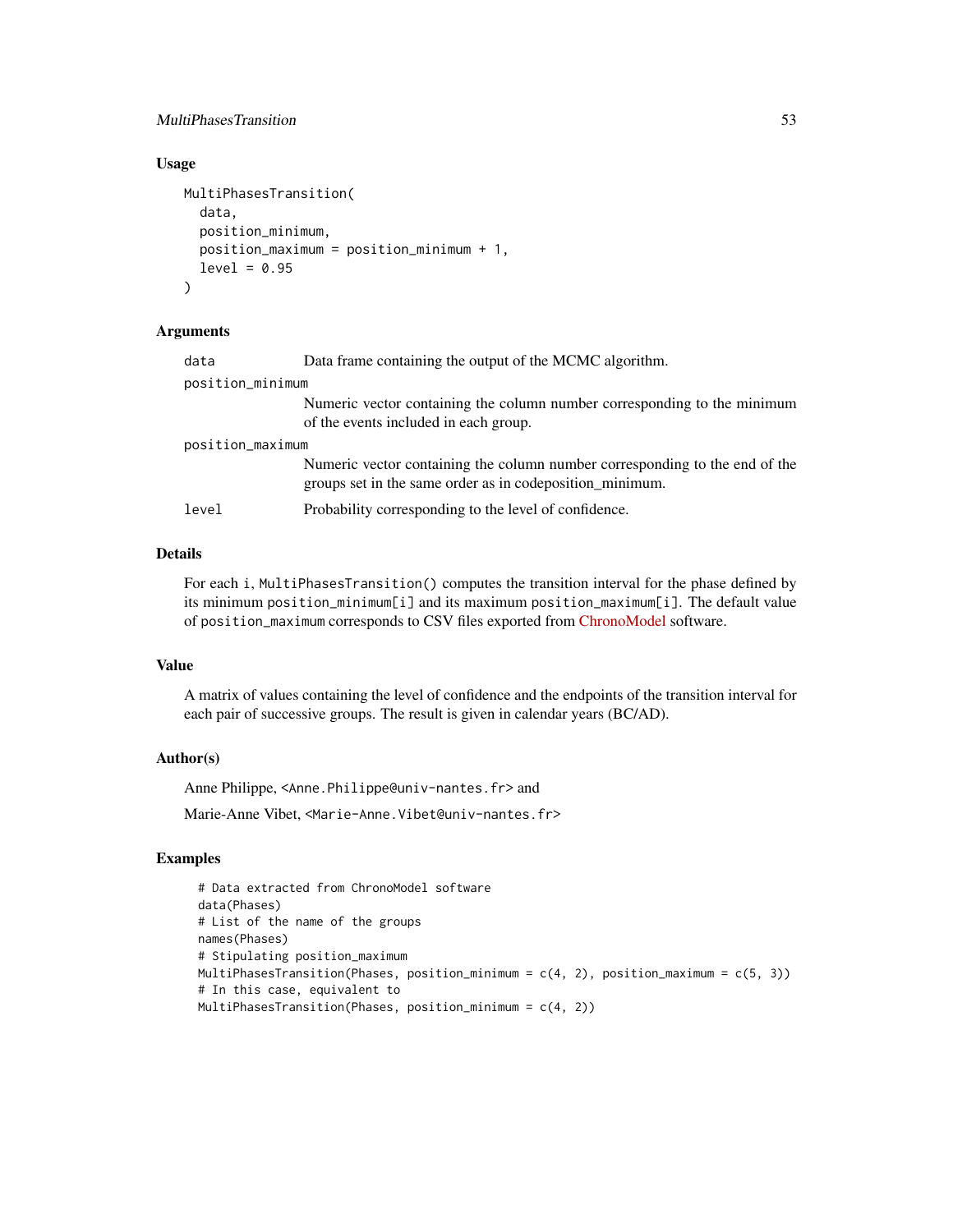### Description

Computes the shortest interval that satisfies  $P(Phase Min < IntervalInf < IntervalSup <$  $Phase Max|M$  = level for each phase

#### Usage

```
MultiPhaseTimeRange(
  data,
  position_minimum,
 position_maximum = position_minimum + 1,
  level = 0.95)
```
#### Arguments

| data             | Data frame containing the output of the MCMC algorithm.                                                                                 |  |
|------------------|-----------------------------------------------------------------------------------------------------------------------------------------|--|
| position_minimum |                                                                                                                                         |  |
|                  | Numeric vector containing the column number corresponding to the minimum<br>of the events included in each phase.                       |  |
| position_maximum |                                                                                                                                         |  |
|                  | Numeric vector containing the column number corresponding to the maximum<br>of the phases set in the same order as in position minimum. |  |
| level            | Probability corresponding to the desired level of confidence.                                                                           |  |

#### Details

For each i, MultiPhaseTimeRange() computes the time range interval for the phase defined by its minimum position\_minimum[i] and its maximum position\_maximum[i]. The default value of position\_maximum corresponds to CSV files exported from [ChronoModel](https://chronomodel.com/) software.

#### Value

A matrix of values containing the level of confidence and the endpoints of the shortest time range associated with the desired level. The result is given in calendar years (BC/AD).

### Author(s)

Anne Philippe, <Anne.Philippe@univ-nantes.fr> and

Marie-Anne Vibet, <Marie-Anne.Vibet@univ-nantes.fr>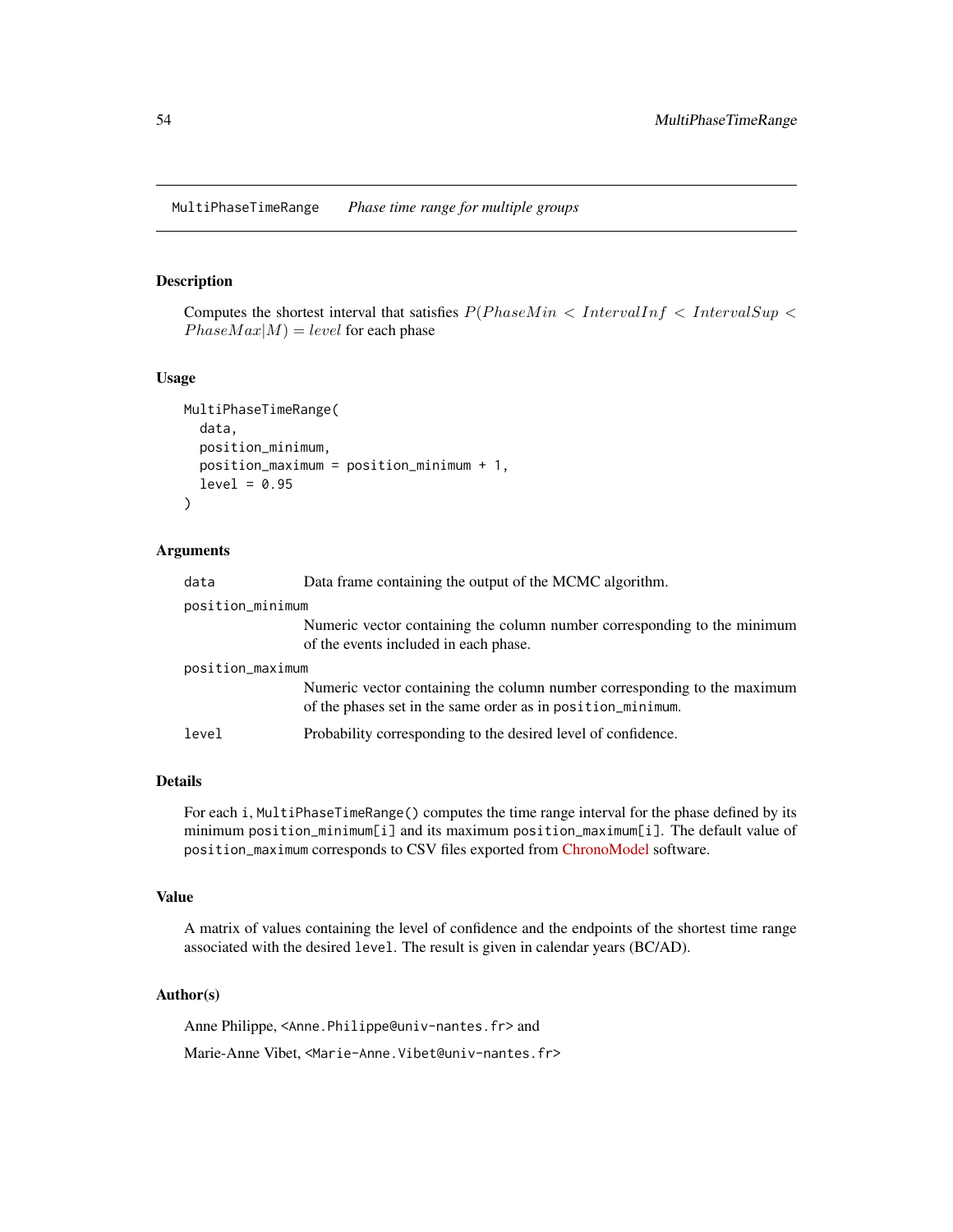## MultiSuccessionPlot 55

## Examples

```
# Data extracted from ChronoModel software
data(Phases)
# List of the name of the groups
names(Phases)
# Stipulating position_maximum
MultiPhaseTimeRange(Phases, position_minimum = c(4, 2), position_maximum = c(5, 3))
# In this case, equivalent to
MultiPhaseTimeRange(Phases, position_minimum = c(4, 2))
```
MultiSuccessionPlot *Successive Phases Density Plots (for phases in temporal order constraint)*

#### Description

This functions draws a plot of the densities of several successive phases and adds several statistics (mean, CI, HPDR). The result is given in calendar years (BC/AD).

### Usage

```
MultiSuccessionPlot(
  data,
  position_minimum,
  position_maximum = position_minimum + 1,
  level = 0.95,title = "Characterisation of a succession of groups",
  colors = NULL,
  exportFile = NULL,
  exportFormat = "PNG"
\mathcal{L}
```

| data             | Data frame containing the output of the MCMC algorithm.                                                                             |  |
|------------------|-------------------------------------------------------------------------------------------------------------------------------------|--|
| position_minimum |                                                                                                                                     |  |
|                  | Numeric vector containing the column number corresponding to the minimum<br>of the events included in each group.                   |  |
| position_maximum |                                                                                                                                     |  |
|                  | Numeric vector containing the column number corresponding to the end of the<br>groups set in the same order as in position_minimum. |  |
| level            | Probability corresponding to the level of confidence.                                                                               |  |
| title            | Title of the plot.                                                                                                                  |  |
| colors           | Vector of colors corresponding to each group of dates.                                                                              |  |
| exportFile       | Name of the file to be saved. If NULL then no plot is saved.                                                                        |  |
| exportFormat     | Format of the export file, either "PNG" or "SVG" (default).                                                                         |  |
|                  |                                                                                                                                     |  |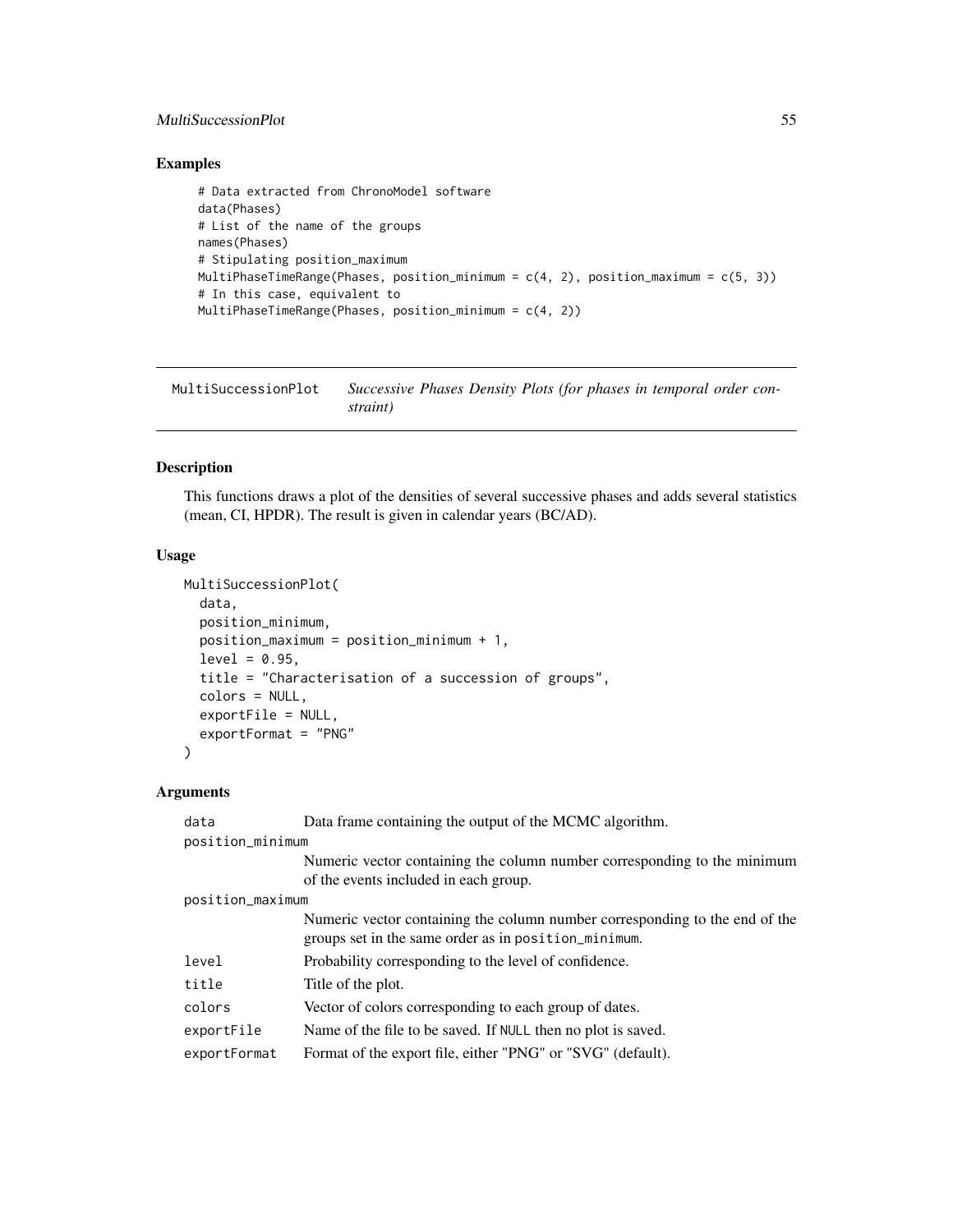## Details

Curves represent the density of the minimum (oldest dates) and the maximum (youngest dates) of the dates included in each group. Curves of the same color refer to the same phase. When there is only one curve of one color, it means that there is only one event in the corresponding group and then the minimum equals the maximum. Time range intervals are symbolised by segments above the curves drawn using the same color as the one of the curves of the associated group. Transition and gap range intervals are represented by two-coloured segments using the colors of successive phases. If the gap between the successive groups does not exist, a cross is drawn instead of a segment.

#### Value

NULL, called for its side effects

#### Author(s)

Anne Philippe, <Anne.Philippe@univ-nantes.fr> and Marie-Anne Vibet, <Marie-Anne.Vibet@univ-nantes.fr>

#### Examples

```
# Data extracted from ChronoModel software
data(Phases)
# List of the name of the groups
names(Phases)
# Stipulating position_end
MultiSuccessionPlot(Phases, c(4, 2), c(5, 3),
                    title = "Succession of phase 1 and phase 2")
# In this case, equivalent to
MultiSuccessionPlot(Phases, c(4, 2),
                    title = "Succession of phase 1 and phase 2",
                    colors = c(3, 4)
```
multi\_credible\_interval *Bayesian credible interval for a series of dates*

#### Description

Estimate the shortest credible interval for each of several MCMC chains.

```
multi_credible_interval(data, position, level = 0.95, round_to = 0)
```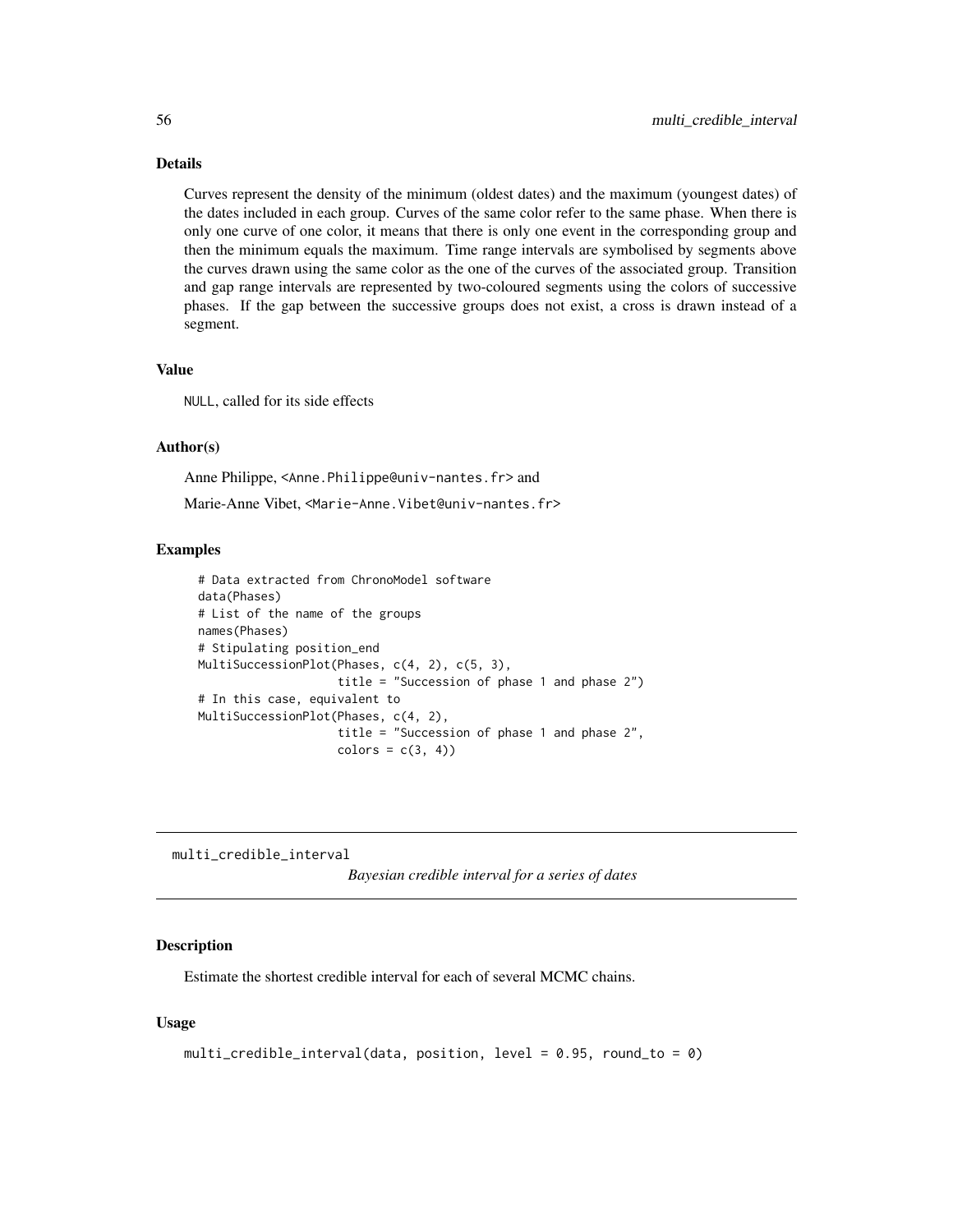#### **Arguments**

| data     | data frame containing the output of the MCMC algorithm.                                                                          |
|----------|----------------------------------------------------------------------------------------------------------------------------------|
| position | Numeric vector containing the position of the column corresponding to the<br>MCMC chains of interest, or a list of column names. |
| level    | Probability corresponding to the level of confidence used for the credible inter-<br>val.                                        |
| round to | Integer indicating the number of decimal places.                                                                                 |

#### Details

A (100 \* level)\ that keeps  $N * (1 - level)$  elements of the sample outside the interval. The  $(100 * level)$ 

## Value

Returns a list with the following components:

ci A data frame with a row for each column in data and two columns: inf, the lower credible interval in calendar years (BC/AD); and sup, the upper credible interval in calendar years (BC/AD).

level Probability corresponding to the level of confidence used for the credible interval.

call The function call.

## Author(s)

Anne Philippe, <Anne.Philippe@univ-nantes.fr>,

Marie-Anne Vibet, <Marie-Anne.Vibet@univ-nantes.fr>, and

Thomas S. Dye, <tsd@tsdye.online>.

#### Examples

```
data(Events)
multi_credible_interval(Events, c(2, 4, 3), 0.95)
# round to decade
multi_credible_interval(Events, c(2, 4, 3), 0.95, -1)
```
multi\_dates\_plot *Plot of credible intervals or HPD regions of a series of events*

#### Description

Plot of credible intervals or HPD regions of a series of events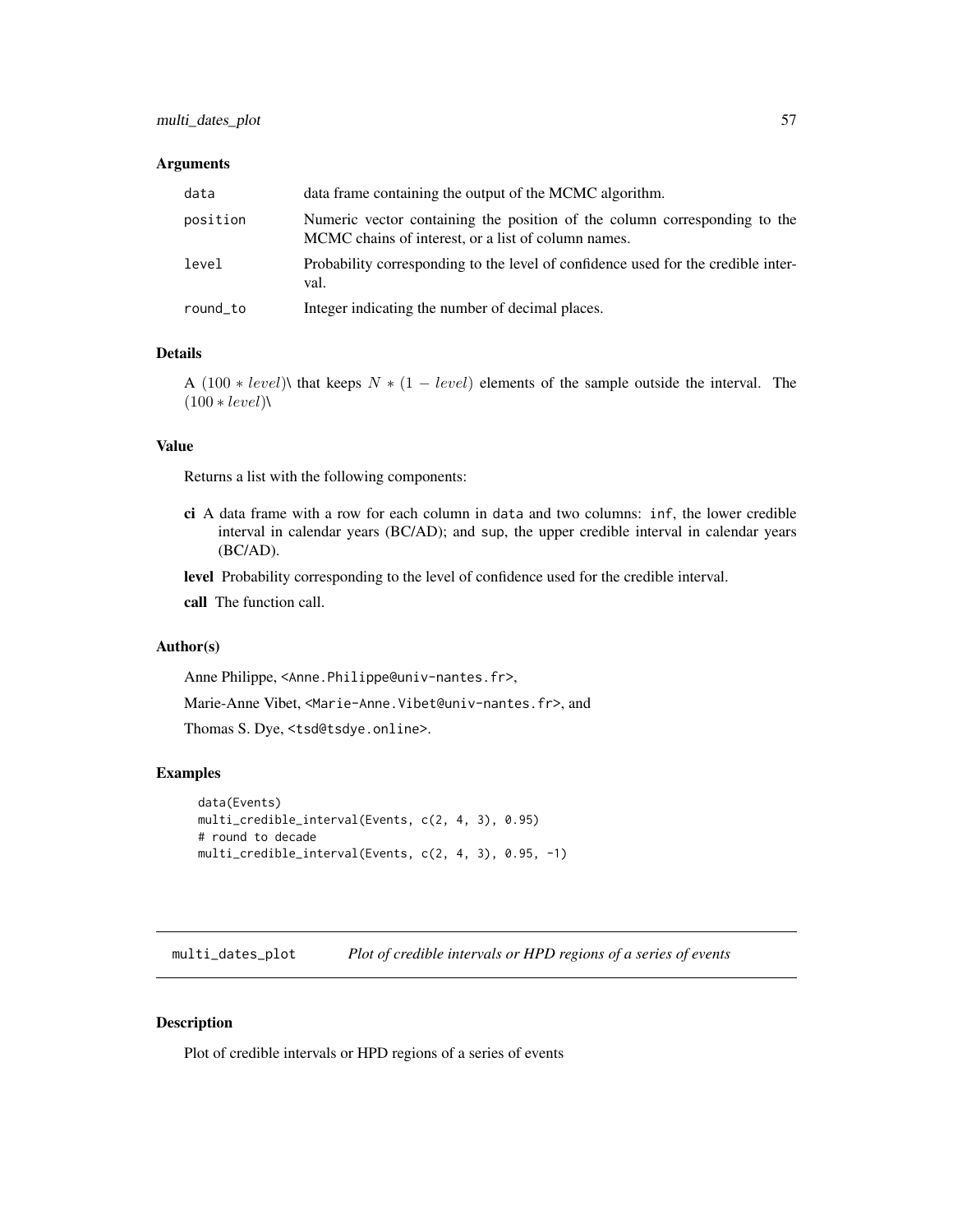## Usage

```
multi_dates_plot(
 data,
 position = 1:ncol(data),
  level = 0.95,plot_result = TRUE,
 round = 0,
  intervals = "CI",
  order = "default",
  title = "Plot of intervals",
  subtitle = NULL,
 caption = "ArchaeoPhases",
  x_label = "Calendar Year",
 y<sup>l</sup>abel = NULL,
 height = 7,width = 7,units = "in",x_{min} = NULL,x_max = NULL,x_scale = "calendar",
  elapsed_origin_position = NULL,
  dumbbell_size = 1,
  dot_guide = FALSE,
  dot_guide_size = 0.25,
 y_grid = FALSE,file = NULL,
 new_window = TRUE
\mathcal{L}
```

| data        | Data frame containing the output of the MCMC algorithm.                                                                                                            |  |
|-------------|--------------------------------------------------------------------------------------------------------------------------------------------------------------------|--|
| position    | Numeric vector containing the positions of the columns corresponding to the<br>MCMC chains of interest, or a vector of column names.                               |  |
| level       | Probability corresponding to the level of confidence.                                                                                                              |  |
| plot_result | If TRUE, then draw a plot on the display, else suppress drawing.                                                                                                   |  |
| round       | Integer indicating the number of decimal places to be used.                                                                                                        |  |
| intervals   | One of "CI" for credible intervals, or "HPD" for highest posterior density inter-<br>vals.                                                                         |  |
| order       | Order of the events. If "default" then the order of the csy file is followed, if<br>"increasing" events are ordered by the HPDInf of the first region or the CIInf |  |
| title       | Title of the plot.                                                                                                                                                 |  |
| subtitle    | Subtitle of the plot.                                                                                                                                              |  |
| caption     | Caption of the plot.                                                                                                                                               |  |
| x_label     | X axis label of the plot.                                                                                                                                          |  |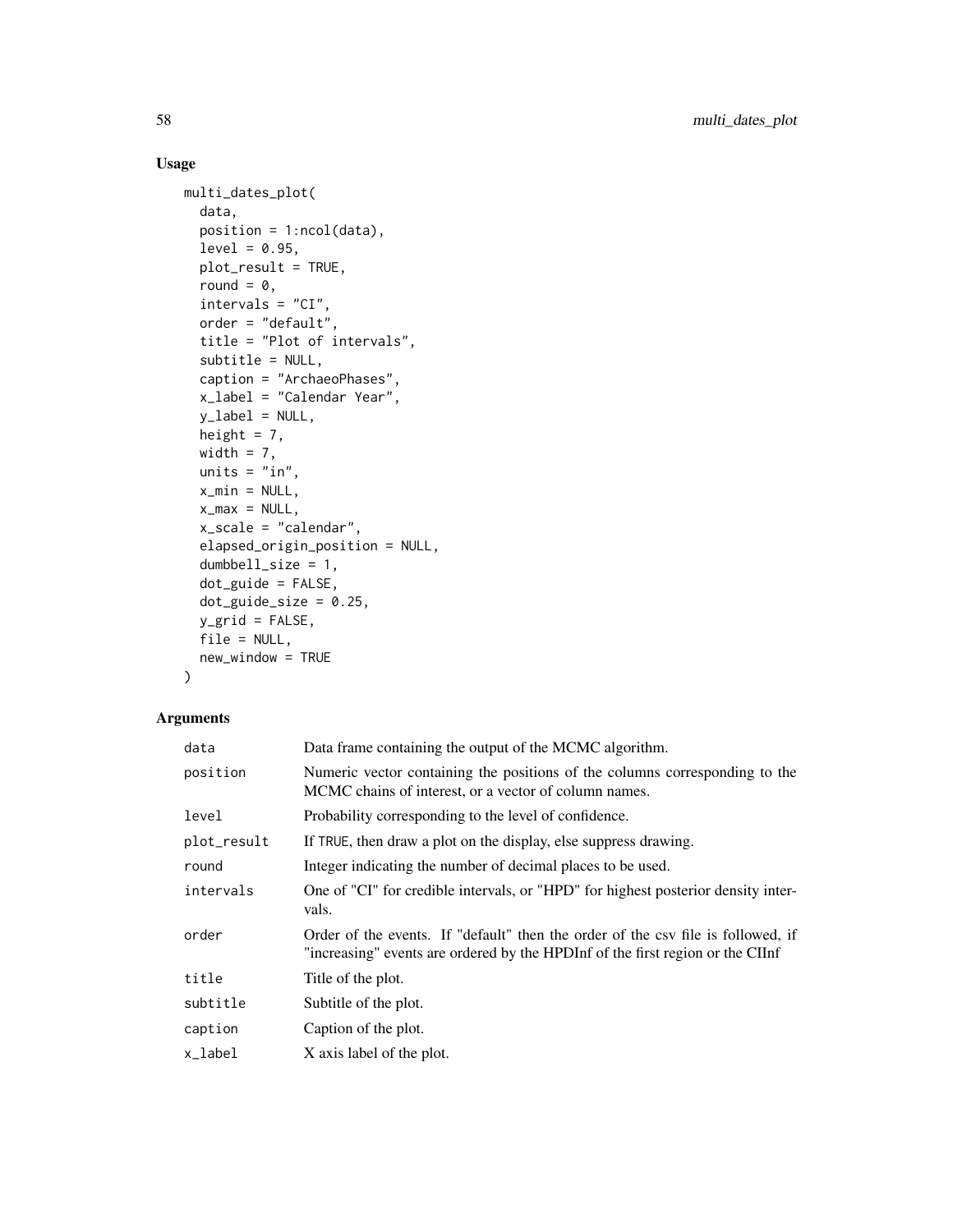| y_label                                                                                                      | Y axis label of the plot.                                                                                                |  |
|--------------------------------------------------------------------------------------------------------------|--------------------------------------------------------------------------------------------------------------------------|--|
| height                                                                                                       | Height of the plot in units.                                                                                             |  |
| width                                                                                                        | Width of the plot in units.                                                                                              |  |
| units                                                                                                        | A string recognized by ggsave() function, one of "in", "cm", "mm".                                                       |  |
| x_min                                                                                                        | Minimum x axis value.                                                                                                    |  |
| $x_{max}$                                                                                                    | Maximum x axis value.                                                                                                    |  |
| x_scale                                                                                                      | One of "calendar" for calendar years, "BP" for years before present, or "elapsed"<br>for years after a specified origin. |  |
| elapsed_origin_position<br>Position of the column corresponding to the origin for elapsed time calculations. |                                                                                                                          |  |
| dumbbell_size                                                                                                | Size of the symbols used to plot events.                                                                                 |  |
| dot_guide                                                                                                    | Switch for guides from y-axis to plot symbols.                                                                           |  |
|                                                                                                              | dot_guide_size Size of the dot guides.                                                                                   |  |
| y_grid                                                                                                       | Switch for horizontal grids.                                                                                             |  |
| file                                                                                                         | Name of the file to be saved. If NULL then no plot is saved.                                                             |  |
| new_window                                                                                                   | Whether the plot is drawn within a new window or not.                                                                    |  |

## Value

An archaeophases\_plot object with the data and metadata needed to reproduce the plot.

## Author(s)

Anne Philippe, <Anne.Philippe@univ-nantes.fr>,

Thomas S. Dye, <tsd@tsdye.online>, and

Marie-Anne Vibet, <Marie-Anne.Vibet@univ-nantes.fr>

## Examples

```
data(Events)
multi_dates_plot(Events, c(2, 4, 3), level = 0.95, intervals = "CI",
               title = "Plot of CI intervals")
multi_dates_plot(Events, c(2, 4, 3), level = 0.95, intervals = "HPD",
               title = "Plot of HPD intervals")
multi_dates_plot(Events, c(2, 4, 3), level = 0.95, intervals = "HPD",
              order = "increasing")
```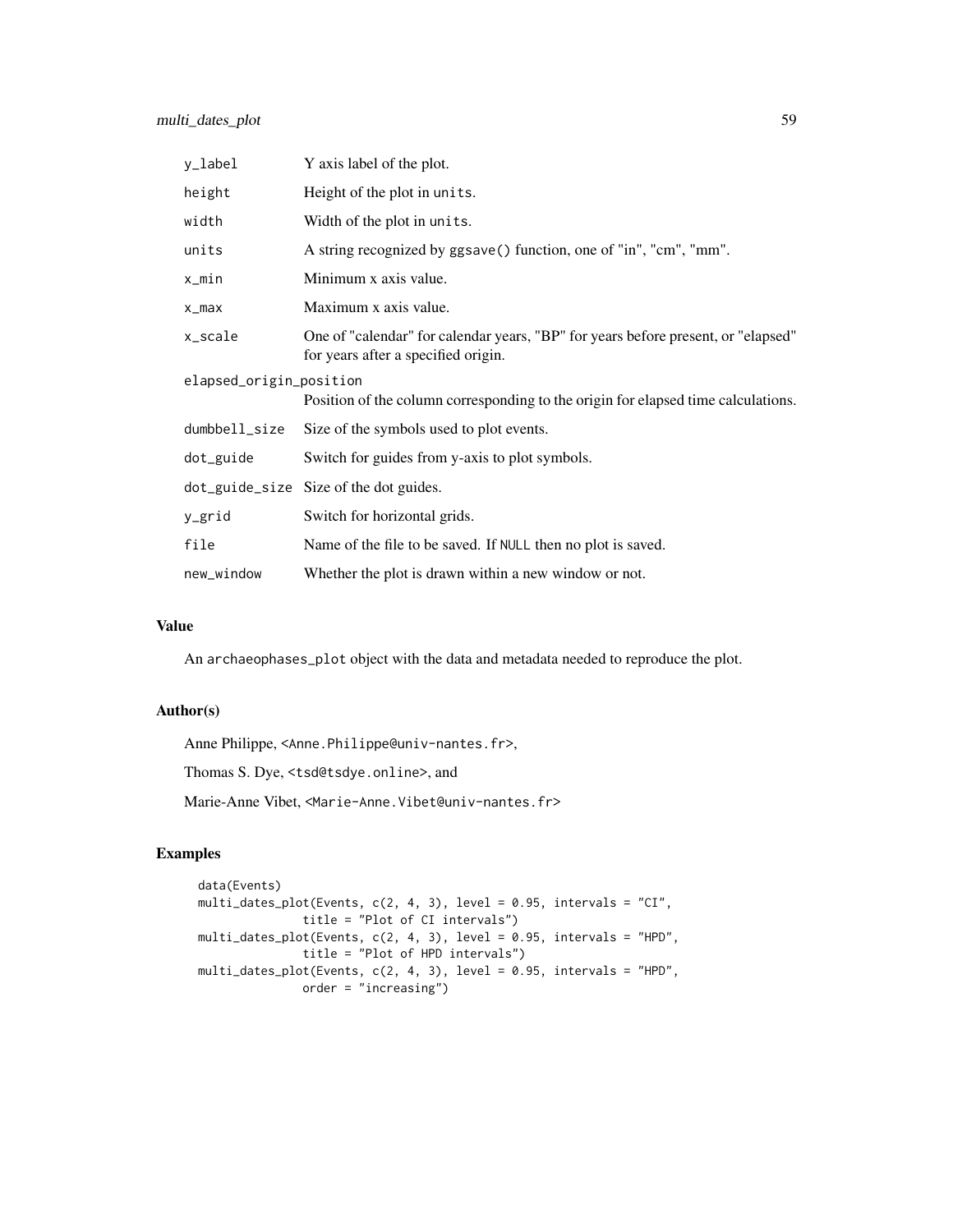#### Description

Estimation of the highest posterior density regions for each variable of a simulated Markov chain. This function uses the hdr() function included in the **hdrcde** package. An HPD region may be a union of several intervals.

#### Usage

multi\_hpd(data, position, level =  $0.95$ , round\_to =  $0$ )

## Arguments

| data     | Data frame containing the output of the MCMC algorithm.                                               |  |
|----------|-------------------------------------------------------------------------------------------------------|--|
| position | Numeric vector containing the position of the column corresponding to the<br>MCMC chains of interest. |  |
| level    | Probability corresponding to the level of confidence.                                                 |  |
| round_to | Integer indicating the number of decimal places.                                                      |  |

## Details

Highest posterior density function region using the function hdr() from the **hdrcd** package

#### Value

Returns a list with the following components:

- results A data frame where the rows correspond to the columns in the selected data set and the columns labeled inf and sup correspond to the lower and upper endpoints of each highest posterior density interval, respectively.
- level Probability corresponding to the level of confidence.
- call The function call.

matrix of values containing the level of confidence and for each variable of the MCMC chain. The name of the resulting rows are the positions of the corresponding columns in the CSV file. The result is given in calendar years (BC/AD).

### Author(s)

Anne Philippe, <Anne.Philippe@univ-nantes.fr> and

Marie-Anne Vibet, <Marie-Anne.Vibet@univ-nantes.fr>

#### References

Hyndman, R.J. (1996) Computing and graphing highest density regions. American Statistician, 50, 120-126.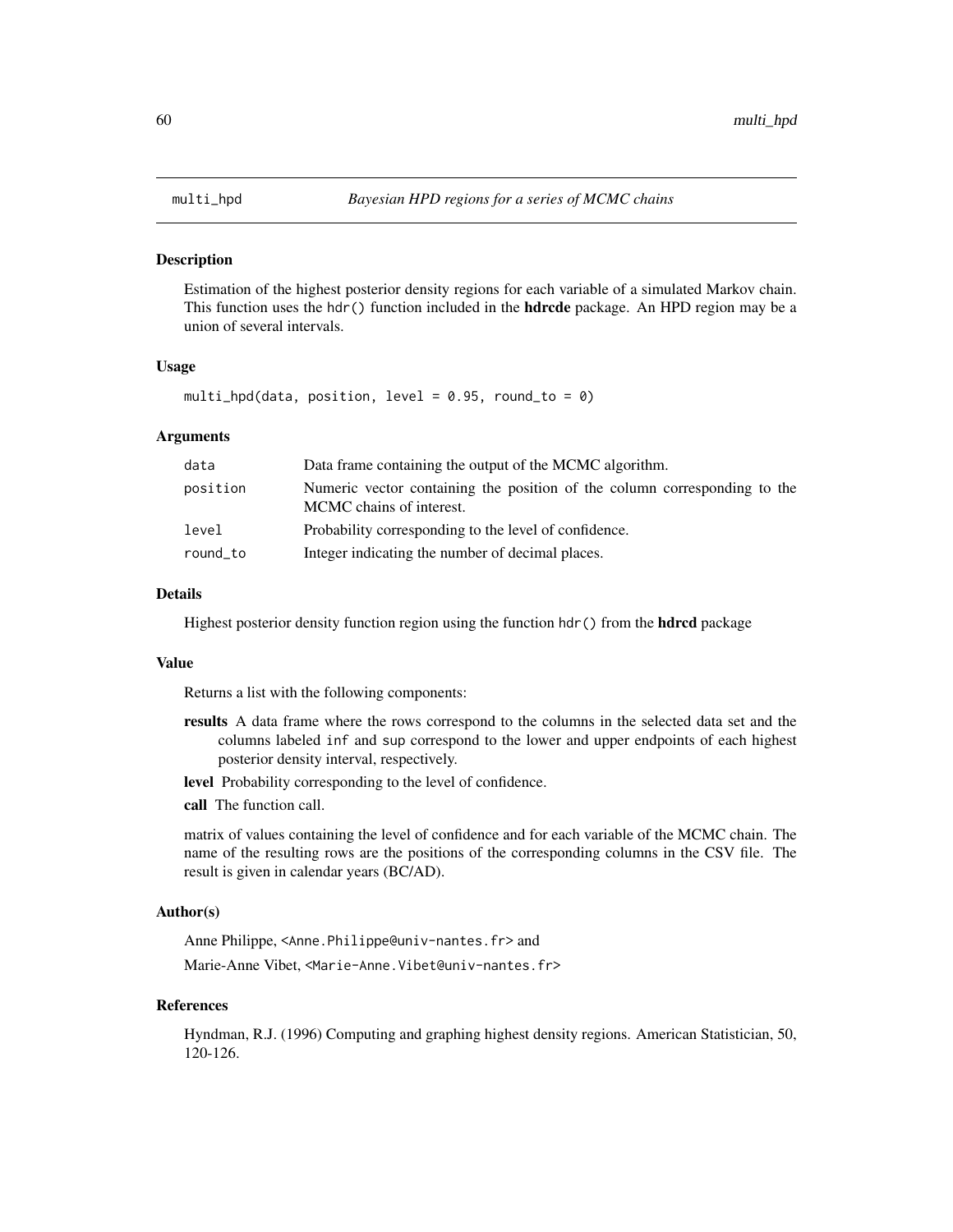## Examples

```
data(Events)
multi_hpd(Events, c(2, 4, 3), 0.95)
```
multi\_marginal\_plot *Marginal posterior densities of several events*

#### Description

Draws a plot of the estimated marginal posterior density for a parameter and adds the mean and the credible interval at the desired level

```
multi_marginal_plot(
  data,
  position = 1:ncol(data),
  level = 0.95,
  grid_length = 1024,
  x_scale = "calendar",
  elapsed_origin_position = NULL,
  title = "Characteristics of several dates",
  subtitle = "Marginal densities",
  caption = paste(level * 100, "% credible interval", sep = ""),
  x_label = "Calendar year",
  y<sup>-</sup>label = NULL,
  density_fill = "gray30",
  density_color = "black",
  density_alpha = 1,
  mean_color = "white",
  mean_linetype = "dashed",
  mean_size = 0.5,
  ci_color = mean_color,
  ci_linetype = "dotted",
  ci_size = mean_size,
  y_grid = TRUE,
  x_min = NULL,
  x_max = NULL,height = 7,
  width = 7,units = "in".
  file = NULL,
  new_window = TRUE,
  plot_result = TRUE,
  fill_palette = NULL,
  colors = NULL,
```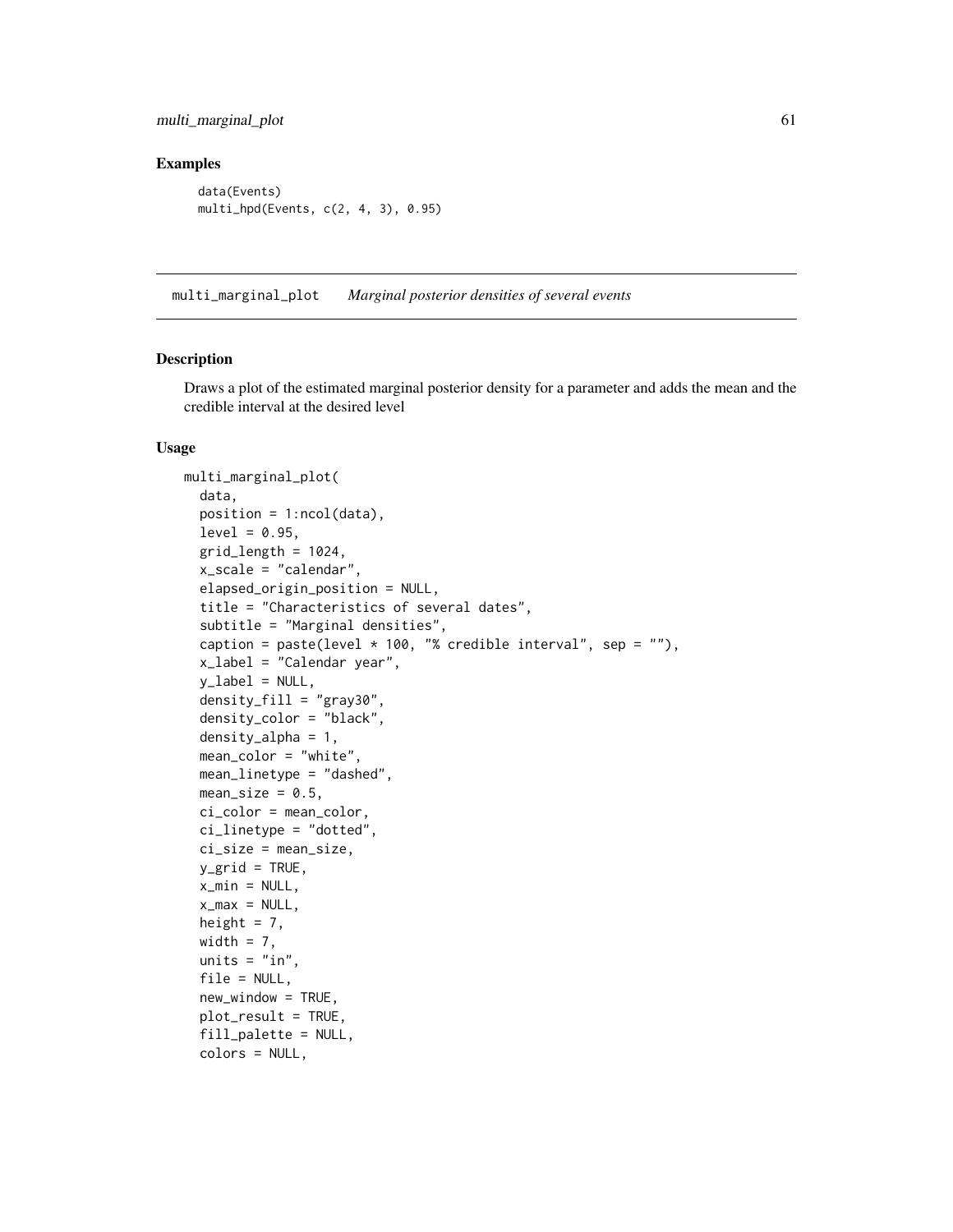```
color_legend_name = "Legend"
\mathcal{L}
```

| data                    | Data frame containing the output of the MCMC algorithm.                                                                            |  |
|-------------------------|------------------------------------------------------------------------------------------------------------------------------------|--|
| position                | Numeric vector containing the position of the column corresponding to the<br>MCMC chains of interest, or a vector of column names. |  |
| level                   | Probability corresponding to the level of confidence.                                                                              |  |
| grid_length             | Number of equally spaced points at which the density is to be estimated (for<br>density() function).                               |  |
| x_scale                 | One of "calendar" for calendar years, "BP" for years before present, or "elapsed"<br>for time elapsed from a specified origin.     |  |
| elapsed_origin_position |                                                                                                                                    |  |
|                         | Position of the column to use as the origin for elapsed time calculations.                                                         |  |
| title                   | Title of the plot.                                                                                                                 |  |
| subtitle                | Subtitle of the plot.                                                                                                              |  |
| caption                 | Caption of the plot.                                                                                                               |  |
| x_label                 | Label of the x-axis.                                                                                                               |  |
| y_label                 | Label of the y-axis.                                                                                                               |  |
| density_fill            | A color specification for the fill under the density line.                                                                         |  |
| density_color           | A color specification for the density line.                                                                                        |  |
| density_alpha           | A number between 0 for transparent and 1 for opaque.                                                                               |  |
| mean color              | A color specification for the mean line.                                                                                           |  |
| mean_linetype           | A line type specification for the mean line.                                                                                       |  |
| mean_size               | A size specification for the mean line.                                                                                            |  |
| ci_color                | A color specification for the credible interval lines.                                                                             |  |
| ci_linetype             | A line type specification for the credible interval lines.                                                                         |  |
| ci_size                 | A size specification of the credible interval lines.                                                                               |  |
| y_grid                  | Switch for horizontal grid lines.                                                                                                  |  |
| x_min                   | Minimum x-axis value.                                                                                                              |  |
| $x_{max}$               | Maximum x-axis value.                                                                                                              |  |
| height                  | Plot height in units.                                                                                                              |  |
| width                   | Plot width in units.                                                                                                               |  |
| units                   | String recognized by the ggsave() function, one of "in", "cm", "mm".                                                               |  |
| file                    | Name of the file that will be saved if specified, $default = NULL$ .                                                               |  |
| new_window              | Whether or not the plot is drawn within a new window.                                                                              |  |
| plot_result             | If TRUE, then draw a plot on the display, else suppress drawing.                                                                   |  |
| fill_palette            | A vector of colors for qualitative data.                                                                                           |  |
| colors                  | A vector of indices into palette keyed by position.                                                                                |  |
| color_legend_name       |                                                                                                                                    |  |
|                         | A label for the legend.                                                                                                            |  |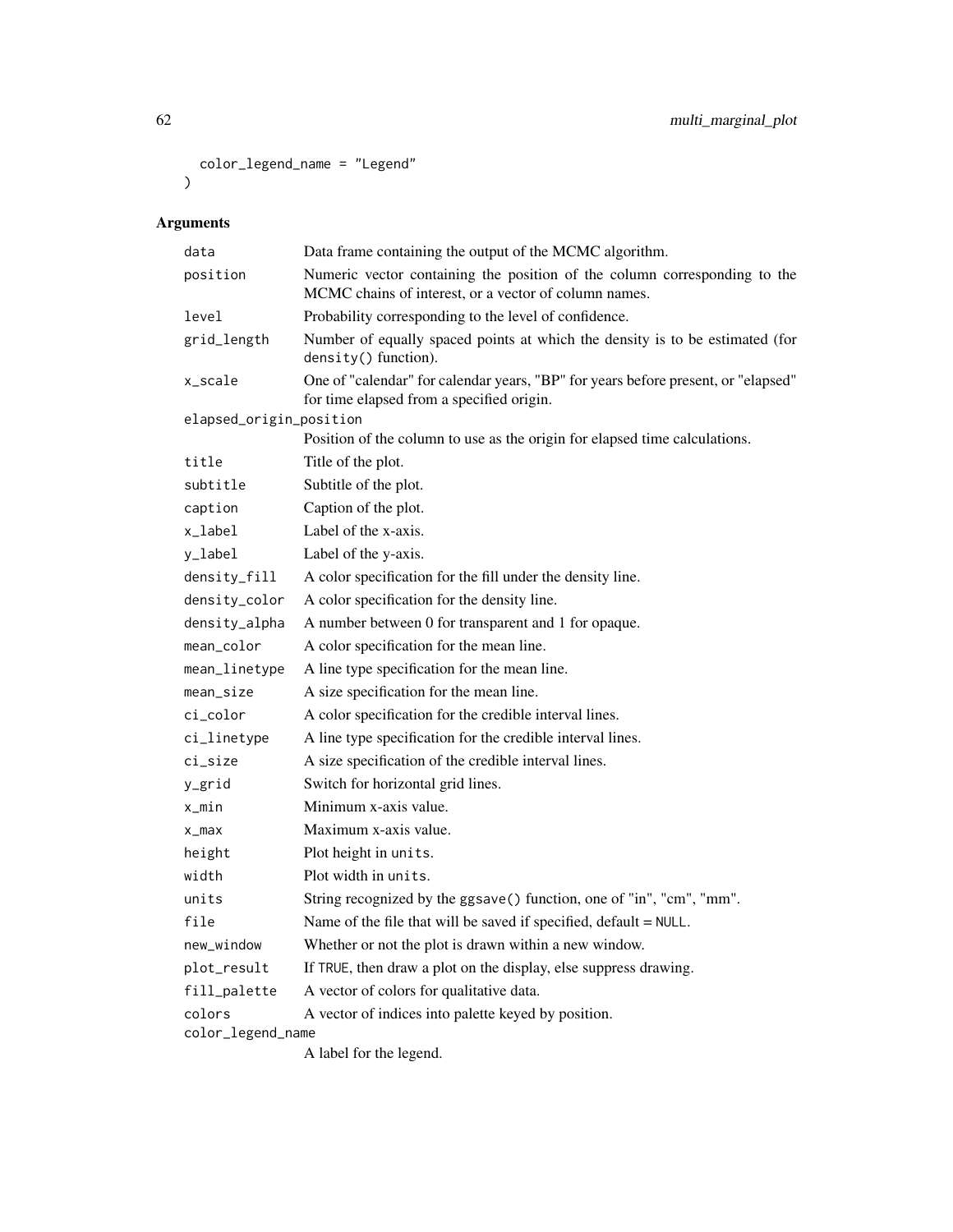## Details

The density is estimated using density() function with  $n = grid_length$ . The input MCMC chains should either be in calendar years or converted to calendar years using x\_scale vector or elapsed\_origin\_position.

#### Value

An archaeophases\_plot object with the data and metadata needed to reproduce the plot.

#### Author(s)

```
Anne Philippe, <Anne.Philippe@univ-nantes.fr>;
Marie-Anne Vibet, <Marie-Anne.Vibet@univ-nantes.fr>; and
Thomas S. Dye, <tsd@tsdye.online>
```
#### Examples

```
data(Events);
multi_marginal_plot(Events, position = c(2, 3, 4), level = 0.95)
```
multi\_marginal\_statistics

*Marginal summary statistics for multiple MCMC chains*

### Description

Calculates summary statistics of the output of the MCMC algorithm for multiple parameters. Results are given in calendar years (BC/AD).

## Usage

```
multi_marginal_statistics(
  data,
  position = 1:ncol(data),
  level = 0.95,round_to = \theta\lambda
```

| data     | Data frame containing the output of the MCMC algorithm.                                                                              |  |
|----------|--------------------------------------------------------------------------------------------------------------------------------------|--|
| position | Numeric vector containing the positions of the columns corresponding to the<br>MCMC chains of interest, or a vector of column names. |  |
| level    | Probability corresponding to the level of confidence used for the credible inter-<br>val and the highest posterior density region.   |  |
| round_to | Integer indicating the number of decimal places.                                                                                     |  |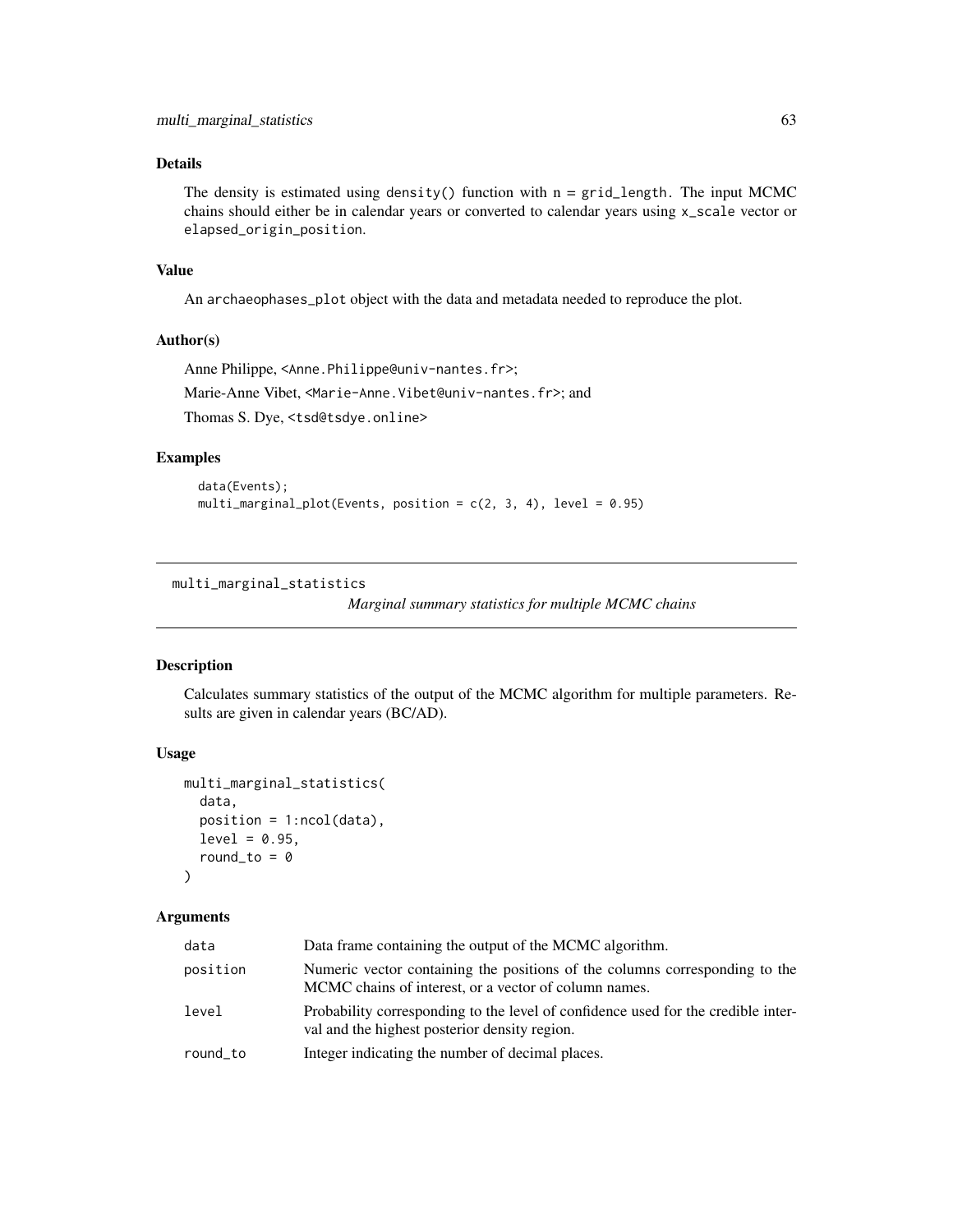#### Value

A data frame where the rows correspond to the chains of interest and columns to the following statistics:

mean The mean of the MCMC chain.

sd The standard deviation of the MCMC chain.

min Minimum value of the MCMC chain;

q1 First quantile of the MCMC chain;

median Median of the MCMC chain;

q3 Third quantile of the MCMC chain; and

max Maximum value of the MCMC chain.

ci.inf Lower credible interval of the MCMC chain at level.

ci.sup Upper credible interval of the MCMC chain at level.

#### Author(s)

Anne Philippe, <Anne.Philippe@univ-nantes.fr>, Marie-Anne Vibet, <Marie-Anne.Vibet@univ-nantes.fr>, and Thomas S. Dye, <tsd@tsdye.online>

#### Examples

```
data(Events)
multi_marginal_statistics(Events, 2:5)
multi_marginal_statistics(Events, 2:5, level = 0.90)
## round to decades
multi_marginal_statistics(Events, 2:5, round_to = -1)
```
new\_archaeophases\_mcmc

*Constructor for* archaeophases\_mcmc *object*

### Description

Object to be returned by functions that read MCMC data from csv files.

#### Usage

 $new_archaeophases_mcmc(x = list(), call = match.call(), hash = character())$ 

|      | A data frame with the data from the csy file. |
|------|-----------------------------------------------|
| call | How the function was called.                  |
| hash | A SHA256 hash of the csy file.                |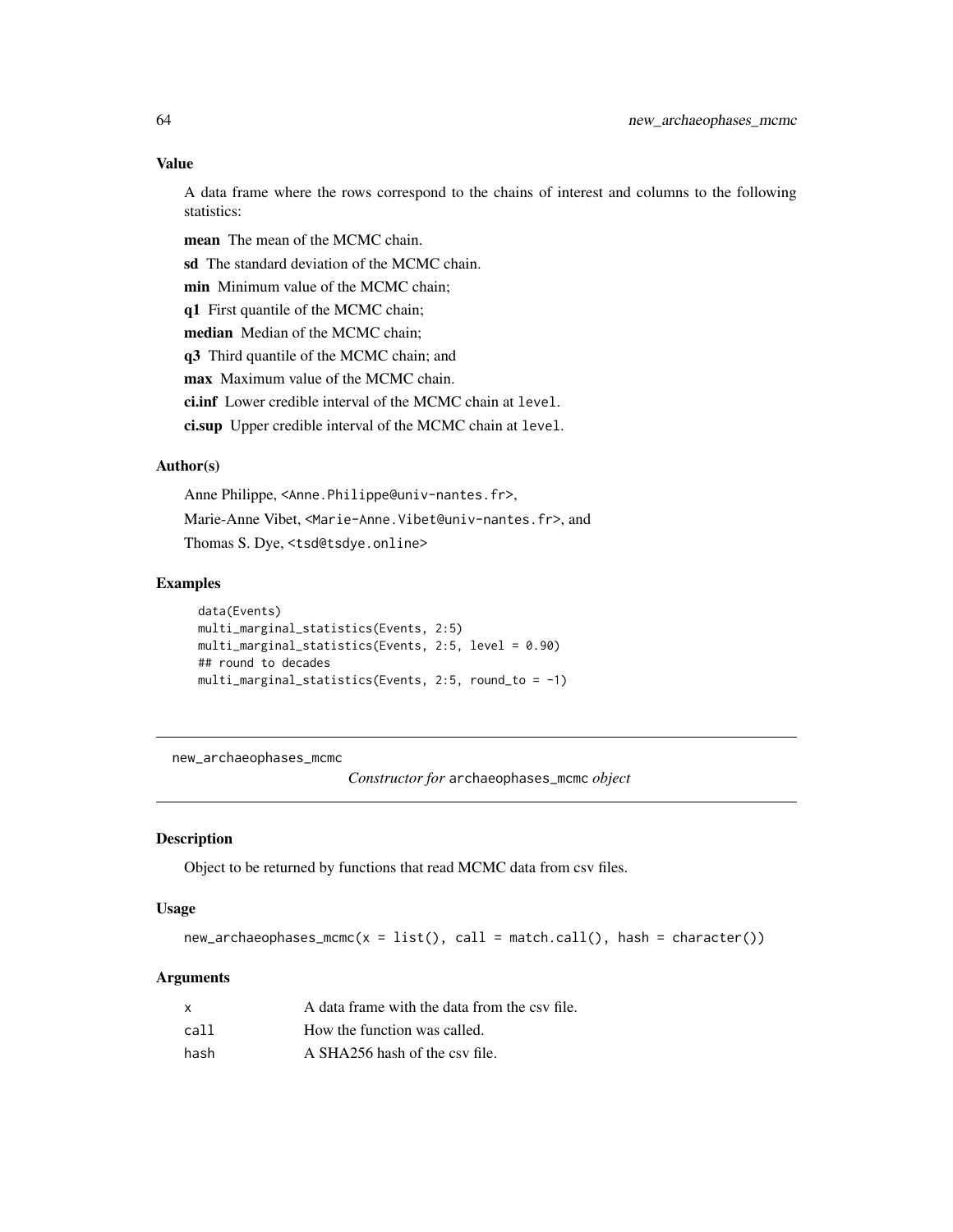## Details

The SHA256 hash should be secure against intentional and unintentional alterations of the MCMC csv file.

## Value

An archaeophases\_mcmc object that inherits from tbl\_df.

### Author(s)

Thomas S. Dye, <tsd@tsdye.online>

### See Also

[read\\_chronomodel](#page-83-0) [read\\_bcal](#page-82-0) [read\\_oxcal](#page-84-0)

new\_archaeophases\_plot

*Constructor for* archaeophases\_plot *object*

## Description

Objects returned by ArchaeoPhases plot functions.

## Usage

new\_archaeophases\_plot(x = list(), mcmc = list(), call = match.call())

## Arguments

| X    | A data frame with the plot data. |
|------|----------------------------------|
| mcmc | An archaeophases_mcmc object.    |
| call | How the function was called.     |

## Value

An archaeophases\_plot object that inherits from archaeophases\_mcmc.

## Author(s)

Thomas S. Dye, <tsd@tsdye.online>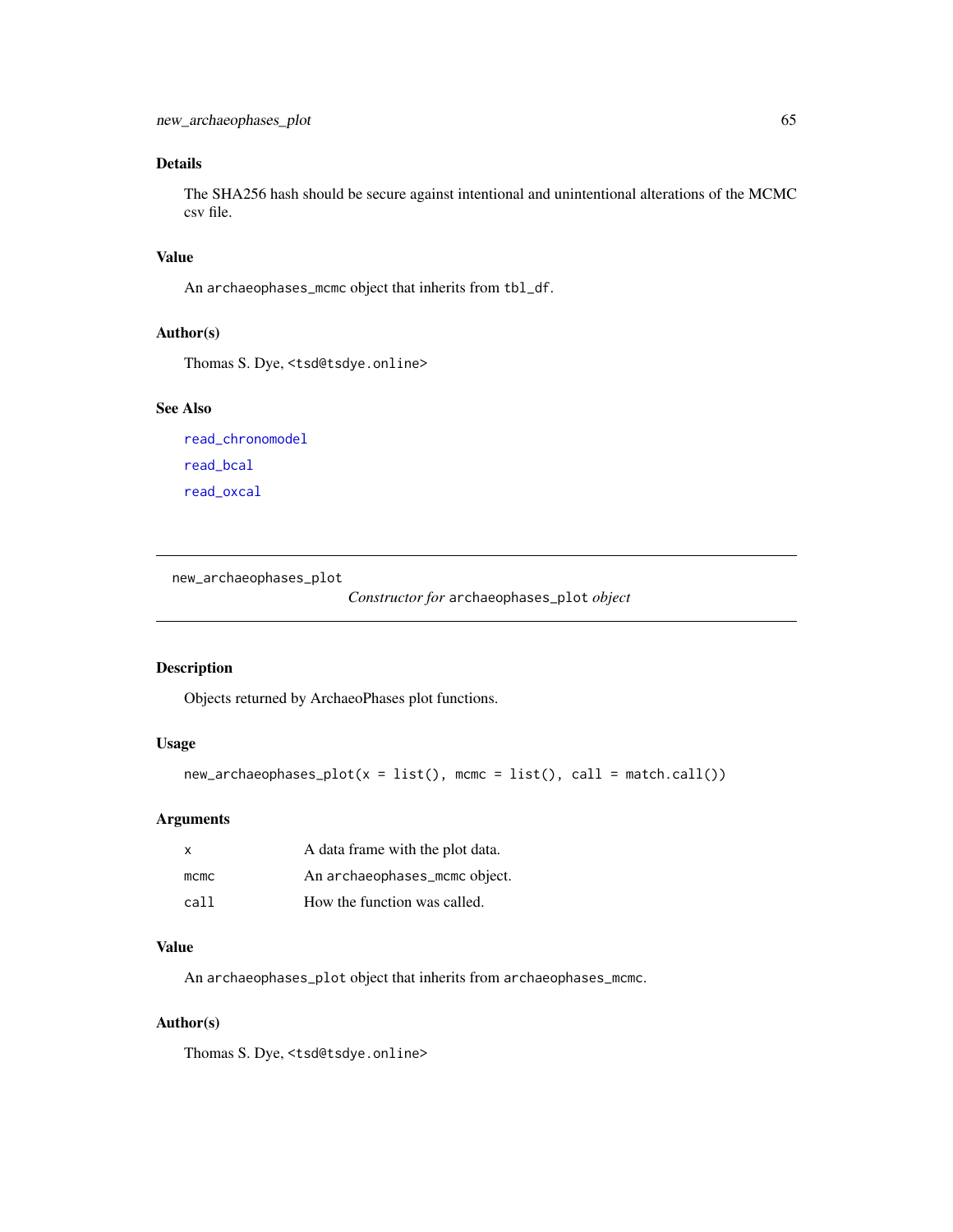### See Also

[read\\_chronomodel](#page-83-0) [read\\_bcal](#page-82-0) [read\\_oxcal](#page-84-0)

OccurrencePlot *Plot occurrences*

## Description

A statistical graphic designed for the archaeological study of when events of a specified kind occurred

```
OccurrencePlot(
  data,
  position,
  plot.result = NULL,
  level = 0.95,intervals = "CI".title = "Occurrence plot",
  subtitle = NULL,
  caption = "ArchaeoPhases",
  labelXaxis = "Calendar year",
  labelYaxis = NULL,
  language = "English",
  occurrence = "occurrence",
  height = 7,width = 7,
  units = "in",x.min = NULL,x.max = NULL,x.scale = "calendar",
  elapsed.origin.position = NULL,
  dumbbell.size = 1,
  dot.guide = FALSE,
  dot.guide.size = 0.25,
  y.grid = FALSE,file = NULL,
  newWindow = TRUE,
  print.data.result = FALSE
\mathcal{E}
```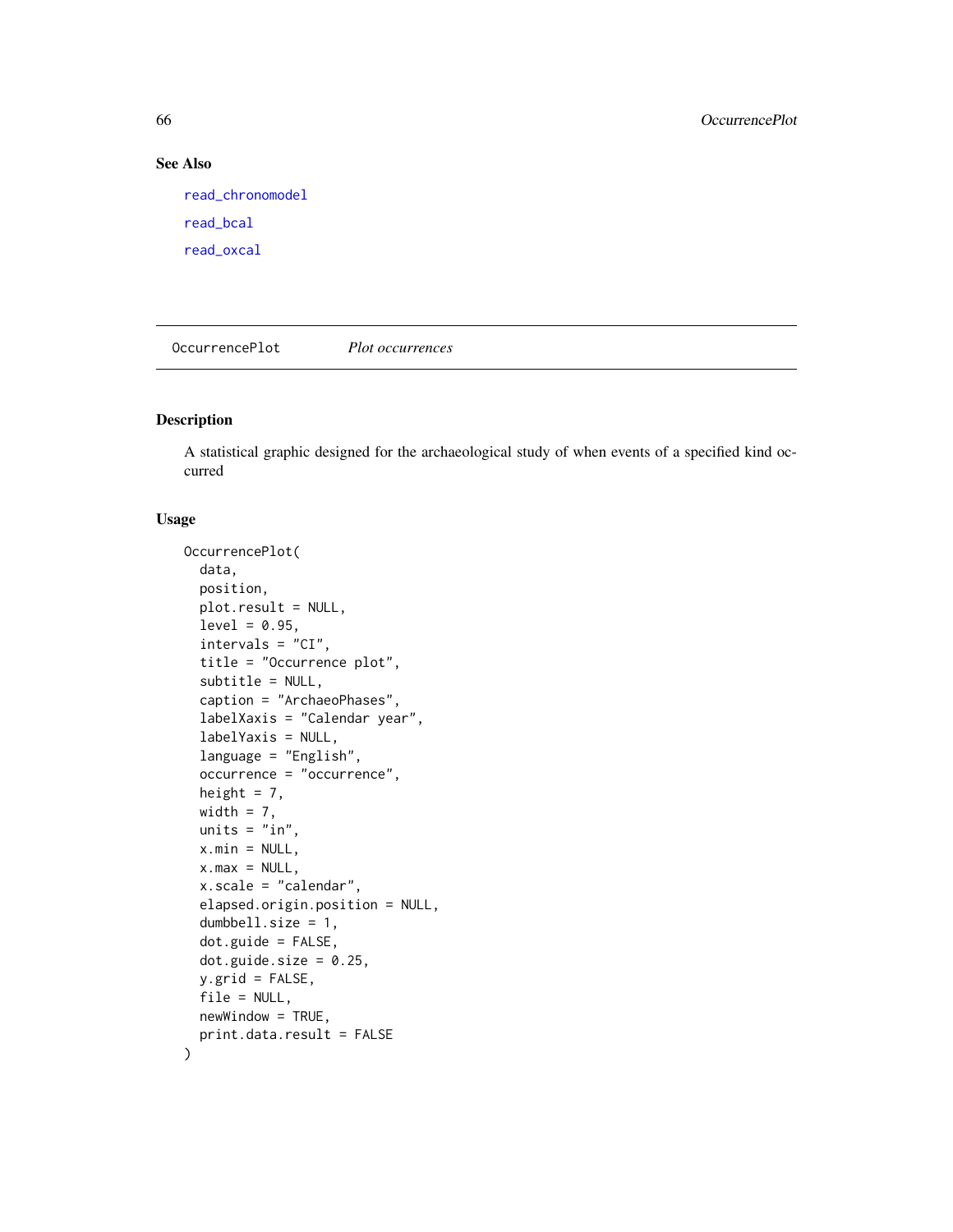## OccurrencePlot 67

## Arguments

| data                    | Data frame containing the output of the MCMC algorithm.                                                                        |
|-------------------------|--------------------------------------------------------------------------------------------------------------------------------|
|                         |                                                                                                                                |
| position                | Numeric vector containing the position of the column corresponding to the<br>MCMC chains of interest.                          |
| plot.result             | If TRUE, then draw a plot on the display, else suppress drawing.                                                               |
| level                   | Probability corresponding to the level of confidence.                                                                          |
| intervals               | One of "CI" for credible intervals or "HPD" for highest posterior density inter-<br>vals.                                      |
| title                   | Title of the plot.                                                                                                             |
| subtitle                | Subtitle of the plot.                                                                                                          |
| caption                 | Caption of the plot.                                                                                                           |
| labelXaxis              | Label of the x-axis.                                                                                                           |
| labelYaxis              | Label of the y-axis.                                                                                                           |
| language                | String indicating a language recognized by the <b>toOrdinal</b> package.                                                       |
| occurrence              | String to append to each y-axis tic label.                                                                                     |
| height                  | Plot height in units.                                                                                                          |
| width                   | Plot width in units.                                                                                                           |
| units                   | String recognized by the ggsave() function, one of "in", "cm", "mm".                                                           |
| x.min                   | Minimum x-axis value.                                                                                                          |
| $x$ . max               | Maximum x-axis value.                                                                                                          |
| x.scale                 | One of "calendar" for calendar years, "BP" for years before present, or "elapsed"<br>for time elapsed from a specified origin. |
| elapsed.origin.position |                                                                                                                                |
|                         | Position of the column to use as the origin for elapsed time calculations.                                                     |
| dumbbell.size           | Size of the plot symbol.                                                                                                       |
| dot.guide               | Switch for a horizontal guide from the y axis.                                                                                 |
|                         | dot.guide.size Size of the dot guide.                                                                                          |
| y.grid                  | Switch for horizontal grid lines.                                                                                              |
| file                    | Name of the file that will be saved if specified. If NULL no plot will be saved.                                               |
| newWindow               | Whether or not the plot is drawn within a new window.                                                                          |
| print.data.result       |                                                                                                                                |
|                         | If TRUE, the list containing the data to plot will be returned.                                                                |

## Details

If we have k events, then we can estimate the calendar date t corresponding to the smallest date such that the number of events observed before t is equal to k. The OccurrencePlot() estimates these occurrences and gives the credible interval or the highest posterior density (HPD) region with a desired level of confidence.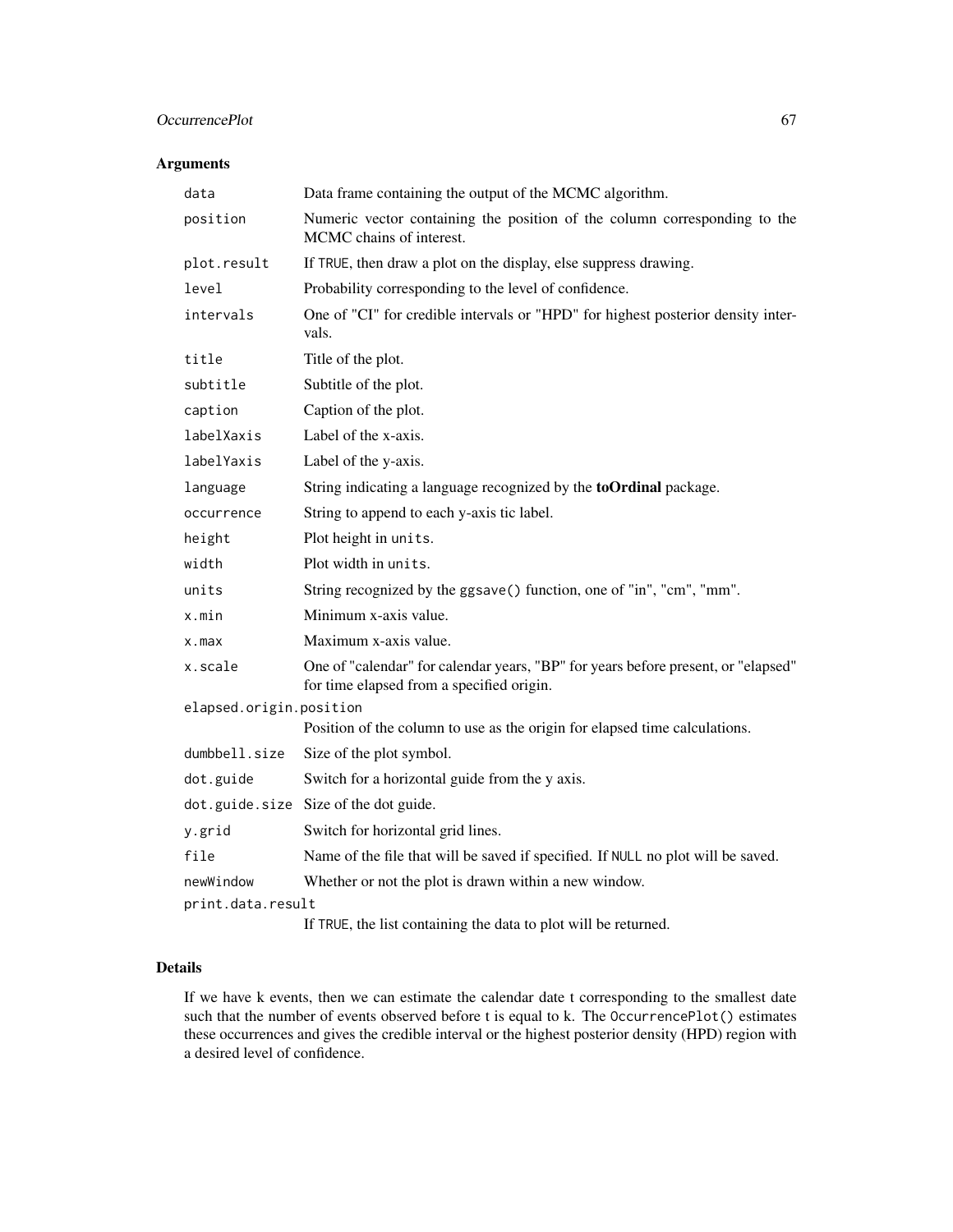NULL, called for its side effects. It may also return a list containing the data to plot (if print.data.result  $=$  TRUE).

#### Author(s)

Anne Philippe, <Anne.Philippe@univ-nantes.fr>,

Thomas S. Dye, <tsd@tsdye.online>, and

Marie-Anne Vibet, <Marie-Anne.Vibet@univ-nantes.fr>

### Examples

```
data(Events);
OccurrencePlot(Events[1:1000, ], c(2:5), print.data.result = FALSE)
```
occurrence\_plot *Plot occurrences*

## Description

A statistical graphic designed for the archaeological study of when events of a specified kind occurred

```
occurrence_plot(
  data,
  position = 1:ncol(data),
  name = list("All"),level = 0.95,plot_result = TRUE,
  intervals = "CI",
  title = "Occurrence plot",
  subtitle = NULL,
  caption = "ArchaeoPhases",
  x_label = "Calendar year",
  y<sup>l</sup>abel = NULL,
  language = "English",
  occurrence = "occurrence",
  height = 7,
 width = 7,
  unit = "in",
  x_{min} = NULL,x_max = NULL,x_scale = "calendar",
```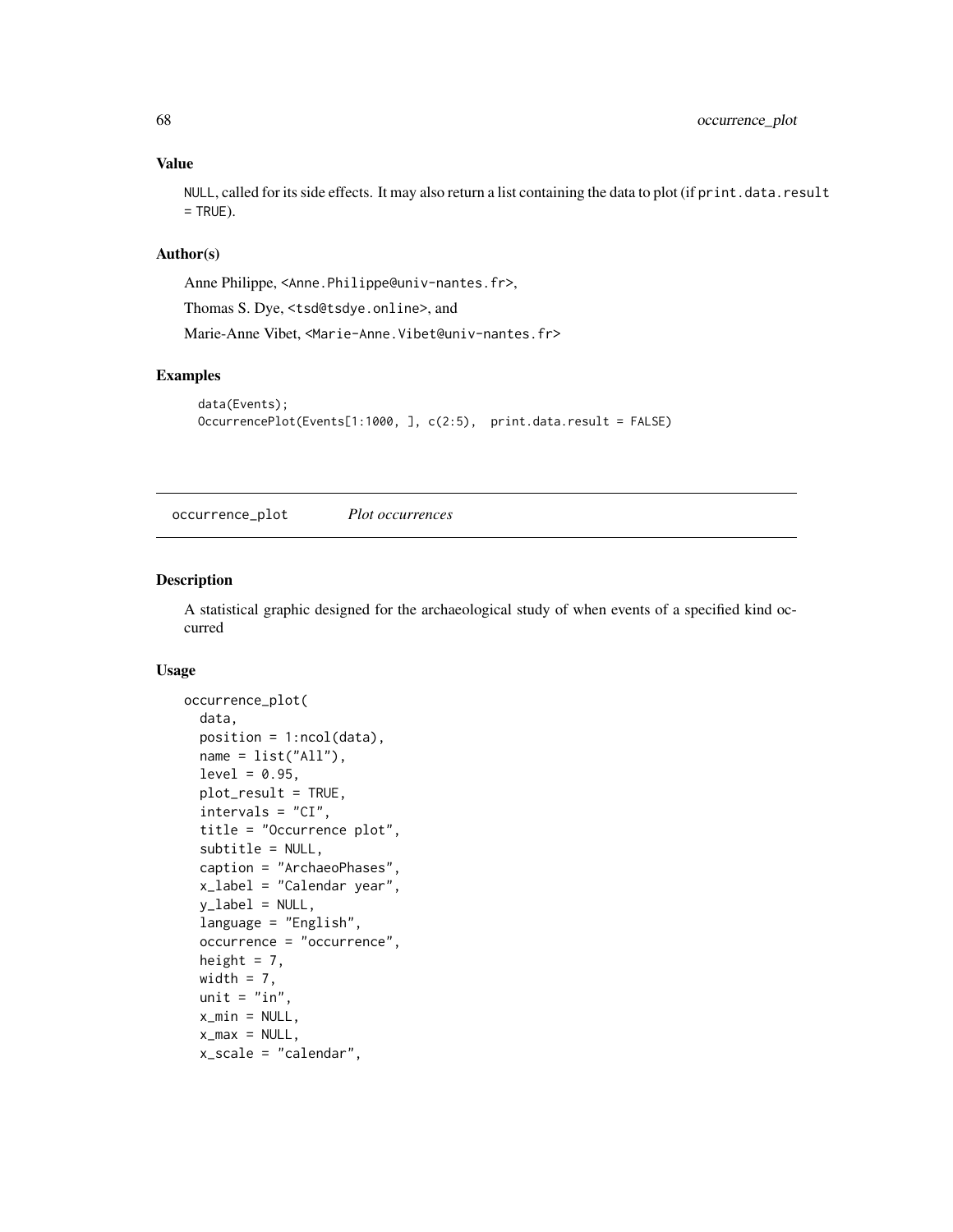## occurrence\_plot 69

```
elapsed_origin_position = NULL,
dumbbell_size = 1,
dot_guide = FALSE,
dot_guide_size = 0.25,
y_grid = FALSE,
columns = 1,file = NULL,
new_window = TRUE
```

```
\mathcal{L}
```

| data                    | Data frame containing the output of the MCMC algorithm.                                                                                                                                                                                                  |
|-------------------------|----------------------------------------------------------------------------------------------------------------------------------------------------------------------------------------------------------------------------------------------------------|
| position                | A list, each member of which is either a numeric vector containing the positions<br>of the columns corresponding to the MCMC chains of interest, or a vector of<br>column names. For convenience, a vector can be substituted for the singleton<br>list. |
| name                    | A list, each member of which is a string that names the kind of event in the cor-<br>responding element of position. For convenience, a string can be substituted<br>for the singleton list.                                                             |
| level                   | Probability corresponding to the level of confidence.                                                                                                                                                                                                    |
| plot_result             | If TRUE, then draw a plot on the display, else suppress drawing.                                                                                                                                                                                         |
| intervals               | One of "CI" for credible intervals or "HPD" for highest posterior density inter-<br>vals.                                                                                                                                                                |
| title                   | Title of the plot.                                                                                                                                                                                                                                       |
| subtitle                | Subtitle of the plot.                                                                                                                                                                                                                                    |
| caption                 | Caption of the plot.                                                                                                                                                                                                                                     |
| x_label                 | Label of the x-axis.                                                                                                                                                                                                                                     |
| y_label                 | Label of the y-axis.                                                                                                                                                                                                                                     |
| language                | String indicating a language recognized by the <b>toOrdinal</b> package.                                                                                                                                                                                 |
| occurrence              | String to append to each y-axis tic label.                                                                                                                                                                                                               |
| height                  | Plot height in unit.                                                                                                                                                                                                                                     |
| width                   | Plot width in unit.                                                                                                                                                                                                                                      |
| unit                    | String recognized by the ggsave() function, one of "in", "cm", "mm".                                                                                                                                                                                     |
| x_min                   | Minimum x-axis value.                                                                                                                                                                                                                                    |
| $x_{max}$               | Maximum x-axis value.                                                                                                                                                                                                                                    |
| x_scale                 | One of "calendar" for calendar years, "BP" for years before present, or "elapsed"<br>for time elapsed from a specified origin.                                                                                                                           |
| elapsed_origin_position |                                                                                                                                                                                                                                                          |
|                         | Position of the column to use as the origin for elapsed time calculations.                                                                                                                                                                               |
| dumbbell_size           | Size of the plot symbol.                                                                                                                                                                                                                                 |
| dot_guide               | Switch for a horizontal guide from the y axis.                                                                                                                                                                                                           |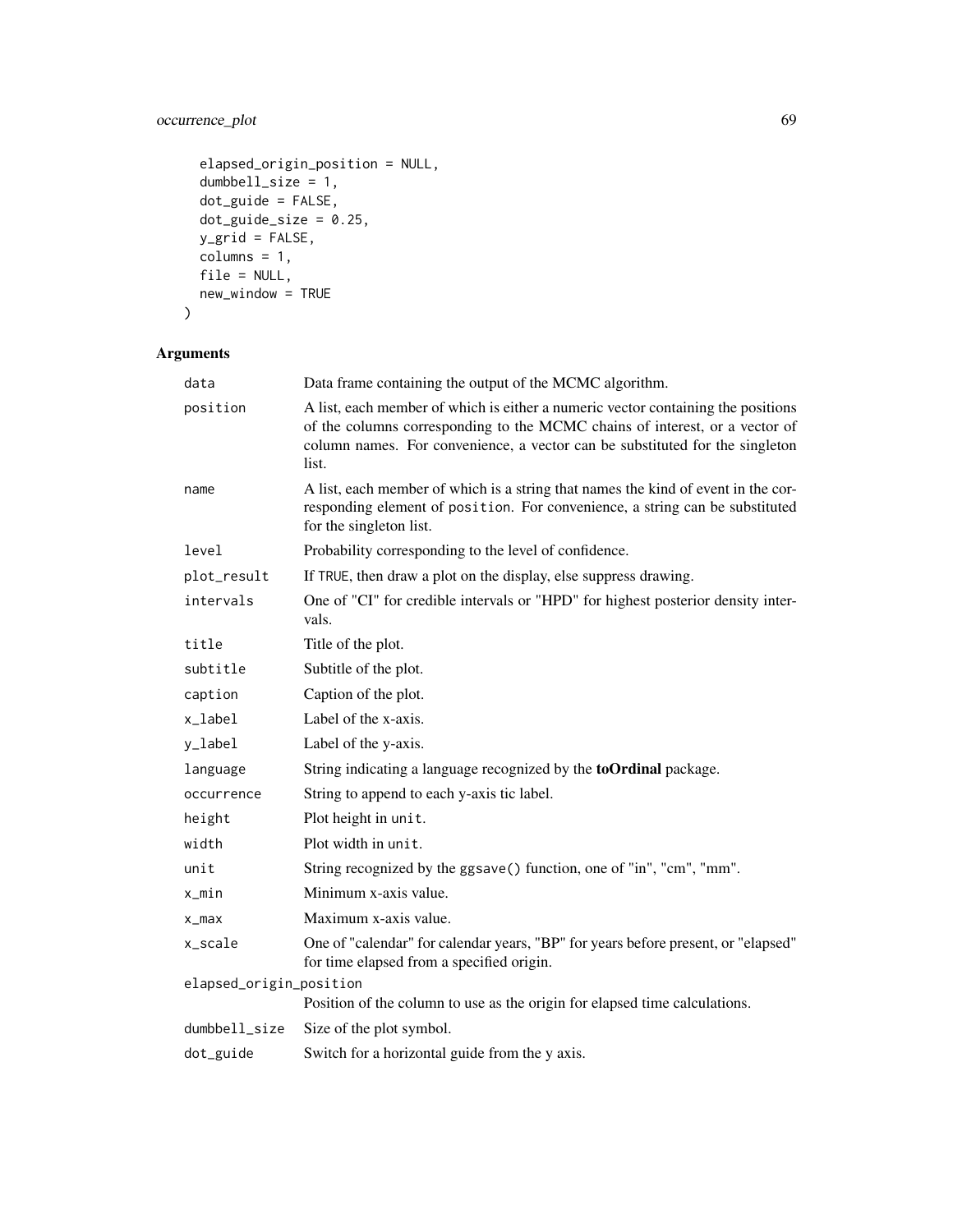|            | dot_guide_size Size of the dot guide.                                            |
|------------|----------------------------------------------------------------------------------|
| v_grid     | Switch for horizontal grid lines.                                                |
| columns    | Number of columns for facet.                                                     |
| file       | Name of the file that will be saved if specified. If NULL no plot will be saved. |
| new_window | Whether or not the plot is drawn within a new window.                            |

## Details

If we have k events, then we can estimate the calendar date t corresponding to the smallest date such that the number of events observed before t is equal to k. The OccurrencePlot() estimates these occurrences and gives the credible interval or the highest posterior density (HPD) region with a desired level of confidence.

## Value

An archaeophases\_plot object with the data and metadata needed to reproduce the plot.

#### Author(s)

Anne Philippe, <Anne.Philippe@univ-nantes.fr>,

Thomas S. Dye, <tsd@tsdye.online>, and

Marie-Anne Vibet, <Marie-Anne.Vibet@univ-nantes.fr>

## Examples

```
data(Events);
OccurrencePlot(Events[1:1000, ], c(2:5), print.data.result = FALSE)
```

```
## Not run:
# Read from connection
ox <- read_oxcal("http://tsdye.online/AP/ox.csv")
# Plot all the columns
op <- occurrence_plot(ox, position = 1:ncol(ox))
# Plot again
plot(op)
# View metadata
str(op)
```
## End(Not run)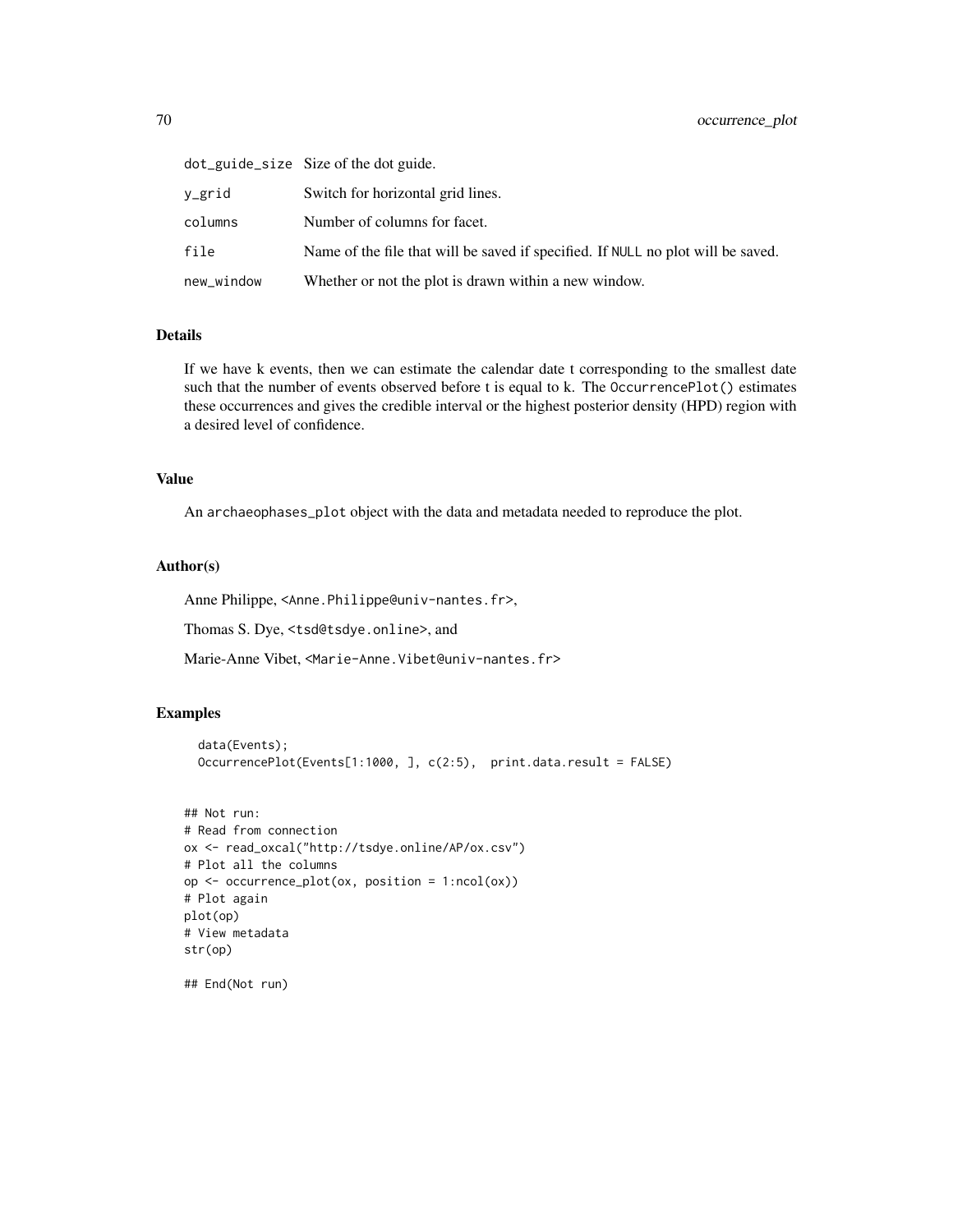### Description

Checks whether or not a file is identical to the one used to create an archaeophases\_mcmc object.

#### Usage

original\_file(x, ...)

## Arguments

|                         | An archaeophases_mcmc object.                                                     |
|-------------------------|-----------------------------------------------------------------------------------|
| $\cdot$ $\cdot$ $\cdot$ | Either a path to a CSV file, a connection, or the value clipboard () to read from |
|                         | the system clipboard. The CSV file can be compressed or plain.                    |

## Value

A boolean, TRUE if the files match, FALSE otherwise.

#### Author(s)

Thomas S. Dye, <tsd@tsdye.online>

#### Examples

```
## Not run:
rem <- read_chronomodel("http://tsdye.online/AP/cm/Chain_all_Events.csv")
original_file(rem, "http://tsdye.online/AP/cm/Chain_all_Events.csv")
```
## End(Not run)

original\_file.archaeophases\_mcmc *Check for an original mcmc file*

## Description

Checks whether or not a file is identical to the one used to create an archaeophases\_mcmc object.

```
## S3 method for class 'archaeophases_mcmc'
original_file(x, file = NULL, ...)
```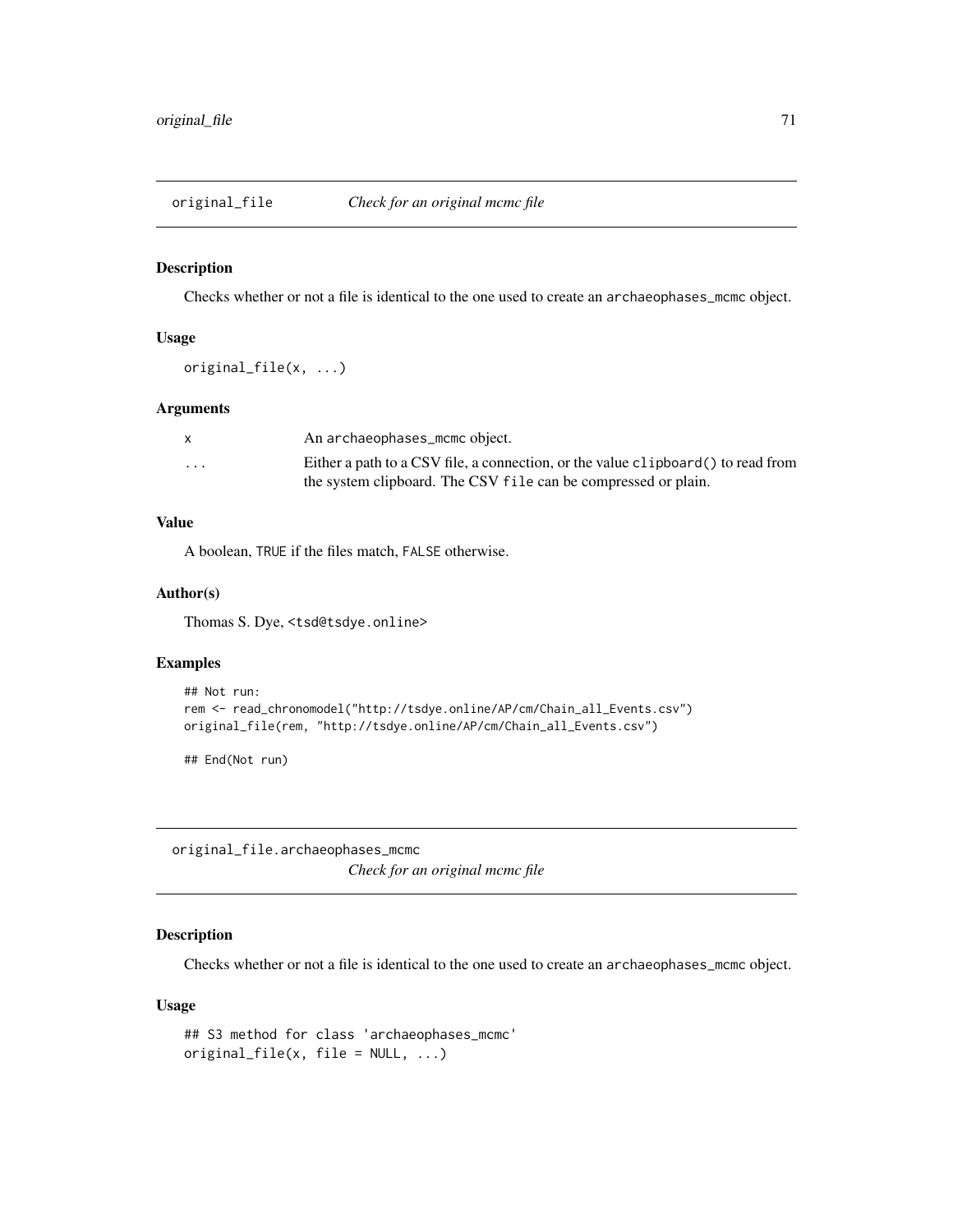## Arguments

|                         | An archaeophases_mcmc object.                                                                                                                       |
|-------------------------|-----------------------------------------------------------------------------------------------------------------------------------------------------|
| file                    | Either a path to a CSV file, a connection, or the value clipboard () to read from<br>the system clipboard. The CSV file can be compressed or plain. |
| $\cdot$ $\cdot$ $\cdot$ | Other parameters.                                                                                                                                   |

## Details

If called with a single argument, checks the file indicated by the file\_path attribute.

## Value

A boolean, TRUE if the files match, FALSE otherwise.

#### Author(s)

Thomas S. Dye, <tsd@tsdye.online>

original\_file.archaeophases\_plot

*Check for an original* archaeophases\_plot *file*

### Description

Checks whether or not a file is identical to the one used to create an archaeophases\_plot object.

#### Usage

```
## S3 method for class 'archaeophases_plot'
original_file(x, file = NULL, ...)
```
#### Arguments

|         | An archaeophases_plot object.                                                                               |
|---------|-------------------------------------------------------------------------------------------------------------|
| file    | Either a path to a plot file, a connection, or the value clipboard () to read from<br>the system clipboard. |
| $\cdot$ | Other parameters.                                                                                           |

## Details

If called with a single argument, checks the file indicated by the file\_path attribute.

## Value

A boolean, TRUE if the files match, FALSE otherwise.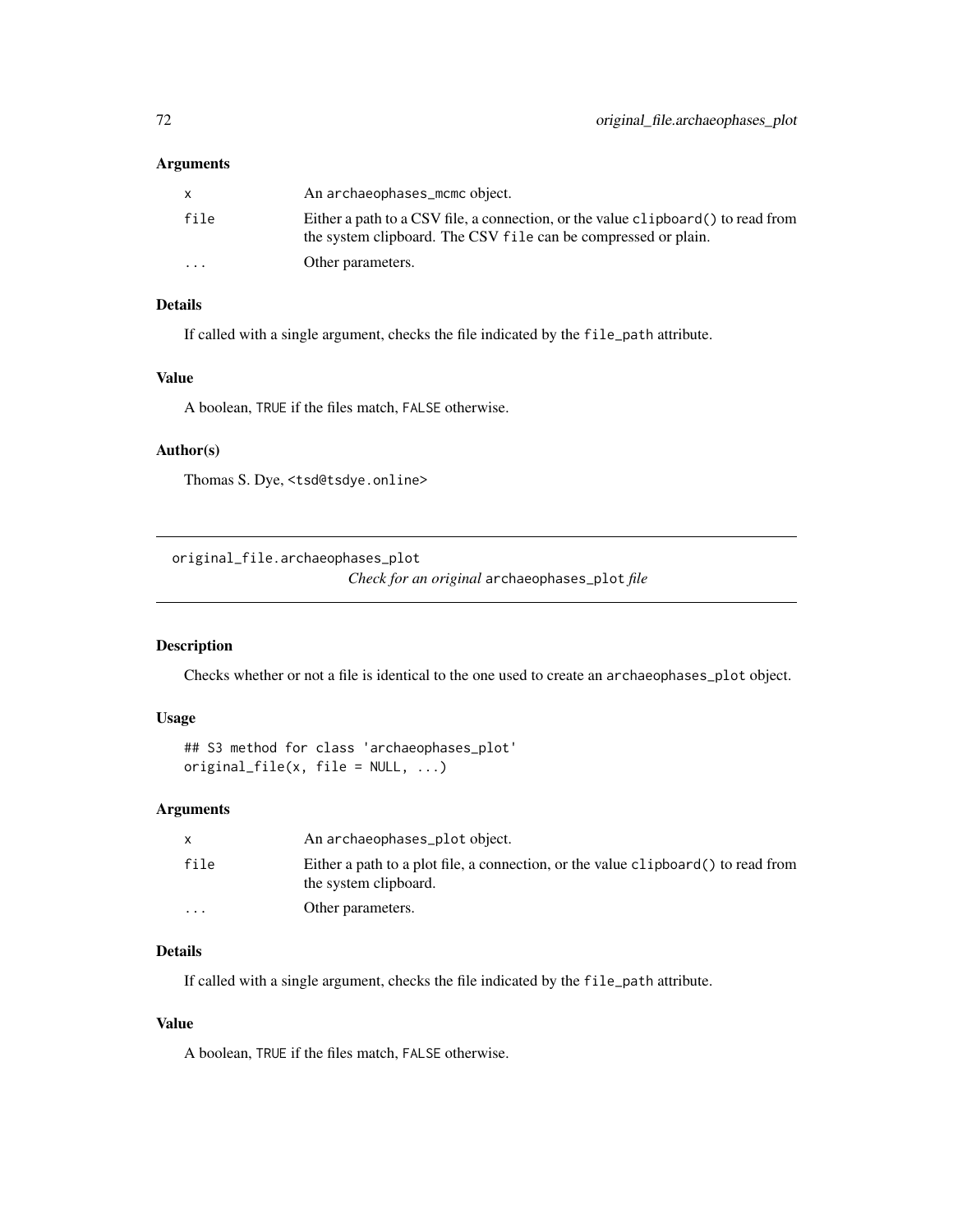# <span id="page-72-0"></span> $\alpha$ xc 73

### Author(s)

Thomas S. Dye, <tsd@tsdye.online>

oxc *oxc*

# Description

A data set containing information on the ages of two events. see the vignette Reproductibility for more details

#### Usage

oxc

# Format

A data frame with 1000 rows and 2 variables:

foo-early date oo-early

foo-late date foo-late

PhaseDurationPlot *Plot the duration of a group*

# Description

This function draws the marginal posterior densities of the time elapsed between the minimum and the maximum of the dates included in a phase, and adds summary statistics (mean, CI)

# Usage

```
PhaseDurationPlot(
  PhaseMin_chain,
  PhaseMax_chain,
  level = 0.95,title = "Duration of a group of dates",
  colors = TRUE,
  exportFile = NULL,
  exportFormat = "PNG",
  GridLength = 1024
)
```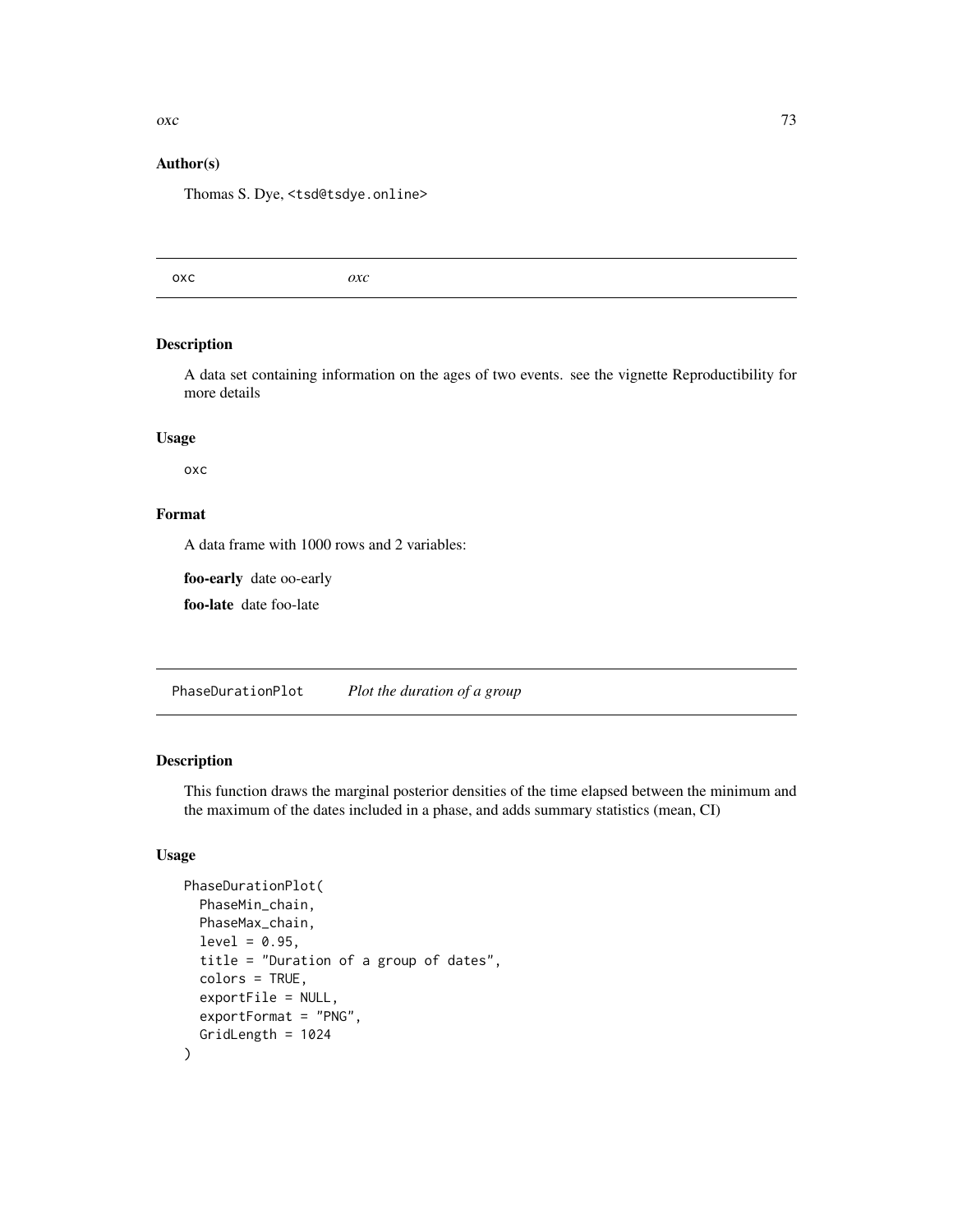#### <span id="page-73-0"></span>Arguments

|              | PhaseMin_chain Numeric vector containing the output of the MCMC algorithm for the minimum<br>of the events included in the phase. |  |
|--------------|-----------------------------------------------------------------------------------------------------------------------------------|--|
|              | PhaseMax_chain Numeric vector containing the output of the MCMC algorithm for the maximum<br>of the events included in the phase. |  |
| level        | Probability corresponding to the level of confidence used for the credible inter-<br>val and the time range.                      |  |
| title        | Title of the plot.                                                                                                                |  |
| colors       | If TRUE, use colors in the plot, otherwise produce a black and white plot.                                                        |  |
| exportFile   | Name of the file to be saved. If NULL, then no plot is saved.                                                                     |  |
| exportFormat | Format of the export file, either "PNG" or "SVG".                                                                                 |  |
| GridLength   | Length of the grid used to estimate the density.                                                                                  |  |

#### Details

Plot of the density of the time elapsed between the minimum and the maximum calendar years of the events included in a phase, along with mean and credible interval

#### Value

NULL, called for its side effects

#### Author(s)

Anne Philippe, <Anne.Philippe@univ-nantes.fr> and

Marie-Anne Vibet, <Marie-Anne.Vibet@univ-nantes.fr>

# Examples

```
data(Phases); attach(Phases)
PhaseDurationPlot(Phase.1.alpha, Phase.1.beta, 0.95, "Duration of Phase 1")
PhaseDurationPlot(Phase.2.alpha, Phase.2.beta, 0.95, "Duration of Phase 2", colors = FALSE)
```
PhasePlot *Plot the characteristics of a group of events*

#### Description

This function draws the marginal posterior densities of the minimum and the maximum of the events included in the phase and summary statistics including mean, credible interval, and time range. The result is given in calendar years (BC/AD).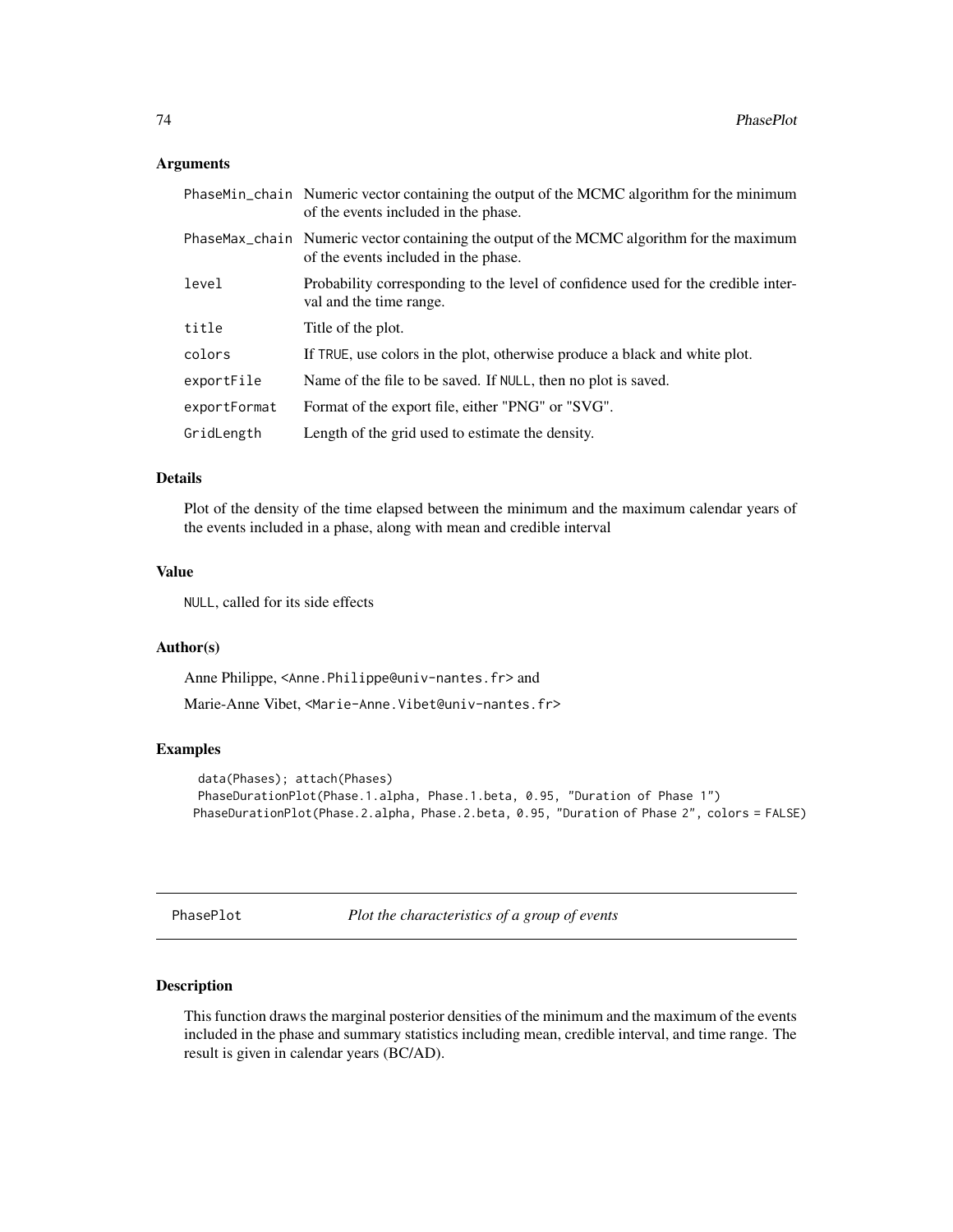#### PhasePlot 75

# Usage

```
PhasePlot(
 PhaseMin_chain,
 PhaseMax_chain,
 level = 0.95,title = "Characterisation of a group of dates",
  colors = TRUE,
  exportFile = NULL,
 exportFormat = "PNG",
 GridLength = 1024
\mathcal{L}
```
# Arguments

|              | PhaseMin_chain Numeric vector containing the output of the MCMC algorithm for the minimum<br>of the events included in the phase. |  |
|--------------|-----------------------------------------------------------------------------------------------------------------------------------|--|
|              | PhaseMax_chain Numeric vector containing the output of the MCMC algorithm for the maximum<br>of the events included in the phase. |  |
| level        | Probability corresponding to the level of confidence used for the credible inter-<br>val and the time range.                      |  |
| title        | The title of the plot                                                                                                             |  |
| colors       | If TRUE, then use of colors in the plot, otherwise draw the plot in black and white.                                              |  |
| exportFile   | Name of the file to be saved. If NULL, then no plot is saved.                                                                     |  |
| exportFormat | Format of the export file, either "PNG" or "SVG".                                                                                 |  |
| GridLength   | Length of the grid used to estimate the density.                                                                                  |  |

# Value

NULL, called for its side effects

# Author(s)

Anne Philippe, <Anne.Philippe@univ-nantes.fr> and

Marie-Anne Vibet, <Marie-Anne.Vibet@univ-nantes.fr>

# Examples

```
data(Phases); attach(Phases)
PhasePlot(Phase.1.alpha, Phase.1.beta, level = 0.95, title = "Densities of Phase 1")
```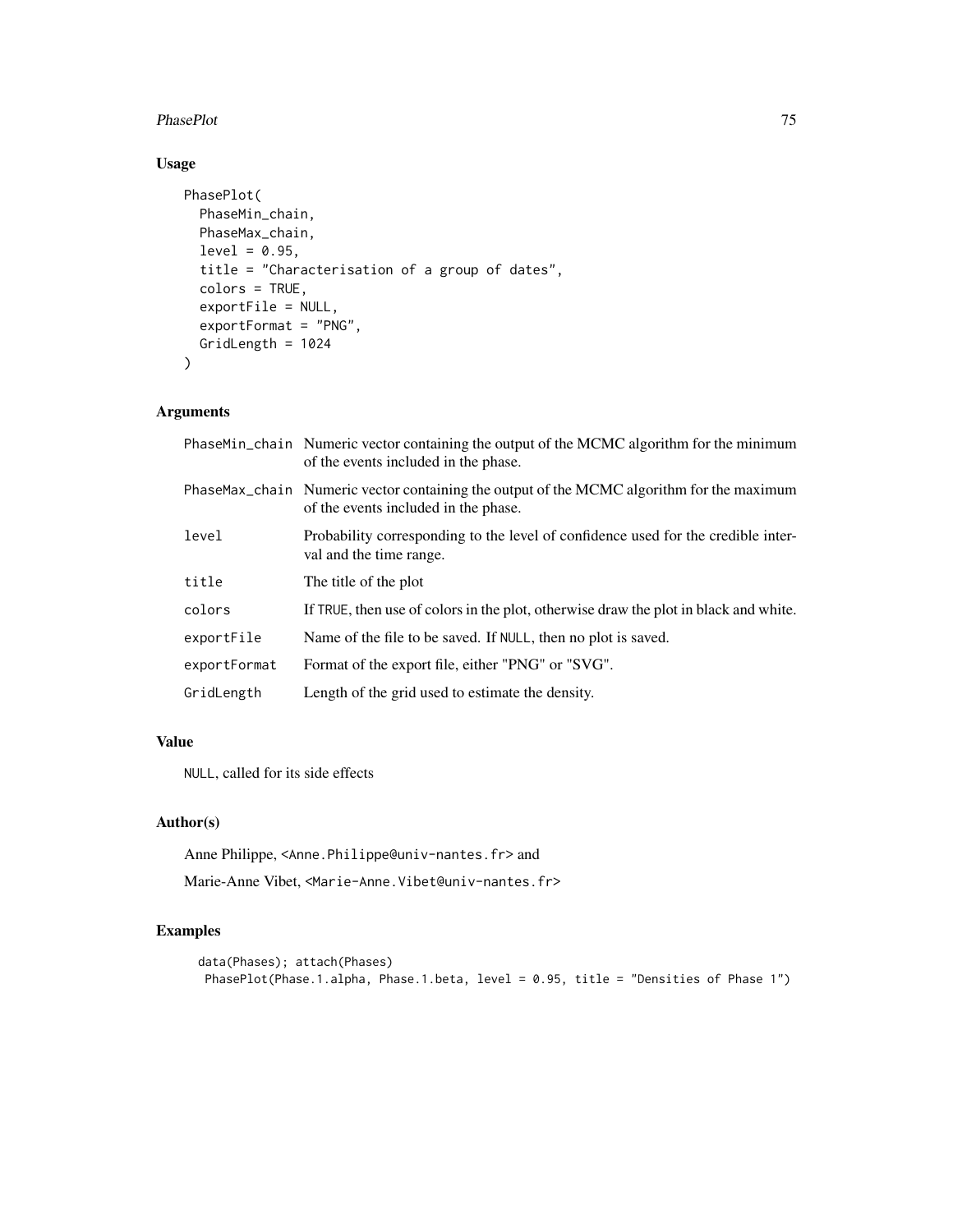<span id="page-75-0"></span>Phases *Phases*

# Description

A data set containing information on the start and end dates of two phases.

#### Usage

Phases

# Format

A data frame with 30,000 rows and 5 variables:

iter iteration of the MCMC algorithm Phase.2.alpha start date of Phase 2 Phase.2.beta end date of Phase 2 Phase.1.alpha start date of Phase 1 Phase.1.beta end date of Phase 1

PhasesGap *Gap or hiatus between two successive phases (for phases in temporal order constraint)*

#### Description

This function finds, if it exists, a gap or hiatus between two successive phases. This gap or hiatus is the longest interval that satisfies  $P(Phase 1 Max_{c} hain \lt IntervalInf \lt IntervalSup \lt$  $Phase 2Min_c hain|M) = level$ 

# Usage

```
PhasesGap(Phase1Max_chain, Phase2Min_chain, level = 0.95)
```

| Phase1Max_chain |                                                                                                                              |
|-----------------|------------------------------------------------------------------------------------------------------------------------------|
|                 | Numeric vector containing the output of the MCMC algorithm for the maximum<br>of the events included in the oldest phase.    |
| Phase2Min_chain |                                                                                                                              |
|                 | Numeric vector containing the output of the MCMC algorithm for the minimum<br>of the events included in the following phase. |
| level           | Probability corresponding to the level of confidence.                                                                        |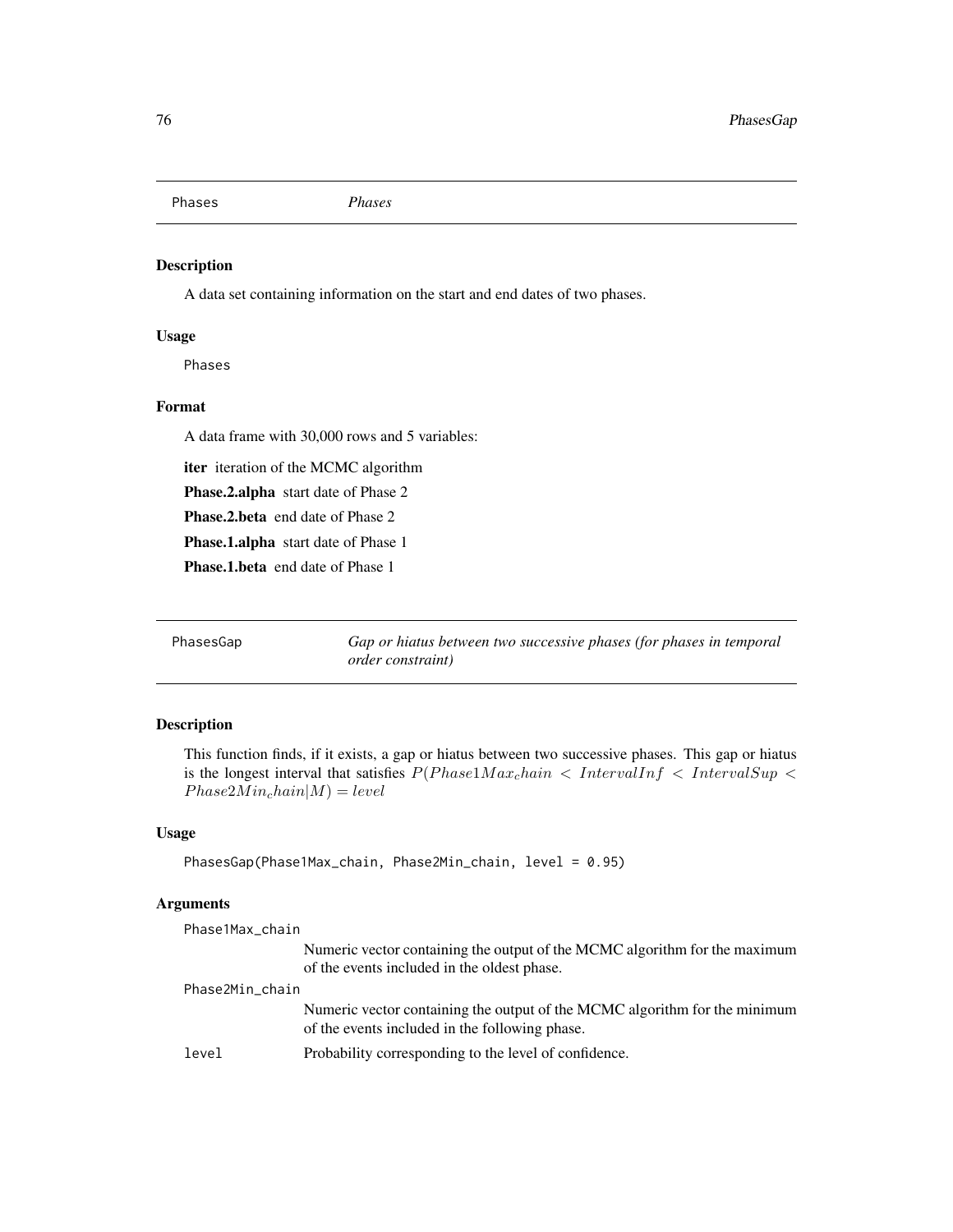#### <span id="page-76-0"></span>PhaseStatistics 77

# Value

Returns a vector of values containing the level of confidence and the endpoints of the gap between the successive phases. The result is given in calendar years (BC/AD).

# Author(s)

Anne Philippe, <Anne.Philippe@univ-nantes.fr> and

Marie-Anne Vibet, <Marie-Anne.Vibet@univ-nantes.fr>

# Examples

```
data(Phases); attach(Phases)
PhasesGap(Phase.1.beta, Phase.2.alpha, 0.95)
PhasesGap(Phase.1.beta, Phase.2.alpha, 0.50)
```
PhaseStatistics *Summary statistics of a phase*

# Description

Estimation of summary statistics, including the beginning and end of a phase, and the duration of the phase

#### Usage

```
PhaseStatistics(
 PhaseMin_chain,
 PhaseMax_chain,
  level = 0.95,roundingOfValue = 0)
```

|                 | PhaseMin_chain Numeric vector containing the output of the MCMC algorithm for the minimum<br>of the dates included in the phase. |
|-----------------|----------------------------------------------------------------------------------------------------------------------------------|
|                 | PhaseMax_chain Numeric vector containing the output of the MCMC algorithm for the maximum<br>of the dates included in the phase. |
| level           | Probability corresponding to the level of confidence used for the credible inter-<br>val and the highest density region.         |
| roundingOfValue |                                                                                                                                  |
|                 | Integer indicating the number of decimal places.                                                                                 |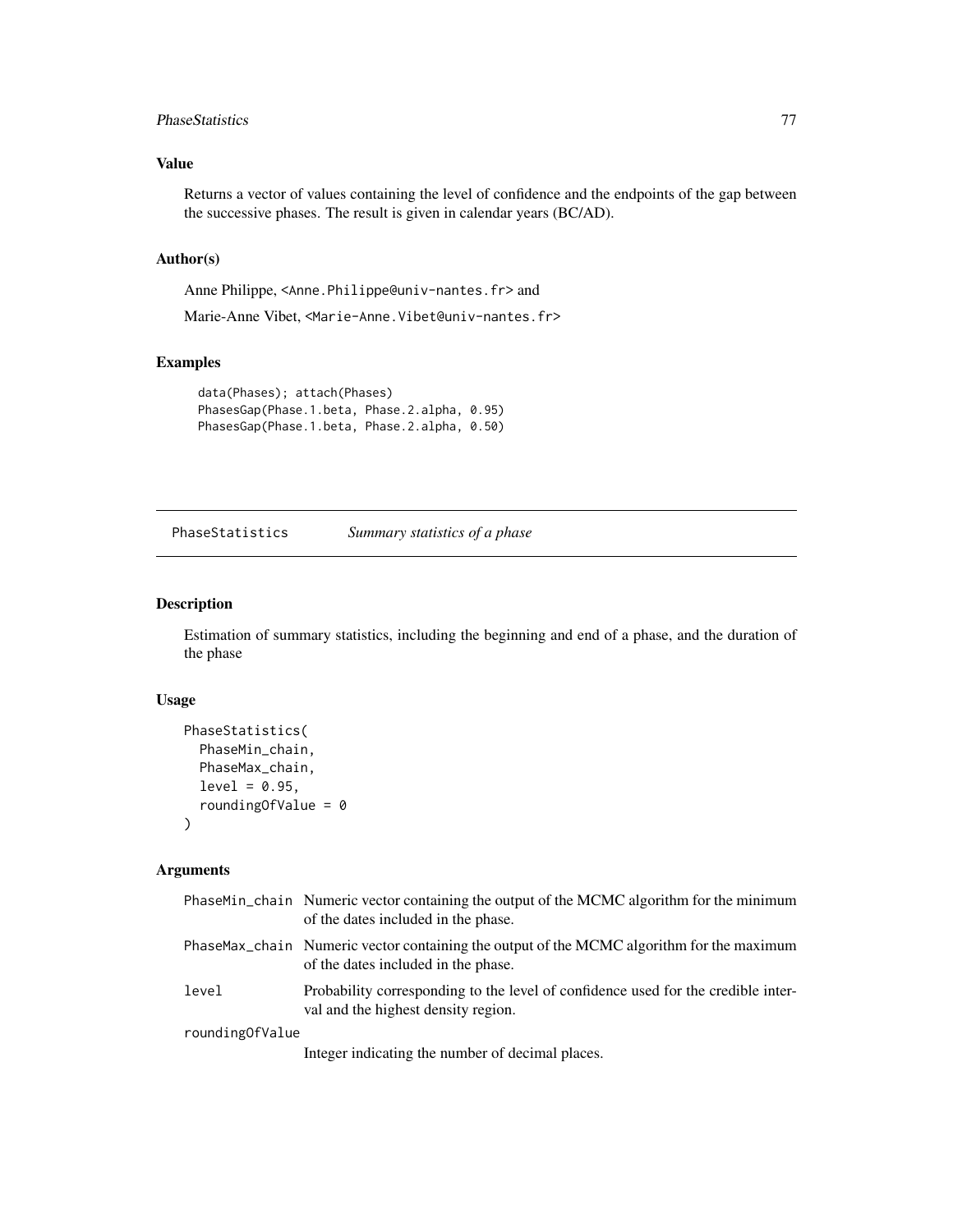<span id="page-77-0"></span>The summary statistics are those given by the MarginalStatistics() function. The time range is given by PhaseTimeRange() function. The duration is computed as follows:  $duration =$ maximum − minimum at each iteration of the MCMC output.

#### Value

A matrix of values corresponding to the summary statistics:

- 1 Statistics of the minimum of the dates included in the phase
- 2 Statistics of the maximum of the dates included in the phase
- 3 Statistics of the duration of the dates included in the phase

The results are given in calendar year (in format BC/AD).

#### Author(s)

Anne Philippe, <Anne.Philippe@univ-nantes.fr> and Marie-Anne Vibet, <Marie-Anne.Vibet@univ-nantes.fr>

#### Examples

```
data(Phases); attach(Phases)
PhaseStatistics(Phase.1.alpha, Phase.1.beta, 0.95)
PhaseStatistics(Phase.2.alpha, Phase.2.beta, 0.95)
```

| PhasesTransition | Transition range between two successive phases (for phases in tempo- |
|------------------|----------------------------------------------------------------------|
|                  | ral order constraint)                                                |

#### Description

Finds, if it exists, the shortest interval that satisfies  $P(TransitionRangeInf < Phase1Maxchain <$  $Phase 2Min_{c}hain < TransitionRangeSup|M) = level$ 

#### Usage

```
PhasesTransition(Phase1Max_chain, Phase2Min_chain, level = 0.95)
```

| Phase1Max_chain |                                                                            |
|-----------------|----------------------------------------------------------------------------|
|                 | Numeric vector containing the output of the MCMC algorithm for the maximum |
|                 | of the events included in the oldest phase.                                |
| Phase2Min_chain |                                                                            |
|                 | Numeric vector containing the output of the MCMC algorithm for the minimum |
|                 | of the events included in the following phase.                             |
| level           | Probability corresponding to the level of confidence.                      |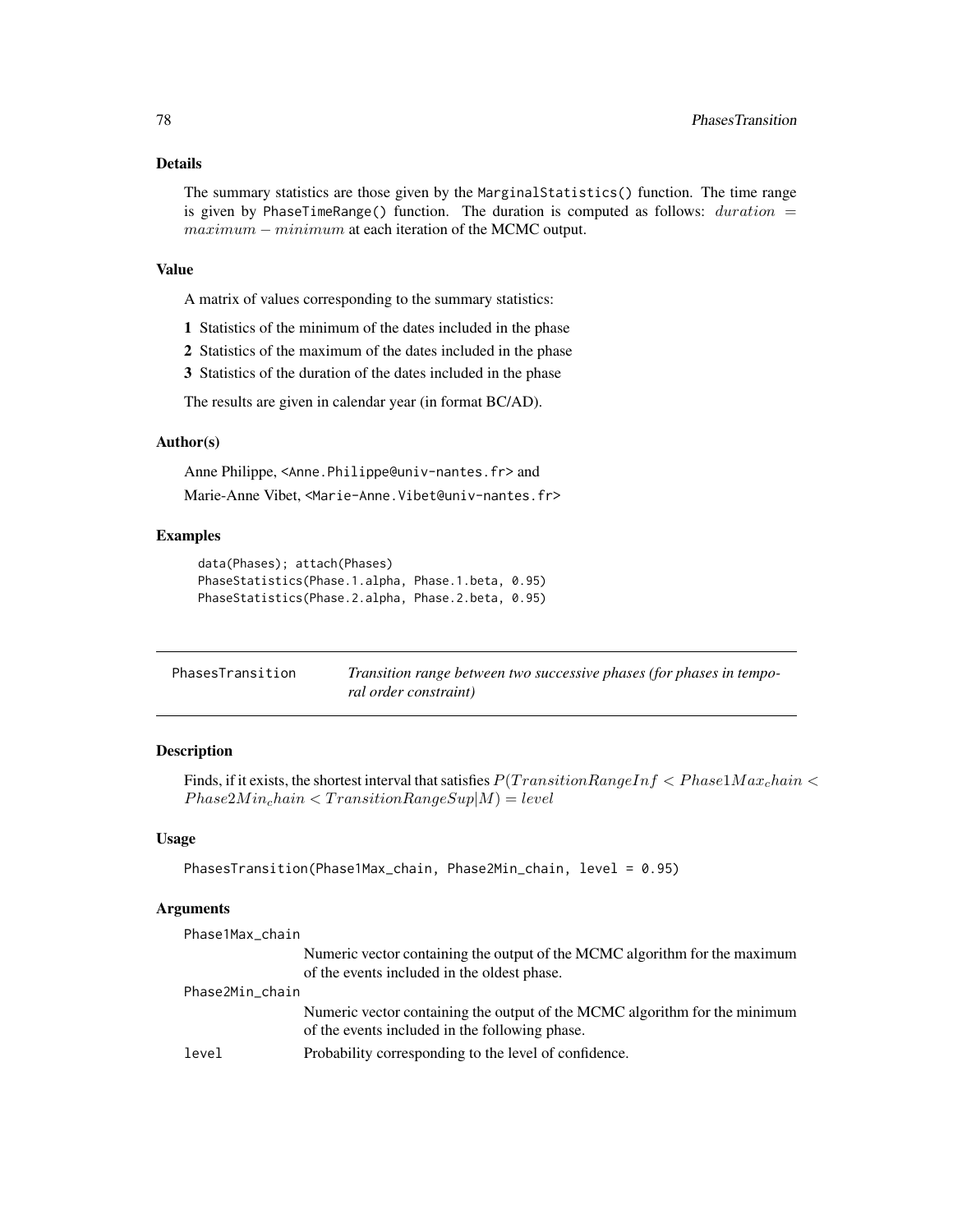# <span id="page-78-0"></span>phases\_gap 79

# Value

a vector of values containing the level of confidence and the endpoints of the transition interval between the successive phases. The result is given in calendar years (BC/AD).

#### Author(s)

Anne Philippe, <Anne.Philippe@univ-nantes.fr> and

Marie-Anne Vibet, <Marie-Anne.Vibet@univ-nantes.fr>

#### Examples

```
data(Phases); attach(Phases)
PhasesTransition(Phase.1.beta, Phase.2.alpha, 0.95)
PhasesTransition(Phase.1.beta, Phase.2.alpha, 0.50)
```

| phases_gap |  |
|------------|--|
|------------|--|

Gap or hiatus between two successive phases (for phases in temporal *order constraint)*

#### Description

This function finds, if it exists, a gap or hiatus between two successive phases. This gap or hiatus is the longest interval that satisfies  $P(Phase 1 Max_{\textit{chain}} < IntervalInf < IntervalSup <$  $Phase 2Min_{c}hain|M) = level$ 

#### Usage

phases\_gap(a\_chain, b\_chain, level = 0.95)

#### Arguments

| a_chain | Numeric vector containing the output of the MCMC algorithm for the upper<br>boundary of the older phase.   |
|---------|------------------------------------------------------------------------------------------------------------|
| b_chain | Numeric vector containing the output of the MCMC algorithm for the lower<br>boundary of the younger phase. |
| level   | Probability corresponding to the level of confidence.                                                      |

#### Value

A list with the following components:

hiatus A named vector where inf is the lower endpoint of the hiatus as a calendar year (AD/BC) or NA if there is no hiatus at level, and sup is the upper endpoint of the gap as a calendar year (AD/BC), or NA if there is no hiatus at level.

level Probability corresponding to the confidence level of the interval.

call The function call.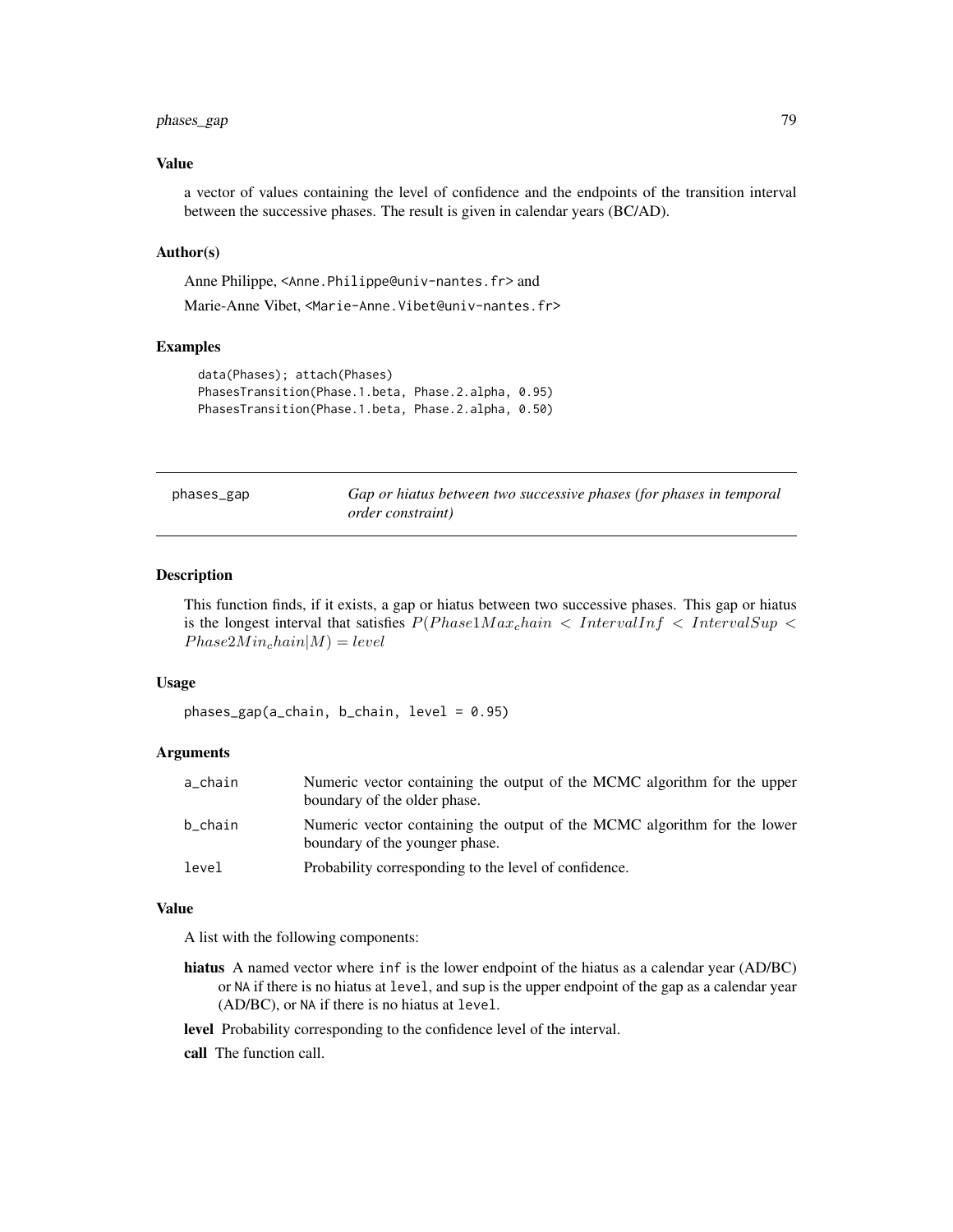#### Author(s)

Anne Philippe, <Anne.Philippe@univ-nantes.fr>, Marie-Anne Vibet, <Marie-Anne.Vibet@univ-nantes.fr>, and Thomas S. Dye, <tsd@tsdye.online>

#### Examples

```
data(Phases); attach(Phases)
phases_gap(Phase.1.beta, Phase.2.alpha, 0.95)
phases_gap(Phase.1.beta, Phase.2.alpha, 0.50)
```
PhaseTimeRange *Phase time range*

#### Description

Computes the shortest interval that satisfies  $P(Phase Min<sub>c</sub> hain =$  $Phase Max<sub>c</sub>hain|M) = level$ 

# Usage

PhaseTimeRange(PhaseMin\_chain, PhaseMax\_chain, level = 0.95)

#### Arguments

|       | PhaseMin_chain: Numeric vector containing the output of the MCMC algorithm for the mini-<br>mum of the events included in the phase. |
|-------|--------------------------------------------------------------------------------------------------------------------------------------|
|       | PhaseMax_chain: Numeric vector containing the output of the MCMC algorithm for the maxi-<br>mum of the events included in the phase. |
| level | Probability corresponding to the desired level of confidence.                                                                        |

#### Value

A vector of values containing the desired level of confidence and the endpoints of the shortest time range associated with this desired level. The result is given in calendar years (BC/AD).

#### Author(s)

Anne Philippe, <Anne.Philippe@univ-nantes.fr> and Marie-Anne Vibet, <Marie-Anne.Vibet@univ-nantes.fr>

#### Examples

```
data(Phases); attach(Phases)
PhaseTimeRange(Phase.1.alpha, Phase.1.beta, 0.95)
PhaseTimeRange(Phase.2.alpha, Phase.2.beta, 0.90)
```
<span id="page-79-0"></span>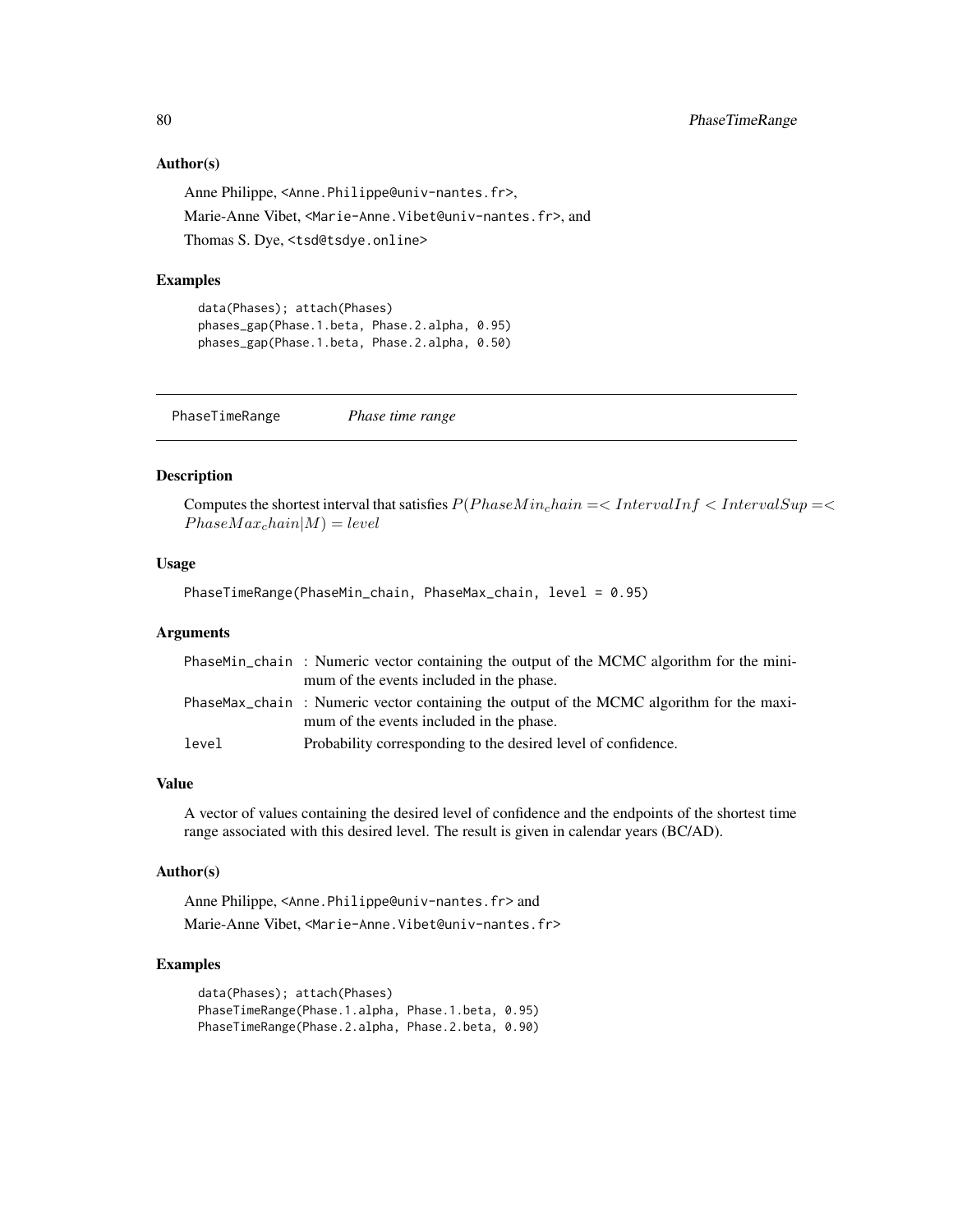#### <span id="page-80-0"></span>Description

Estimation of summary statistics for the beginning, end, and duration of a phase.

#### Usage

```
phase_statistics(min_chain, max_chain, level = 0.95, round_to = 0)
```
# Arguments

| min_chain             | Numeric vector containing the output of the MCMC algorithm for the start of<br>the phase.                                |
|-----------------------|--------------------------------------------------------------------------------------------------------------------------|
| $max_{-\alpha}$ chain | Numeric vector containing the output of the MCMC algorithm for the end of the<br>phase.                                  |
| level                 | Probability corresponding to the level of confidence used for the credible inter-<br>val and the highest density region. |
| round_to              | Integer indicating the number of decimal places.                                                                         |

#### Details

The summary statistics are those given by the MarginalStatistics() function. The time range is given by PhaseTimeRange() function. The duration is computed as follows:  $duration =$ maximum − minimum at each iteration of the MCMC output.

# Value

A list with the following components:

- statistics A data frame where the rows correspond to the summary statistics and the columns include: start, the start of the phase in calendar years (BC/AD); end the end of the phase in calendar years (BC/AD); and duration the duration of the phase in years.
- level Probability corresponding to the level of confidence used for the credible interval and the highest density region.
- call The function call.

#### Author(s)

Anne Philippe, <Anne.Philippe@univ-nantes.fr>,

Marie-Anne Vibet, <Marie-Anne.Vibet@univ-nantes.fr>, and

Thomas S. Dye, <tsd@tsdye.online>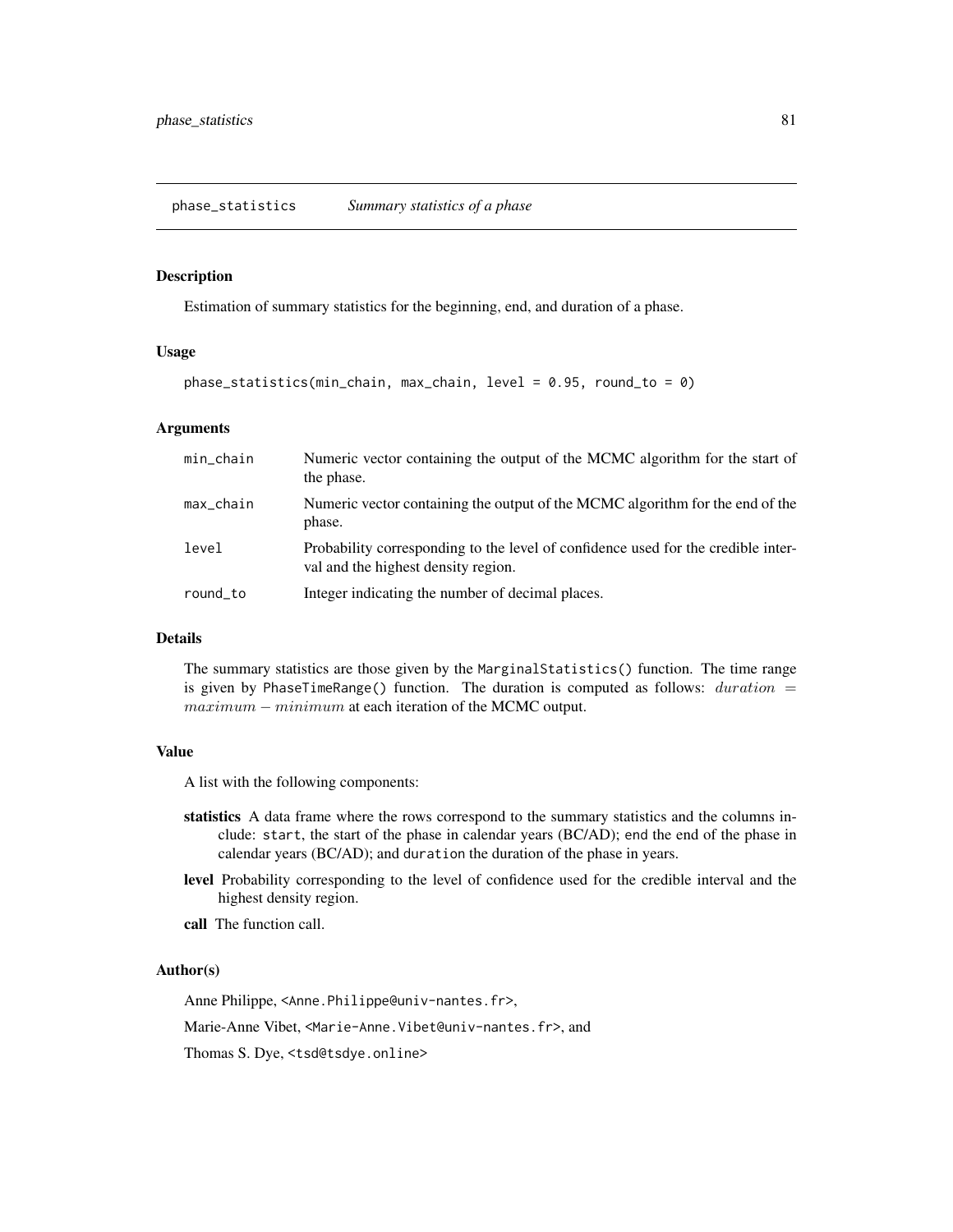# Examples

```
data(Phases); attach(Phases)
phase_statistics(Phase.1.alpha, Phase.1.beta, 0.95)
phase_statistics(Phase.2.alpha, Phase.2.beta, 0.95)
## round to decade
phase_statistics(Phase.2.alpha, Phase.2.beta, 0.95, -1)
```
plot.archaeophases\_plot

*Recreate a graphical plot*

### Description

Recreates a graphic from data and metadata held in a archaeophases\_plot object.

#### Usage

## S3 method for class 'archaeophases\_plot'  $plot(x, \ldots)$ 

#### Arguments

| x | An archaeophases_plot object. |
|---|-------------------------------|
| . | Other parameters.             |

#### Details

Uses data stored in the archaeophases\_plot object, along with metadata from the call of the plotting function, to recreate the original graphic on the display.

### Author(s)

Thomas S. Dye, <tsd@tsdye.online>

#### See Also

```
tempo_plot
occurrence_plot
marginal_plot
multi_marginal_plot
tempo_activity_plot
multi_dates_plot
```
<span id="page-81-0"></span>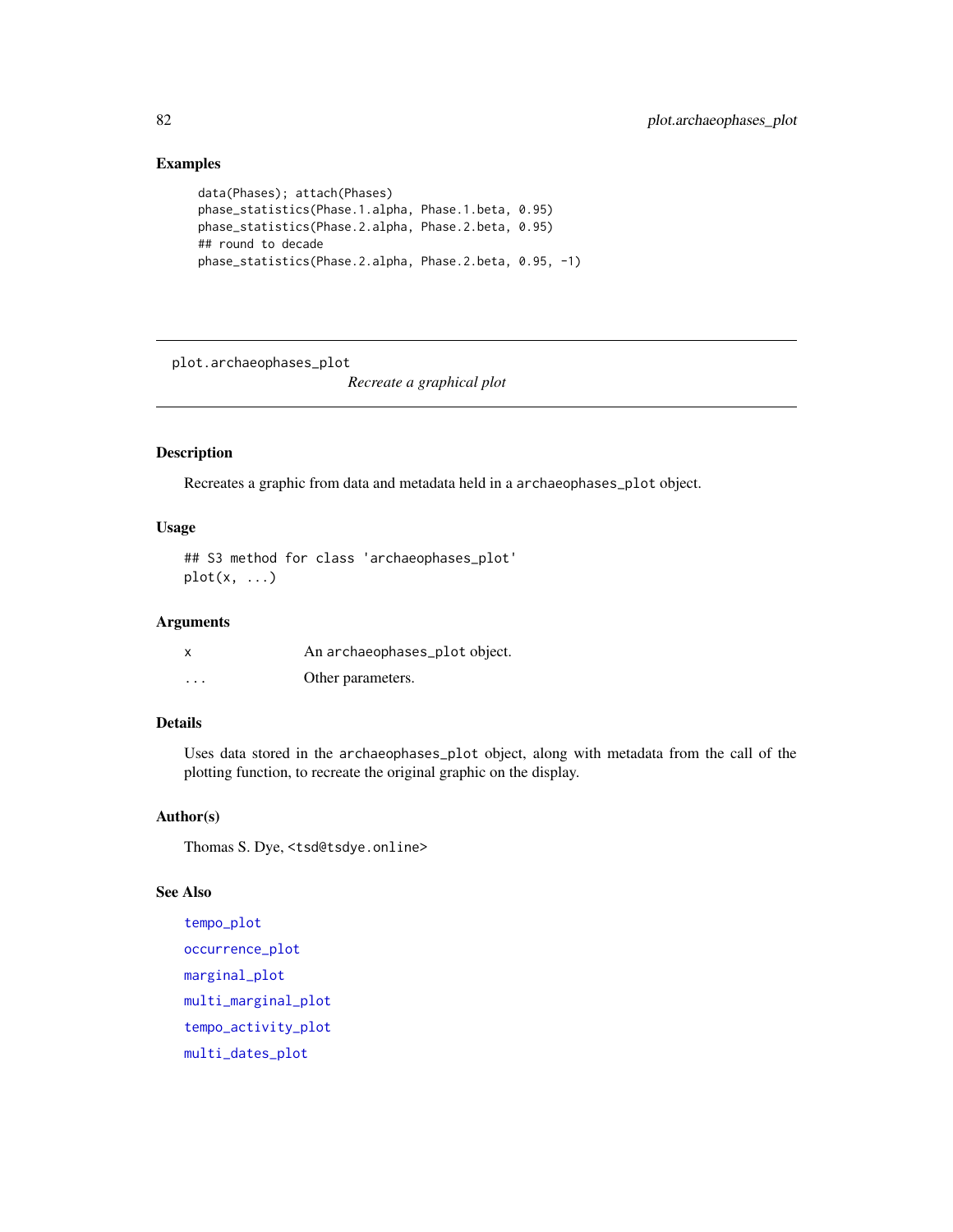#### <span id="page-82-0"></span>read\_bcal 83

# Examples

```
## Not run:
# Read from connection
 ox <- read_oxcal("http://tsdye.online/AP/ox.csv")
 tp_1 \leftarrow tempo_plot(ox, position = 1:ncol(ox))# Recreate the tempo_plot with the original arguments
 plot(tp_1)
## End(Not run)
```
read\_bcal *Read MCMC output from BCal*

#### Description

Import a CSV file containing the output of the MCMC algorithm produced by [BCal.](https://bcal.shef.ac.uk/)

#### Usage

read\_bcal(file, bin\_width = 1, quiet = "no")

#### Arguments

| file      | Either a path to a CSV file, a connection, or the value clipboard() to read from<br>the system clipboard. The CSV file can be compressed or plain. See read_csv<br>for details. |
|-----------|---------------------------------------------------------------------------------------------------------------------------------------------------------------------------------|
| bin_width | The bin width specified for the BCal calibration. Defaults to the BCal default of                                                                                               |
| quiet     | One of "no" (default) to allow messages and warnings, "partial" to suppress<br>messages and allow warnings, or "yes" to suppress messages and warnings.                         |

# Details

The read\_bcal function is built on [read\\_csv](#page-0-0). It aims to be fast and simple, and to return the marginal posteriors free of extraneous artifacts. The iteration column in the CSV file is discarded, as are an empty last column and an empty last row.

#### Value

An archaeophases\_mcmc object containing the marginal posterior(s) as a data frame, or NULL if file is not found.

# Author(s)

Thomas S. Dye, <tsd@tsdye.online>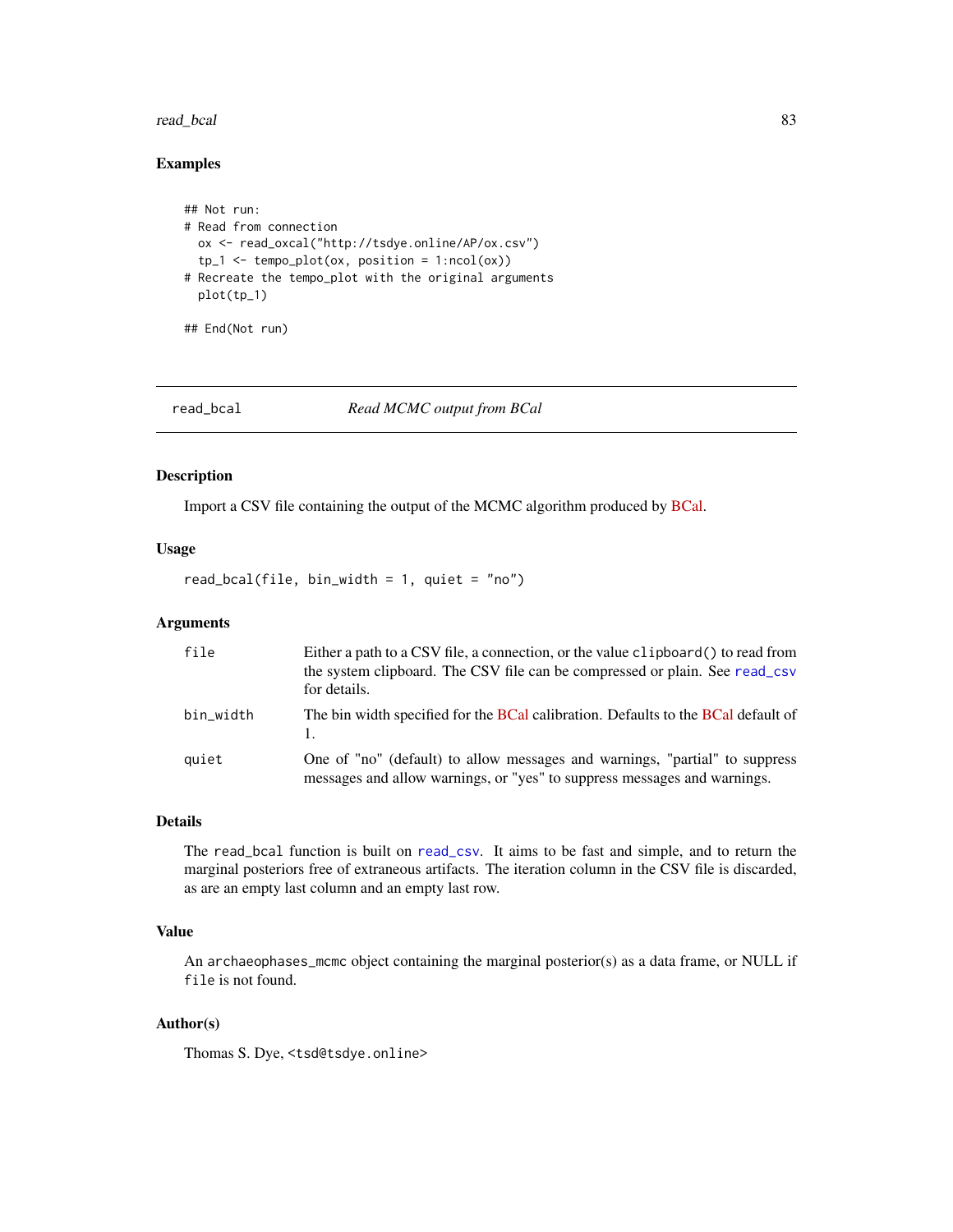# See Also

[read\\_csv](#page-0-0) [ImportCSV](#page-32-0) [new\\_archaeophases\\_mcmc](#page-63-0)

# Examples

```
## Not run:
 # Import of MCMC output from BCal
 data(Fishpond)
 write.csv(Fishpond, "fishpond_MCMC.csv", row.names=FALSE)
 fishpond <- read_bcal("fishpond_MCMC.csv")
# Read from connection
 bc_1 <- read_bcal("http://tsdye.online/AP/bc-1.csv")
 bc_17 <- read_bcal("http://tsdye.online/AP/bc-17.csv", bin_width = 17)
```
## End(Not run)

read\_chronomodel *Read MCMC output from ChronoModel*

#### Description

Import a CSV file containing the output of the MCMC algorithm produced by [ChronoModel.](https://chronomodel.com/)

#### Usage

```
read_chronomodel(file, decimal = ".", separator = ",", quiet = "no")
```
#### Arguments

| file      | Either a path to a CSV file, a connection, or the value clipboard() to read<br>from the system clipboard. The CSV file can be compressed or plain. See<br>read_delim for details. |
|-----------|-----------------------------------------------------------------------------------------------------------------------------------------------------------------------------------|
| decimal   | Either "." (default) or ",", the two choices offered by ChronoModel.                                                                                                              |
| separator | The character used to separate fields in the CSV file. Defaults to ",".                                                                                                           |
| quiet     | One of "no" (default) to allow messages and warnings, "partial" to suppress<br>messages and allow warnings, or "yes" to suppress messages and warnings.                           |

# Details

The read\_chronomodel function is built on [read\\_delim](#page-0-0). It aims to be fast and simple, and to return the marginal posteriors free of extraneous artifacts. The iteration column in the CSV file is discarded.

<span id="page-83-0"></span>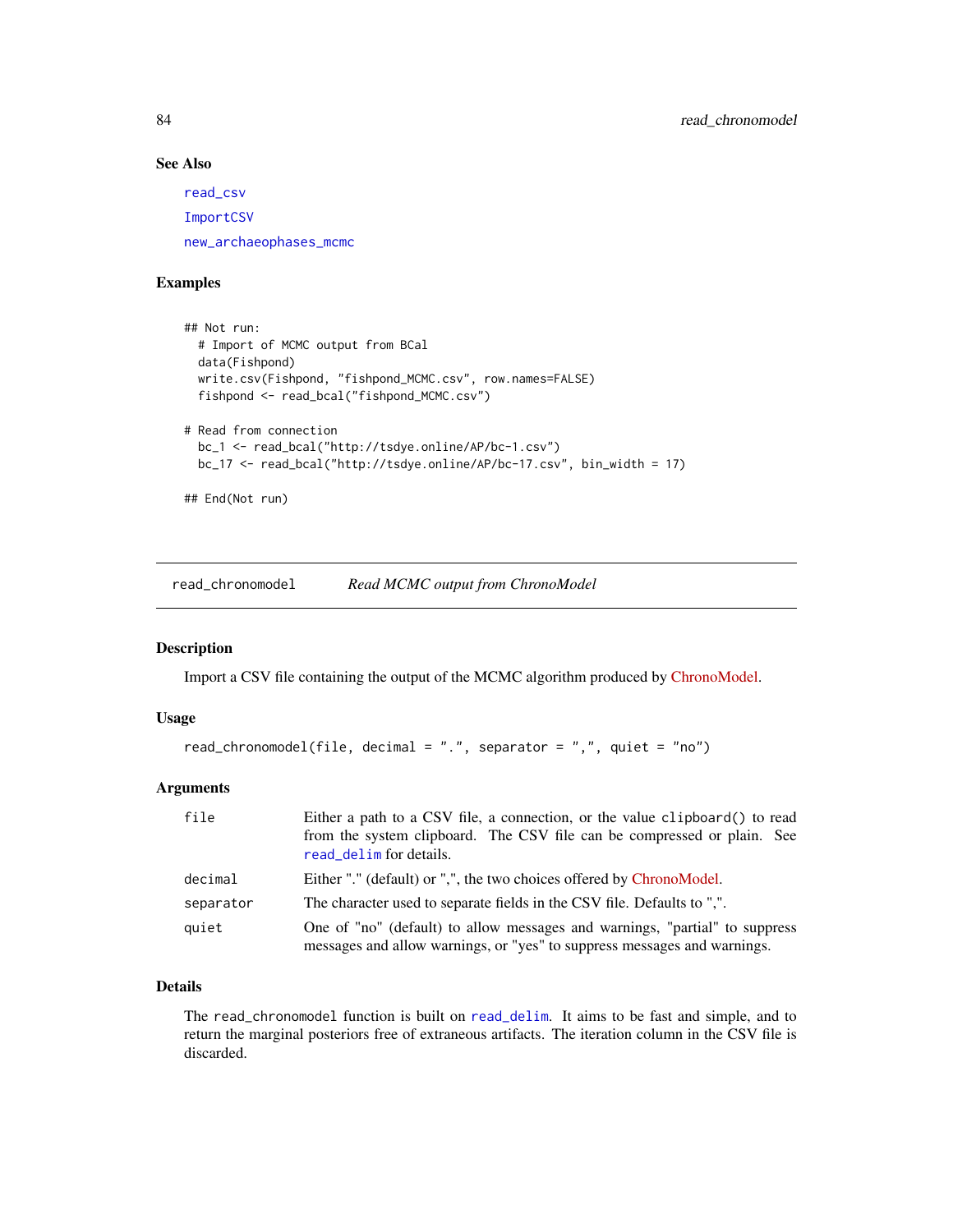# <span id="page-84-0"></span>read\_oxcal 85

# Value

An archaeophases\_mcmc object containing the marginal posterior(s) from file, or NULL if file is not found.

# Author(s)

Thomas S. Dye, <tsd@tsdye.online>

#### See Also

[read\\_delim](#page-0-0) [ImportCSV](#page-32-0) [new\\_archaeophases\\_mcmc](#page-63-0)

# Examples

```
data(Events)
## Not run:
 write.csv(Events, "events.csv", row.names=FALSE)
 events = read_chronomodel("events.csv", decimal = ".", separator = ",")
 # equivalent
 events = read_chronomodel("events.csv")
```
rem <- read\_chronomodel("http://tsdye.online/AP/cm/Chain\_all\_Events.csv")

## End(Not run)

read\_oxcal *Read MCMC output from OxCal*

#### Description

Import a CSV file containing the output of the MCMC algorithm produced by [OxCal.](https://c14.arch.ox.ac.uk/oxcal.html)

#### Usage

read\_oxcal(file, quiet = "no")

| file  | Either a path to a CSV file, a connection, or the value clipboard () to read from |
|-------|-----------------------------------------------------------------------------------|
|       | the system clipboard. The CSV file can be compressed or plain. See read_csv       |
|       | for details.                                                                      |
| auiet | One of "no" (default) to allow messages and warnings, "partial" to suppress       |
|       | messages and allow warnings, or "yes" to suppress messages and warnings.          |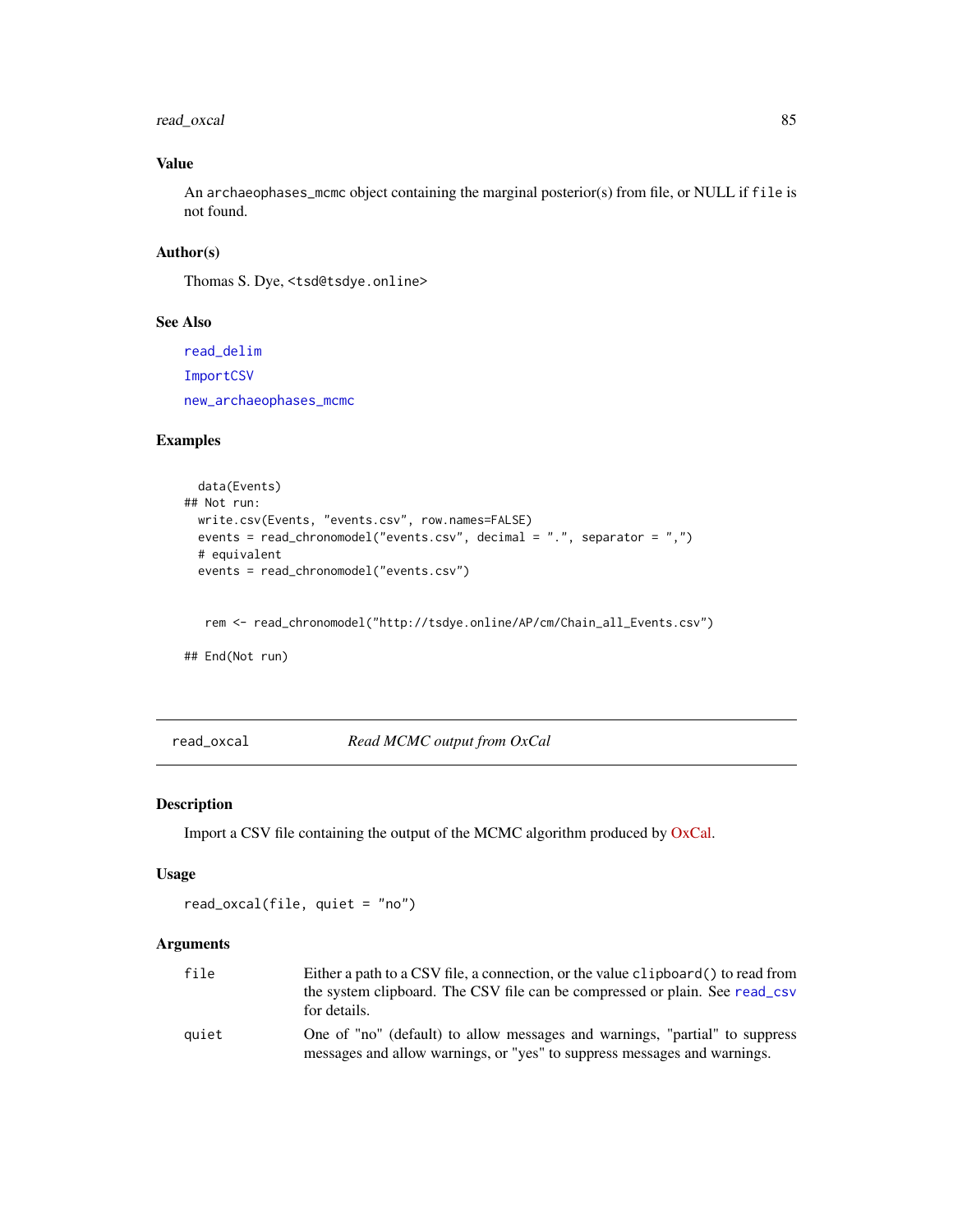<span id="page-85-0"></span>The read\_oxcal function is built on [read\\_csv](#page-0-0). It aims to be fast and simple, and to return the marginal posteriors free of extraneous artifacts. The iteration column in the CSV file is discarded, as is an empty last column.

#### Value

An archaeophases\_mcmc object containing the marginal posterior(s) as a data frame, or NULL if file is not found.

#### Author(s)

Thomas S. Dye, <tsd@tsdye.online>

# See Also

[read\\_csv](#page-0-0) [ImportCSV](#page-32-0)

# Examples

```
## Not run:
 # Import of MCMC output from OxCal
 data(Events)
 #To do for saving in csv file
 # write.csv(Events, "events.csv", row.names = FALSE)
 fishpond <- read_oxcal("events.csv")
 # Read from connection
 oxc <- read_oxcal("http://tsdye.online/AP/ox.csv")
```
## End(Not run)

reproduce *Reproduce an MCMC data frame*

#### Description

Reproduces a data frame from metadata held in an archaeophases\_mcmc object.

#### Usage

reproduce(x, ...)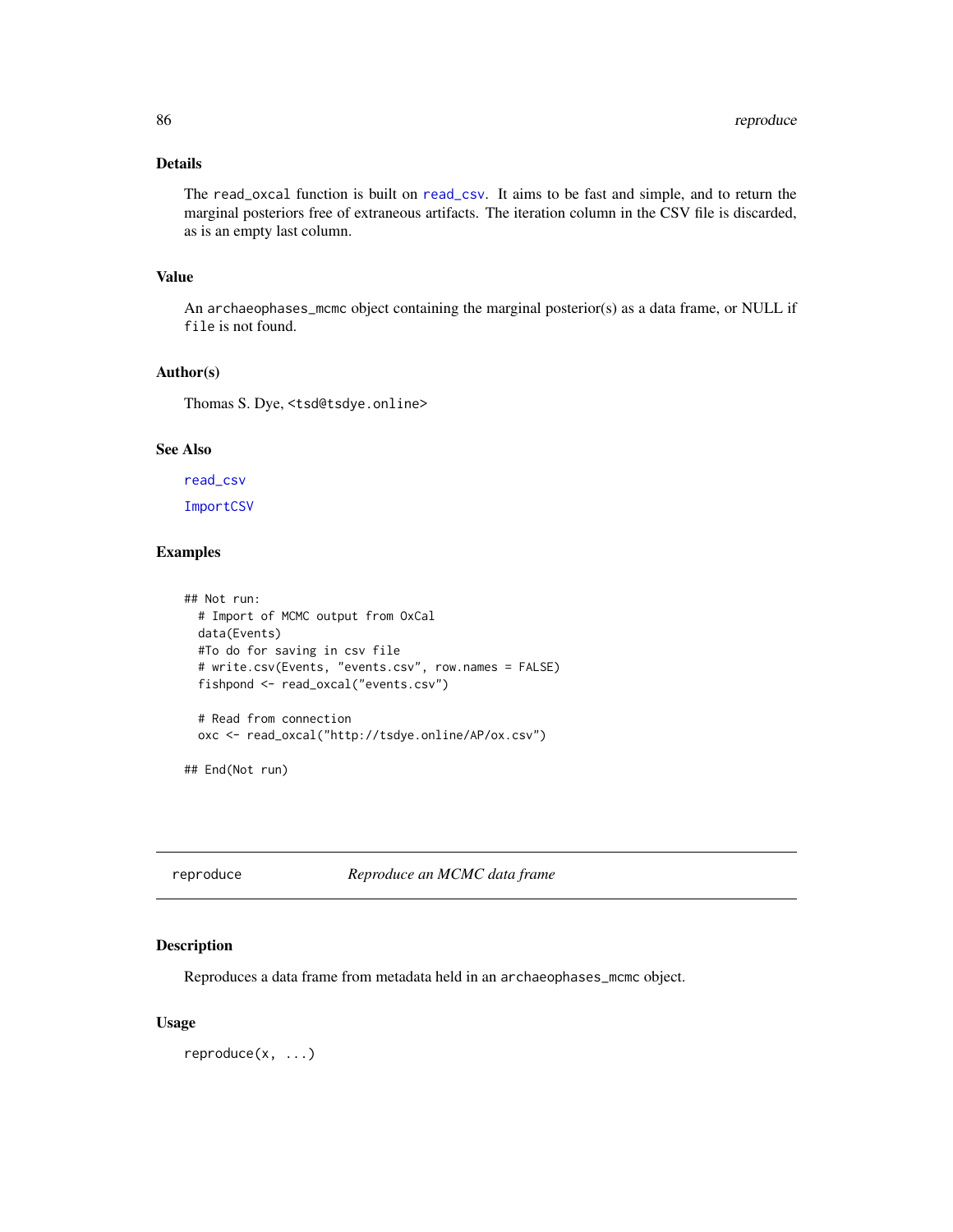#### <span id="page-86-0"></span>Arguments

| X        | An archaeophases_mcmc object. |
|----------|-------------------------------|
| $\cdots$ | Other parameters.             |

# Author(s)

Thomas S. Dye, <tsd@tsdye.online>

reproduce.archaeophases\_mcmc

*Reproduce an MCMC data frame*

# Description

Reproduces a data frame from metadata held in an archaeophases\_mcmc object. Returns NULL if file is not the original file.

#### Usage

## S3 method for class 'archaeophases\_mcmc'  $reproduce(x, file = NULL, ...)$ 

# Arguments

|         | An archaeophases_mcmc object.                                |
|---------|--------------------------------------------------------------|
| file    | A path to the original MCMC csv file, or a copy of the file. |
| $\cdot$ | Other parameters.                                            |

# Author(s)

Thomas S. Dye, <tsd@tsdye.online>

# See Also

[original\\_file](#page-70-0)

# Examples

```
## Not run:
x <- read_bcal("http://tsdye.online/AP/bc-1.csv")
y <- reproduce(x)
# TRUE
identical(x, y)
```
## End(Not run)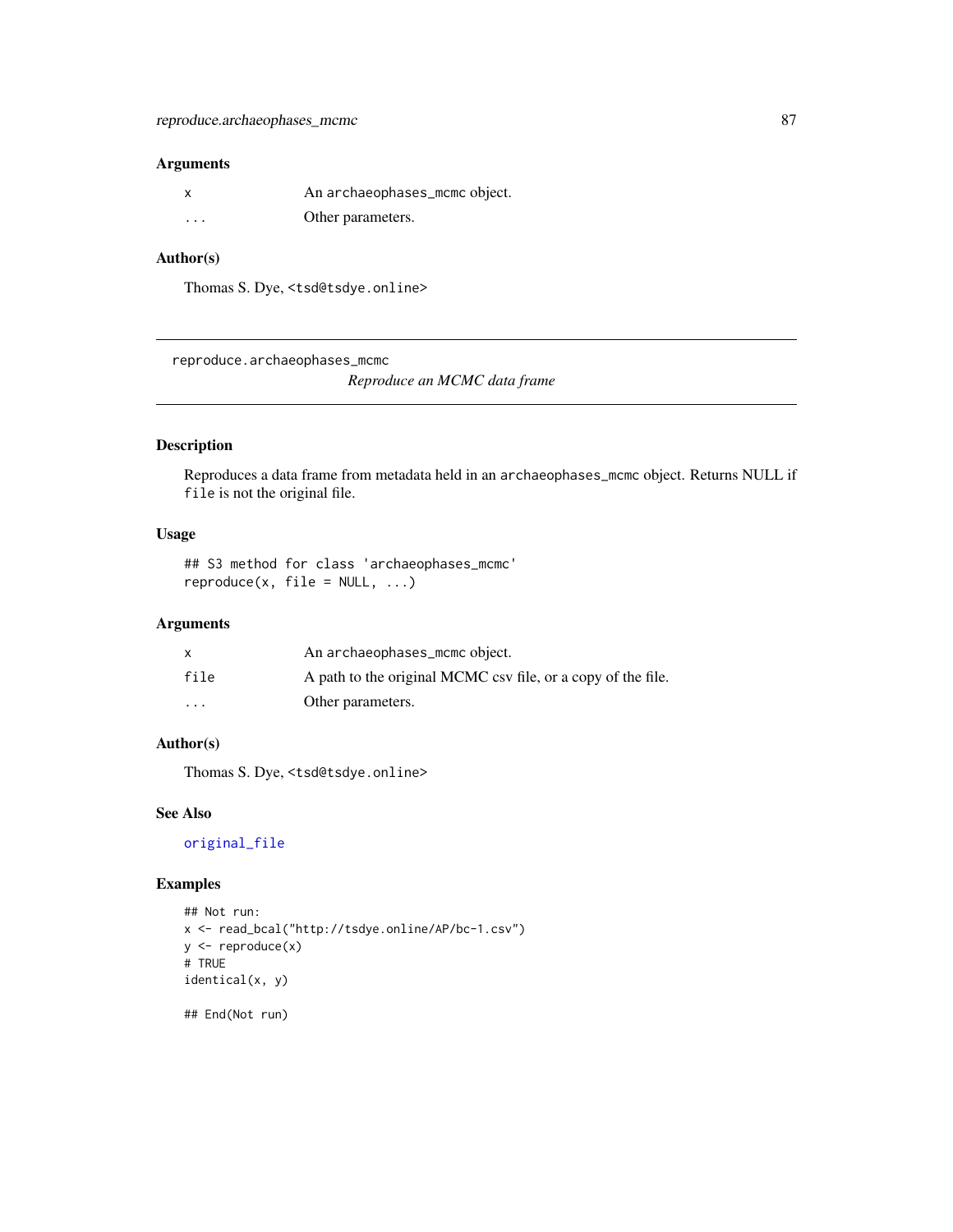<span id="page-87-0"></span>reproduce.archaeophases\_plot

*Reproduce an ArchaeoPhases plot*

# Description

Reproduces a plot from metadata held in an archaeophases\_plot object. Returns NULL if file is not the original file.

#### Usage

```
## S3 method for class 'archaeophases_plot'
reproduce(x, file = NULL, ...)
```
#### Arguments

|                      | An archaeophases_plot object.                              |
|----------------------|------------------------------------------------------------|
| file                 | Path to the original MCMC csv file, or a copy of the file. |
| $\ddot{\phantom{0}}$ | Other parameters.                                          |

# Author(s)

Thomas S. Dye, <tsd@tsdye.online>

# See Also

[original\\_file](#page-70-0)

# Examples

```
## Not run:
x <- read_bcal("http://tsdye.online/AP/bc-1.csv")
y <- multi_dates_plot(x)
z <- reproduce(y)
# TRUE
identical(y, z)
#ERROR, Not the original file.
z \leftarrow reproduce(y, file = "foo.csv")
## End(Not run)
```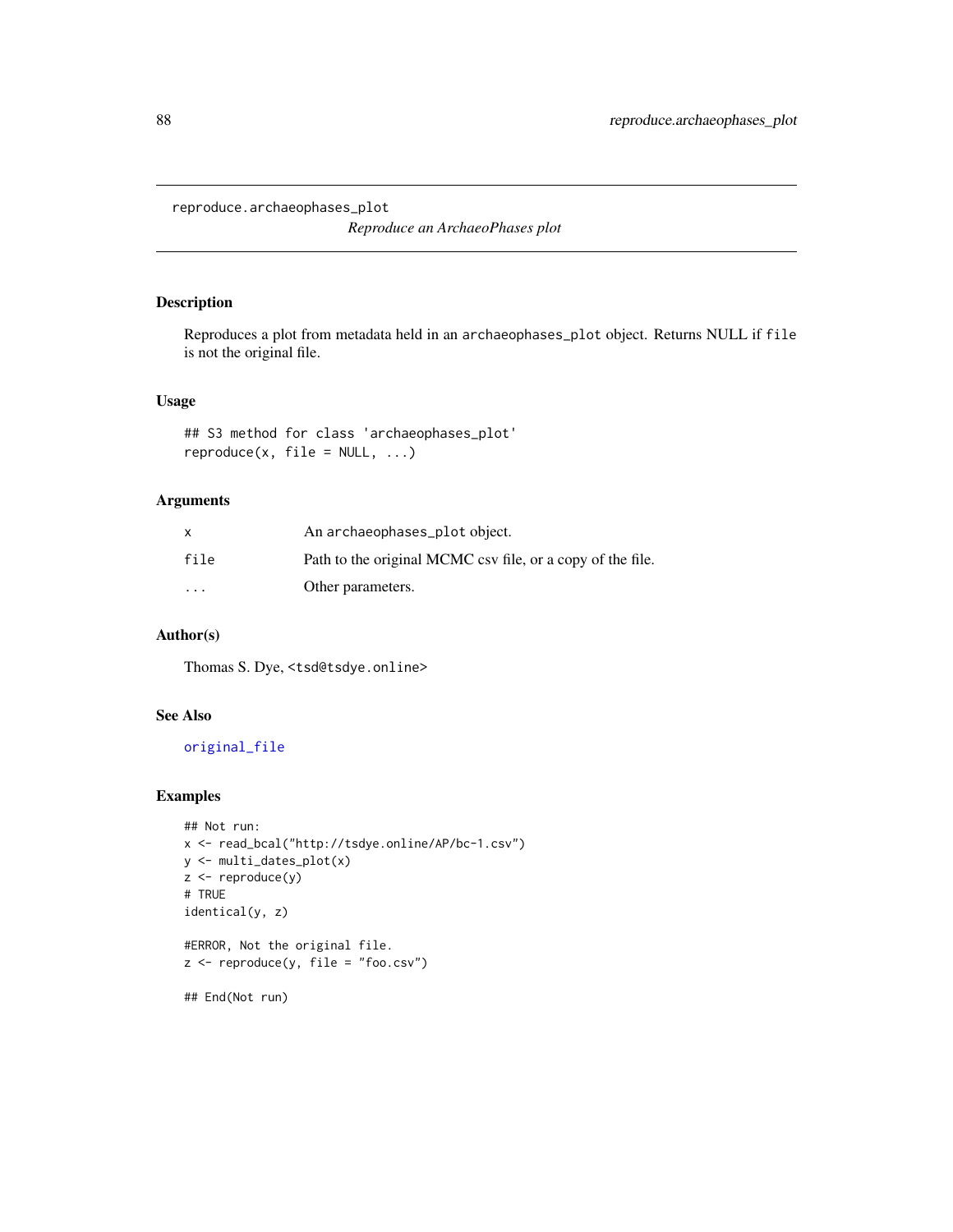<span id="page-88-0"></span>SuccessionPlot *Density plots of two successive groups (for groups in temporal order constraint)*

# Description

Plot of the densities of the minimum and the maximum of the events included in each group, with summary statistics including the mean, credible interval, and highest posterior density. The result is given in calendar years (BC/AD).

# Usage

```
SuccessionPlot(
  Phase1Min_chain,
  Phase1Max_chain,
 Phase2Min_chain,
  Phase2Max_chain,
  level = 0.95,
  title = "Characterisation of a succession of groups",
  exportFile = NULL,
  exportFormat = "PNG",
  GridLength = 1024
\mathcal{L}
```

| Phase1Min_chain |                                                                                                                             |  |  |
|-----------------|-----------------------------------------------------------------------------------------------------------------------------|--|--|
|                 | Numeric vector containing the output of the MCMC algorithm for the minimum<br>of the events included in the oldest phase.   |  |  |
|                 | Phase1Max_chain                                                                                                             |  |  |
|                 | Numeric vector containing the output of the MCMC algorithm for the maximum<br>of the events included in the oldest phase.   |  |  |
| Phase2Min_chain |                                                                                                                             |  |  |
|                 | Numeric vector containing the output of the MCMC algorithm for the minimum<br>of the events included in the youngest phase. |  |  |
| Phase2Max_chain |                                                                                                                             |  |  |
|                 | Numeric vector containing the output of the MCMC algorithm for the maximum<br>of the events included in the youngest phase. |  |  |
| level           | Probability corresponding to the level of confidence.                                                                       |  |  |
| title           | Title of the plot.                                                                                                          |  |  |
| exportFile      | Name of the file to be saved. If NULL then no plot is saved.                                                                |  |  |
| exportFormat    | Format of the export file, either "PNG" or "SVG".                                                                           |  |  |
| GridLength      | Length of the grid used to estimate the density.                                                                            |  |  |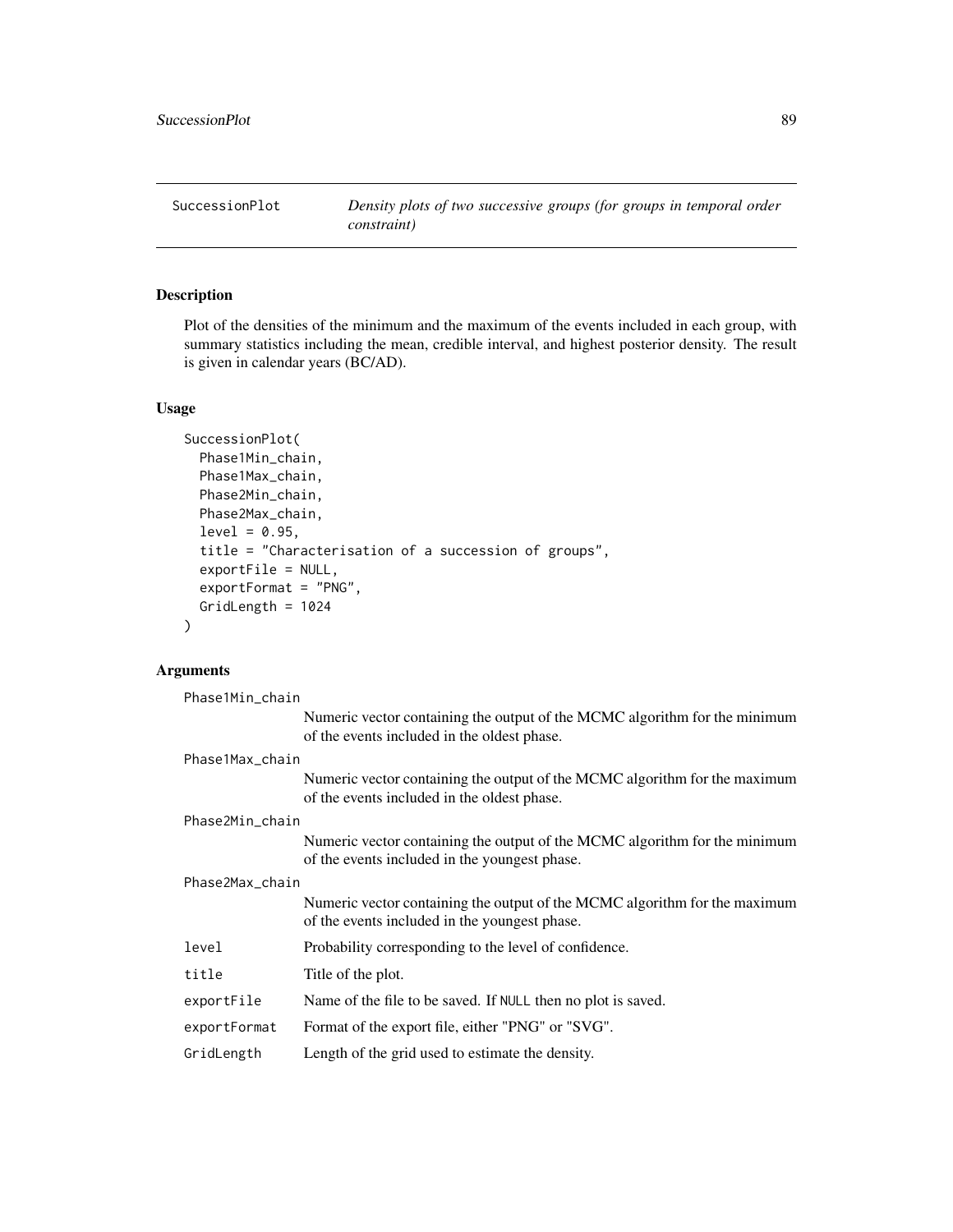Curves represent the density of the minimum (oldest event) and the maximum (youngest event) of the events included in each group. Curves of the same color refer to the same group. Time range intervals are symbolised by segments above the curves drawn using the same color as curves of the associated group. Transition and gap range intervals are represented by two-coloured segments using the colors of the both groups in succession. If the gap between the successive groups does not exist, a cross is drawn instead of a segment.

#### Value

NULL, called for its side effects

#### Author(s)

Anne Philippe, <Anne.Philippe@univ-nantes.fr> and

Marie-Anne Vibet, <Marie-Anne.Vibet@univ-nantes.fr>

#### Examples

```
data(Phases); attach(Phases)
SuccessionPlot(Phase.1.alpha, Phase.1.beta, Phase.2.alpha, Phase.2.beta, level = 0.95)
```
TempoActivityPlot *Plot the derivative of the tempo plot Bayesian estimate*

#### Description

A statistical graphic designed for the archaeological study of rhythms of the long term that embodies a theory of archaeological evidence for the occurrence of events

#### Usage

```
TempoActivityPlot(
  data,
 position,
 plot.result = NULL,
  level = 0.95,title = "Activity plot",
  subtitle = NULL,
  caption = "ArcheoPhases",
  x.label = "Calendar year",
 y.label = "Activity",
  line.types = c("solid"),width = 7,
  height = 7,
```
<span id="page-89-0"></span>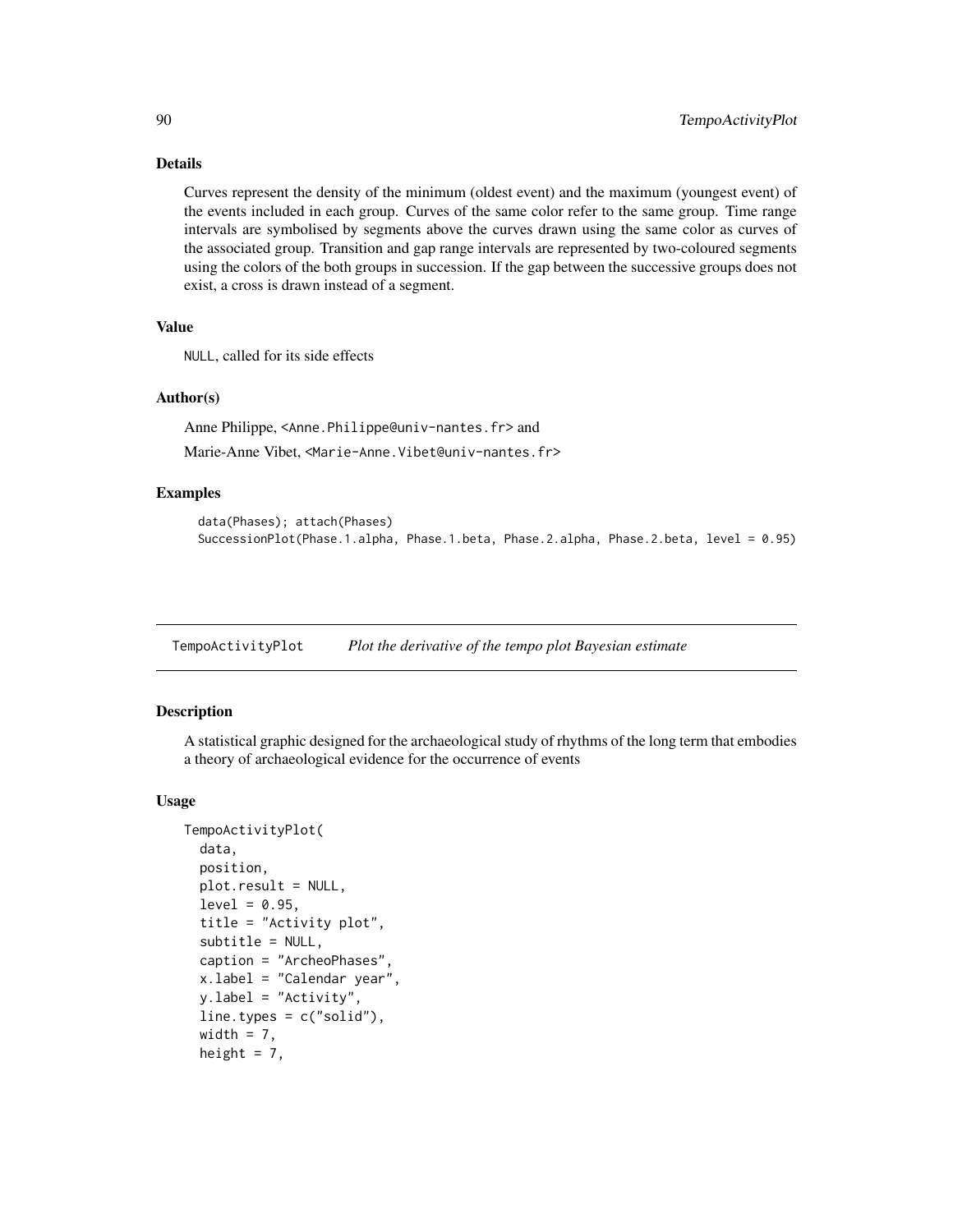# TempoActivityPlot 91

```
units = "in",x.min = NULL,x.max = NULL,file = NULL,
x.scale = "calendar",
elapsed.origin.position = NULL,
newWindow = TRUE,
print.data.result = FALSE
```
# Arguments

)

| data                    | Data frame containing the output of the MCMC algorithm.                                                                      |
|-------------------------|------------------------------------------------------------------------------------------------------------------------------|
| position                | Numeric vector containing the position of the column corresponding to the<br>MCMC chains of interest.                        |
| plot.result             | List containing the data to plot, typically the result of a previous run of $TempoActivityPlot()$ .                          |
| level                   | Probability corresponding to the level of confidence.                                                                        |
| title                   | Title of the plot.                                                                                                           |
| subtitle                | Subtitle of the plot.                                                                                                        |
| caption                 | Caption of the plot.                                                                                                         |
| x.label                 | Label of the x-axis.                                                                                                         |
| y.label                 | Label of the y-axis.                                                                                                         |
| line.types              | Type of the lines drawn on the plot.                                                                                         |
| width                   | Width of the plot in units.                                                                                                  |
| height                  | Height of the plot in units.                                                                                                 |
| units                   | Units used to specify width and height, one of "in" (default), "cm", or "mm".                                                |
| x.min                   | Minimum value for x-axis.                                                                                                    |
| x.max                   | Maximum value for x-axis.                                                                                                    |
| file                    | Name of the file to be saved if specified. If Null, then no file is saved.                                                   |
| x.scale                 | One of "calendar", "bp", or "elapsed".                                                                                       |
| elapsed.origin.position |                                                                                                                              |
|                         | If $x$ , scale is "elapsed", the position of the column corresponding to the event<br>from which elapsed time is calculated. |
| newWindow               | Whether or not the plot is drawn within a new window.                                                                        |
| print.data.result       |                                                                                                                              |
|                         | If TRUE, the list containing the data to plot is returned.                                                                   |

# Value

NULL, called for its side effects. It may also return a list containing the data to plot (if print.data.result = TRUE). The result is given in calendar years (BC/AD).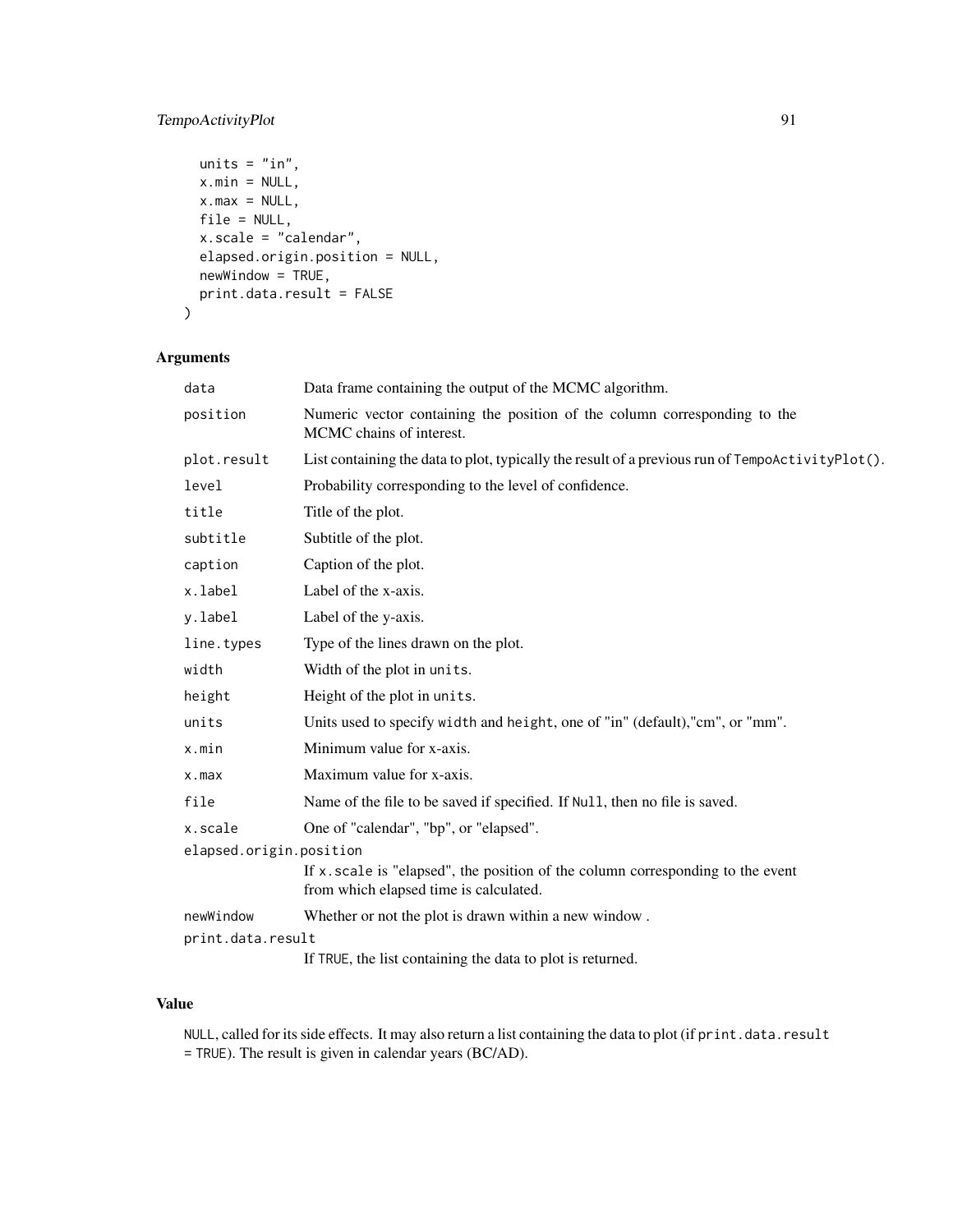#### <span id="page-91-1"></span>Author(s)

Anne Philippe, <Anne.Philippe@univ-nantes.fr> and Marie-Anne Vibet, <Marie-Anne.Vibet@univ-nantes.fr>

### References

Dye, T.S. (2016) Long-term rhythms in the development of Hawaiian social stratification. Journal of Archaeological Science, 71, 1–9.

#### Examples

```
data(Events);
TempoActivityPlot(Events[1:1000, ], c(2:5), print.data.result = FALSE)
TempoActivityPlot(Events[1:1000, ], c(2:5), print.data.result = FALSE)
```
<span id="page-91-0"></span>TempoPlot *Tempo plot*

#### Description

A statistical graphic designed for the archaeological study of rhythms of the long term that embodies a theory of archaeological evidence for the occurrence of events

#### Usage

```
TempoPlot(
  data,
 position,
 plot.result = NULL,
  level = 0.95,
  count = TRUE,Gauss = FALSE,
  title = "Tempo plot",
  subtitle = NULL,
  caption = "ArcheoPhases",
  legend.title = "Legend",
  legend.labels = c("Bayes estimate", "Credible interval, low",
   "Credible interval, high", "Gaussian approx., high", "Gaussian approx., low"),
  x.label = "Calendar year",
  y.label = "Cumulative events",
  line.types = c("solid", "12", "11", "28", "28"),
 width = 7,
  height = 7,
  units = "in",x.min = NULL,x.max = NULL,
```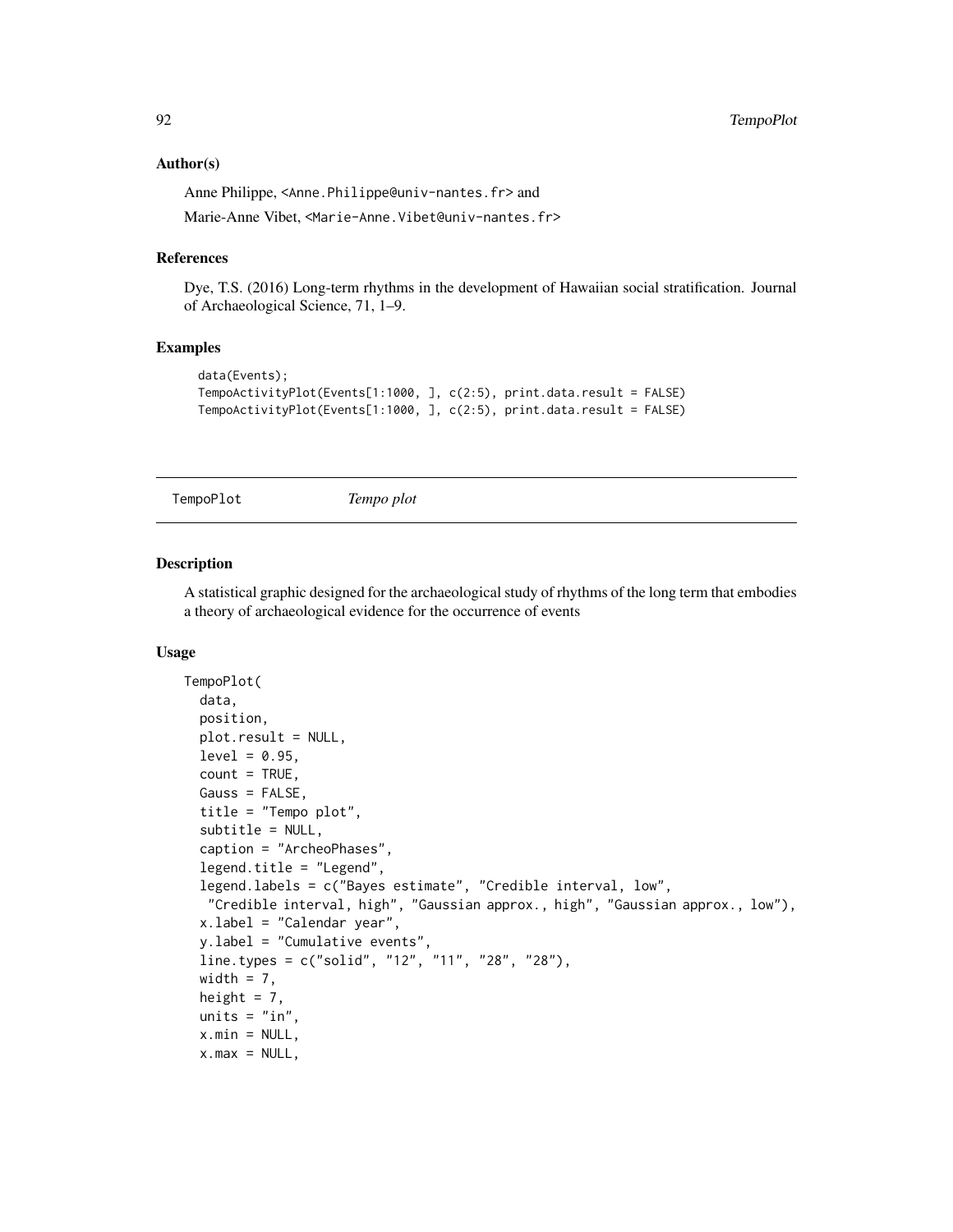# TempoPlot 93

```
colors = TRUE,
 file = NULL,
 x.\text{scale} = "calendar",elapsed.origin.position = NULL,
 newWindow = TRUE,print.data.result = FALSE
)
```

| data                    | Data frame containing the output of the MCMC algorithm.                                                                      |
|-------------------------|------------------------------------------------------------------------------------------------------------------------------|
| position                | Numeric vector containing the position of the column corresponding to the<br>MCMC chains of interest.                        |
| plot.result             | List containing the data to plot, typically the result of a previous run of TempoPlot().                                     |
| level                   | Probability corresponding to the level of confidence.                                                                        |
| count                   | If TRUE the counting process is a number, otherwise it is a probability.                                                     |
| Gauss                   | If TRUE, the Gaussian approximation of the credible interval is used.                                                        |
| title                   | Title of the plot.                                                                                                           |
| subtitle                | Subtitle of the plot.                                                                                                        |
| caption                 | Caption of the plot.                                                                                                         |
| legend.title            | Title of the plot legend.                                                                                                    |
| legend.labels           | Vector of strings to label legend entries.                                                                                   |
| x.label                 | Label of the x-axis.                                                                                                         |
| y.label                 | Label of the y-axis.                                                                                                         |
| line.types              | Type of the lines drawn on the plot in the order of legend. labels.                                                          |
| width                   | Width of the plot in units.                                                                                                  |
| height                  | Height of the plot in units.                                                                                                 |
| units                   | Units used to specify width and height, one of "in" (default), "cm", or "mm".                                                |
| x.min                   | Minimum value for x-axis.                                                                                                    |
| x.max                   | Maximum value for x-axis.                                                                                                    |
| colors                  | If TRUE, the plot is drawn with colors, otherwise it is drawn in black and white.                                            |
| file                    | Name of the file that will be saved if specified. If NULL no file is saved.                                                  |
| x.scale                 | One of "calendar", "bp", or "elapsed".                                                                                       |
| elapsed.origin.position |                                                                                                                              |
|                         | If $x$ . scale is "elapsed", the position of the column corresponding to the event<br>from which elapsed time is calculated. |
| newWindow               | Whether or not the plot is drawn within a new window.                                                                        |
| print.data.result       |                                                                                                                              |
|                         | If TRUE, a list containing the data to plot will be returned.                                                                |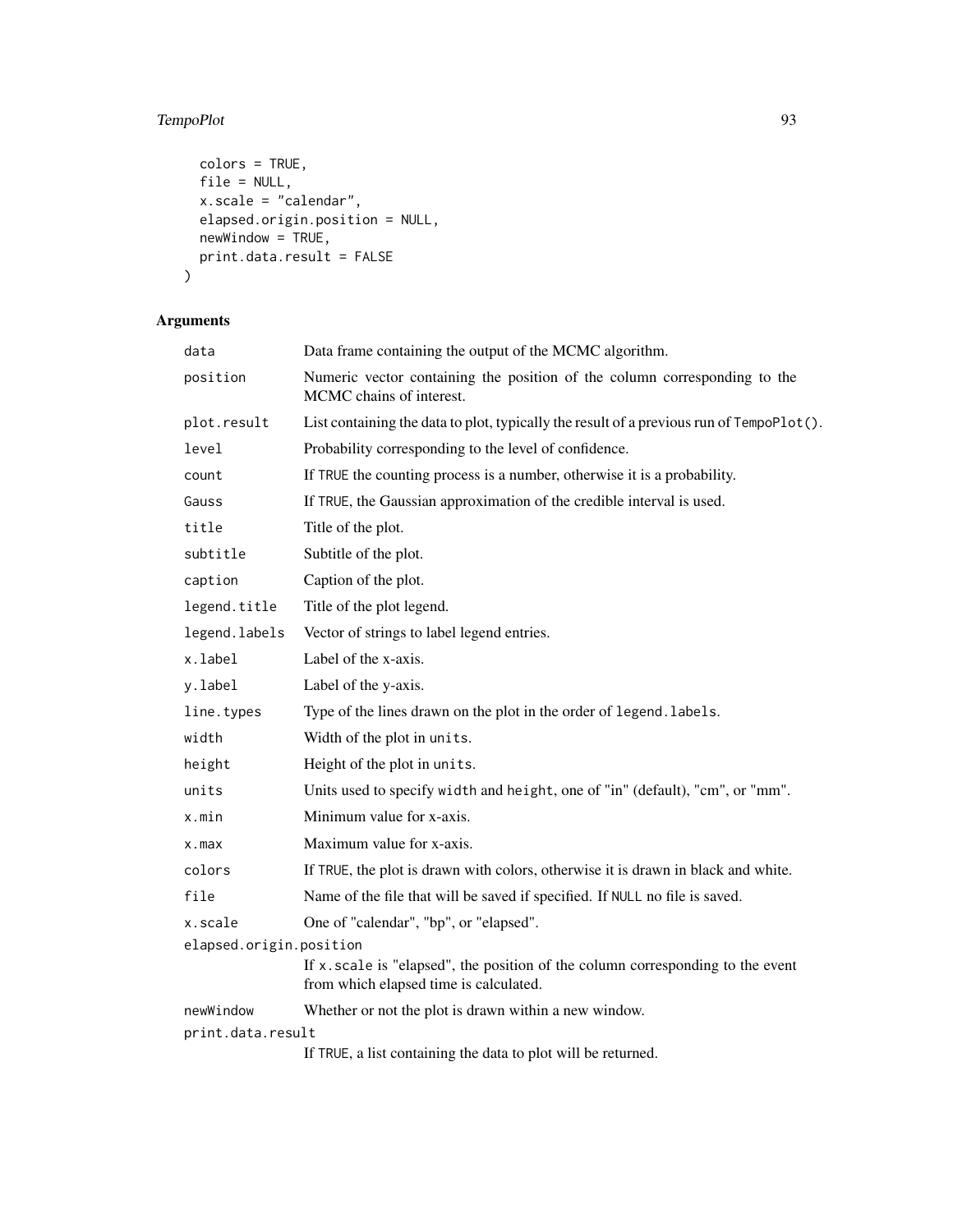<span id="page-93-1"></span>The tempo plot is one way to measure change over time: it estimates the cumulative occurrence of archaeological events in a Bayesian calibration. The tempo plot yields a graphic where the slope of the plot directly reflects the pace of change: a period of rapid change yields a steep slope and a period of slow change yields a gentle slope. When there is no change, the plot is horizontal. When change is instantaneous, the plot is vertical.

#### Value

NULL, called for its side effects. It may also return a list containing the data to plot (if print.data.result  $=$  TRUE).

# Author(s)

Anne Philippe, <Anne.Philippe@univ-nantes.fr>,

Thomas S. Dye, <tsd@tsdye.online>, and

Marie-Anne Vibet, <Marie-Anne.Vibet@univ-nantes.fr>

#### References

Dye, T.S. (2016) Long-term rhythms in the development of Hawaiian social stratification. Journal of Archaeological Science, 71, 1–9

#### See Also

#### [tempo\\_plot](#page-95-0)

#### Examples

```
data(Events);
TempoPlot(Events[1:1000, ], c(2:5), print.data.result = FALSE)
TempoPlot(Events[1:1000, ], c(2:5), count = TRUE, print.data.result = FALSE)
```
<span id="page-93-0"></span>tempo\_activity\_plot *Plot the derivative of the tempo plot Bayesian estimate*

# Description

A statistical graphic designed for the archaeological study of rhythms of the long term that embodies a theory of archaeological evidence for the occurrence of events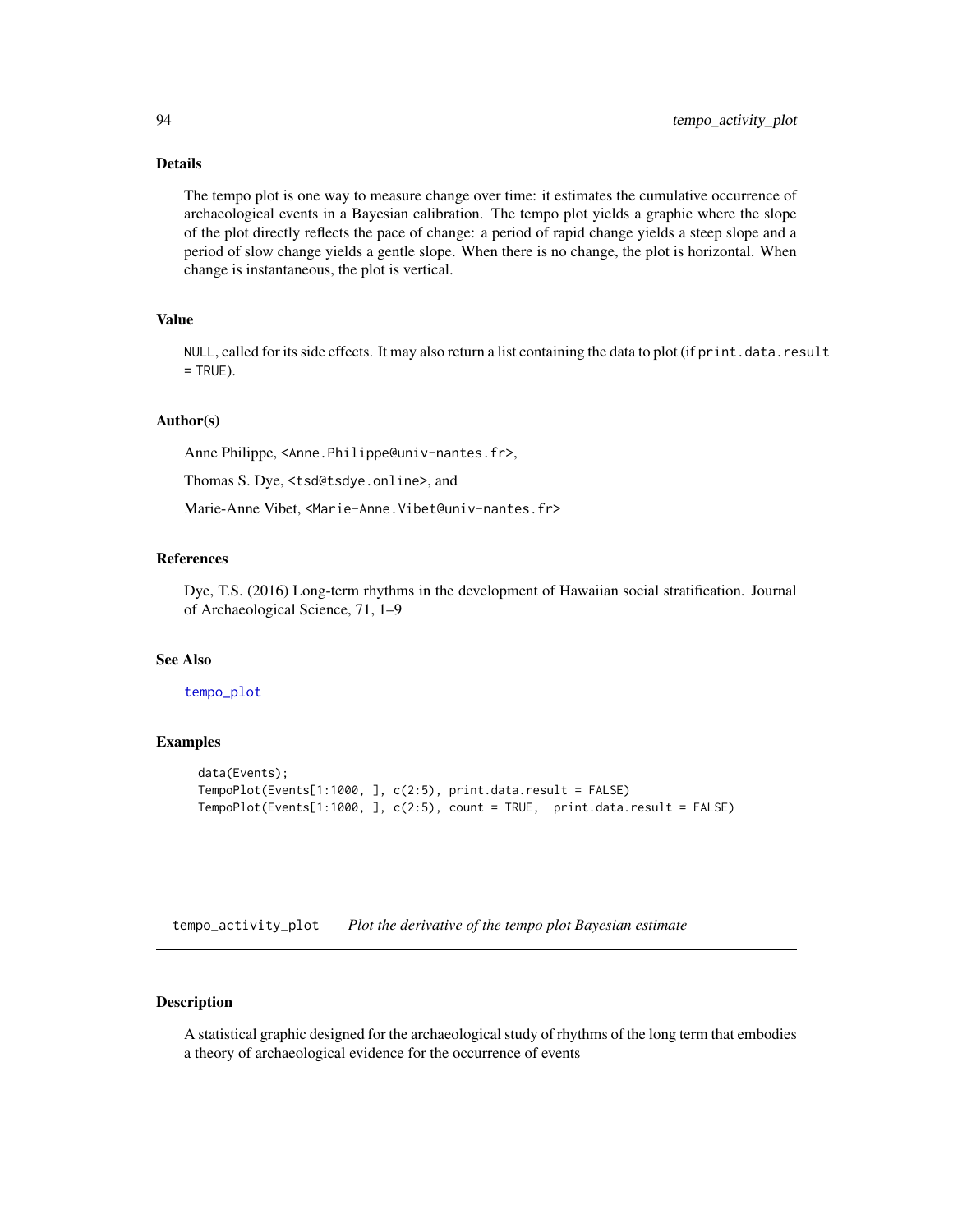tempo\_activity\_plot 95

# Usage

```
tempo_activity_plot(
 data,
 position = 1:ncol(data),
 title = "Tempo Activity Plot",
  subtitle = NULL,
  caption = "ArcheoPhases",
 x_label = "Calendar year",
 y_label = "Activity",
 line_types = c("solid"),
 width = 7,height = 7,
 units = "in",x_min = NULL,
 x_max = NULL,
 file = NULL,
 x_scale = "calendar",
 elapsed_origin_position = NULL,
 new_window = TRUE,
 plot_result = TRUE
\mathcal{L}
```

| data                    | Data frame containing the output of the MCMC algorithm.                                                                            |  |
|-------------------------|------------------------------------------------------------------------------------------------------------------------------------|--|
| position                | Numeric vector containing the position of the column corresponding to the<br>MCMC chains of interest, or a vector of column names. |  |
| title                   | Title of the plot.                                                                                                                 |  |
| subtitle                | Subtitle of the plot.                                                                                                              |  |
| caption                 | Caption of the plot.                                                                                                               |  |
| x_label                 | Label of the x-axis.                                                                                                               |  |
| y_label                 | Label of the y-axis.                                                                                                               |  |
| line_types              | Type of the lines drawn on the plot.                                                                                               |  |
| width                   | Width of the plot in units.                                                                                                        |  |
| height                  | Height of the plot in units.                                                                                                       |  |
| units                   | Units used to specify width and height, one of "in" (default), "cm", or "mm".                                                      |  |
| x_min                   | Minimum value for x-axis.                                                                                                          |  |
| $x_{max}$               | Maximum value for x-axis.                                                                                                          |  |
| file                    | Name of the file to be saved if specified. If Null, then no file is saved.                                                         |  |
| x_scale                 | One of "calendar", "bp", or "elapsed".                                                                                             |  |
| elapsed_origin_position |                                                                                                                                    |  |
|                         | If $x$ _scale is "elapsed", the position of the column corresponding to the event<br>from which elapsed time is calculated.        |  |
| new_window              | Whether or not the plot is drawn within a new window.                                                                              |  |
| plot_result             | If TRUE, then draw a plot on the display, else suppress drawing.                                                                   |  |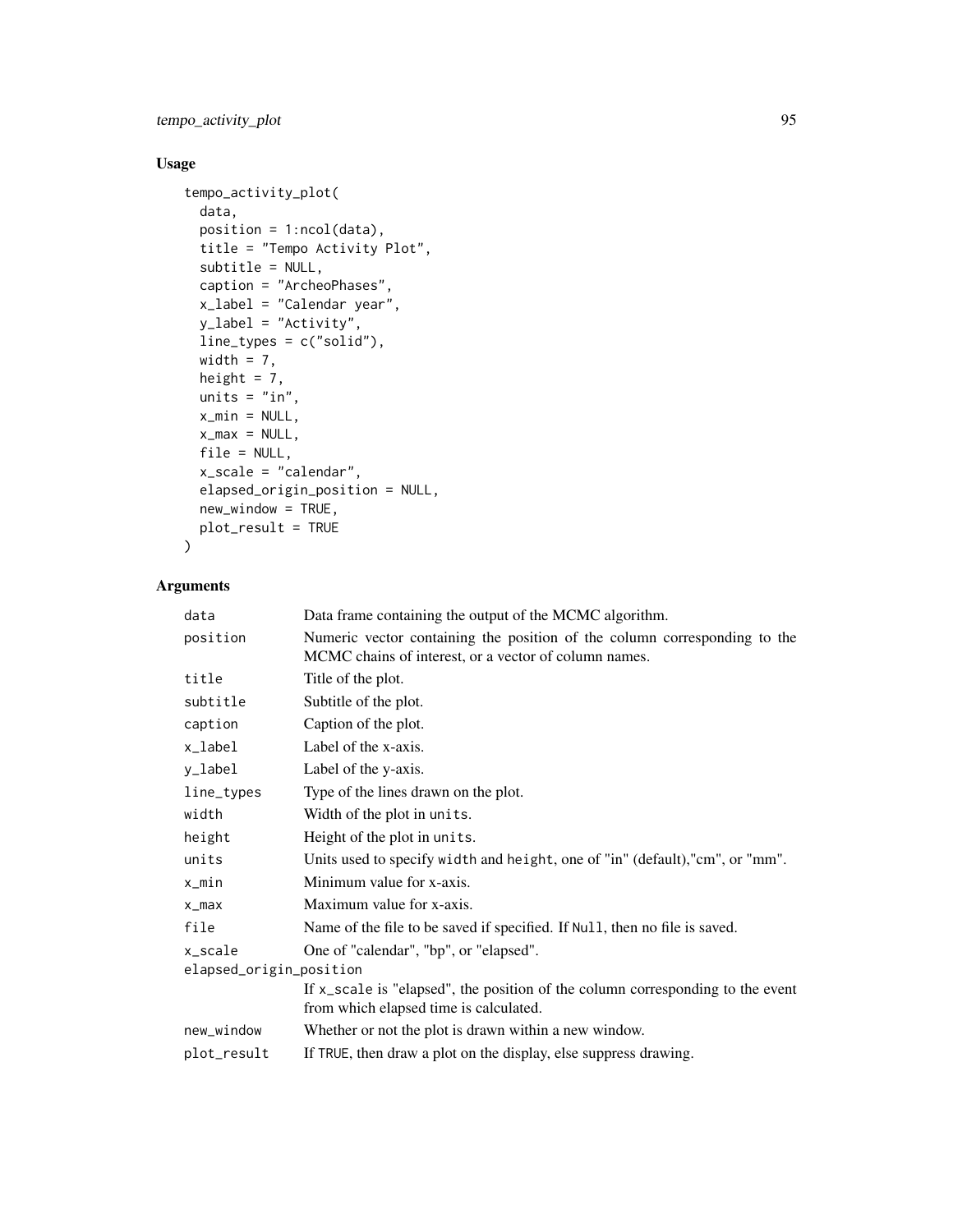# <span id="page-95-1"></span>Value

An archaeophases\_plot object with the data and metadata needed to reproduce the plot.

#### Author(s)

Anne Philippe, <Anne.Philippe@univ-nantes.fr> and Marie-Anne Vibet, <Marie-Anne.Vibet@univ-nantes.fr> Thomas S. Dye, <tsd@tsdye.online>

#### References

Dye, T.S. (2016) Long-term rhythms in the development of Hawaiian social stratification. Journal of Archaeological Science, 71, 1–9.

#### Examples

```
data(Events);
tempo_activity_plot(Events[1:1000, ], c(2:5))
```
<span id="page-95-0"></span>tempo\_plot *Tempo plot*

#### Description

A statistical graphic designed for the archaeological study of rhythms of the long term that embodies a theory of archaeological evidence for the occurrence of events

#### Usage

```
tempo_plot(
  data,
 position = 1:ncol(data),
 name = list("All"),level = 0.95,count = TRUE,Gauss = FALSE,
  title = NULL,
  subtitle = NULL,
  caption = NULL,
  legend_title = NULL,
  legend_position = "bottom",
  legend_labels = c("Bayes estimate", "Credible interval high",
    "Credible interval low"),
  x_label = "Calendar year",
  y_label = "Cumulative events",
  line_types = c("solid", "dotted", "dotted"),
```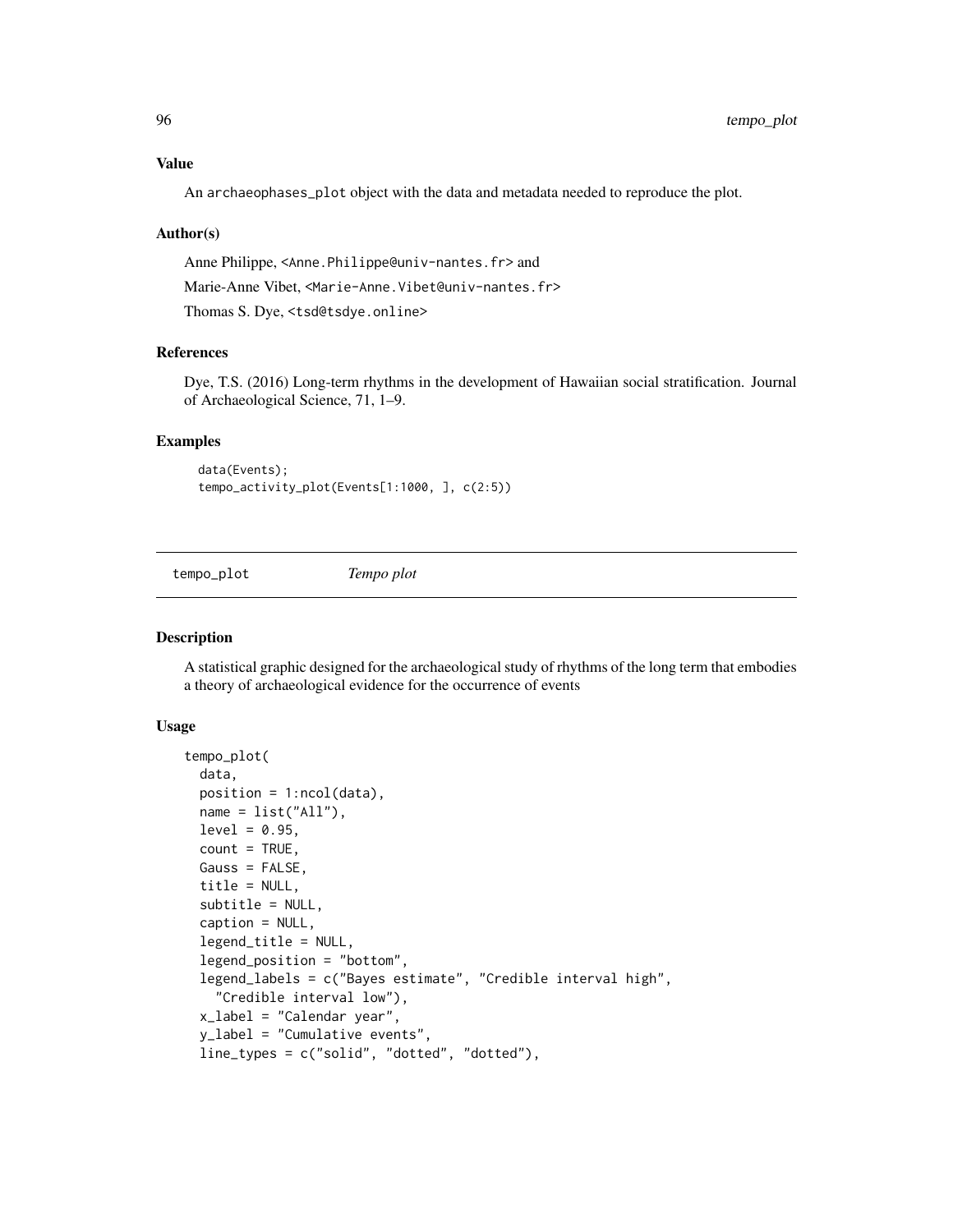# tempo\_plot 97

```
line\_ sizes = c(1.2, 0.8, 0.8),line_colors = c("black", "grey50", "grey50"),
 width = 7,
 height = 7,unit = "in",
 x_{min} = NULL,x_max = NULL,
 color_palette = NULL,
 file = NULL,
 x_scale = "calendar",
 elapsed_origin_position = NULL,
 columns = 1,
 new_window = TRUE,
 plot_result = TRUE
)
```

| data            | Data frame or archaeophases_mcmc object containing the output of the MCMC<br>algorithm.                                                                                                                                                                  |
|-----------------|----------------------------------------------------------------------------------------------------------------------------------------------------------------------------------------------------------------------------------------------------------|
| position        | A list, each member of which is either a numeric vector containing the positions<br>of the columns corresponding to the MCMC chains of interest, or a vector of<br>column names. For convenience, a vector can be substituted for the singleton<br>list. |
| name            | A list, each member of which is a string that names the kind of event in the cor-<br>responding element of position. For convenience, a string can be substituted<br>for the singleton list.                                                             |
| level           | Probability corresponding to the level of confidence.                                                                                                                                                                                                    |
| count           | If TRUE the counting process is a number, otherwise it is a probability.                                                                                                                                                                                 |
| Gauss           | If TRUE, the Gaussian approximation of the credible interval is used.                                                                                                                                                                                    |
| title           | Title of the plot.                                                                                                                                                                                                                                       |
| subtitle        | Subtitle of the plot.                                                                                                                                                                                                                                    |
| caption         | Caption of the plot.                                                                                                                                                                                                                                     |
| legend_title    | Title of the plot legend.                                                                                                                                                                                                                                |
| legend_position |                                                                                                                                                                                                                                                          |
|                 | One of "top", "bottom" (default), "left", "right".                                                                                                                                                                                                       |
| legend_labels   | Vector of three strings to label legend entries. The strings must be unique. The<br>first string labels the central tendency and the second and third strings label the<br>high and low spreads.                                                         |
| x_label         | Label of the x-axis.                                                                                                                                                                                                                                     |
| y_label         | Label of the y-axis.                                                                                                                                                                                                                                     |
| line_types      | Type of the lines drawn on the plot in the order of legend_labels.                                                                                                                                                                                       |
| line_sizes      | Width of the lines drawn on the plot in the order of legend_labels.                                                                                                                                                                                      |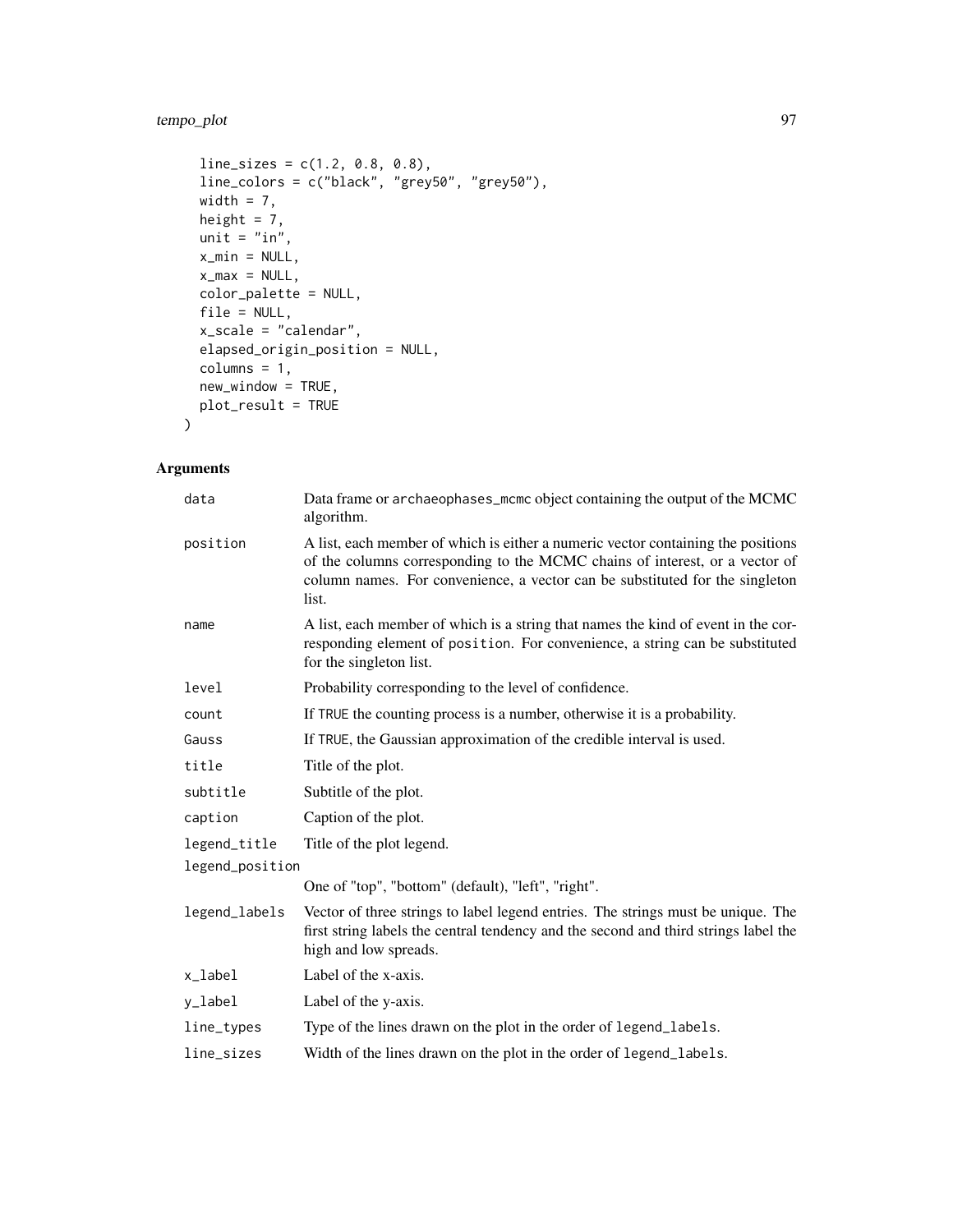| Color names for the lines drawn on the plot in the order of legend_labels. If<br>color_palette is NULL, then standard color names are expected, otherwise the<br>color names are from the supplied color_palette. |
|-------------------------------------------------------------------------------------------------------------------------------------------------------------------------------------------------------------------|
| Width of the plot in unit.                                                                                                                                                                                        |
| Height of the plot in unit.                                                                                                                                                                                       |
| String recognized by the ggsave() function, one of "in" (default), "cm", or<br>"mm".                                                                                                                              |
| Minimum value for x-axis.                                                                                                                                                                                         |
| Maximum value for x-axis.                                                                                                                                                                                         |
| A palette that supplies the colors used in the plot.                                                                                                                                                              |
| Name of the file that will be saved if specified. If NULL no file is saved.                                                                                                                                       |
| One of "calendar" for calendar years, "BP" for years before present, or "elapsed"<br>for time elapsed from a specified origin.                                                                                    |
| elapsed_origin_position                                                                                                                                                                                           |
| If x, scale is "elapsed", the position of the column corresponding to the event<br>from which elapsed time is calculated.                                                                                         |
| Number of columns for facet.                                                                                                                                                                                      |
| Whether or not the plot is drawn within a new window.                                                                                                                                                             |
| If TRUE, then draw a plot on the display, else suppress drawing.                                                                                                                                                  |
|                                                                                                                                                                                                                   |

The tempo plot is one way to measure change over time: it estimates the cumulative occurrence of archaeological events in a Bayesian calibration. The tempo plot yields a graphic where the slope of the plot directly reflects the pace of change: a period of rapid change yields a steep slope and a period of slow change yields a gentle slope. When there is no change, the plot is horizontal. When change is instantaneous, the plot is vertical.

# Value

An archaeophases\_plot object with the data and metadata needed to reproduce the plot.

# Author(s)

Anne Philippe, <Anne.Philippe@univ-nantes.fr>,

Thomas S. Dye, <tsd@tsdye.online>, and

Marie-Anne Vibet, <Marie-Anne.Vibet@univ-nantes.fr>

#### References

Dye, T.S. (2016) Long-term rhythms in the development of Hawaiian social stratification. Journal of Archaeological Science, 71, 1–9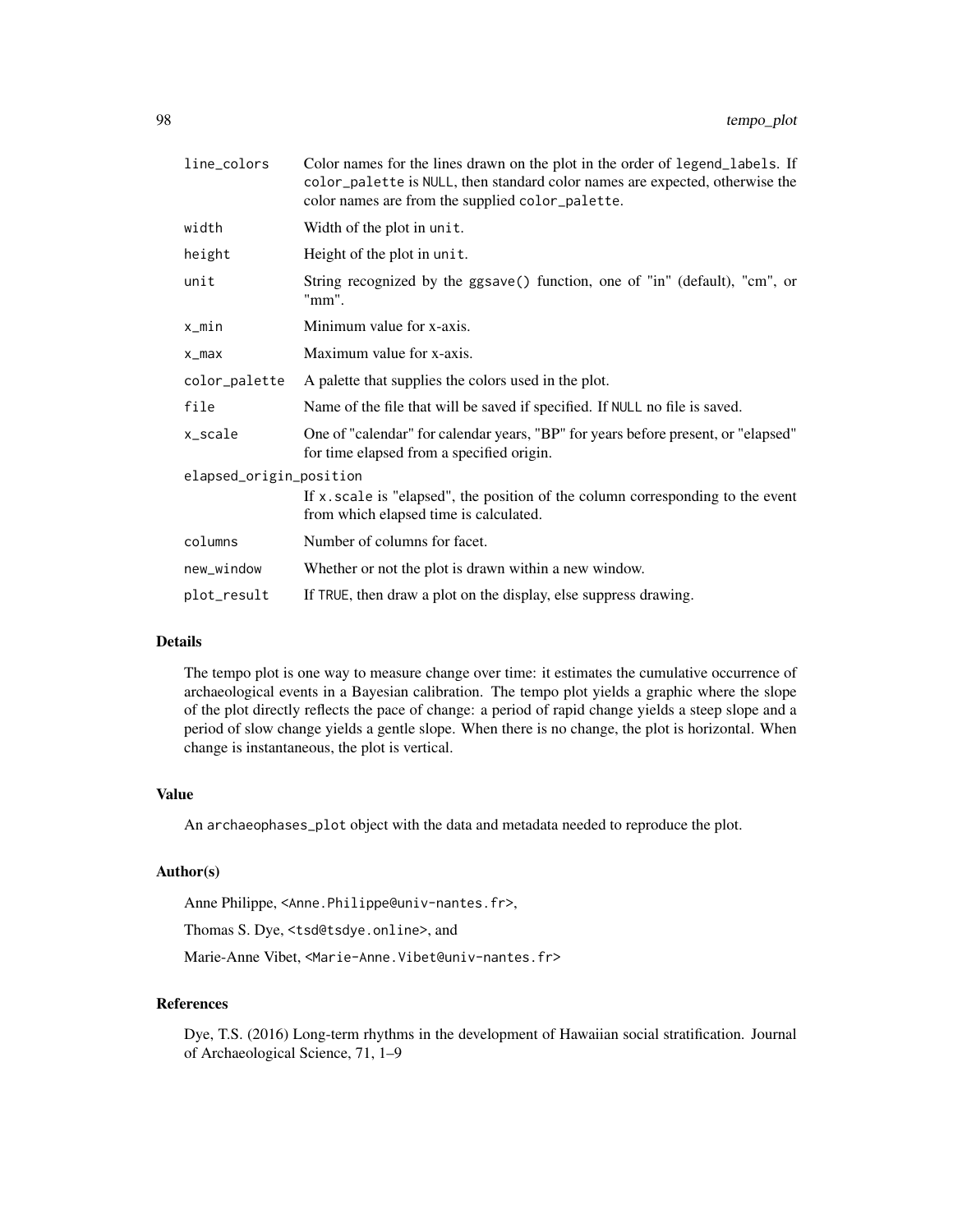# <span id="page-98-0"></span>undated\_sample 99

# See Also

[TempoPlot](#page-91-0)

[new\\_archaeophases\\_plot](#page-64-0)

# Examples

data(Events); tempo\_plot(Events[1:1000, ], c(2:5)) tempo\_plot(Events[1:1000, ],  $c(2:5)$ , count = TRUE)

```
## Not run:
# Read from connection
ox <- read_oxcal("http://tsdye.online/AP/ox.csv")
# Plot all the columns
tp <- tempo_plot(ox)
# Reproduce the tempo plot
plot(tp)
# View metadata
str(tp)
# Check that the MCMC data file hasn't changed
original_file(tp)
# Use a custom palette
library(khroma)
light <- colours("light")
tp <- tempo_plot(ox, color_palette = light(2),
line_colors = c("light blue", "pale grey", "pale grey"))
```
## End(Not run)

undated\_sample *Predictive distribution of date*

# Description

Predictive distribution of date

# Usage

```
undated_sample(data1, data2, level = 0.95)
```

| data1 | Numeric vector containing the output of the MCMC algorithm for the begining<br>of interval                     |
|-------|----------------------------------------------------------------------------------------------------------------|
| data2 | Numeric vector containing the output of the MCMC algorithm for the end of<br>interval                          |
| level | Probability corresponding to the desired level of confidence. @return A list with<br>the following components: |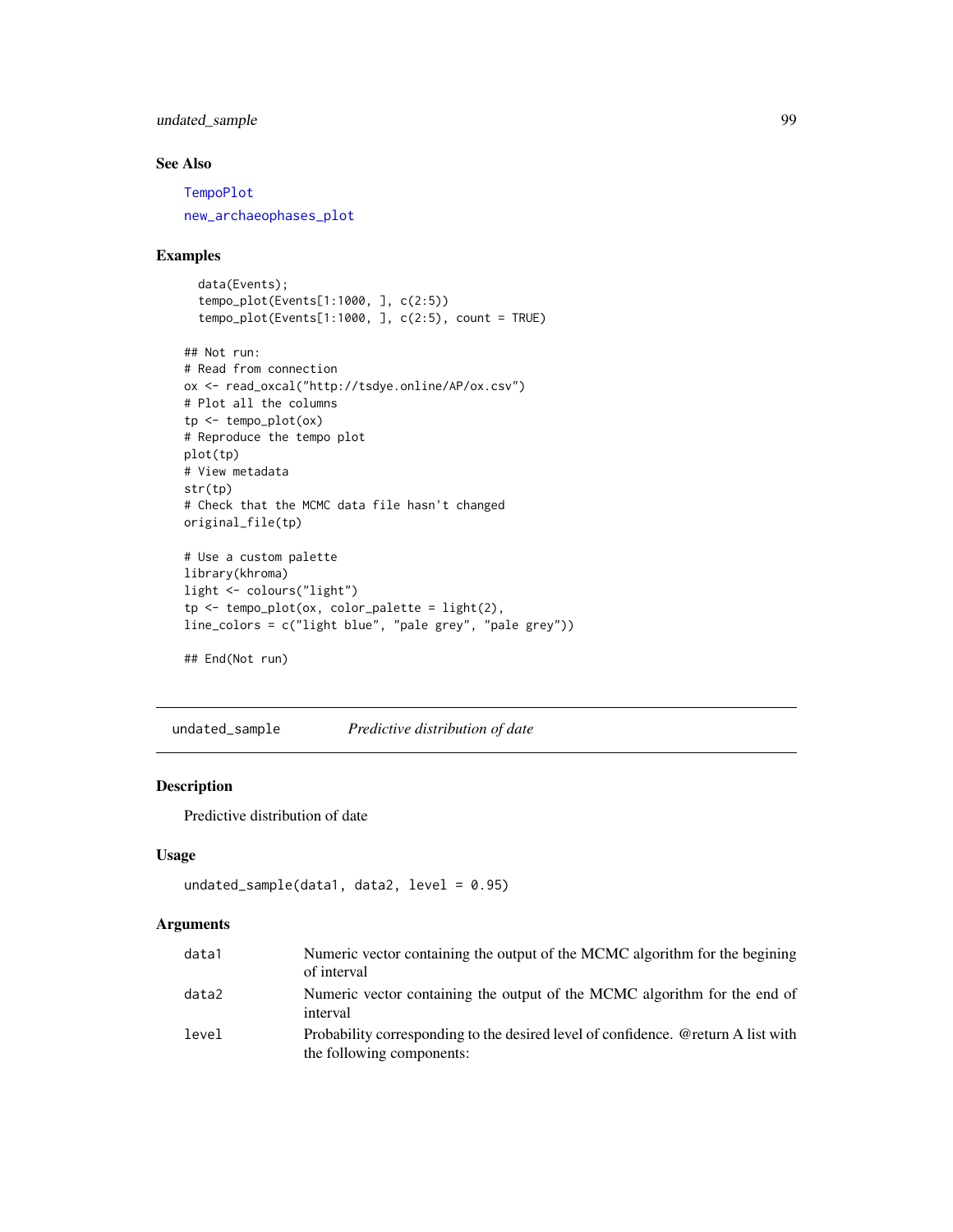Simulate the sample from the predictive distribution of an undated sample in stratigraphic constraint between two dates. The input is an MCMC sample simulated from the joint posterior distribution of these dates.

#### Author(s)

Anne Philippe, <Anne.Philippe@univ-nantes.fr> and

TR time range to characterize the period defied by data1 and data2

ci credible interval for the preditive date

mcmc simulated sample from undated sample age

call Function call.

# Examples

```
data(Phases);
attach(Phases)
sample = undated_sample(Phase.1.alpha,Phase.1.beta)
# credible interval for the new date.
sample$credible
#time range interval
sample$timerange
# graphics = densities / IC / time range ggplot
  sample$gr
```
valid\_url *Check if a resource can be located*

#### Description

Function retrieved from https://stackoverflow.com/questions/52911812/check-if-url-exists-in-r

#### Usage

 $valid\_url(url_in, t = 2)$ 

| url in | A character string. |
|--------|---------------------|
|        | Timeout in seconds. |

<span id="page-99-0"></span>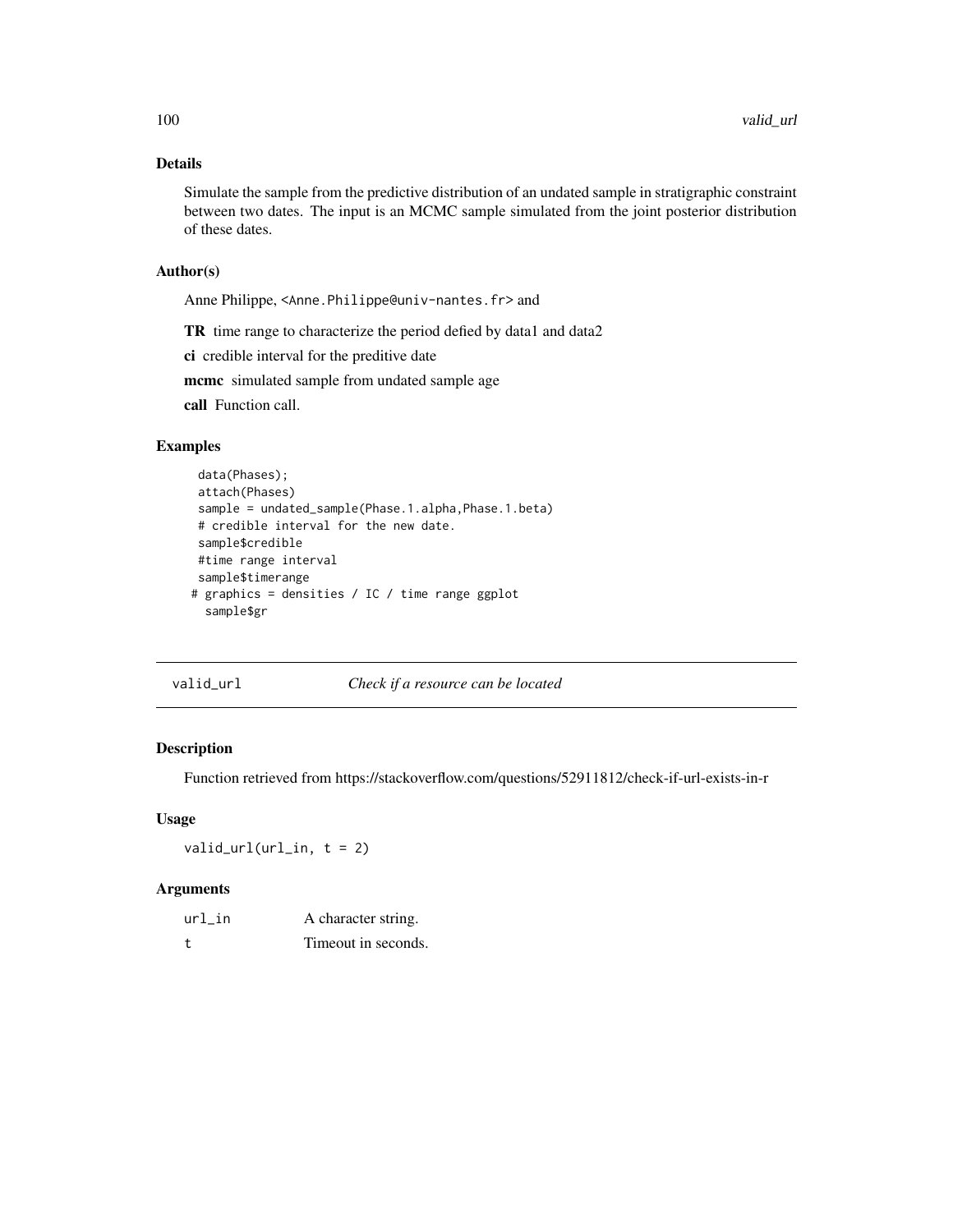# **Index**

∗ datasets

Events, [32](#page-31-0) oxc, [73](#page-72-0) Phases, [76](#page-75-0) AgeDepth, [4](#page-3-0) allen\_analyze, [5](#page-4-0) allen\_basic\_relation\_set, [6](#page-5-0) allen\_basic\_relation\_strings, [7](#page-6-0) allen\_composition, [7](#page-6-0) allen\_concurrent\_relations, [8](#page-7-0) allen\_create\_concurrent\_vector, [8](#page-7-0) allen\_create\_distinct\_endpoint\_vector, **[9](#page-8-0)** allen\_create\_result\_vector, [9](#page-8-0) allen\_ensure\_set\_vector, [10](#page-9-0) allen\_illustrate, [10](#page-9-0) allen\_is\_result\_vector, [12](#page-11-0) allen\_is\_set\_string, [12](#page-11-0) allen\_is\_set\_vector, [13](#page-12-0) allen\_joint\_concurrency, [13](#page-12-0) allen\_lattice\_x, [14](#page-13-0) allen\_lattice\_y, [14](#page-13-0) allen\_observe, [15](#page-14-0) allen\_observe\_frequency, [16](#page-15-0) allen\_plot, [17](#page-16-0) allen\_proportion\_result, [18](#page-17-0) allen\_relate\_intervals, [19](#page-18-0) allen\_relation, [20](#page-19-0) allen\_set\_to\_vector, [20](#page-19-0) allen\_six\_value\_set, [21](#page-20-0) allen\_string\_to\_set, [21](#page-20-0) allen\_string\_to\_vector, [22](#page-21-0) allen\_union, [22](#page-21-0) allen\_update\_result, [23](#page-22-0) analyze\_allen\_relations, [23](#page-22-0) app\_ArchaeoPhases, [24](#page-23-0) ArchaeoPhases, [24](#page-23-0)

coda.mcmc, [24](#page-23-0)

composition\_lookup\_table, [25](#page-24-0) CreateMinMaxGroup, [26](#page-25-0) credible\_interval, [27](#page-26-0) CredibleInterval, [27](#page-26-0) dates\_hiatus, [29](#page-28-0) DatesHiatus, [28](#page-27-0) estimate\_range, [30](#page-29-0) Events, [32](#page-31-0) illustrate\_allen\_relations, [32](#page-31-0) ImportCSV, [33,](#page-32-1) *[84](#page-83-0)[–86](#page-85-0)* ImportCSV.BCal, *[35](#page-34-0)*, [35](#page-34-0) is.url, [36](#page-35-0) marginal\_plot, [40,](#page-39-1) *[82](#page-81-0)* marginal\_statistics, [43](#page-42-0) MarginalPlot, [37](#page-36-0) MarginalProba, [38](#page-37-0) MarginalStatistics, [39](#page-38-0) mcmc, *[25](#page-24-0)* mcmc.list, *[25](#page-24-0)* multi\_credible\_interval, [56](#page-55-0) multi\_dates\_plot, [57,](#page-56-1) *[82](#page-81-0)* multi\_hpd, [60](#page-59-0) multi\_marginal\_plot, [61,](#page-60-1) *[82](#page-81-0)* multi\_marginal\_statistics, [63](#page-62-0) MultiCredibleInterval, [44](#page-43-0) MultiDatesPlot, [45](#page-44-0) MultiHPD, [47](#page-46-0) MultiMarginalPlot, [48](#page-47-0) MultiPhasePlot, [50](#page-49-0) MultiPhasesGap, [51](#page-50-0) MultiPhasesTransition, [52](#page-51-0) MultiPhaseTimeRange, [54](#page-53-0) MultiSuccessionPlot, [55](#page-54-0)

new\_archaeophases\_mcmc, [64,](#page-63-1) *[84,](#page-83-0) [85](#page-84-0)* new\_archaeophases\_plot, [65,](#page-64-1) *[99](#page-98-0)*